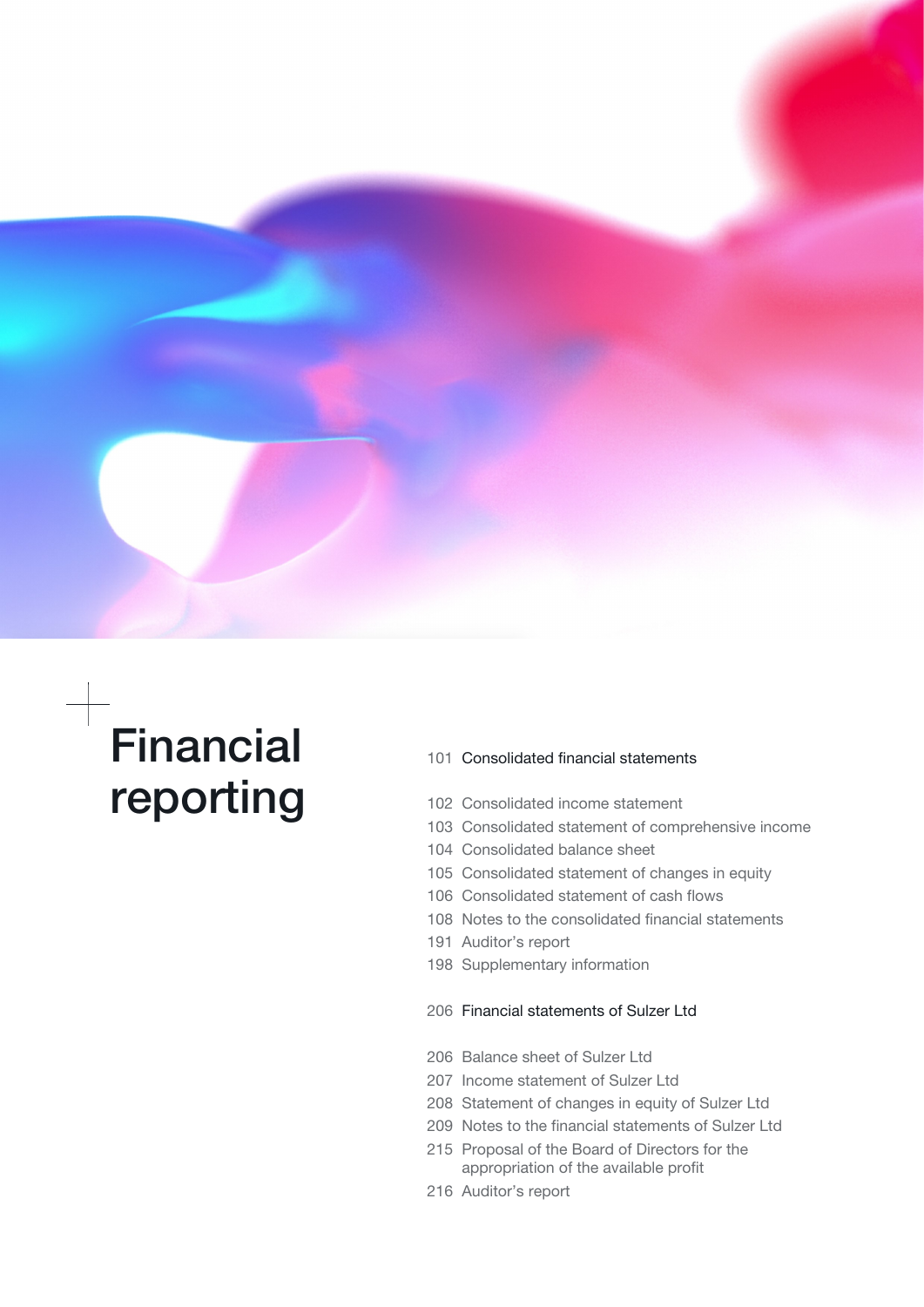## <span id="page-1-0"></span>Consolidated income statement

## January 1 – December 31

| millions of CHF                                                 | <b>Notes</b>   | 2021       | $2020$ <sup>1)</sup> |
|-----------------------------------------------------------------|----------------|------------|----------------------|
| <b>Continuing operations</b>                                    |                |            |                      |
| Sales                                                           | 3, 20          | 3'155.3    | 2'967.8              |
| Cost of goods sold                                              |                | $-2'208.4$ | $-2'095.3$           |
| Gross profit from continuing operations                         |                | 946.9      | 872.4                |
| Selling and distribution expenses                               |                | $-320.1$   | $-305.8$             |
| General and administrative expenses                             |                | $-358.8$   | $-340.5$             |
| Research and development expenses                               | 10             | $-64.4$    | $-63.8$              |
| Other operating income / (expenses), net                        | 11             | 18.1       | $-29.8$              |
| Operating income (EBIT) from continuing operations              |                | 221.8      | 132.5                |
| Interest and securities income                                  | 12             | 10.4       | 10.5                 |
| Interest expenses                                               | 12             | $-25.7$    | $-24.0$              |
| Other financial income / (expenses), net                        | 12             | $-6.4$     | $-6.9$               |
| Share of gains / (losses) of associates                         | 17             | $-2.2$     | $-0.7$               |
| Income before income tax expenses from continuing<br>operations |                | 197.9      | 111.3                |
| Income tax expenses                                             | 13             | $-57.2$    | $-39.8$              |
| Net income from continuing operations                           |                | 140.7      | 71.5                 |
| Net income from discontinued operations, net of tax             | $\overline{7}$ | 1'278.3    | 15.6                 |
| Net income                                                      |                | 1'418.9    | 87.2                 |
| - thereof attributable to shareholders of Sulzer Ltd            |                | 1'416.7    | 83.6                 |
| - thereof attributable to non-controlling interests             |                | 2.2        | 3.6                  |
| Earnings per share (in CHF)                                     |                |            |                      |
| Basic earnings per share                                        | 25             | 41.93      | 2.46                 |
| Diluted earnings per share                                      | 25             | 41.28      | 2.44                 |
| Earnings per share from continuing operations (in CHF)          |                |            |                      |
| Basic earnings per share from continuing operations             | 25             | 4.10       | 2.00                 |
| Diluted earnings per share from continuing operations           | 25             | 4.03       | 1.98                 |

1) Comparative information has been re-presented due to discontinued operations (details are described in note 7).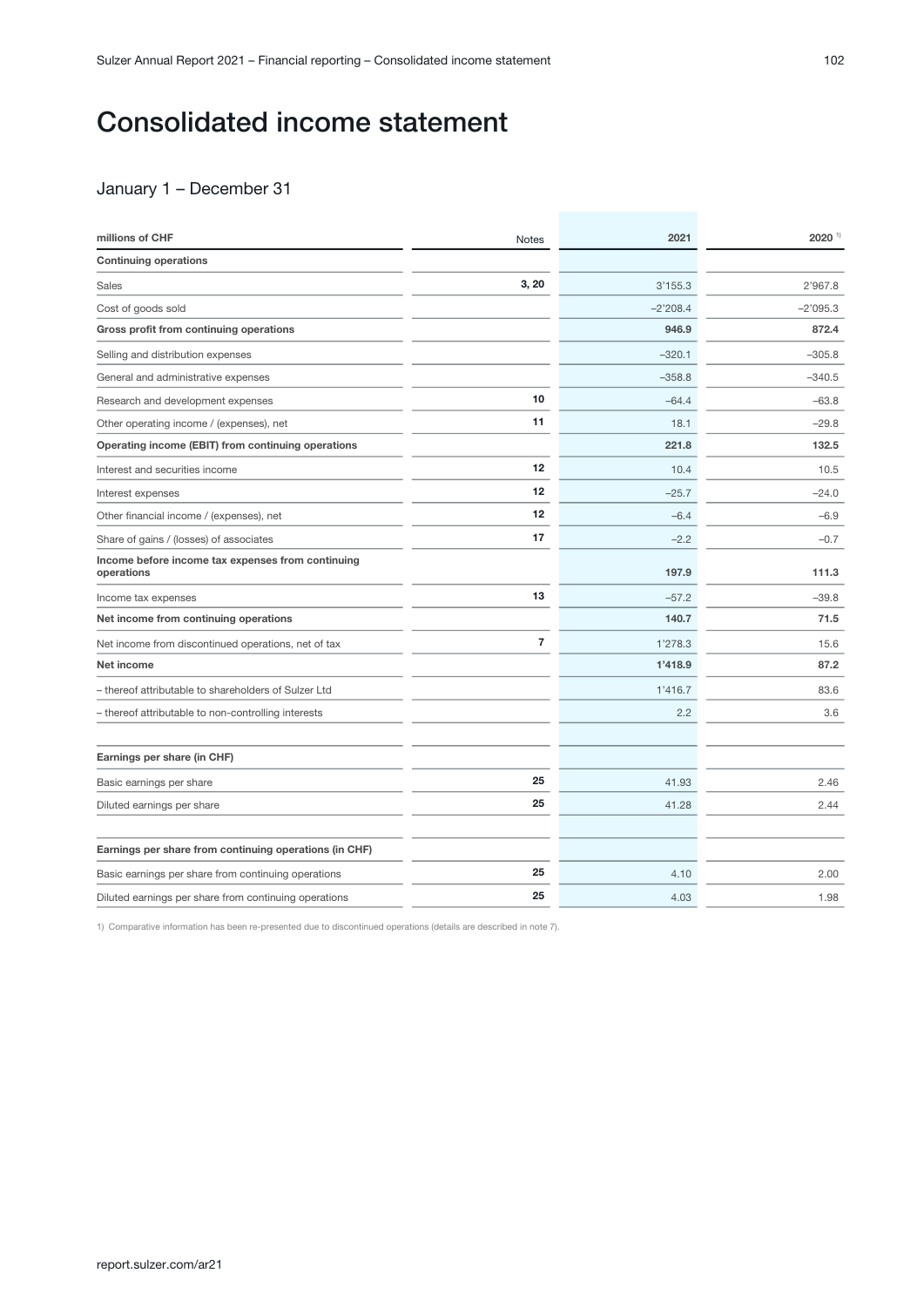## <span id="page-2-0"></span>Consolidated statement of comprehensive income

## January 1 – December 31

| millions of CHF                                                                 | <b>Notes</b> | 2021    | 2020     |
|---------------------------------------------------------------------------------|--------------|---------|----------|
| Net income                                                                      |              | 1'418.9 | 87.2     |
|                                                                                 |              |         |          |
| Items that may be reclassified subsequently to the income<br>statement          |              |         |          |
| Cash flow hedges, net of tax                                                    | 29           | $-2.5$  | 10.1     |
| Currency translation differences                                                |              | 2.4     | $-133.5$ |
| Total of items that may be reclassified subsequently to the<br>income statement |              | $-0.1$  | $-123.4$ |
| Items that will not be reclassified to the income statement                     |              |         |          |
| Remeasurements of defined benefit plans, net of tax                             | 9            | 88.7    | 8.0      |
| Equity investments at FVOCI - net change in fair value                          | 18           | 0.6     |          |
| Total of items that will not be reclassified to the income<br>statement         |              | 89.3    | 8.0      |
| Total other comprehensive income                                                |              | 89.2    | $-115.4$ |
| Total comprehensive income for the period                                       |              | 1'508.1 | $-28.2$  |
| - thereof attributable to shareholders of Sulzer Ltd                            |              | 1'505.8 | $-30.5$  |
| - thereof attributable to non-controlling interests                             |              | 2.3     | 2.3      |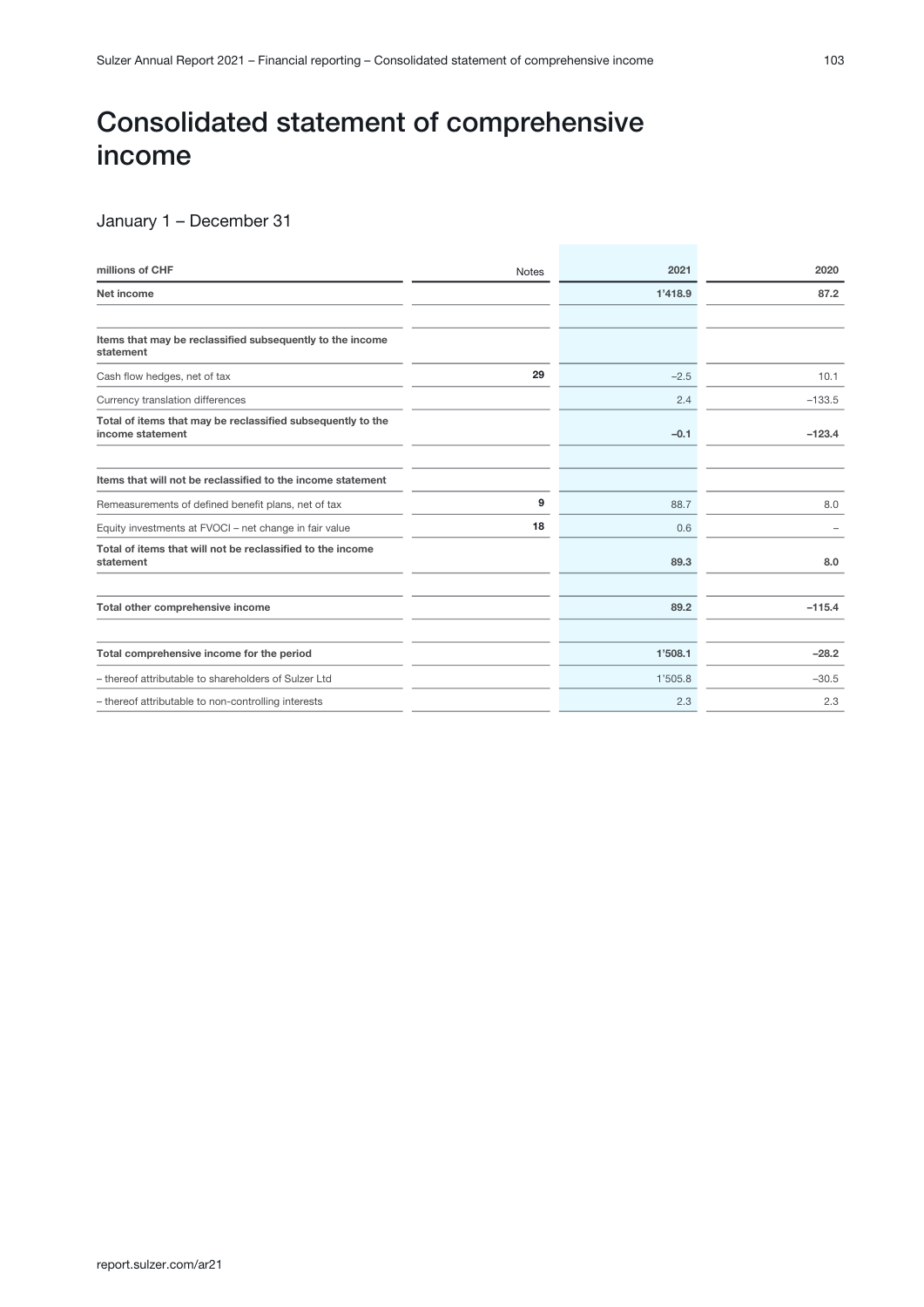## <span id="page-3-0"></span>December 31

| millions of CHF                                   | <b>Notes</b> | 2021    | $2020$ <sup>1)</sup> |
|---------------------------------------------------|--------------|---------|----------------------|
| Non-current assets                                |              |         |                      |
| Goodwill                                          | 14           | 727.3   | 946.0                |
| Other intangible assets                           | 14           | 276.5   | 401.0                |
| Property, plant and equipment                     | 15           | 394.0   | 545.3                |
| Lease assets                                      | 16           | 89.2    | 121.2                |
| Associates                                        | 17           | 25.5    | 21.2                 |
| Other non-current financial assets                | 18           | 18.0    | 10.6                 |
| Defined benefit assets                            | 9            | 134.3   | 75.7                 |
| Non-current receivables                           |              | 5.3     | 4.3                  |
| Deferred income tax assets                        | 13           | 164.2   | 154.5                |
| <b>Total non-current assets</b>                   |              | 1'834.2 | 2'279.9              |
|                                                   |              |         |                      |
| <b>Current assets</b>                             |              |         |                      |
| Inventories                                       | 19           | 475.6   | 515.1                |
| Current income tax receivables                    |              | 26.7    | 33.4                 |
| Advance payments to suppliers                     |              | 64.7    | 59.9                 |
| Contract assets                                   | 20           | 409.3   | 324.9                |
| Trade accounts receivable                         | 21           | 549.2   | 599.1                |
| Other current receivables and prepaid expenses    | 22           | 118.7   | 126.5                |
| Current financial assets                          | 18           | 26.7    | 305.1                |
| Cash and cash equivalents                         | 23           | 1'505.4 | 1'123.2              |
| <b>Total current assets</b>                       |              | 3'176.2 | 3'087.1              |
| <b>Total assets</b>                               |              | 5'010.4 | 5'367.0              |
|                                                   |              |         |                      |
| <b>Equity</b>                                     |              |         |                      |
| Share capital                                     |              | 0.3     | 0.3                  |
| Reserves                                          |              | 1'273.5 | 1'404.0              |
| Equity attributable to shareholders of Sulzer Ltd |              | 1'273.8 | 1'404.3              |
| Non-controlling interests                         |              | 5.5     | 12.9                 |
| <b>Total equity</b>                               | 24           | 1'279.3 | 1'417.2              |
| <b>Non-current liabilities</b>                    |              |         |                      |
| Non-current borrowings                            | 26           | 1'164.6 | 1'491.3              |
| Non-current lease liabilities                     | 16           | 64.5    | 90.2                 |
| Deferred income tax liabilities                   | 13           | 84.1    | 88.5                 |
| Non-current income tax liabilities                | 13           | 2.2     | 4.8                  |
| Defined benefit obligations                       | 9            | 180.0   | 227.4                |
| Non-current provisions                            | 27           | 68.0    | 65.8                 |
| Other non-current liabilities                     |              | 5.4     | 8.0                  |
| <b>Total non-current liabilities</b>              |              | 1'568.8 | 1'976.0              |
| <b>Current liabilities</b>                        |              |         |                      |
| Current borrowings                                | 26           | 345.5   | 231.8                |
| <b>Current lease liabilities</b>                  | 16           | 24.3    | 29.5                 |
| Current income tax liabilities                    | 13           | 40.2    | 38.7                 |
| Current provisions                                | 27           | 167.8   | 183.5                |
| Contract liabilities                              | 20           | 324.5   | 300.5                |
| Trade accounts payable                            |              | 431.8   | 465.8                |
| Other current and accrued liabilities             | 28           | 828.1   | 724.1                |
| <b>Total current liabilities</b>                  |              | 2'162.3 | 1'973.8              |
| <b>Total liabilities</b>                          |              | 3'731.1 | 3'949.8              |
| <b>Total equity and liabilities</b>               |              | 5'010.4 | 5'367.0              |
|                                                   |              |         |                      |

1) The balance sheet as of December 31, 2020, has been adjusted following the finalization of the purchase price accounting and measurement period adjustments related to acquisitions in 2020. A reconciliation to the previo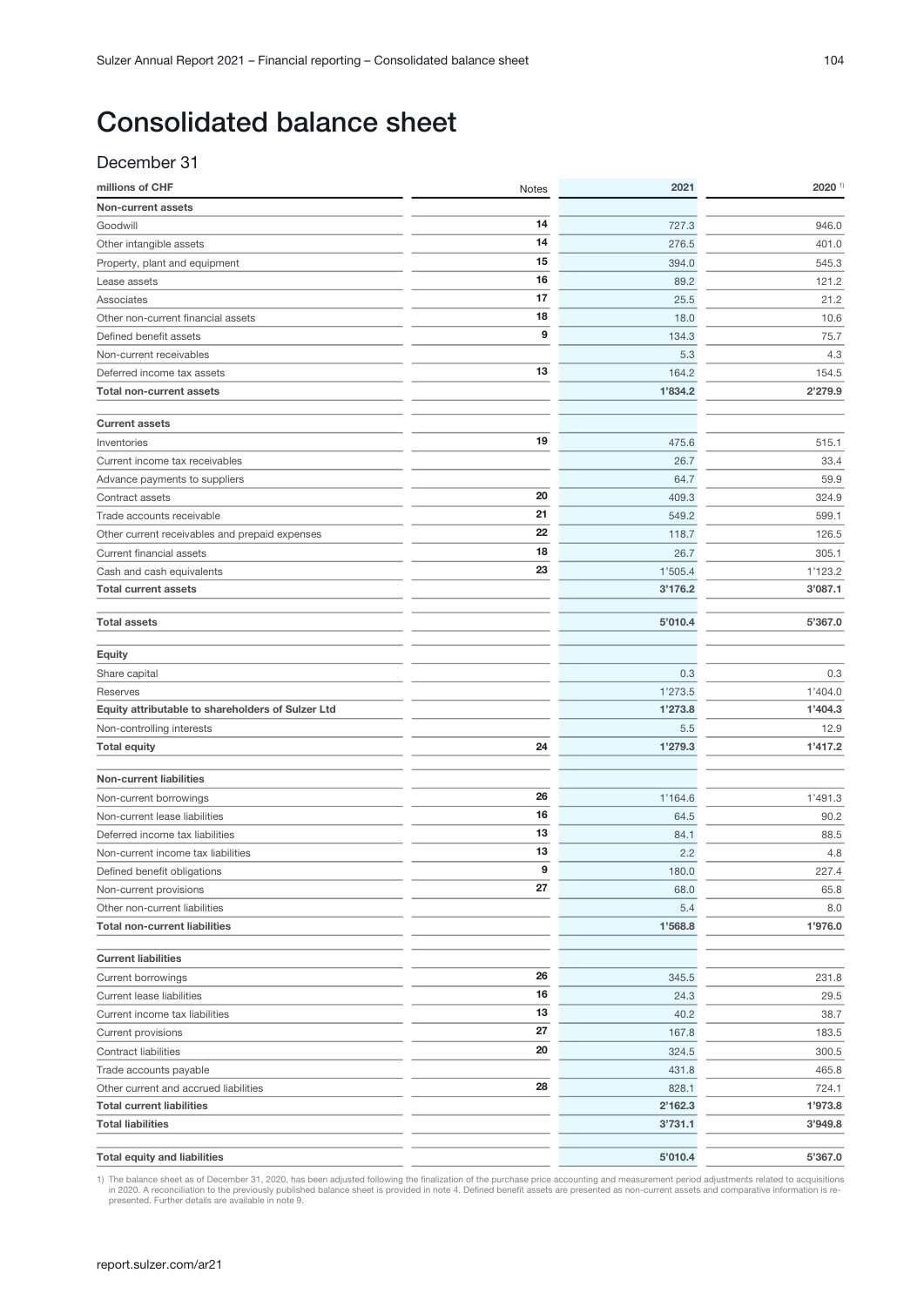## <span id="page-4-0"></span>Consolidated statement of changes in equity

## January 1 – December 31

|                                                                         |                | Attributable to shareholders of Sulzer Ltd |                          |                    |                               |                                       |            |                                  |                 |
|-------------------------------------------------------------------------|----------------|--------------------------------------------|--------------------------|--------------------|-------------------------------|---------------------------------------|------------|----------------------------------|-----------------|
| millions of CHF                                                         | <b>Notes</b>   | Share<br>capital                           | Retained<br>earnings     | Treasury<br>shares | Cash flow<br>hedge<br>reserve | Currency<br>translation<br>adjustment | Total      | Non-<br>controlling<br>interests | Total<br>equity |
| Equity as of January 1, 2020                                            |                | 0.3                                        | 2'125.4                  | $-25.6$            | $-4.3$                        | $-515.1$                              | 1'580.7    | 13.1                             | 1'593.9         |
| Comprehensive income for the period:                                    |                |                                            |                          |                    |                               |                                       |            |                                  |                 |
| Net income                                                              |                |                                            | 83.6                     |                    |                               |                                       | 83.6       | 3.6                              | 87.2            |
| - Cash flow hedges, net of tax                                          | 29             |                                            |                          |                    | 10.1                          |                                       | 10.1       | ۰                                | 10.1            |
| - Remeasurements of defined benefit<br>plans, net of tax                | 9              |                                            | 8.0                      |                    |                               |                                       | 8.0        |                                  | 8.0             |
| - Currency translation differences                                      |                |                                            |                          |                    |                               | $-132.3$                              | $-132.3$   | $-1.2$                           | $-133.5$        |
| Other comprehensive income                                              |                |                                            | 8.0                      |                    | 10.1                          | $-132.3$                              | $-114.1$   | $-1.2$                           | $-115.4$        |
| Total comprehensive income for the<br>period                            |                |                                            | 91.6                     |                    | 10.1                          | $-132.3$                              | $-30.5$    | 2.3                              | $-28.2$         |
| Transactions with owners of the company:                                |                |                                            |                          |                    |                               |                                       |            |                                  |                 |
| Allocation of treasury shares to share plan<br>participants             |                |                                            | $-10.4$                  | 10.4               |                               |                                       |            |                                  |                 |
| Purchase of treasury shares                                             | 24             |                                            | $\overline{\phantom{a}}$ | $-23.1$            |                               |                                       | $-23.1$    |                                  | $-23.1$         |
| Share-based payments                                                    |                | -                                          | 13.2                     |                    |                               |                                       | 13.2       |                                  | 13.2            |
| <b>Dividends</b>                                                        | 24             |                                            | $-136.1$                 |                    |                               |                                       | $-136.1$   | $-2.6$                           | $-138.7$        |
| Equity as of December 31, 2020                                          | 24             | 0.3                                        | 2'083.8                  | $-38.3$            | 5.9                           | $-647.4$                              | 1'404.3    | 12.9                             | 1'417.2         |
|                                                                         |                |                                            |                          |                    |                               |                                       |            |                                  |                 |
| Equity as of January 1, 2021                                            |                | 0.3                                        | 2'083.8                  | $-38.3$            | 5.9                           | $-647.4$                              | 1'404.3    | 12.9                             | 1'417.2         |
| Comprehensive income for the period:                                    |                |                                            |                          |                    |                               |                                       |            |                                  |                 |
| Net income                                                              |                |                                            | 1'416.7                  |                    |                               |                                       | 1'416.7    | 2.2                              | 1'418.9         |
| - Cash flow hedges, net of tax                                          | 29             |                                            |                          |                    | $-2.5$                        |                                       | $-2.5$     | -                                | $-2.5$          |
| - Remeasurements of defined benefit<br>plans, net of tax                | 9              |                                            | 88.7                     |                    |                               |                                       | 88.7       | -                                | 88.7            |
| - Equity investments at FVOCI - net<br>change in fair value             | 18             |                                            | 0.6                      |                    |                               | $\overline{\phantom{0}}$              | 0.6        | $\overline{\phantom{0}}$         | 0.6             |
| - Currency translation differences                                      |                |                                            |                          |                    |                               | 2.3                                   | 2.3        | 0.1                              | 2.4             |
| Other comprehensive income                                              |                |                                            | 89.3                     |                    | $-2.5$                        | 2.3                                   | 89.1       | 0.1                              | 89.2            |
| Total comprehensive income for the<br>period                            |                |                                            | 1'506.0                  |                    | $-2.5$                        | 2.3                                   | 1'505.8    | 2.3                              | 1'508.1         |
| Transactions with owners of the company:                                |                |                                            |                          |                    |                               |                                       |            |                                  |                 |
| Acquisition of non-controlling interests<br>without a change of control | 4              |                                            | $-10.6$                  |                    |                               | $-1.4$                                | $-11.9$    | $-5.4$                           | $-17.3$         |
| Derecognition of non-controlling interests                              |                | $\overline{\phantom{0}}$                   | $\qquad \qquad -$        |                    | $\overline{\phantom{0}}$      | -                                     | -          | $-2.1$                           | $-2.1$          |
| Spin-off Applicator Systems division                                    | $\overline{7}$ | $\overline{\phantom{0}}$                   | $-1'485.6$               |                    |                               | $\overline{\phantom{0}}$              | $-1'485.6$ |                                  | $-1'485.6$      |
| Transaction costs                                                       | 24             | $\overline{\phantom{0}}$                   | $-3.4$                   |                    |                               | -                                     | $-3.4$     |                                  | $-3.4$          |
| Allocation of treasury shares to share plan<br>participants             |                | $\overline{\phantom{0}}$                   | $-9.1$                   | 9.1                |                               | $\overline{\phantom{0}}$              |            |                                  |                 |
| Purchase of treasury shares                                             | 24             | $\overline{\phantom{0}}$                   | $\qquad \qquad -$        | $-21.8$            | $\overline{\phantom{0}}$      | $\qquad \qquad -$                     | $-21.8$    |                                  | $-21.8$         |
| Share-based payments                                                    | 31             | $\qquad \qquad -$                          | 21.9                     | $\qquad \qquad -$  | $\qquad \qquad -$             | $\qquad \qquad -$                     | 21.9       |                                  | 21.9            |
| <b>Dividends</b>                                                        | 24             | $\qquad \qquad -$                          | $-135.4$                 |                    | $\qquad \qquad -$             | $\qquad \qquad -$                     | $-135.4$   | $-2.1$                           | $-137.4$        |
| Equity as of December 31, 2021                                          | 24             | 0.3                                        | 1'967.7                  | $-51.0$            | 3.3                           | $-646.5$                              | 1'273.8    | 5.5                              | 1'279.3         |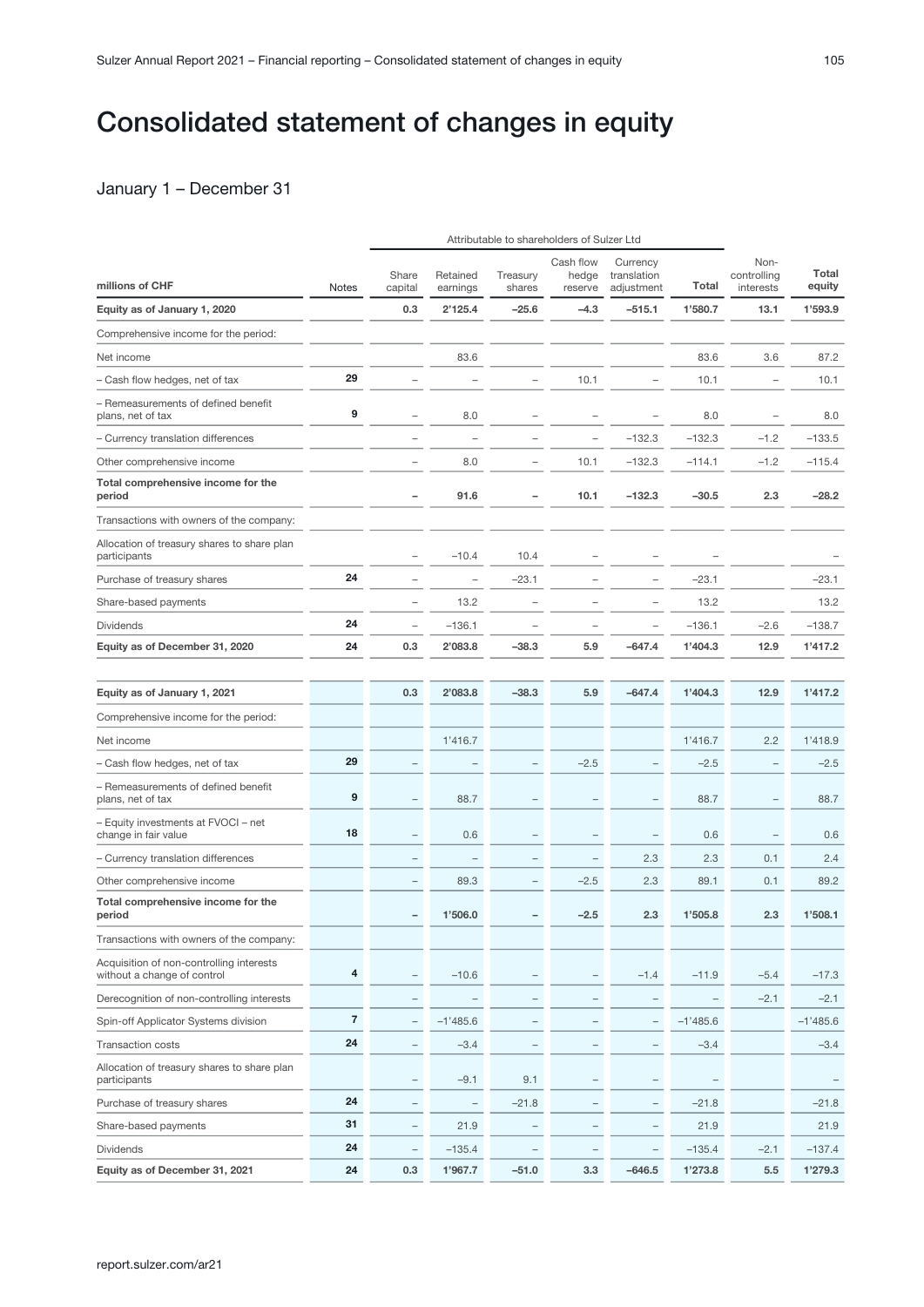## <span id="page-5-0"></span>Consolidated statement of cash flows

## January 1 – December 31

| millions of CHF                                         | Notes          | 2021       | 2020     |
|---------------------------------------------------------|----------------|------------|----------|
| Cash and cash equivalents as of January 1               |                | 1'123.2    | 1'035.5  |
|                                                         |                |            |          |
| Net income                                              |                | 1'418.9    | 87.2     |
| Gain on net assets derecognized                         | $\overline{7}$ | $-1'255.1$ |          |
| Interest and securities income                          |                | $-5.3$     | $-4.1$   |
| Interest expenses                                       |                | 26.5       | 25.2     |
| Income tax expenses                                     |                | 74.4       | 34.6     |
| Depreciation, amortization and impairments              | 14, 15, 16     | 173.0      | 177.5    |
| Income from disposals of tangible and intangible assets |                | $-2.7$     | $-3.0$   |
| Changes in inventories                                  |                | $-20.8$    | 29.7     |
| Changes in advance payments to suppliers                |                | $-9.5$     | 19.2     |
| Changes in contract assets                              |                | $-74.1$    | 4.2      |
| Changes in trade accounts receivable                    |                | 17.1       | 21.3     |
| Changes in contract liabilities                         |                | 15.5       | $-33.8$  |
| Changes in trade accounts payable                       |                | $-28.0$    | $-29.6$  |
| Changes in employee benefit plans                       |                | $-9.7$     | $-4.8$   |
| Changes in provisions                                   |                | $-1.4$     | 48.9     |
| Changes in other net current assets                     |                | 89.3       | 39.3     |
| Other non-cash items                                    |                | 9.5        | 42.5     |
| Interest received                                       |                | 5.2        | 4.2      |
| Interest paid                                           |                | $-23.3$    | $-21.0$  |
| Income tax paid                                         |                | $-83.7$    | $-68.8$  |
| Total cash flow from operating activities               |                | 315.9      | 368.7    |
| - thereof discontinued operations                       |                | 49.0       | 50.6     |
| Purchase of intangible assets                           | 14             | $-6.9$     | $-7.5$   |
| Sale of intangible assets                               | 14             | 0.2        | 0.1      |
| Purchase of property, plant and equipment               | 15             | $-79.2$    | $-98.0$  |
| Sale of property, plant and equipment                   | 15             | 8.7        | 8.9      |
| Acquisitions of subsidiaries, net of cash acquired      | 4              | $-123.9$   | $-108.2$ |
| Divestitures of subsidiaries, net of cash derecognized  |                | $-1.2$     |          |
| Spin-off Applicator Systems division                    | $\overline{7}$ | $-85.9$    |          |
| Acquisitions of associates                              | 17             | $-6.9$     | $-6.7$   |
| Dividends from associates                               | 17             | 0.5        | 0.0      |
| Purchase of other non-current financial assets          | 18             | $-6.0$     | $-3.3$   |
| Repayments of other non-current financial assets        | 18             | 0.3        | 1.0      |
| Purchase of current financial assets                    | 18             | $-0.2$     | $-370.4$ |
| Repayments of current financial assets                  | 18             | 732.7      | 122.3    |
| Total cash flow from investing activities               |                | 432.3      | $-461.8$ |
| - thereof discontinued operations                       |                | 9.7        | 4.4      |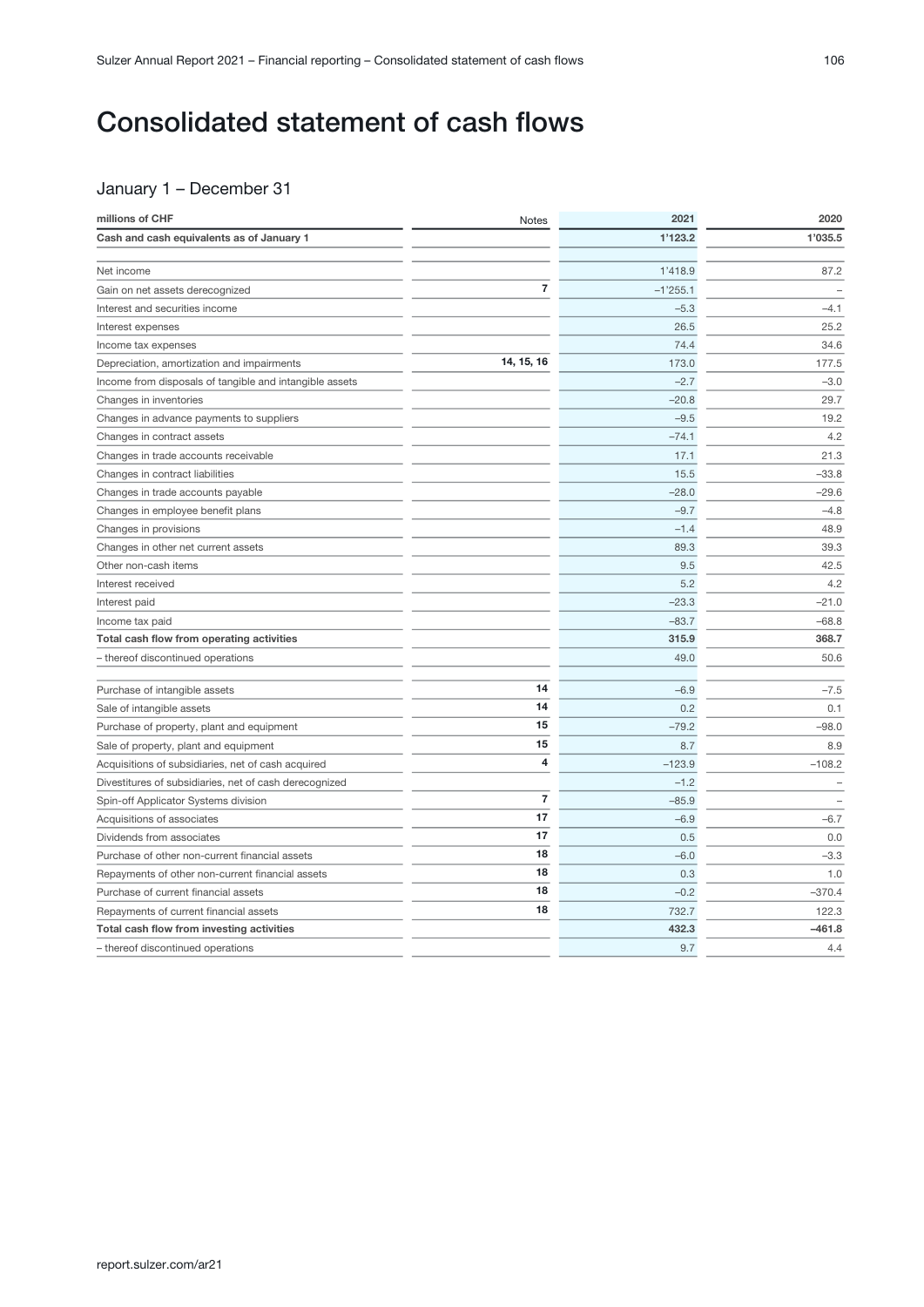| Dividends paid to shareholders of Sulzer Ltd                | 24 | $-91.9$  | $-92.6$  |
|-------------------------------------------------------------|----|----------|----------|
| Dividends paid to non-controlling interests in subsidiaries |    | $-2.1$   | $-2.6$   |
| Purchase of treasury shares                                 | 24 | $-21.8$  | $-23.1$  |
| Payments of lease liabilities                               | 16 | $-41.1$  | $-39.2$  |
| Acquisition of non-controlling interests                    | 4  | $-17.3$  |          |
| Proceeds from non-current borrowings                        | 26 | 0.0      | 498.9    |
| Repayments of non-current borrowings                        | 26 | $-0.0$   | $-0.0$   |
| Proceeds from current borrowings                            | 26 | 54.8     | 72.2     |
| Repayments of current borrowings                            | 26 | $-263.1$ | $-177.1$ |
| Total cash flow from financing activities                   |    | $-382.5$ | 236.5    |
| - thereof discontinued operations                           |    | 9.7      | $-42.9$  |
| Exchange gains / (losses) on cash and cash equivalents      |    | 16.5     | $-55.7$  |
| Net change in cash and cash equivalents                     |    | 382.2    | 87.7     |
| Cash and cash equivalents as of December 31                 | 23 | 1'505.4  | 1'123.2  |

For the calculation of free cash flow (FCF), reference is made to the section "Financial review".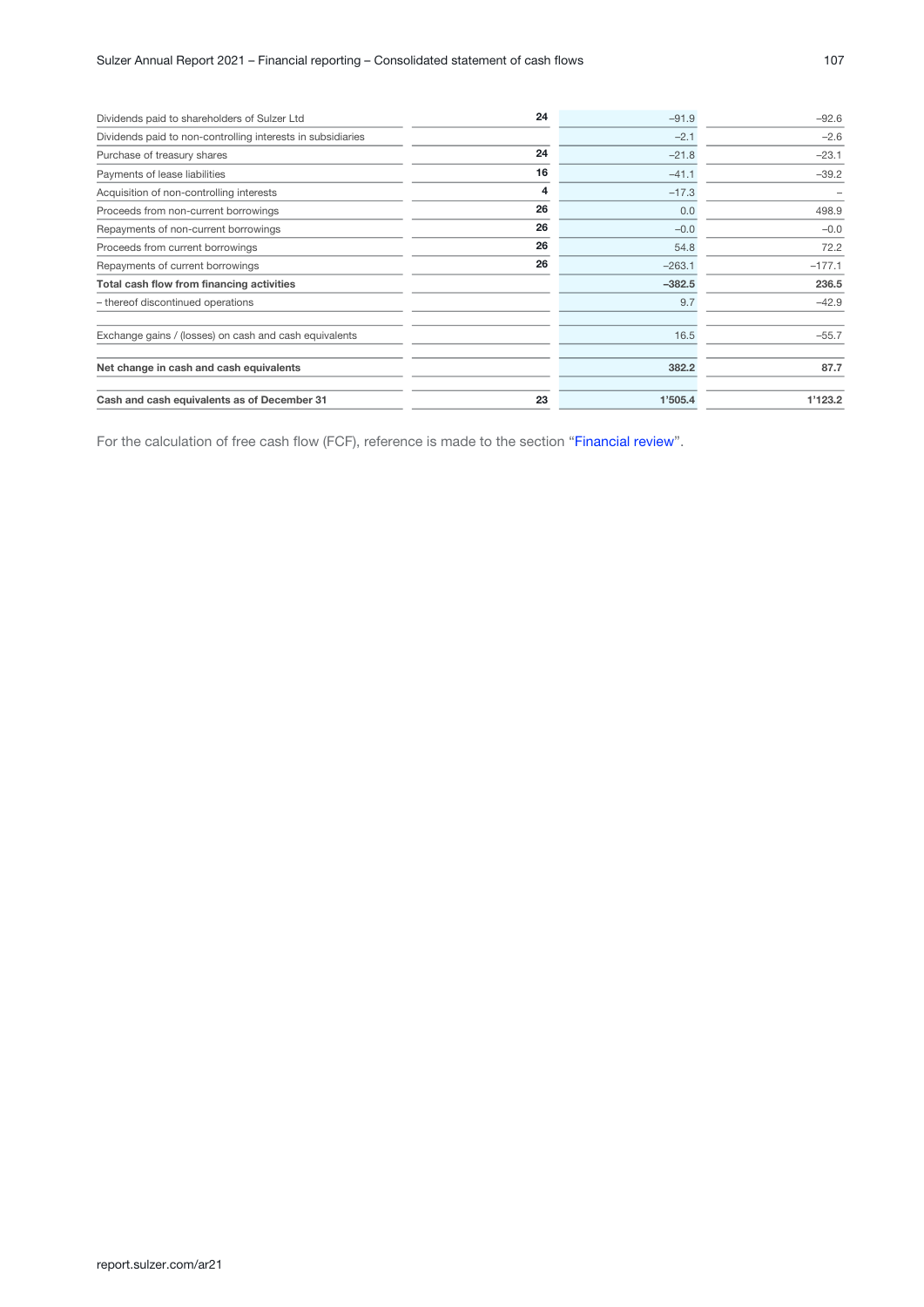### Notes to the consolidated financial statements

- 109 01 General information
- 109 02 Significant events and transactions during the reporting period
- 111 03 Segment information
- 117 04 Acquisitions of subsidiaries
- 120 **05** Critical accounting estimates and judgments
- 122 06 Financial risk management
- 132 07 Discontinued operations
- 136 08 Personnel expenses
- 137 09 Employee benefit plan
- 142 10 Research and development expenses
- 142 11 Other operating income and expenses
- 143 **12 Financial income and expenses**
- 143 13 Income taxes
- 148 14 Goodwill and other intangible assets
- 150 15 Property, plant and equipment
- 151 16 Leases
- 153 17 Associates
- 154 **18 Other financial assets**
- 155 19 Inventories
- 156 20 Assets and liabilities related to contracts with customers
- 157 21 Trade accounts receivable
- 158 22 Other current receivables and prepaid expenses
- 158 23 Cash and cash equivalents
- 159 **24 Equity**
- 161 25 Earnings per share
- 162 26 Borrowings
- 164 27 Provisions
- 165 28 Other current and accrued liabilities
- 165 29 Derivative financial instruments
- 166 30 Contingent liabilities
- 167 31 Share participation plans
- 169 32 Transactions with members of the Board of Directors, Executive Committee and related parties
- 170 33 Auditor remuneration
- 170 **34 Key accounting policies and valuation methods**
- 187 35 Subsequent events after the balance sheet date
- 188 36 Major subsidiaries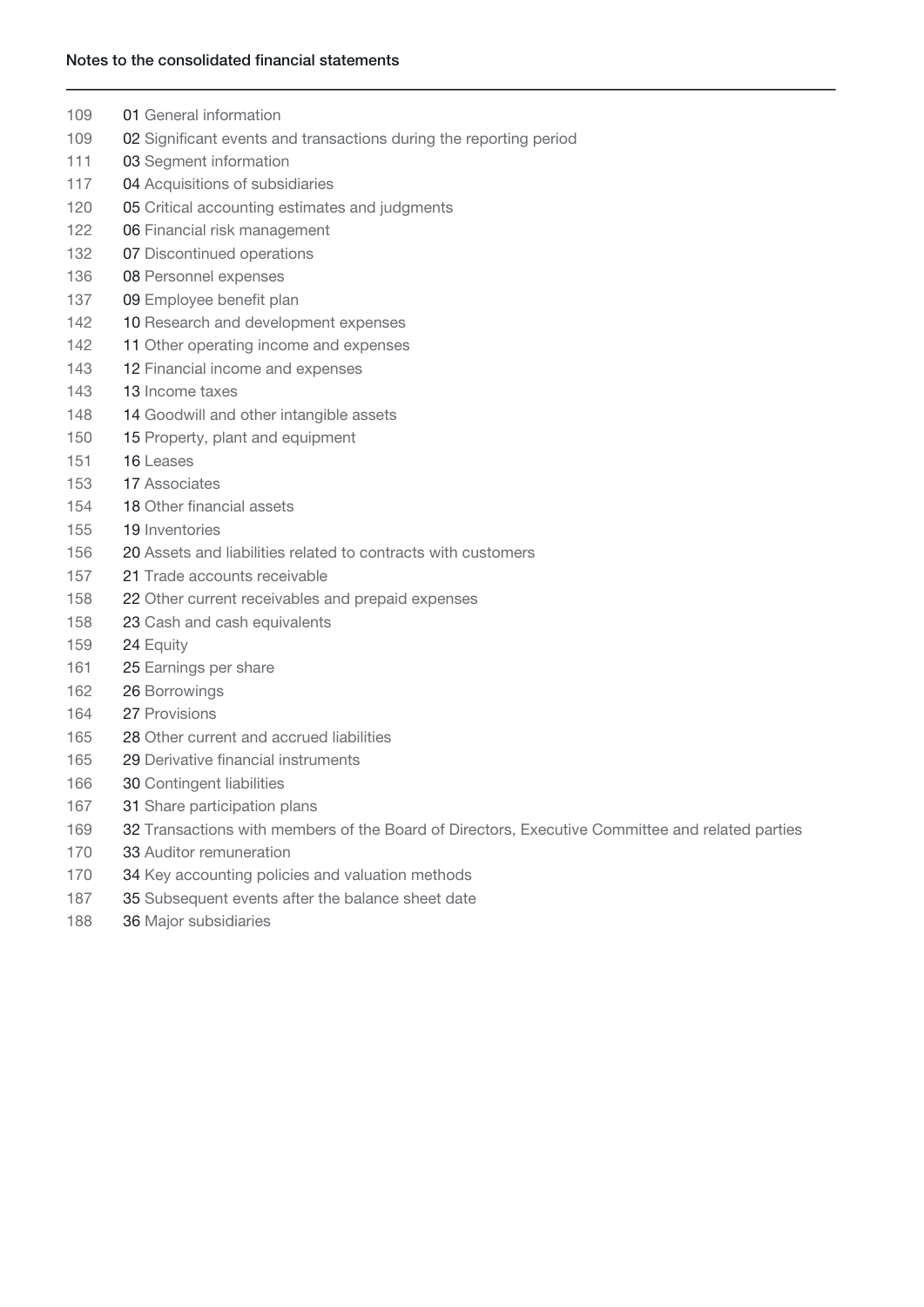## <span id="page-8-0"></span>Notes to the consolidated financial statements

## 1 General information

Sulzer Ltd (the "company") is a company domiciled in Switzerland. The address of the company's registered office is Neuwiesenstrasse 15 in Winterthur, Switzerland. The consolidated financial statements for the year ended December 31, 2021, comprise the company and its subsidiaries (together referred to as the "groupˮ and individually as the "subsidiariesˮ) and the group's interest in associates and joint ventures. The group specializes in pumping, agitation, mixing, separation and purification technologies for fluids of all types. Sulzer was founded in 1834 in Winterthur, Switzerland, and employs around 13'800 people. The company serves clients in over 180 production and service sites around the world. Sulzer Ltd is listed on SIX Swiss Exchange in Zurich, Switzerland (symbol: SUN).

The consolidated financial statements have been prepared in accordance with International Financial Reporting Standards (IFRS). They were authorized for issue by the Board of Directors on February 17, 2022.

Details of the group's accounting policies are included in note 34.

## 2 Significant events and transactions during the reporting period

The financial position and performance of the group were particularly affected by the following events and transactions during the reporting period:

- On September 20, 2021, Sulzer Ltd shareholders at their Extraordinary General Meeting approved the 100% spin-off of its Applicator Systems (APS) division (later renamed medmix) through a 1:1 share split, granting Sulzer shareholders one APS share in addition to each Sulzer share held. The spin-off was registered in the commercial registers of the cantons of Zurich and Zug on September 20, 2021, simultaneously with the incorporation of the new company, which was registered with a share capital of 34'262'370 shares (registered shares with a nominal value of CHF 0.01 each). The spin-off became legally effective upon registration in the competent commercial registers, whereas the benefits and risks related to the assets and liabilities were economically transferred with retroactive effect as of January 1, 2021 (see note 7). The group has therefore separated the financial data for 2021 and prior year into "continuing" and "discontinued" operations. Discontinued operations include the operational results from the Applicator Systems division, certain corporate activities attributable to the Applicator Systems division prior to the spin-off on September 20, 2021 and the gain on net assets derecognized as of September 20, 2021. The shareholder approval to spin off the Applicator Systems division required the recognition of a distribution liability, measured at the fair value of the Applicator Systems division, and represented a deduction of retained earnings.
- Net income from discontinued operations (net of tax) amounted to CHF 1'278.3 million, comprising a net income from discontinued business activities of CHF 23.2 million for the year up to the spin-off date and a gain on net assets derecognized of CHF 1'255.1 million. The gain on net assets derecognized is mainly the difference between the distribution liability of the Applicator Systems division of CHF 1'485.6 million and the division's net assets of CHF 244.2 million on the spin-off date. In the balance sheet, the equity is increased by the net income from discontinued operations of CHF 1'278.3 million and offset by the derecognition of the spin-off related distribution liability of CHF 1'485.6 million. The details pertaining to the income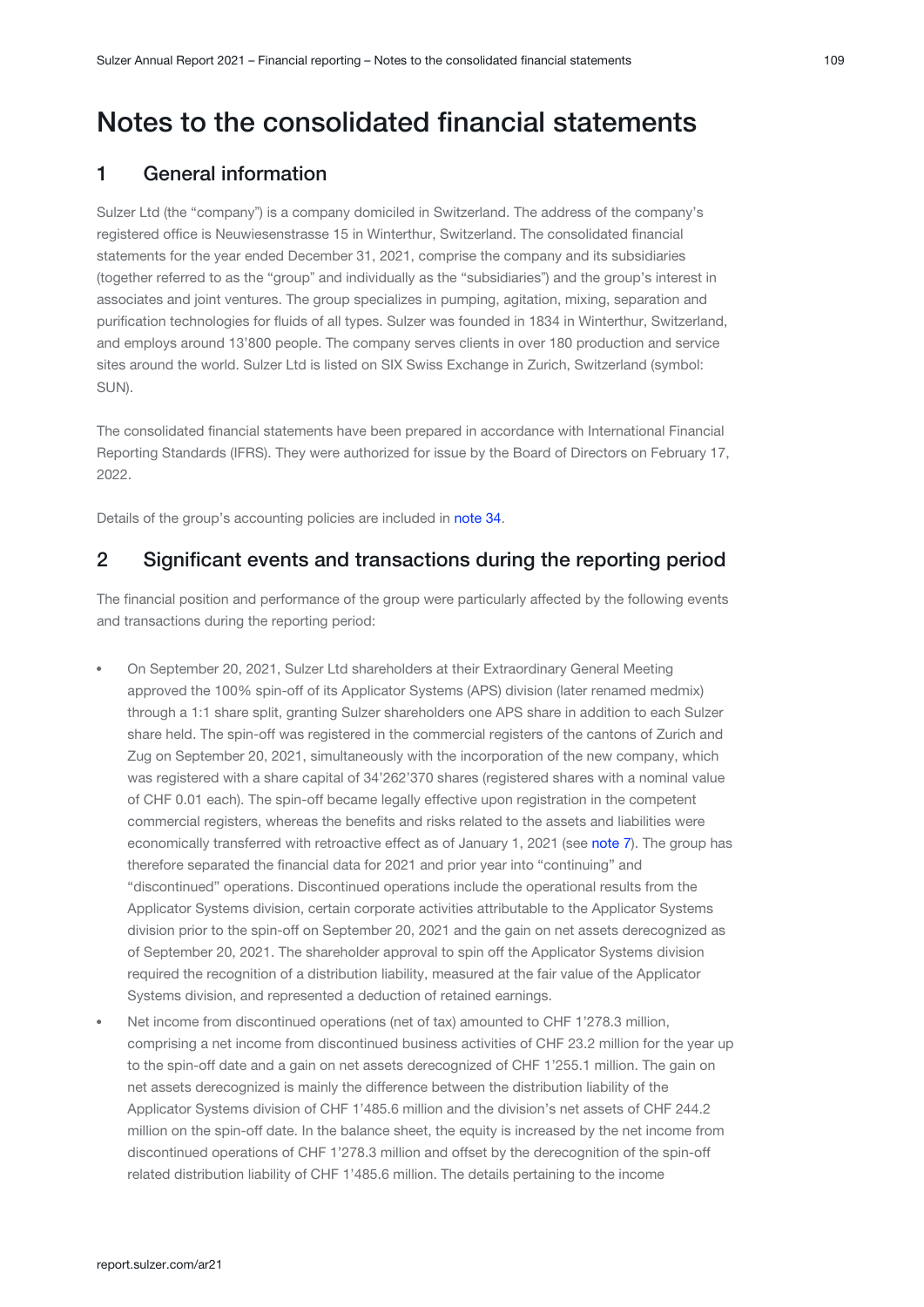statement, segment information and balance sheet of the discontinued operations are presented in note 7.

- On February 1, 2021, the group acquired a 100% controlling interest in Nordic Water Holding AB (Nordic Water) for CHF 129.2 million. The headquarters of Nordic Water is located in Gothenburg, Sweden. Nordic Water employs approximately 200 people and is a pioneering innovation leader and is known for its broad application suite in primary, secondary and tertiary water treatment and its global reach. With the acquisition of Nordic Water, the group will be able to grow its wastewater-treatment business with equipment that complements the existing portfolio of pumps, grinders, mixers, compressors and other products that Sulzer currently provides for the water market. Nordic Water will operate as part of the group's Flow Equipment division. The acquisition resulted in an increase in goodwill of CHF 54.9 million and other intangible assets of CHF 72.3 million at the date of acquisition (see note 4).
- The group recognized restructuring costs for continuing operations of CHF 11.5 million and for discontinued operations of CHF 0.2 million (2020: CHF 54.8 million for continuing operations and CHF 3.2 million for discontinued operations), partly offset by released restructuring provisions of CHF 2.0 million (2020: CHF 2.2 million). Restructuring costs mainly relate to resizing activities in the USA and the United Kingdom. Associated with restructuring initiatives, the group further recognized impairments on tangible and intangible assets for continuing operations of CHF 4.2 million (2020: CHF 9.4 million) and CHF 0.5 million for discontinued operations (2020: CHF 0.5 million). For more details, refer to [note 7](#page-30-0), [note 14](#page-47-0), [note 15](#page-49-0) and [note 16](#page-50-0).

For a detailed discussion about the group's performance and financial position, please refer to the section "Financial review".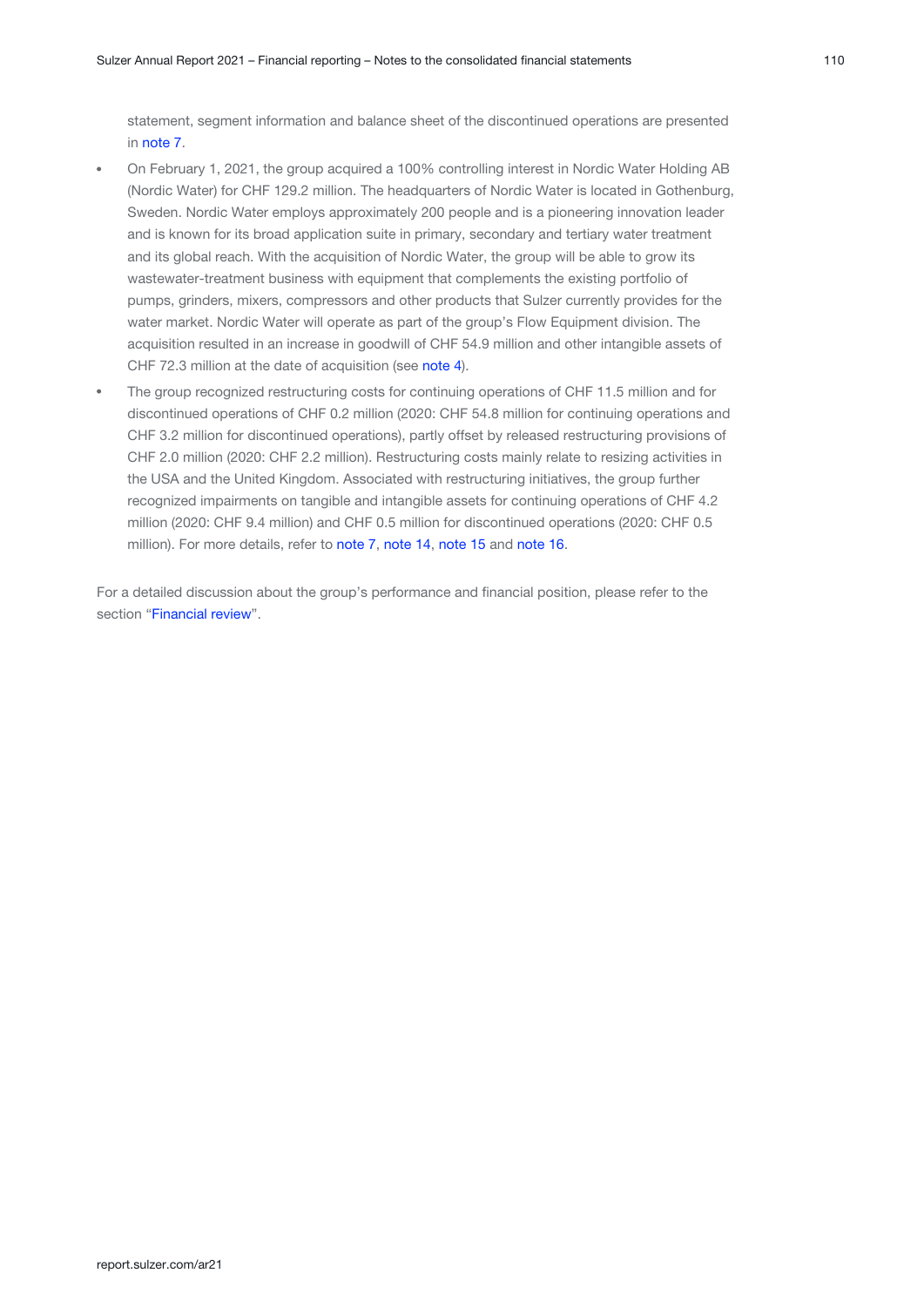## <span id="page-10-0"></span>3 Segment information

## Segment information by divisions

|                                                                      | Flow Equipment |          | Services |         | Chemtech |          |
|----------------------------------------------------------------------|----------------|----------|----------|---------|----------|----------|
| millions of CHF                                                      | 2021           | 2020     | 2021     | 2020    | 2021     | 2020     |
| Order intake from continuing operations<br>(unaudited) <sup>1)</sup> | 1'324.7        | 1'297.6  | 1'163.4  | 1'130.8 | 679.5    | 620.8    |
| Nominal growth (unaudited)                                           | 2.1%           | $-11.1%$ | 2.9%     | $-5.2%$ | 9.5%     | $-7.3%$  |
| Currency-adjusted growth (unaudited)                                 | 1.8%           | $-4.1\%$ | 2.8%     | 2.5%    | 8.8%     | $-1.1%$  |
| Organic growth (unaudited) <sup>2)</sup>                             | $-3.9%$        | $-2.9%$  | 2.0%     | 0.6%    | 8.8%     | $-6.9%$  |
| Order backlog as of December 31 (unaudited)                          | 811.5          | 845.0    | 479.5    | 435.0   | 433.2    | 396.9    |
| Sales recognized at a point in time                                  | 993.5          | 839.5    | 898.8    | 887.3   | 377.0    | 372.6    |
| Sales recognized over time                                           | 395.5          | 456.9    | 219.0    | 191.1   | 271.6    | 220.5    |
| Sales from continuing operations 3)                                  | 1'389.0        | 1'296.3  | 1'117.7  | 1'078.3 | 648.5    | 593.1    |
| Nominal growth                                                       | 7.1%           | $-12.2%$ | 3.7%     | $-7.6%$ | 9.4%     | $-10.7%$ |
| Currency-adjusted growth (unaudited)                                 | 6.9%           | $-5.7%$  | 3.5%     | 0.1%    | 8.4%     | $-4.8%$  |
| Organic growth (unaudited) <sup>2)</sup>                             | 2.0%           | $-4.5%$  | 2.7%     | $-1.1%$ | 8.4%     | $-9.7%$  |
| Operational profit from continuing operations<br>(unaudited)         | 81.4           | 55.2     | 158.7    | 150.3   | 64.8     | 56.9     |
| Operational profitability from continuing<br>operations (unaudited)  | 5.9%           | 4.3%     | 14.2%    | 13.9%   | 10.0%    | 9.6%     |
| Restructuring expenses                                               | $-7.5$         | $-34.1$  | $-0.6$   | $-11.3$ | $-1.3$   | $-5.7$   |
| Amortization                                                         | $-38.1$        | $-29.6$  | $-4.9$   | $-9.2$  | $-6.7$   | $-6.8$   |
| Impairments on tangible and intangible assets                        | $-0.9$         | $-2.1$   | $-2.8$   | $-1.5$  | $-0.5$   | $-5.3$   |
| Non-operational items (unaudited)                                    | 0.1            | $-5.6$   | $-2.3$   | $-1.9$  | $-2.7$   | $-3.2$   |
| <b>EBIT from continuing operations</b>                               | 35.1           | $-16.1$  | 148.2    | 126.3   | 53.6     | 35.9     |
| Depreciation                                                         | $-33.4$        | $-34.6$  | $-31.5$  | $-28.5$ | $-12.8$  | $-12.2$  |
| Operating assets                                                     | 1'573.9        | 1'456.4  | 939.5    | 893.6   | 552.8    | 507.0    |
| Unallocated assets                                                   |                |          |          |         |          |          |
| Total assets as of December 31                                       | 1'573.9        | 1'456.4  | 939.5    | 893.6   | 552.8    | 507.0    |
| <b>Operating liabilities</b>                                         | 745.0          | 725.1    | 403.3    | 354.9   | 404.0    | 323.6    |
| Unallocated liabilities                                              |                |          |          |         |          |          |
| <b>Total liabilities as of December 31</b>                           | 745.0          | 725.1    | 403.3    | 354.9   | 404.0    | 323.6    |
| Operating net assets                                                 | 829.0          | 731.3    | 536.2    | 538.7   | 148.7    | 183.5    |
| Unallocated net assets                                               |                |          |          |         |          |          |
| Total net assets as of December 31                                   | 829.0          | 731.3    | 536.2    | 538.7   | 148.7    | 183.5    |
| Capital expenditure (incl. lease assets)                             | $-33.9$        | $-34.7$  | $-57.1$  | $-40.9$ | $-20.7$  | $-11.1$  |
| Employees (number of full-time equivalents) as of<br>December 31     | 5'325          | 5'362    | 4'571    | 4'449   | 3'734    | 3'221    |

1) Order intake from external customers. 2) Adjusted for currency and acquisition effects. 3) Sales from external customers.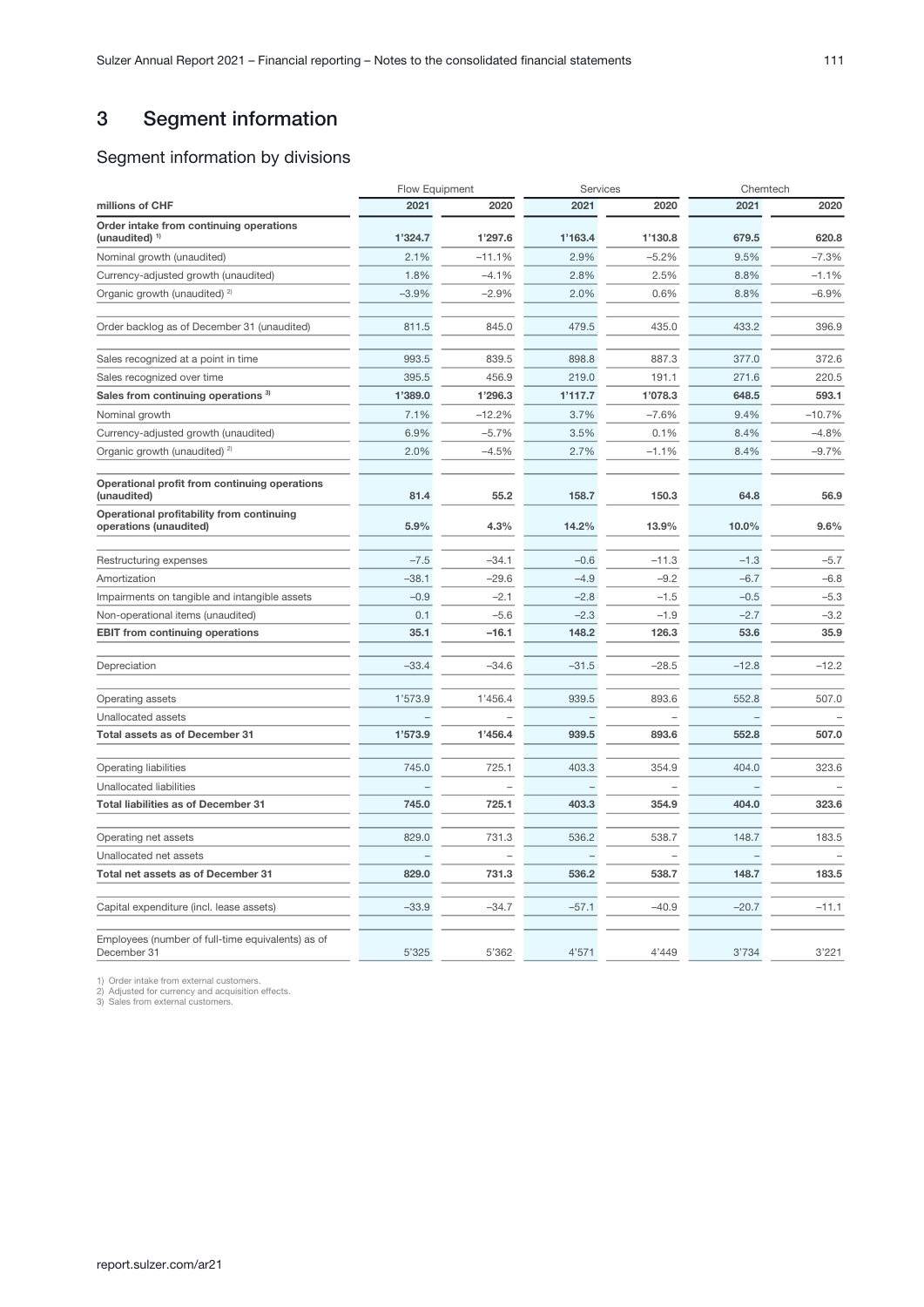## Segment information by divisions

|                                                                      | <b>Total divisions</b> |          | Others <sup>5)</sup> |                      | <b>Total Sulzer</b> |                      |
|----------------------------------------------------------------------|------------------------|----------|----------------------|----------------------|---------------------|----------------------|
| millions of CHF                                                      | 2021                   | 2020 4)  | 2021                 | $2020$ <sup>4)</sup> | 2021                | $2020$ <sup>4)</sup> |
| Order intake from continuing operations<br>(unaudited) <sup>1)</sup> | 3'167.6                | 3'049.2  |                      |                      | 3'167.6             | 3'049.2              |
| Nominal growth (unaudited)                                           | 3.9%                   | $-8.2%$  |                      |                      | 3.9%                | $-8.2%$              |
| Currency-adjusted growth (unaudited)                                 | 3.6%                   | $-1.1%$  |                      |                      | 3.6%                | $-1.1%$              |
| Organic growth (unaudited) <sup>2)</sup>                             | 0.9%                   | $-2.5%$  |                      |                      | 0.9%                | $-2.5%$              |
| Order backlog as of December 31 (unaudited)                          | 1'724.1                | 1'676.8  |                      |                      | 1'724.1             | 1'676.8              |
| Sales recognized at a point in time                                  | 2'269.3                | 2'099.3  |                      |                      | 2'269.3             | 2'099.3              |
| Sales recognized over time                                           | 886.0                  | 868.4    |                      |                      | 886.0               | 868.4                |
| Sales from continuing operations <sup>3)</sup>                       | 3'155.3                | 2'967.8  |                      |                      | 3'155.3             | 2'967.8              |
| Nominal growth                                                       | 6.3%                   | $-10.3%$ |                      |                      | 6.3%                | $-10.3%$             |
| Currency-adjusted growth (unaudited)                                 | 6.0%                   | $-3.5%$  |                      |                      | 6.0%                | $-3.5%$              |
| Organic growth (unaudited) <sup>2)</sup>                             | 3.5%                   | -4.3%    |                      |                      | 3.5%                | $-4.3%$              |
| Operational profit from continuing operations<br>(unaudited)         | 304.9                  | 262.4    | $-11.6$              | $-7.4$               | 293.3               | 255.0                |
| Operational profitability from continuing<br>operations (unaudited)  | 9.7%                   | 8.8%     | n/a                  | n/a                  | 9.3%                | 8.6%                 |
| Restructuring expenses                                               | $-9.4$                 | $-51.2$  | $-0.0$               | $-1.4$               | $-9.5$              | $-52.6$              |
| Amortization                                                         | $-49.6$                | $-45.6$  | $-0.6$               | $-1.1$               | $-50.2$             | $-46.7$              |
| Impairments on tangible and intangible assets                        | $-4.2$                 | $-8.9$   |                      | $-0.5$               | $-4.2$              | $-9.4$               |
| Non-operational items (unaudited)                                    | $-4.8$                 | $-10.7$  | $-2.9$               | $-3.2$               | $-7.7$              | $-13.8$              |
| <b>EBIT from continuing operations</b>                               | 236.9                  | 146.1    | $-15.0$              | $-13.6$              | 221.8               | 132.5                |
| Depreciation                                                         | $-77.7$                | $-75.4$  | $-3.3$               | $-3.0$               | $-81.0$             | $-78.3$              |
| Operating assets                                                     | 3'066.2                | 2'857.0  | 180.3                | 804.4                | 3'246.5             | 3'661.4              |
| Unallocated assets                                                   |                        |          | 1'763.9              | 1'705.6              | 1'763.9             | 1'705.6              |
| <b>Total assets as of December 31</b>                                | 3'066.2                | 2'857.0  | 1'944.3              | 2'510.1              | 5'010.4             | 5'367.0              |
| <b>Operating liabilities</b>                                         | 1'552.3                | 1'403.5  | 196.8                | 267.6                | 1'749.1             | 1'671.1              |
| Unallocated liabilities                                              |                        |          | 1'982.0              | 2'278.7              | 1'982.0             | 2'278.7              |
| <b>Total liabilities as of December 31</b>                           | 1'552.3                | 1'403.5  | 2'178.8              | 2'546.3              | 3'731.1             | 3'949.8              |
| Operating net assets                                                 | 1'513.9                | 1'453.4  | $-16.4$              | 536.9                | 1'497.5             | 1'990.3              |
| Unallocated net assets                                               |                        |          | $-218.1$             | $-573.1$             | $-218.1$            | $-573.1$             |
| Total net assets as of December 31                                   | 1'513.9                | 1'453.4  | $-234.6$             | $-36.2$              | 1'279.3             | 1'417.2              |
| Capital expenditure (incl. lease assets)                             | $-111.7$               | $-86.7$  | $-7.7$               | $-1.3$               | $-119.4$            | $-88.0$              |
| Employees (number of full-time equivalents) as of<br>December 31     | 13'631                 | 13'032   | 185                  | 165                  | 13'816              | 13'197               |

1) Order intake from external customers.

2) Adjusted for currency and acquisition effects. 3) Sales from external customers.

.<br>4) Comparative information has been re-presented due to discontinued operations (details are described in note 7).<br>5) The most significant activities under "Others" relate to Corporate Center. Total assets and total liab

period 2020.

For the definition of operational profit, operational profitability, currency-adjusted growth and organic growth, reference is made to the section "[Supplementary information](#page-97-0)" and for the reconciliation statements to the section "Financial review".

The segment information for the discontinued operations (Applicator Systems division) is disclosed in [note 7.](#page-30-0)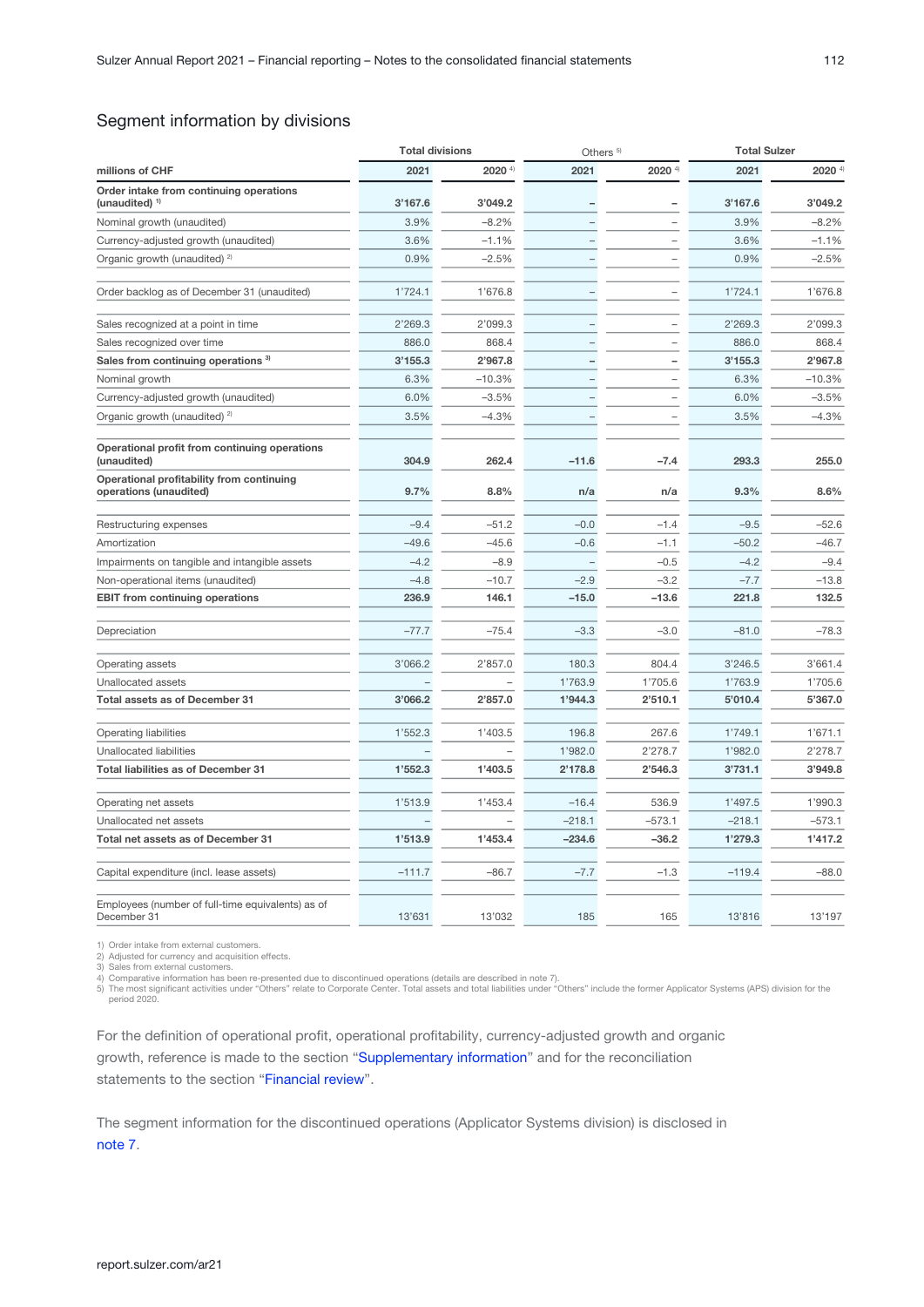#### Information about reportable segments

Operating segments are determined based on the reports reviewed by the Chief Executive Officer that are used to measure performance, make strategic decisions and allocate resources to the segments. The business is managed on a divisional basis and the reported segments have been identified as follows:

#### Flow Equipment

The Flow Equipment division (renamed in 2021 from Pumps Equipment) specializes in pumping solutions specifically engineered for the processes of its customers. The division provides pumps, agitators, compressors, grinders, screens and filters developed through intensive research and development in fluid dynamics and advanced materials. The focus is on pumping solutions for water, oil and gas, power, chemicals and most industrial segments.

#### Services

The Services division (renamed in 2021 from Rotating Equipment Services) provides cutting-edge parts as well as maintenance and repair solutions for pumps, turbines, compressors, motors and generators, through a network of over 100 service sites around the world. The division services Sulzer original equipment, but also all associated third-party rotating equipment run by the customers, maximizing its sustainability and life-cycle cost-effectiveness. The division's technology-based solutions, fast execution and expertise in complex maintenance projects are available at its customers' doorsteps.

#### Chemtech

The Chemtech division focuses on innovative mass transfer, static mixing and polymer solutions for chemicals, petrochemicals, refining and LNG. Chemtech also provides ecological solutions such as bio-based chemicals, polymers and fuels, recycling technologies for textiles and plastic as well as carbon capture and utilization/storage, contributing to a circular economy. The division's product offering ranges from process components to complete process plants and technology licensing.

#### **Others**

Certain expenses related to the Corporate Center are not attributable to a particular segment and are reviewed as a whole across the group. Also included are the eliminations for operating assets and liabilities.

The Chief Executive Officer primarily uses operational profit to assess the performance of the operating segments. However, the Chief Executive Officer also receives information about the segments' order intake and backlog, sales, and operating assets and liabilities on a monthly basis.

Sales from external customers reported to the Chief Executive Officer are measured in a manner consistent with that in the income statement. There are no significant sales between the segments. No individual customer represents a significant portion of the group's sales.

Operating assets and liabilities are assets or liabilities related to the operating activities of an entity and contributing to the EBIT.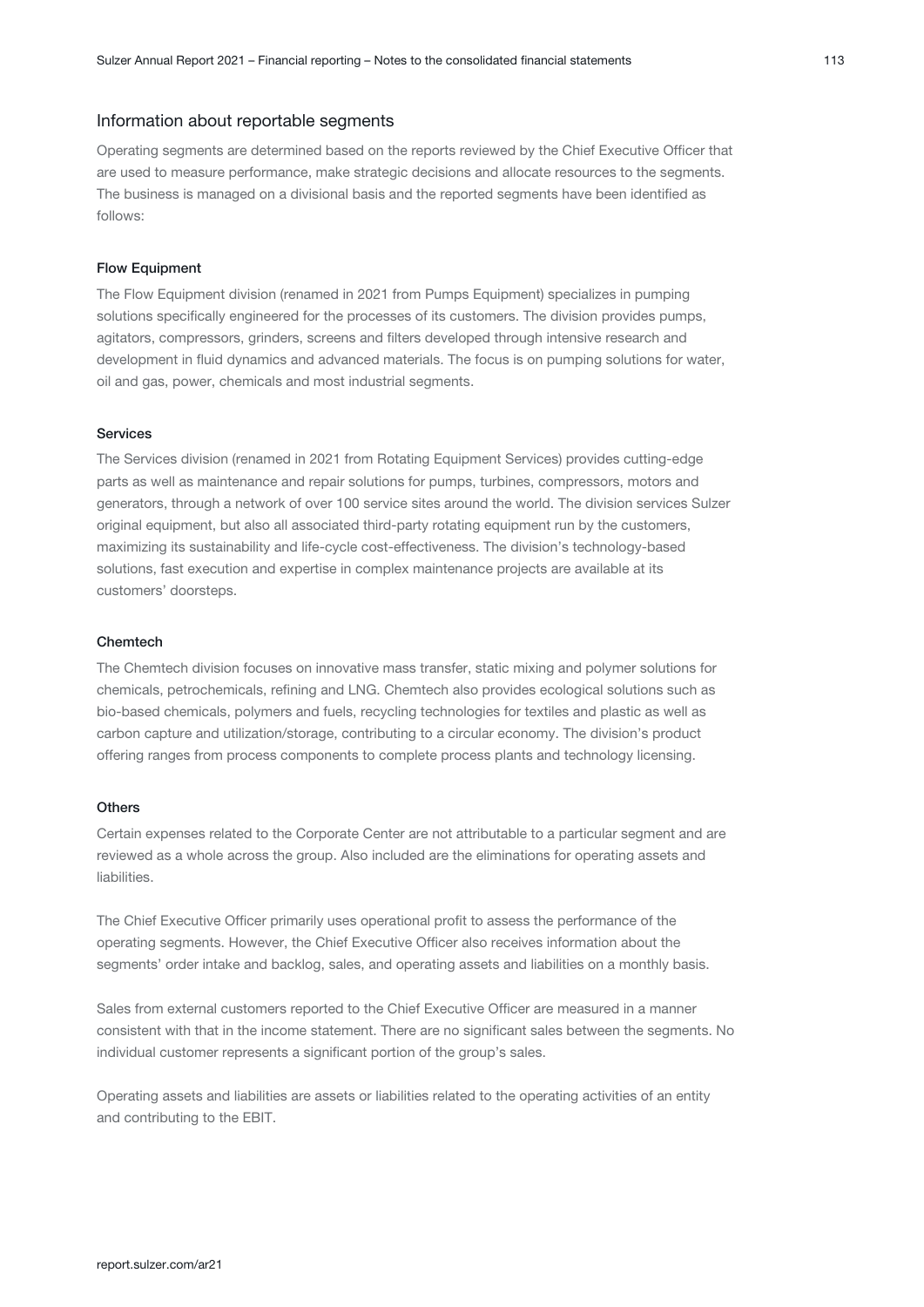### Segment information by region

The allocation of assets is based on their geographical location. Non-current assets exclude other financial assets, deferred tax assets and defined benefit assets. The allocation of sales from external customers is based on the location of the customer.

## Non-current assets by region

| millions of CHF                    | 2021    | $2020$ <sup>1)</sup> |
|------------------------------------|---------|----------------------|
| Europe, the Middle East and Africa | 941.9   | 1'440.2              |
| - thereof United Kingdom           | 203.0   | 209.9                |
| - thereof Switzerland              | 201.5   | 274.8                |
| - thereof Sweden                   | 162.2   | 187.4                |
| - thereof Finland                  | 109.0   | 106.8                |
| - thereof the Netherlands          | 100.8   | 116.8                |
|                                    |         |                      |
| Americas                           | 425.9   | 452.8                |
| - thereof USA                      | 390.3   | 417.1                |
|                                    |         |                      |
| Asia-Pacific                       | 144.6   | 141.8                |
| - thereof China                    | 53.6    | 54.6                 |
|                                    |         |                      |
| Total                              | 1'512.4 | 2'034.7              |

1) The balance sheet as of December 31, 2020, has been adjusted following the finalization of the purchase price accounting and measurement period adjustments related to acquisitions in 2020. A reconciliation to the previously published balance sheet is provided in note 4.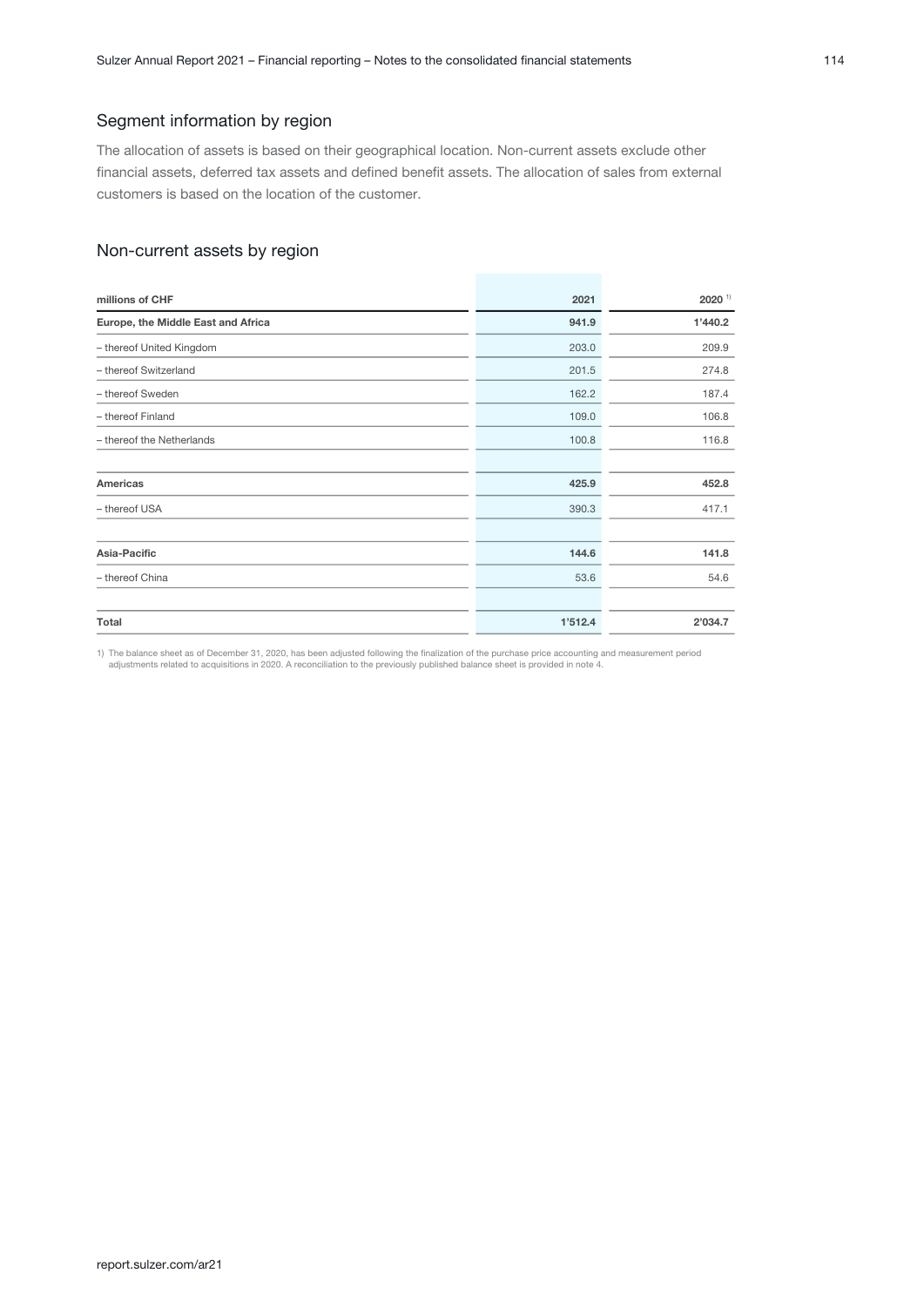## Sales by region

|                                    | 2021              |          |          |                        |
|------------------------------------|-------------------|----------|----------|------------------------|
| millions of CHF                    | Flow<br>Equipment | Services | Chemtech | Total<br><b>Sulzer</b> |
| Europe, the Middle East and Africa | 671.8             | 485.6    | 140.0    | 1'297.5                |
| - thereof Saudi Arabia             | 118.7             | 25.4     | 15.2     | 159.3                  |
| - thereof Germany                  | 65.6              | 55.7     | 26.7     | 148.0                  |
| - thereof United Kingdom           | 25.7              | 112.1    | 5.3      | 143.1                  |
| - thereof Russia                   | 34.2              | 35.6     | 15.9     | 85.6                   |
| - thereof France                   | 27.3              | 30.8     | 9.1      | 67.2                   |
|                                    |                   |          |          |                        |
| <b>Americas</b>                    | 386.0             | 473.5    | 118.6    | 978.1                  |
| - thereof USA                      | 236.0             | 368.3    | 63.0     | 667.4                  |
|                                    |                   |          |          |                        |
| Asia-Pacific                       | 331.1             | 158.6    | 390.0    | 879.7                  |
| - thereof China                    | 227.3             | 30.7     | 265.8    | 523.7                  |
|                                    |                   |          |          |                        |
| Total                              | 1'389.0           | 1'117.7  | 648.5    | 3'155.3                |

|                                    |                   |          |          | 2020                |
|------------------------------------|-------------------|----------|----------|---------------------|
| millions of CHF                    | Flow<br>Equipment | Services | Chemtech | Total<br>Sulzer $1$ |
| Europe, the Middle East and Africa | 555.7             | 469.6    | 172.7    | 1'198.1             |
| - thereof Saudi Arabia             | 89.0              | 26.9     | 31.2     | 147.0               |
| - thereof Germany                  | 58.2              | 49.2     | 26.3     | 133.7               |
| - thereof United Kingdom           | 25.7              | 107.4    | 7.9      | 140.9               |
| - thereof Russia                   | 31.5              | 50.9     | 11.7     | 94.1                |
| - thereof France                   | 26.8              | 30.9     | 7.3      | 65.0                |
| Americas                           | 452.7             | 446.2    | 128.2    | 1'027.1             |
| - thereof USA                      | 297.8             | 358.8    | 81.9     | 738.5               |
| Asia-Pacific                       | 288.0             | 162.5    | 292.2    | 742.6               |
| - thereof China                    | 206.5             | 24.0     | 188.2    | 418.7               |
| Total                              | 1'296.3           | 1'078.3  | 593.1    | 2'967.8             |

1) Comparative information has been re-presented due to discontinued operations (details are described in note 7).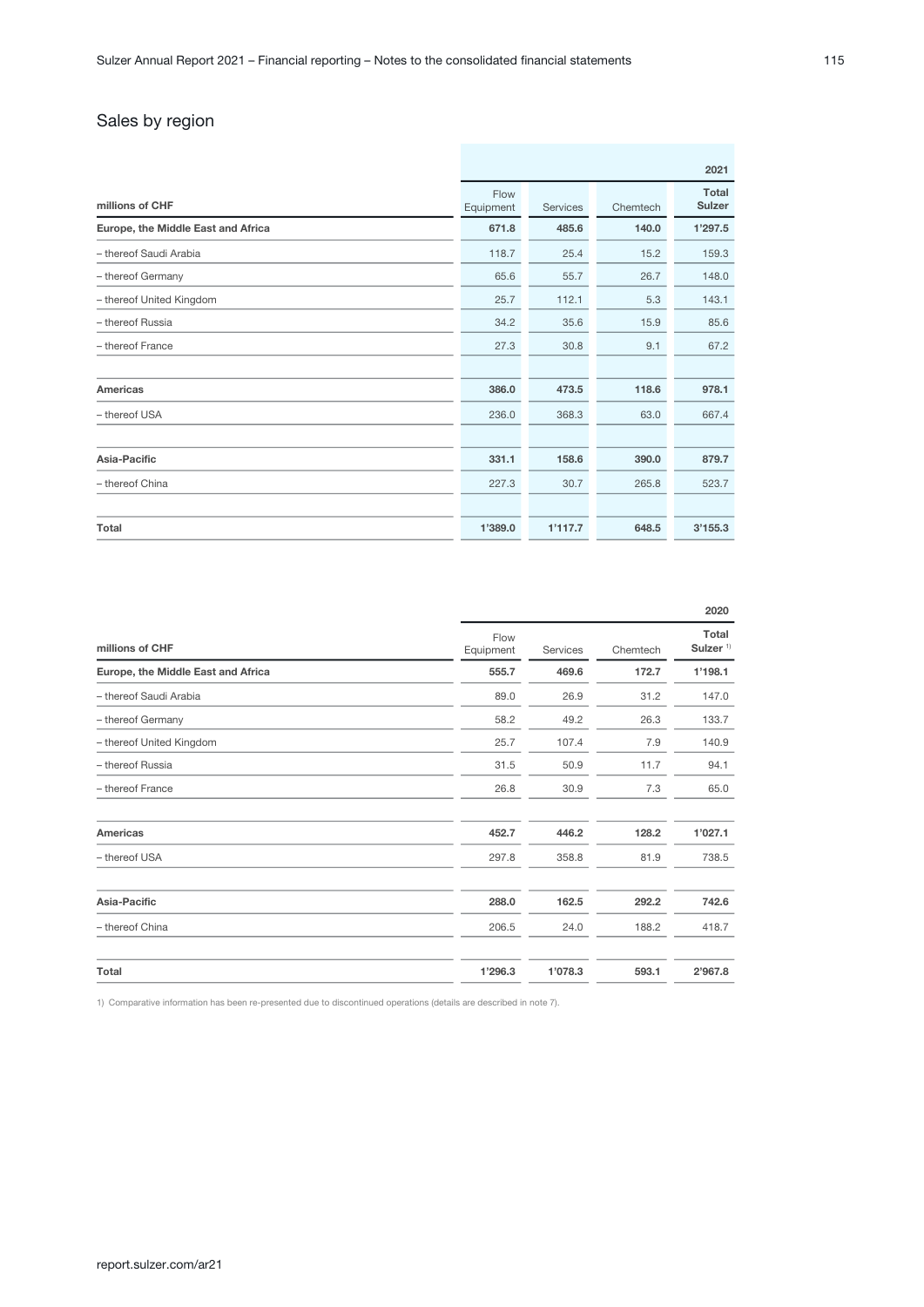### Segment information by market segment

The following table shows the allocation of sales from external customers by market segment. The group changed the market segment definition in 2021 and prior-year numbers have been reclassified accordingly.

## Sales by market segment — Flow Equipment

| millions of CHF             | 2021    | 2020    |
|-----------------------------|---------|---------|
| Energy                      | 507.9   | 532.0   |
| Water                       | 497.0   | 403.8   |
| Industry                    | 384.1   | 360.6   |
| <b>Total Flow Equipment</b> | 1'389.0 | 1'296.3 |

### Sales by market segment — Services

| millions of CHF       | 2021    | 2020    |
|-----------------------|---------|---------|
| <b>Pumps Services</b> | 601.0   | 592.1   |
| Other Equipment       | 516.7   | 486.2   |
| <b>Total Services</b> | 1'117.7 | 1'078.3 |

## Sales by market segment — Chemtech

| millions of CHF       | 2021  | 2020  |
|-----------------------|-------|-------|
| Chemicals             | 366.4 | 317.2 |
| Gas and Refining      | 128.1 | 141.2 |
| Services              | 96.7  | 84.5  |
| Renewables            | 38.3  | 32.0  |
| Water                 | 19.1  | 18.1  |
| <b>Total Chemtech</b> | 648.5 | 593.1 |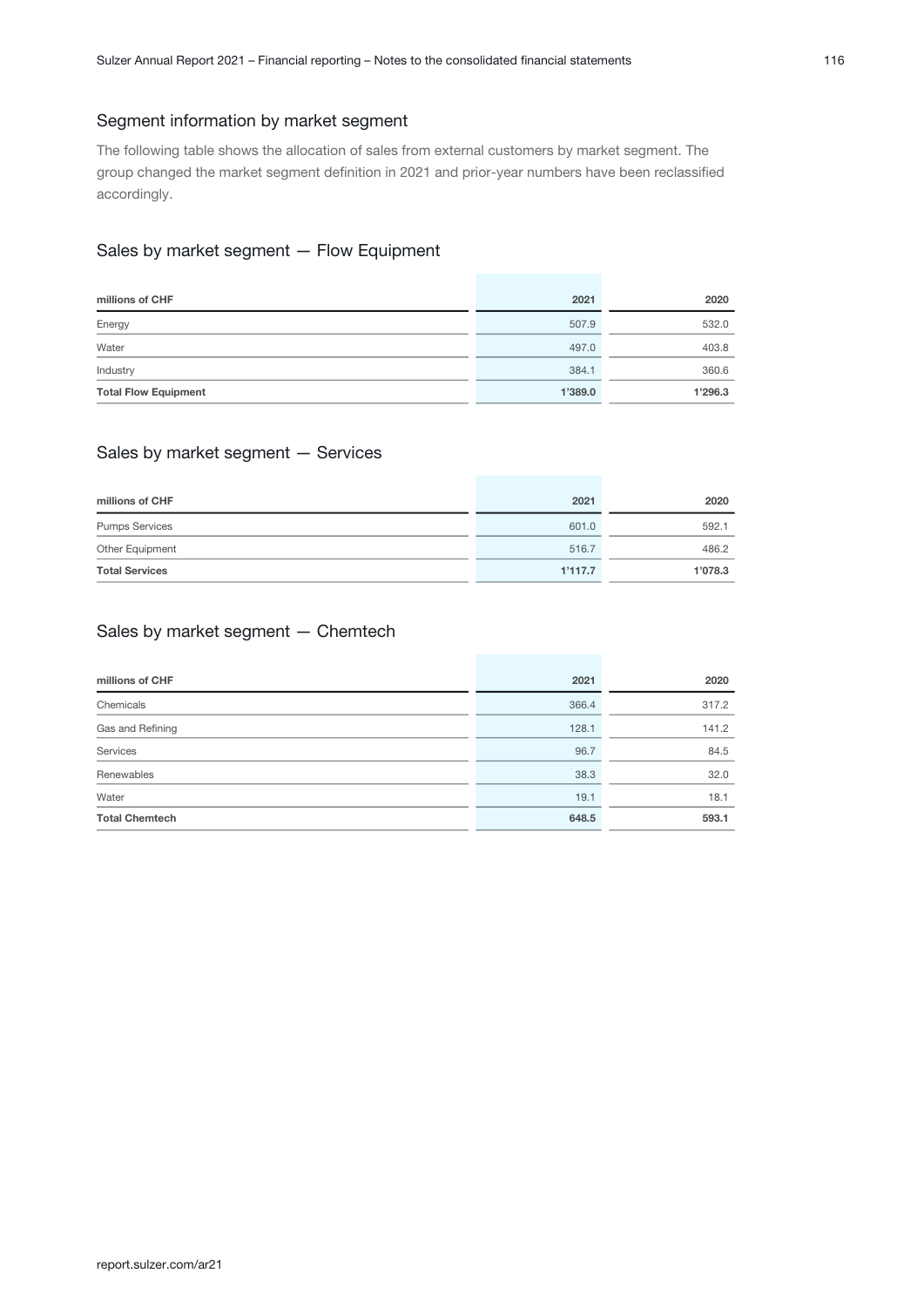## <span id="page-16-0"></span>4 Acquisitions of subsidiaries

### Acquisitions in 2021

The following table summarizes the recognized amounts of assets acquired and liabilities assumed at the date of acquisition, including the resulting goodwill and the total consideration paid. If new information obtained within one year of the date of acquisition about facts and circumstances that existed at the date of acquisition identifies adjustments to the amounts recognized below, then the accounting for the acquisition will be revised.

## Net assets acquired

| millions of CHF                      | Nordic Water | Others | <b>Total</b> |
|--------------------------------------|--------------|--------|--------------|
| Intangible assets                    | 72.3         | 7.4    | 79.7         |
| Property, plant and equipment        | 1.2          | 1.4    | 2.5          |
| Lease assets                         | 2.9          | 1.5    | 4.4          |
| Deferred income tax assets           | 0.1          | -      | 0.1          |
| Cash and cash equivalents            | 14.1         | 0.9    | 15.0         |
| Trade accounts receivable            | 7.3          | 0.1    | 7.4          |
| Other current assets                 | 19.9         | 1.3    | 21.2         |
| Lease liabilities                    | $-2.9$       | $-1.4$ | $-4.4$       |
| Provisions                           | $-1.9$       | $-0.2$ | $-2.1$       |
| Deferred income tax liabilities      | $-18.7$      | $-1.0$ | $-19.7$      |
| Other liabilities                    | $-20.1$      | $-0.4$ | $-20.5$      |
| Net identifiable assets              | 74.3         | 9.4    | 83.6         |
| Goodwill recognized in balance sheet | 54.9         | 1.7    | 56.6         |
| <b>Total consideration</b>           | 129.2        | 11.1   | 140.2        |
|                                      |              |        |              |
| Purchase price paid in cash          | 129.2        | 9.2    | 138.4        |
| Contingent consideration             |              | 1.9    | 1.9          |
| <b>Total consideration</b>           | 129.2        | 11.1   | 140.2        |

#### Nordic Water

On February 1, 2021, the group acquired a 100% controlling interest in Nordic Water Holding AB (Nordic Water) for CHF 129.2 million. The headquarters of Nordic Water is located in Gothenburg, Sweden. Nordic Water employs approximately 200 people and is a pioneering innovation leader and is known for its broad application suite in primary, secondary and tertiary water treatment and its global reach. With the acquisition of Nordic Water, the group will be able to grow its wastewatertreatment business with equipment that complements the existing portfolio of pumps, grinders, mixers, compressors and other products that the group currently provides for the water market. Nordic Water will operate as part of Sulzer's Flow Equipment division. The goodwill is attributable to synergies by leveraging the scale of the combined businesses. None of the goodwill is expected to be deductible for tax purposes. Transaction costs recognized in the income statement amount to CHF – 1.0 million. Since the acquisition date, Nordic Water contributed order intake of CHF 73.6 million, sales of CHF 63.6 million and net income of CHF -1.2 million to the group.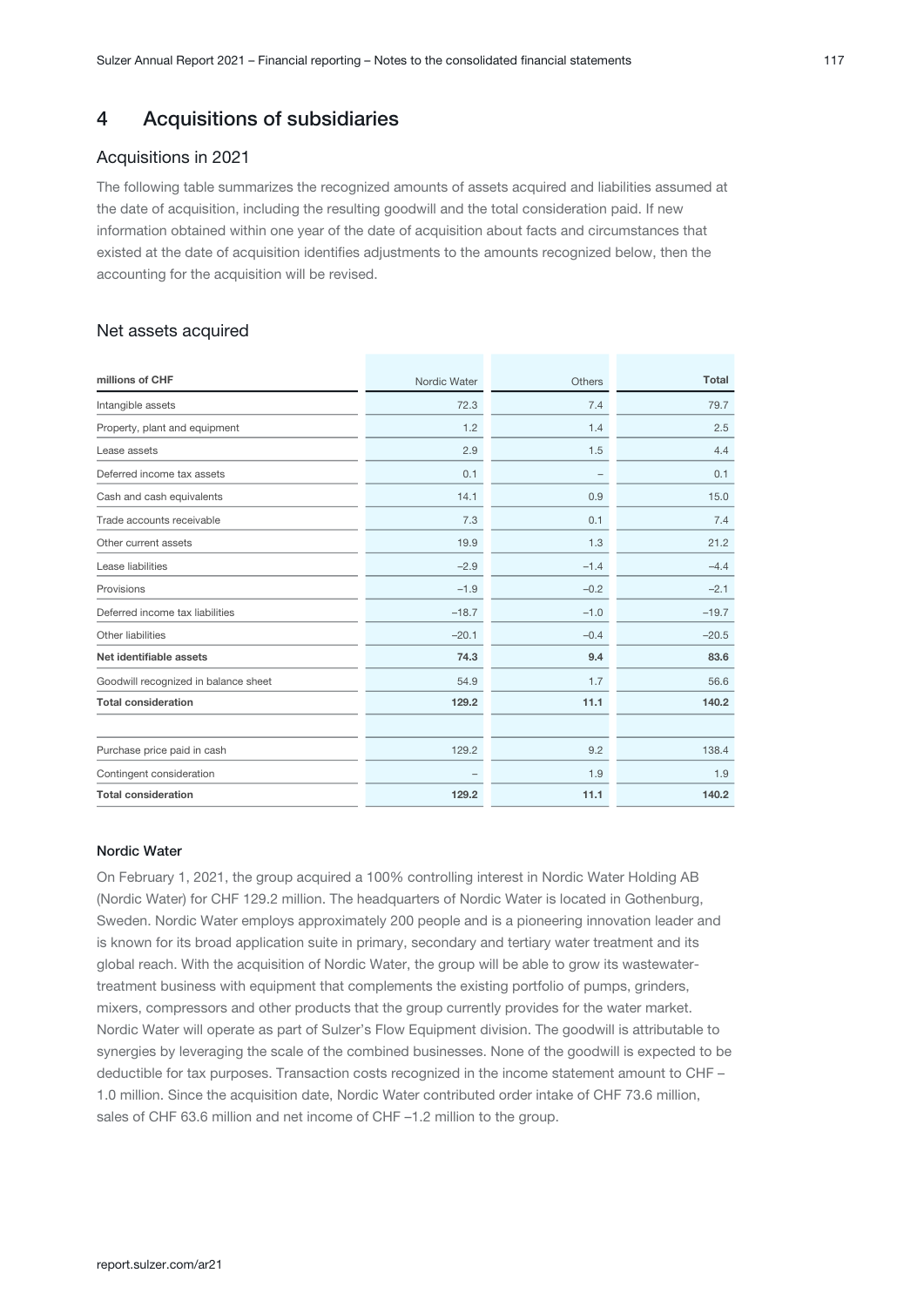#### Acquired receivables

The fair value of acquired trade accounts receivable is CHF 7.3 million. The gross contractual amount for trade account receivables due is CHF 7.8 million, of which CHF 0.5 million are expected to be uncollectible at the date of acquisition.

#### Acquisitions of non-controlling interests in 2021

On March 22, 2021, the group acquired an additional 49.5% interest in Sulzer Wood Ltd. for CHF 17.3 million, increasing its ownership from 50.5% to 100%. The carrying amount of Sulzer Wood's net assets in the group's consolidated financial statements on the acquisition date was CHF 5.4 million. The group recognized a decrease of non-controlling interests of CHF 5.4 million and a decrease in equity attributable to owners of Sulzer Ltd of CHF 11.9 million.

The following table summarizes the effect of changes in the group's ownership interest in Sulzer Wood Ltd.

| millions of CHF                                         | 2021 |
|---------------------------------------------------------|------|
| Carrying amount of non-controlling interests acquired   | 5.4  |
| Consideration paid to non-controlling interests in cash | 17.3 |
| Decrease in equity attributable to owners of Sulzer Ltd | 11.9 |

#### Pro forma sales and profit contribution

Had all above acquisitions occurred on January 1, 2021, management estimates that total net sales of the group would amount to CHF 3'159.5 million, and the consolidated net income would be CHF 1'418.7 million.

#### Cash flow from acquisitions of subsidiaries

| millions of CHF                                         | 2021     | 2020     |
|---------------------------------------------------------|----------|----------|
| Cash consideration paid                                 | $-138.4$ | $-106.5$ |
| Contingent consideration paid                           | $-0.5$   |          |
| Cash acquired                                           | 15.0     | 3.7      |
| Payments for acquisitions in prior years                | -        | $-5.4$   |
| Total cash flow from acquisitions, net of cash acquired | $-123.9$ | $-108.2$ |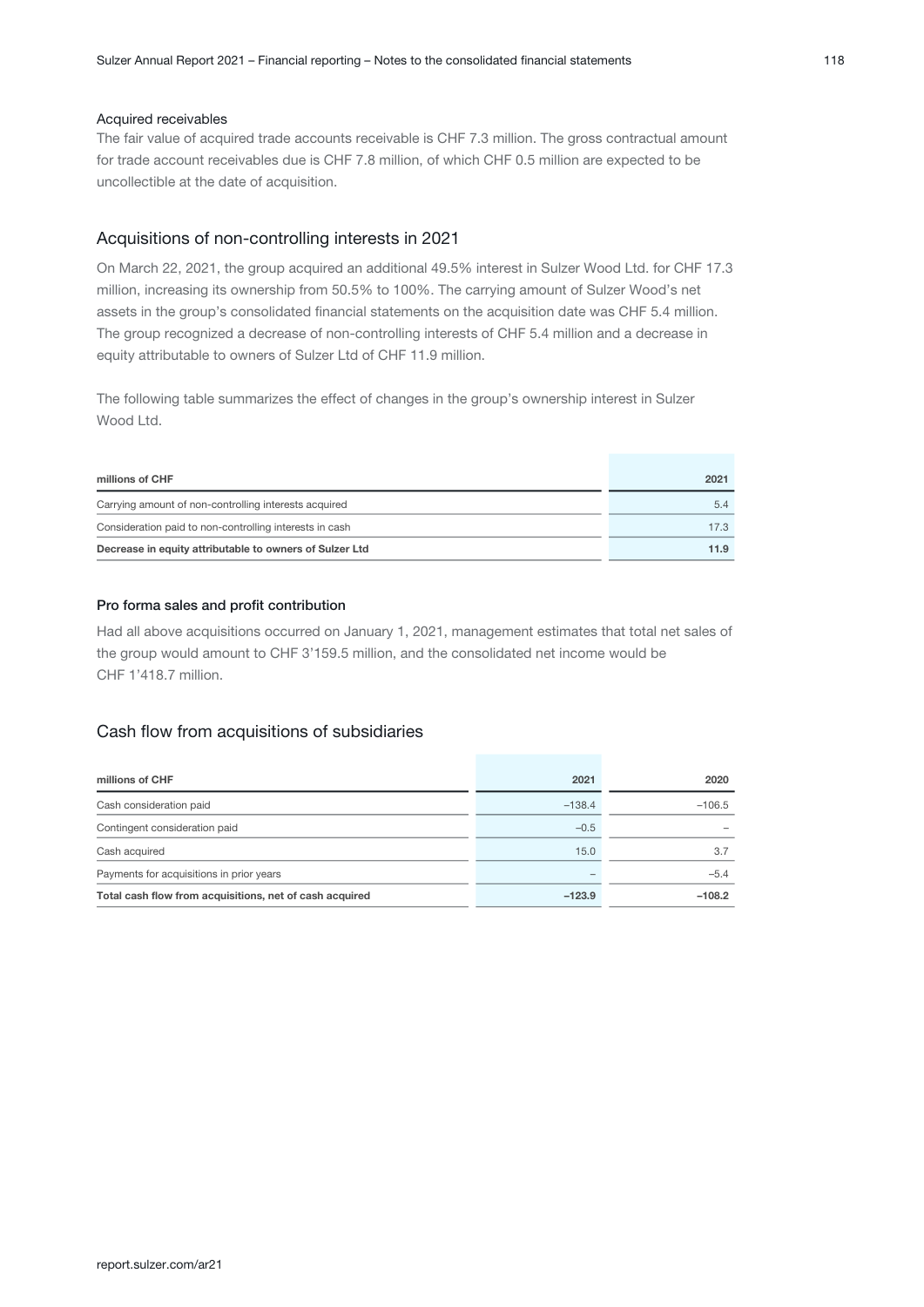## Contingent consideration

| millions of CHF                                  | 2021   | $2020$ <sup>1)</sup> |
|--------------------------------------------------|--------|----------------------|
| Balance as of January 1                          | 6.6    | 3.5                  |
| Assumed in a business combination                | 1.9    | 2.7                  |
| Derecognized as discontinued operations          | $-2.2$ |                      |
| Payment of contingent consideration              | $-0.5$ |                      |
| Currency translation differences                 | 0.1    | 0.3                  |
| Total contingent consideration as of December 31 | 5.9    | 6.6                  |
| - thereof non-current                            | 1.9    |                      |
| - thereof current                                | 4.0    | 6.6                  |

1) The balance sheet as of December 31, 2020, has been adjusted following the finalization of the purchase price accounting and measurement period<br>- adjustments related to acquisitions in 2020. A reconciliation to the prev

### Acquisitions in 2020

The following table summarizes the recognized amounts of assets acquired and liabilities assumed at the date of acquisition, including the resulting goodwill and the total consideration paid.

| millions of CHF                         | Haselmeier | Others                   | Total  |
|-----------------------------------------|------------|--------------------------|--------|
| Intangible assets                       | 39.8       | 1.7                      | 41.5   |
| Property, plant and equipment           | 13.1       | 0.0                      | 13.1   |
| Lease assets                            | 2.4        | ۰                        | 2.4    |
| Deferred income tax assets              | 0.3        | ۰                        | 0.3    |
| Cash and cash equivalents               | 3.7        | 0.0                      | 3.7    |
| Trade accounts receivable               | 5.2        | 0.0                      | 5.2    |
| Other current assets                    | 9.6        | 0.1                      | 9.7    |
| Lease liabilities                       | $-2.4$     |                          | $-2.4$ |
| Provisions                              | $-3.5$     | $-0.0$                   | $-3.5$ |
| Non-current income tax liabilities      | $-2.3$     |                          | $-2.3$ |
| Deferred tax liabilities                | $-5.3$     | $-0.3$                   | $-5.6$ |
| Other liabilities                       | $-1.8$     | $\overline{\phantom{a}}$ | $-1.8$ |
| Net identifiable assets                 | 58.8       | 1.5                      | 60.3   |
| Goodwill recognized in balance sheet 1) | 48.8       |                          | 48.8   |
| Total consideration <sup>1)</sup>       | 107.6      | 1.5                      | 109.1  |
| Purchase price paid in cash             | 105.0      | 1.5                      | 106.5  |
| Contingent consideration <sup>1)</sup>  | 2.7        |                          | 2.7    |
| Total consideration <sup>1)</sup>       | 107.6      | 1.5                      | 109.1  |
|                                         |            |                          |        |

1) Numbers are adjusted to reflect the reassessment of the contingent considerations (measurement period adjustment).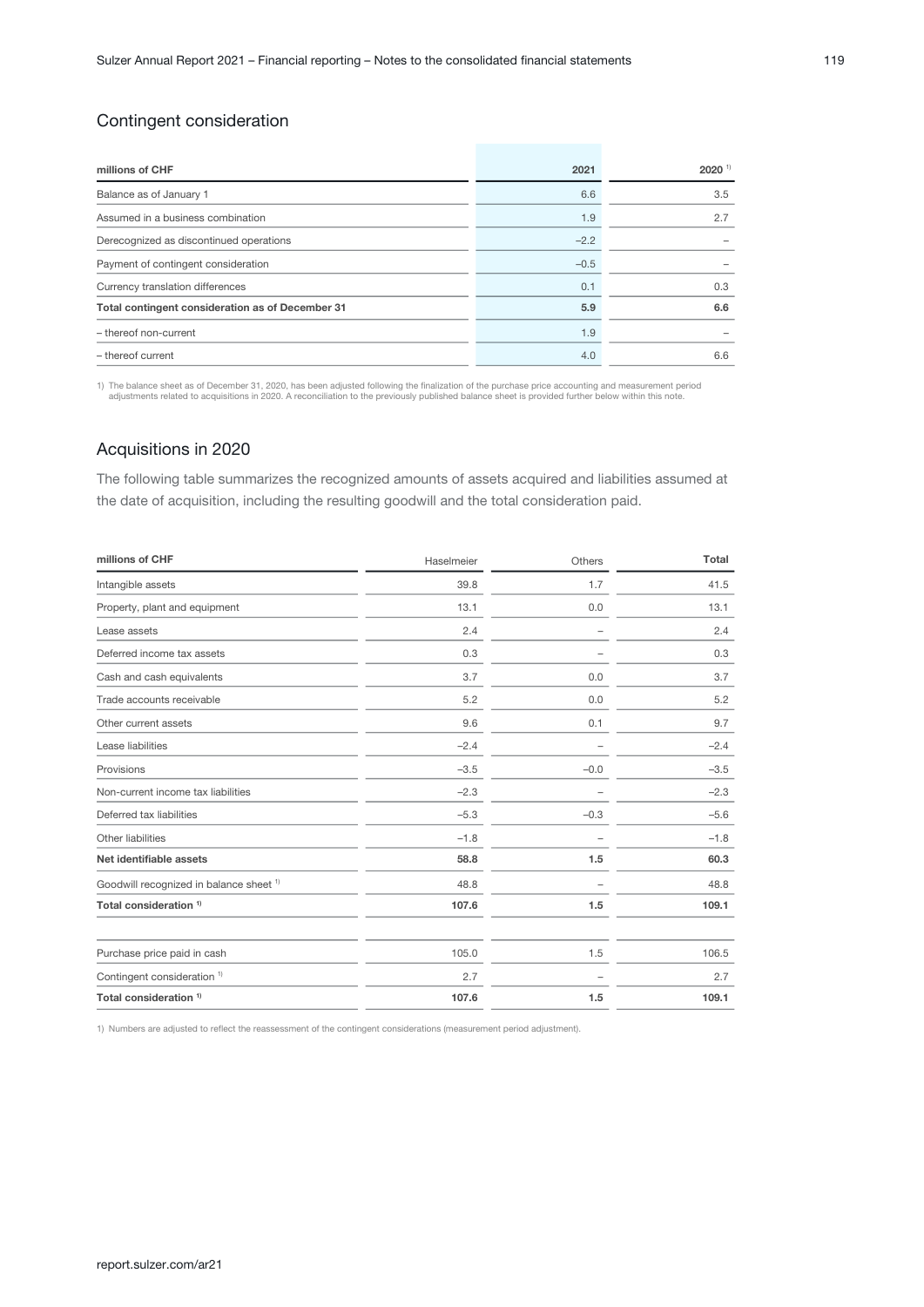#### <span id="page-19-0"></span>Measurement period adjustment as of December 31, 2020

The group reassessed the accounting treatment of the contingent consideration of the Haselmeier acquisition based on facts and circumstances already existing at the acquisition date on October 1, 2020. The contingent consideration is mainly dependent on technology-related proof-of-concept, project development and customer orders and following the reassessment the earn-out amount was adjusted from CHF 13.9 million to CHF 2.2 million retrospectively. Consequently, the group adjusted goodwill and other liabilities by CHF 11.7 million as of December 31, 2020.

| millions of CHF                       | As reported 2020 | <b>Measurement period</b><br>adjustment | Adjusted 2020 |  |
|---------------------------------------|------------------|-----------------------------------------|---------------|--|
| Goodwill                              | 957.7            | $-11.7$                                 | 946.0         |  |
| <b>Total non-current assets</b>       | 2'291.6          | $-11.7$                                 | 2'279.9       |  |
| <b>Total assets</b>                   | 5'378.7          | $-11.7$                                 | 5'367.0       |  |
| Other non-current liabilities         | 21.9             | $-13.9$                                 | 8.0           |  |
| <b>Total non-current liabilities</b>  | 1'989.9          | $-13.9$                                 | 1'976.0       |  |
| Other current and accrued liabilities | 721.9            | 2.2                                     | 724.1         |  |
| <b>Total current liabilities</b>      | 1'971.7          | 2.2                                     | 1'973.8       |  |
| <b>Total equity and liabilities</b>   | 5'378.7          | $-11.7$                                 | 5'367.0       |  |

## 5 Critical accounting estimates and judgments

All estimates and assessments are continually reviewed and are based on historical experience and other factors, including expectations regarding future events that appear reasonable under the given circumstances. The group makes estimates and assumptions that relate to the future. By their nature, these estimates will only rarely correspond to actual subsequent events. The estimates and assumptions that carry a significant risk, in the form of a substantial adjustment to the present values of assets and liabilities within the next financial year, are set out below.

#### Employee benefit plans

The present value of the pension assets/obligations and the plan assets depends on a number of factors that are determined on an actuarial basis using a number of assumptions. Assumptions used in determining the defined benefit assets/obligations include the discount rate, future salary and pension increases, and mortality rates. The assumptions are reviewed and reassessed at the end of each year based on observable market data, i.e., interest rate of high-quality corporate bonds denominated in the corresponding currency and asset management studies. Further details are provided in [note 9](#page-36-0) and [note 34](#page-69-0).

#### Income taxes

The group is obliged to pay income taxes in numerous jurisdictions. Assumptions are required in order to determine income tax provisions. There are transactions and calculations for which the ultimate tax determination is uncertain during the ordinary course of the business. The group recognizes liabilities for anticipated tax audit issues based on estimates of whether additional taxes will be due. Where the final tax outcome of these matters is different from the amounts that were initially recorded, such differences will impact the income tax and deferred tax provisions in the period in which such determination is made. Management believes that the estimates are reasonable, and that the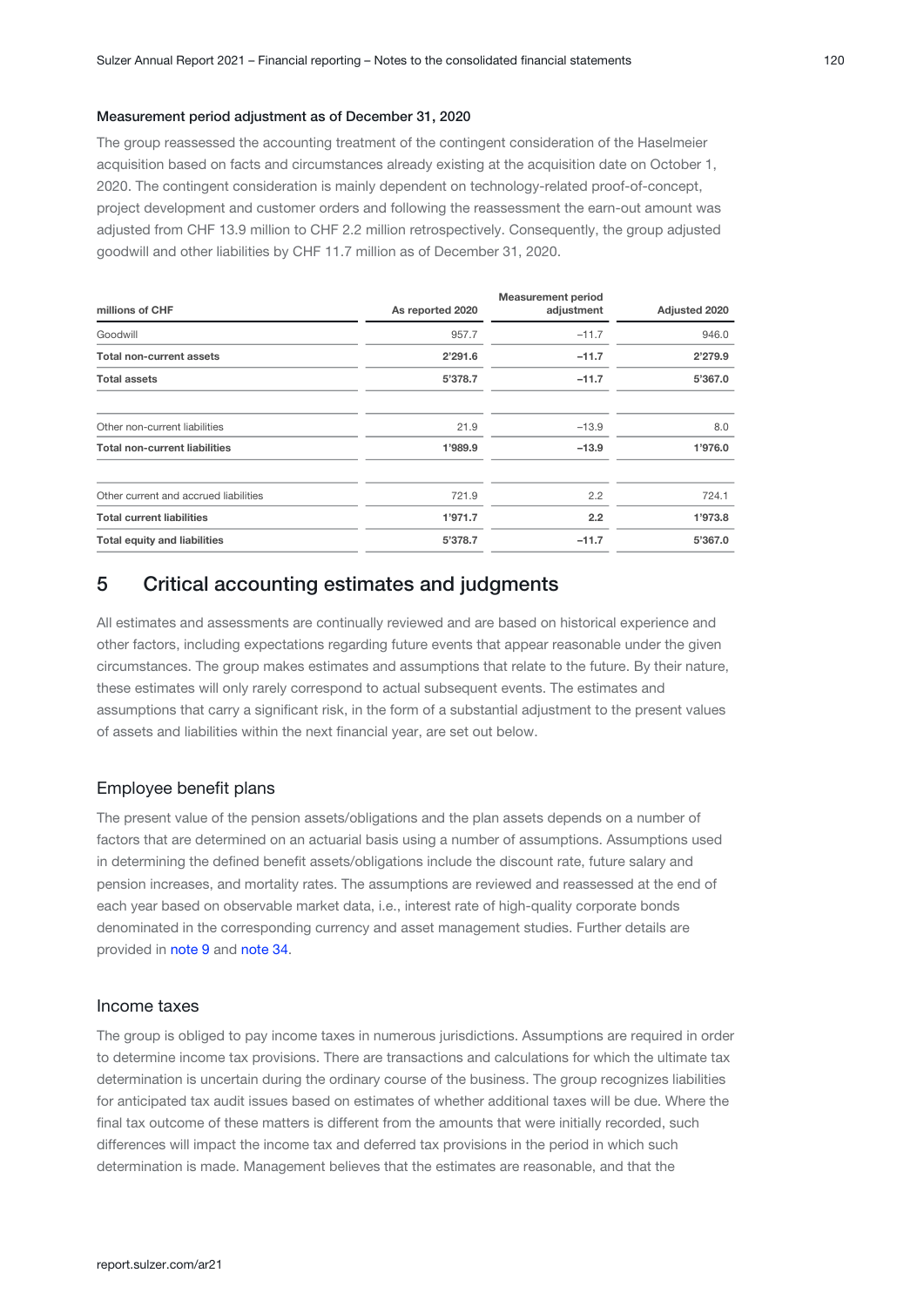recognized liabilities for income tax-related uncertainties are adequate. Further details are disclosed in [note 13.](#page-42-0)

#### Goodwill and other intangible assets

The group carries out an annual impairment test on goodwill in the first quarter of the year (after the budget and the three-year strategic plan have been approved by the Board of Directors in February), or when indications of a potential impairment exist. The recoverable amount from cash-generating units is measured on the basis of value-in-use calculations, with the terminal growth rate, the discount rate, and the projected cash flows as the main variables. Information about assumptions and estimation uncertainties that have significant risk of resulting in a material adjustment are disclosed in [note 14.](#page-47-0) The accounting policies are disclosed in note 34.

#### Lease assets and lease liabilities

The group has applied judgment to determine the lease term for lease contracts that include renewal and termination options. The assessment of whether the group is reasonably certain to exercise such options impacts the lease term, which significantly affects the amount of lease liabilities and lease assets recognized. This assessment depends on economic incentives, such as removal and relocation costs. Further details are disclosed in [note 16](#page-50-0) and [note 34](#page-69-0).

#### Sales

At contract inception, the group assesses the goods or services promised in a contract with a customer and identifies each promise to transfer to the customer as a performance obligation. The group considers the terms of the contract and all other relevant facts, including the economic substance of the transaction. Judgment is needed to determine whether there is a single performance obligation or multiple separate performance obligations. In typical engineering contracts, engineering, production and installation are treated as one single performance obligation.

If the consideration promised in a contract includes a variable amount (e.g., expected liquidated damages, early payment discounts, volume discounts), the group estimates the amount of consideration to which the group will be entitled in exchange for transferring the promised goods or services to a customer. The amount of the variable consideration is estimated by using either of the following methods, depending on which method the group expects to better predict the amount of consideration to which it will be entitled: the expected value or the most likely amount. The method selected is applied consistently throughout the contract and to similar types of contracts when estimating the effect of uncertainty on the amount of variable consideration to which the group is entitled. Depending on the outcome of the respective transactions, actual payments may differ from these estimates.

To allocate the transaction price to each performance obligation on a relative stand-alone selling price basis, the group determines the stand-alone selling price at contract inception of the distinct good or service underlying each performance obligation in the contract and allocates the transaction price in proportion to those stand-alone selling prices. If the stand-alone selling price is not directly observable, then the group estimates the amount with the expected cost-plus-margin method.

The group recognizes sales either over time or at a point in time. Sales are recognized over time if any ofthe conditions described in note 34 is met. To determine the method, the right to payment condition is the one with the most critical estimates. The group estimates if an enforceable right to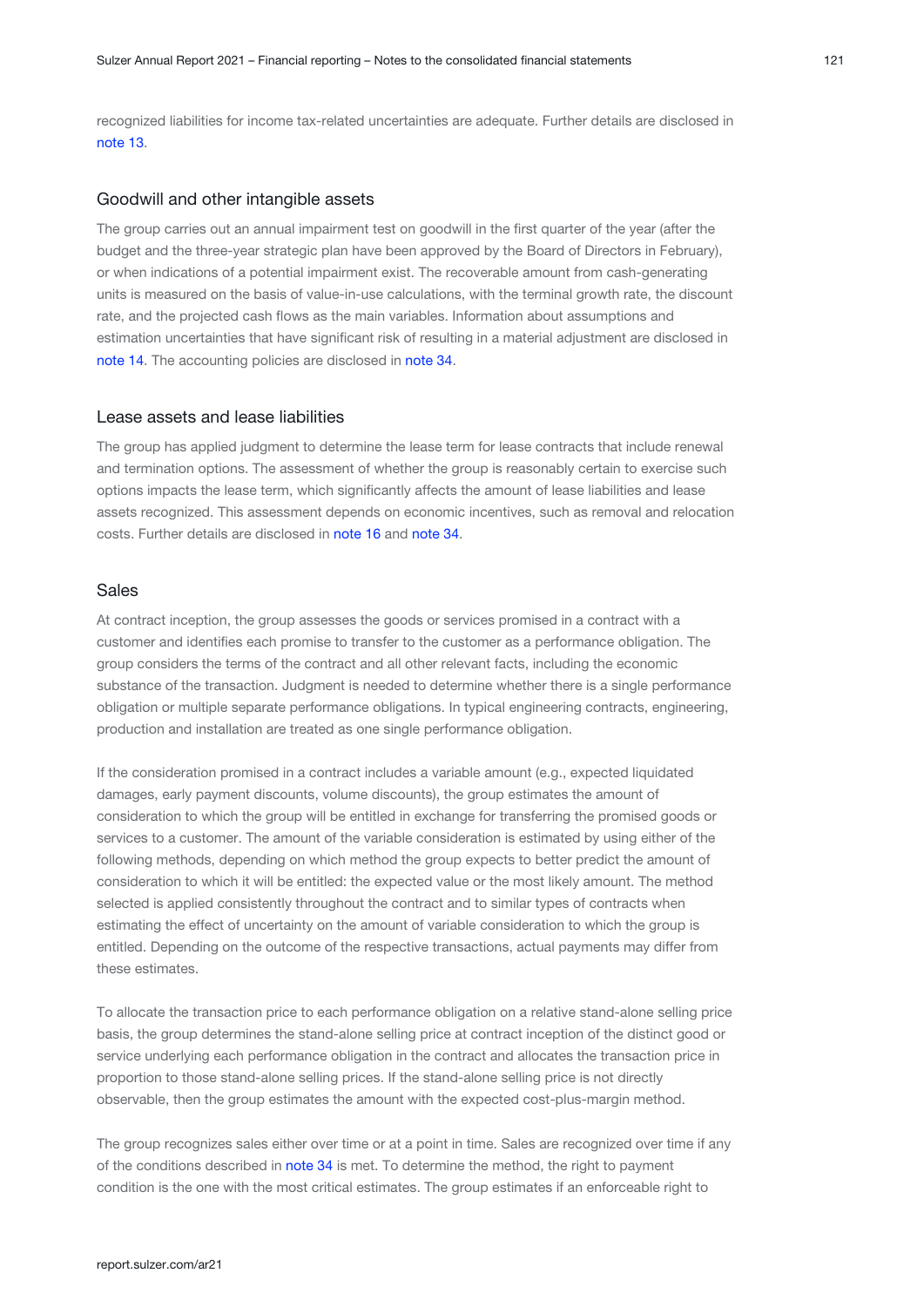<span id="page-21-0"></span>payment (including reasonable profit margin) for performance up to date exists in case the customer terminates the contract for convenience. For this estimate, the group reviews the contracts and considers relevant laws, legal precedents and customary business practice.

Applying the over time method requires the group to estimate the proportional sales and costs. To measure the stage of completion, generally, the cost-to-cost method is applied. Work progress of sub-suppliers is considered to determine the stage of completion. If circumstances arise that may change the original estimates of sales, costs or extent of progress toward completion, estimates are revised. These revisions may result in increases or decreases in estimated sales or costs and are reflected in income in the period in which the circumstances that give rise to the revision become known by management.

Further details are disclosed in [note 20](#page-55-0) and [note 34](#page-69-0).

### Provisions

Provisions are made, among other reasons, for warranties, disputes, litigation and restructuring. A provision is recognized in the balance sheet when the group has a legal or constructive obligation as a result of a past event, and it is probable that an outflow of economic benefits will be required to settle the obligation. The nature of these costs is such that judgment has to be applied to estimate the timing and amount of cash outflows. Depending on the outcome of the respective transactions, actual payments may differ from these estimates. Further details are disclosed in [note 27](#page-63-0) and [note 34](#page-69-0)[.](#page-69-0)

## 6 Financial risk management

### 6.1 Financial risk factors

The group's activities expose it to a variety of financial risks: market risk (including currency risk, interest rate risk, cash flow interest rate risk, and price risk), credit risk and liquidity risk. The group's overall risk management program focuses on the unpredictability of financial markets and seeks to minimize potential adverse effects on the group's financial performance. The group uses derivative financial instruments to hedge certain risk exposures.

Risk management is carried out by a central treasury department (Group Treasury). Group Treasury identifies, evaluates and hedges financial risks in close cooperation with the group's subsidiaries. Principles for overall risk management and policies covering specific areas, such as foreign exchange risk, interest rate risk, credit risk, use of derivative financial instruments and non-derivative financial instruments, and investment of excess liquidity exist in writing.

#### a) Market risk

#### (I) Foreign exchange risk

The group operates internationally and is exposed to foreign exchange risk arising from various currency exposures. The group is exposed to transactional foreign currency risk to the extent that sales, purchases, license fees, borrowings and other balance sheet items are denominated in currencies other than the functional currencies of group companies. The functional currencies of group companies are primarily CHF, EUR, USD, CNY and GBP. Management has set up a policy to require subsidiaries to manage their foreign exchange risk against their functional currency. The subsidiaries are required to hedge their major foreign exchange risk exposure using forward contracts or other standard instruments, usually transacted with Group Treasury. The group's management policy is to apply the following hedge ratios: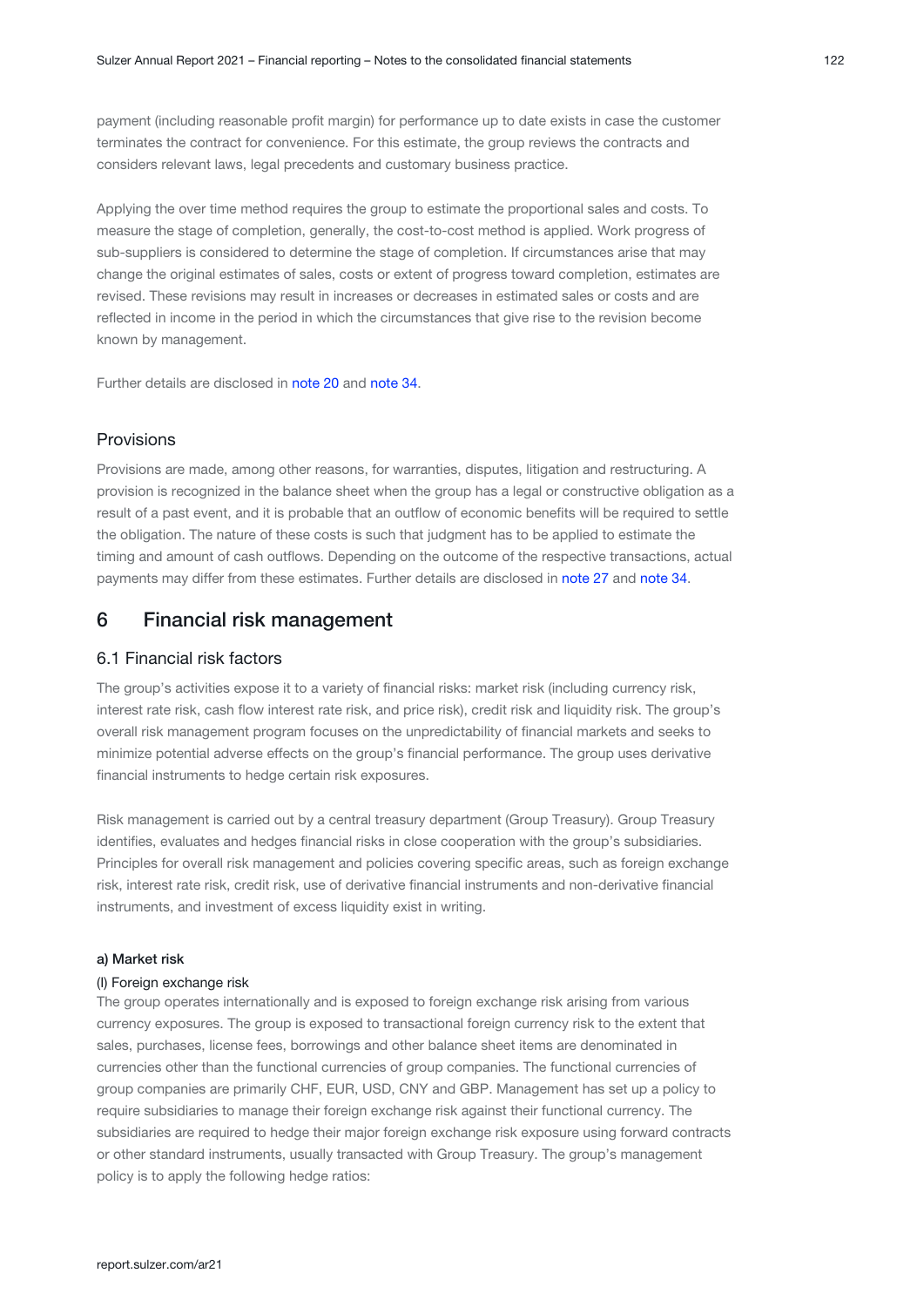#### Contractual FX exposure

90% to 100% of the exposure

#### Non-contractual FX exposure

- 100% of the forecasted exposure for the next 1–3 months
- 60% of the forecasted exposure for the next 4–6 months
- 40% of the forecasted exposure for the next 7–12 months

The group uses forward exchange contracts to hedge its currency risk, most with a maturity of less than one year from the reporting date. The contracts are generally designated for hedge accounting as cash flow hedges. The group determines the existence of an economic relationship between the hedging instruments and the hedged item based on the currency, amount and timing of the respective cash flows. For hedges of foreign currency purchases, the group enters into hedge relationships where the critical terms of the hedging instrument match exactly with the terms of the hedged item. The group therefore performs a qualitative assessment of effectiveness. If changes in circumstances affect the terms of the hedged item such that the critical terms no longer match exactly with the critical terms of the hedging instrument, the group uses the hypothetical derivative method to assess effectiveness. In hedges of foreign currency purchases, ineffectiveness may arise if the timing of the forecast transaction changes from what was originally estimated.

Presently, most of the contracts are designated as cash flow hedges. External foreign exchange contracts are designated as hedges of foreign exchange risk on specific assets, liabilities or future transactions on a gross basis. The group has certain investments in foreign operations, whose net assets are exposed to foreign currency translation risk. If required, currency exposure arising from the net assets of the group's foreign operations is managed primarily through borrowings denominated in the relevant foreign currencies. Derivative financial instruments are only used on an ad hoc basis to manage foreign currency translation risk.

The following tables show the hypothetical influence on the income statement for 2021 and 2020 related to foreign exchange risk of financial instruments. The volatility used for the calculation is the one-year historic volatility on December 31 for the relevant currency pair and year. For 2021, the currency pair with the most significant exposure and inherent risk was the USD versus the BRL. If, on December 31, 2021, the USD had increased by 16.8% against the BRL with all other variables held constant, profit after tax for the year would have been CHF 0.9 million higher due to foreign exchange gains on USD-denominated financial assets. A decrease of the rate would have caused a loss of the same amount.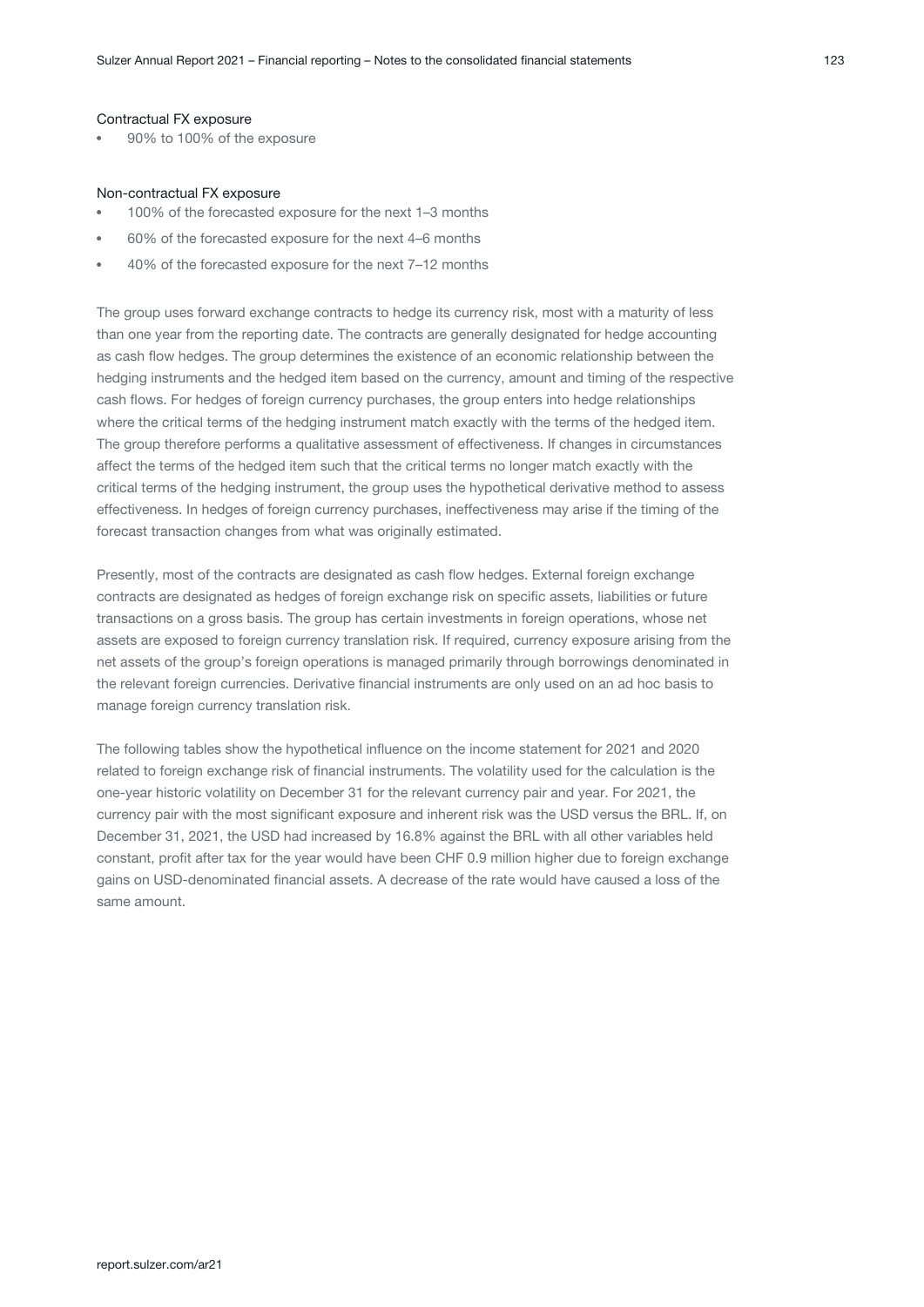## Hypothetical impact of foreign exchange risk on income statement

| millions of CHF                            |         |         |         | 2021    |
|--------------------------------------------|---------|---------|---------|---------|
| Currency pair                              | USD/BRL | USD/KRW | EUR/INR | USD/INR |
| Exposure                                   | 7.2     | 5.3     | $-5.4$  | $-5.7$  |
| Volatility                                 | 16.8%   | 6.4%    | 5.8%    | 4.8%    |
| Effect on profit after tax (rate increase) | 0.9     | 0.4     | $-0.4$  | $-0.4$  |
| Effect on profit after tax (rate decrease) | $-0.9$  | $-0.4$  | 0.4     | 0.4     |

|         |         |         | 2020    |
|---------|---------|---------|---------|
| EUR/RUB | GBP/SAR | GBP/USD | EUR/ZAR |
| 4.1     | 6.8     | $-4.6$  | $-2.9$  |
| 20.3%   | 7.8%    | 11.0%   | 16.7%   |
| 0.6     | 0.4     | $-0.4$  | $-0.4$  |
| $-0.6$  | $-0.4$  | 0.4     | 0.4     |
|         |         |         |         |

The following tables show the hypothetical influence on equity for 2021 and 2020 related to foreign exchange risk of financial instruments for the most important currency pairs as of December 31 of the respective year. The volatility used for the calculation is the one-year historic volatility on December 31 for the relevant currency pair and year. Most of the hypothetical effect on equity is a result of fair value changes of derivative financial instruments designated as hedges of future cash flows in foreign currencies.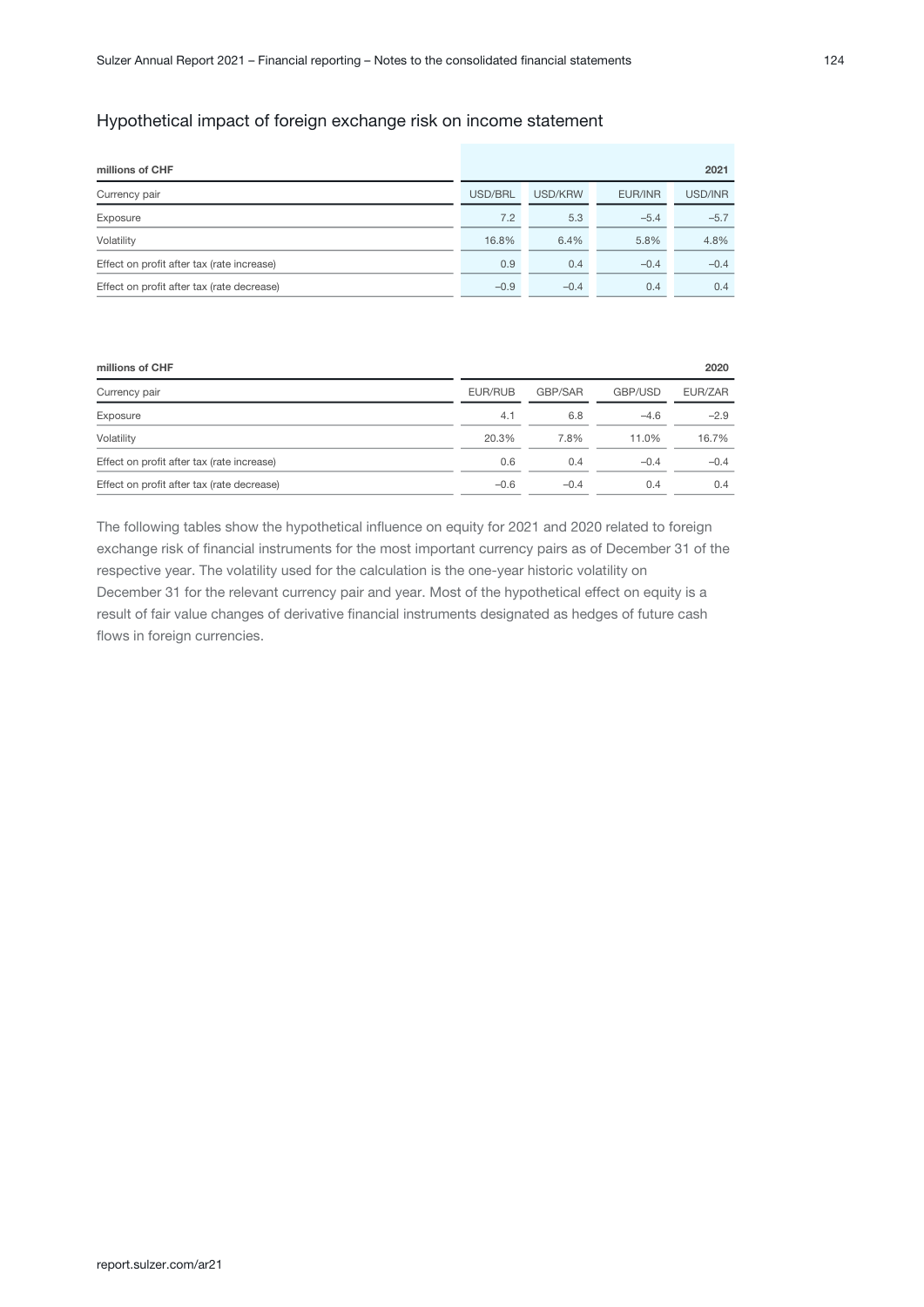#### Hypothetical impact of foreign exchange risk on equity

| millions of CHF                                   |         |         |         |         |         |         | 2021    |
|---------------------------------------------------|---------|---------|---------|---------|---------|---------|---------|
| Currency pair                                     | USD/BRL | GBP/USD | EUR/USD | USD/CHF | USD/MXN | USD/INR | EUR/CHF |
| Exposure                                          | $-35.3$ | 89.2    | 52.6    | $-40.7$ | $-23.8$ | $-40.1$ | $-45.2$ |
| Volatility                                        | 16.8%   | 6.6%    | 5.7%    | 6.5%    | 11.1%   | 4.8%    | 3.9%    |
| Effect on equity, net of taxes<br>(rate increase) | $-4.2$  | 4.2     | 2.1     | $-1.9$  | $-1.9$  | $-1.4$  | $-1.3$  |
| Effect on equity, net of taxes<br>(rate decrease) | 4.2     | $-4.2$  | $-2.1$  | 1.9     | 1.9     | 1.4     | 1.3     |

| millions of CHF                                   |         |         |         |         |         |         | 2020    |
|---------------------------------------------------|---------|---------|---------|---------|---------|---------|---------|
| Currency pair                                     | USD/MXN | GBP/USD | USD/CHF | EUR/USD | EUR/RUB | USD/BRL | USD/INR |
| Exposure                                          | $-41.5$ | 52.0    | $-63.5$ | 49.0    | $-15.2$ | $-12.5$ | $-22.1$ |
| Volatility                                        | 18.9%   | 11.1%   | 7.4%    | 7.6%    | 21.0%   | 21.3%   | 5.4%    |
| Effect on equity, net of taxes<br>(rate increase) | $-5.6$  | 4.1     | $-3.4$  | 2.7     | $-2.3$  | $-1.9$  | $-0.9$  |
| Effect on equity, net of taxes<br>(rate decrease) | 5.6     | $-4.1$  | 3.4     | $-2.7$  | 2.3     | 1.9     | 0.9     |

#### (II) Price risk

As of December 31, 2021, and 2020, the group was not exposed to significant price risk related to investments in equity securities.

#### (III) Interest rate sensitivity

The group's interest rate risk arises from interest-bearing assets and liabilities. Assets and liabilities at variable rates expose the group to cash flow interest rate risk. The group analyzes its interest rate exposure on a net basis, and if required, enters into derivative instruments in order to keep the volatility of net interest income or expense limited. The group's non-current interest-bearing liabilities mainly comprise bonds with a fixed interest rate.

The following table shows the hypothetical influence on the income statement for variable interestbearing assets net of liabilities at variable interest rates, assuming market interest rate levels would have increased/decreased by 100 basis points. For the most significant currencies, CHF, USD, CNY, EUR and GBP, increasing interest rates would have had a positive impact on the income statement, since the value of variable interest-bearing assets (comprising mainly cash and cash equivalents) exceed the value of variable interest-bearing liabilities.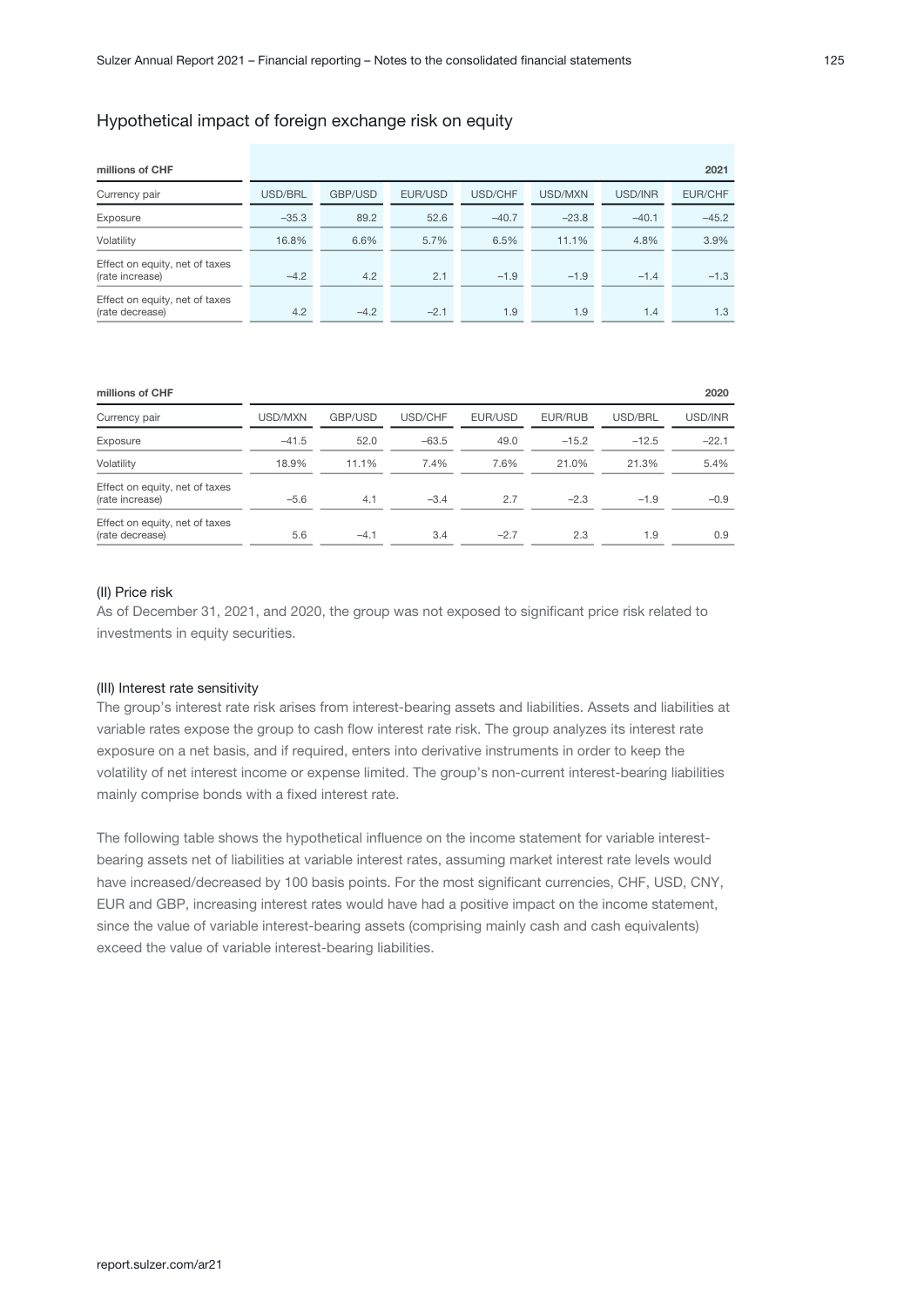#### Hypothetical impact of interest rate risk on income statement

| millions of CHF                        | 2021   |                                |                           |               |  |  |  |
|----------------------------------------|--------|--------------------------------|---------------------------|---------------|--|--|--|
|                                        |        |                                | Impact on post-tax profit |               |  |  |  |
| Variable interest-bearing assets (net) | Amount | Sensitivity in<br>basis points | rate increase             | rate decrease |  |  |  |
| CHF                                    | 559.4  | 100                            | 4.0                       | $-4.0$        |  |  |  |
| <b>USD</b>                             | 319.3  | 100                            | 2.3                       | $-2.3$        |  |  |  |
| <b>CNY</b>                             | 201.2  | 100                            | 1.4                       | $-1.4$        |  |  |  |
| <b>EUR</b>                             | 175.1  | 100                            | 1.3                       | $-1.3$        |  |  |  |
| GBP                                    | 42.2   | 100                            | 0.3                       | $-0.3$        |  |  |  |

| millions of CHF                        |        |                                |                           | 2020          |  |  |
|----------------------------------------|--------|--------------------------------|---------------------------|---------------|--|--|
|                                        |        |                                | Impact on post-tax profit |               |  |  |
| Variable interest-bearing assets (net) | Amount | Sensitivity in<br>basis points | rate increase             | rate decrease |  |  |
| CHF                                    | 501.4  | 100                            | 3.6                       | $-3.6$        |  |  |
| <b>USD</b>                             | 287.4  | 100                            | 2.1                       | $-2.1$        |  |  |
| <b>EUR</b>                             | 229.5  | 100                            | 1.6                       | $-1.6$        |  |  |
| <b>CNY</b>                             | 181.7  | 100                            | 1.3                       | $-1.3$        |  |  |
| <b>GBP</b>                             | 40.2   | 100                            | 0.3                       | $-0.3$        |  |  |

On December 31, 2021, if the interest rates on CHF-denominated assets net of liabilities had been 100 basis points higher with all other variables held constant, post-tax profit for the year would have been CHF 4.0 million higher, as a result of higher interest income on CHF-denominated assets. A decrease of interest rates on CHF-denominated assets net of liabilities would have caused a loss of the same amount. As of December 31, 2020, if the interest rates had been 100 basis points higher with all other variables held constant, post-tax profit for the year would have been CHF 3.6 million higher, as a result of higher interest income on CHF-denominated assets.

#### b) Credit risk

Credit risk arises from cash and cash equivalents, derivative financial instruments, deposits with financial institutions and credit exposures to customers, including outstanding receivables, contract assets and committed transactions. The maximum exposure to credit risk per class of financial asset is disclosed by carrying amounts in the fair value table. Not exposed to credit risks are equity securities. The carrying amounts of financial assets and contract assets represent the maximum credit risk exposure.

Credit risks of banks and financial institutions are monitored and managed centrally. Generally, only independently rated parties with a strong credit rating are accepted, and the total volume of transactions is split among several banks to reduce the individual risk with one bank.

For every customer with a large order volume, an individual risk assessment of the credit quality of the customer is performed that considers independent ratings, financial position, past experience and other factors. Additionally, bank guarantees and letters of credit are requested. For more details on the credit risk of contract assets, please refer to note 20, and on the credit risk of trade accounts receivable, please refer to note 21[.](#page-56-0)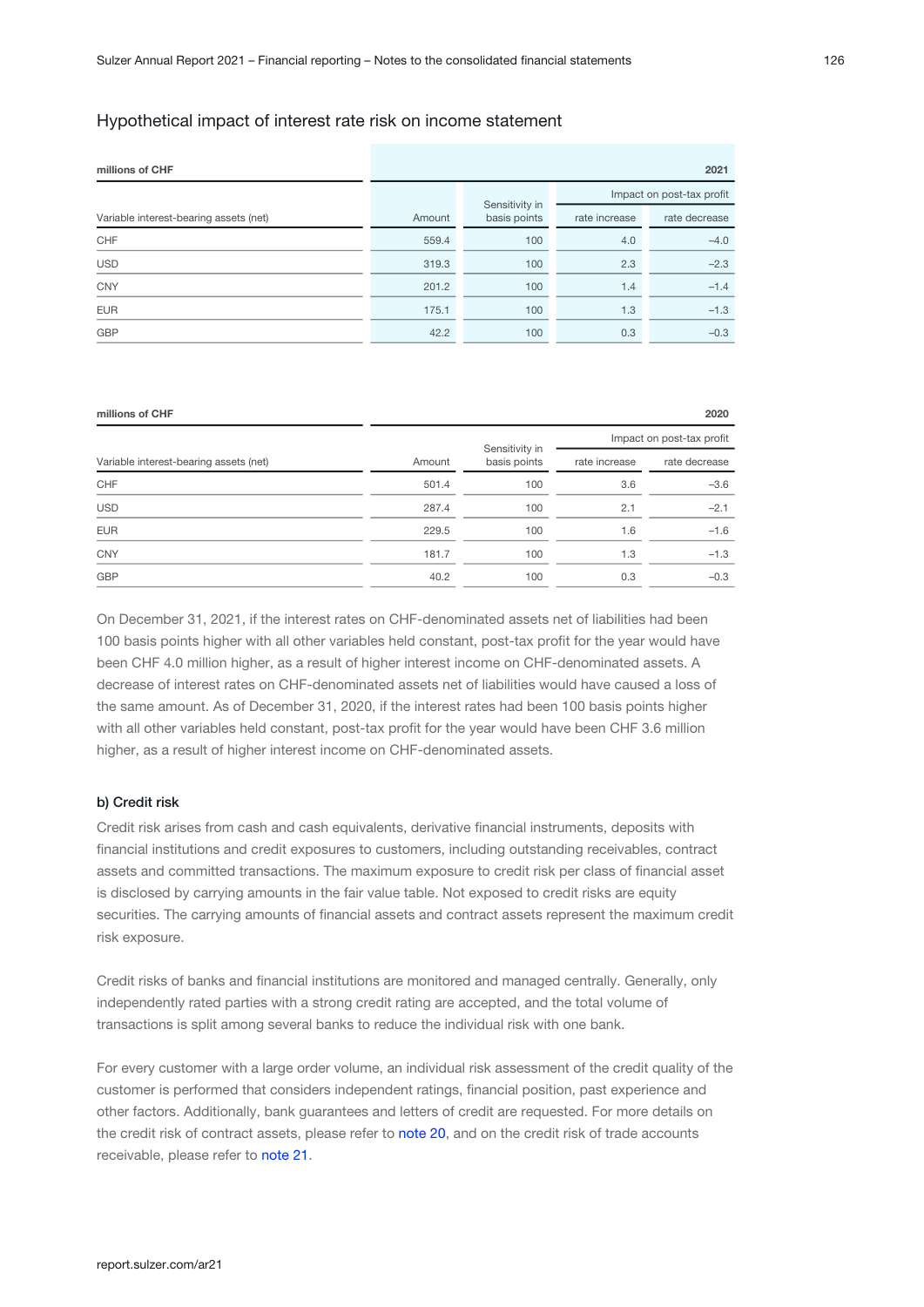#### c) Liquidity risk

Prudent liquidity risk management includes the maintenance of sufficient cash and marketable securities, the availability of funding from an adequate number of committed credit facilities, and the ability to close out market positions. Due to the dynamic nature of the underlying businesses, Group Treasury maintains flexibility in funding through a committed credit line.

Management anticipates the future development of the group's liquidity reserve on the basis of expected cash flows by performing regular group-wide cash forecasts. In 2021, the existing syndicated credit facility of CHF 500 million was renewed for a duration of five years until December 31, 2026. The facility includes two one-year extension options and a further option to increase the credit facility by CHF 250 million (subject to lenders' approval).

The following table analyzes the group's financial liabilities in relevant maturity groupings based on the remaining period at the balance sheet to the contractual maturity date. The amounts disclosed in the table are the contractual undiscounted cash flows calculated with the year-end closing rates. Borrowings include the notional amount and interest payments.

#### Maturity profile of financial liabilities

|                                                                                 | 2021               |            |             |          |         |  |
|---------------------------------------------------------------------------------|--------------------|------------|-------------|----------|---------|--|
| millions of CHF                                                                 | Carrying<br>amount | $<$ 1 year | $1-5$ years | >5 years | Total   |  |
| <b>Borrowings</b>                                                               | 1'510.1            | 359.6      | 992.3       | 201.7    | 1'553.6 |  |
| Lease liabilities                                                               | 88.8               | 24.8       | 53.6        | 20.7     | 99.1    |  |
| Trade accounts payable                                                          | 431.8              | 431.8      |             |          | 431.8   |  |
| Other current and non-current liabilities (excluding<br>derivative liabilities) | 393.8              | 389.2      | 4.6         |          | 393.8   |  |
| Derivative liabilities                                                          | 7.5                | 6.7        | 0.0         | 0.8      | 7.5     |  |
| - thereof outflow                                                               |                    | 394.6      | 0.7         | 0.8      | 396.1   |  |
| - thereof inflow                                                                |                    | 387.9      | 0.7         |          | 388.6   |  |

|                    |         |             |          | ZUZU    |
|--------------------|---------|-------------|----------|---------|
| Carrying<br>amount | <1 year | $1-5$ years | >5 years | Total   |
| 1'723.1            | 246.7   | 1'207.4     | 329.6    | 1'783.7 |
| 119.7              | 30.0    | 67.1        | 31.7     | 128.8   |
| 465.8              | 465.8   |             |          | 465.8   |
| 368.2              | 347.5   | 23.0        | 0.0      | 370.6   |
| 8.1                | 6.9     |             | 1.2      | 8.1     |
|                    | 730.1   |             | 6.1      | 736.2   |
|                    | 723.2   |             | 4.9      | 728.0   |
|                    |         |             |          |         |

#### 6.2 Capital risk management

The group's objectives when managing capital are to safeguard the group's ability to continue as a going concern in order to provide returns for shareholders and benefits for other stakeholders and to maintain an optimal capital structure to reduce the cost of capital. In this respect, the group aims at

 $000$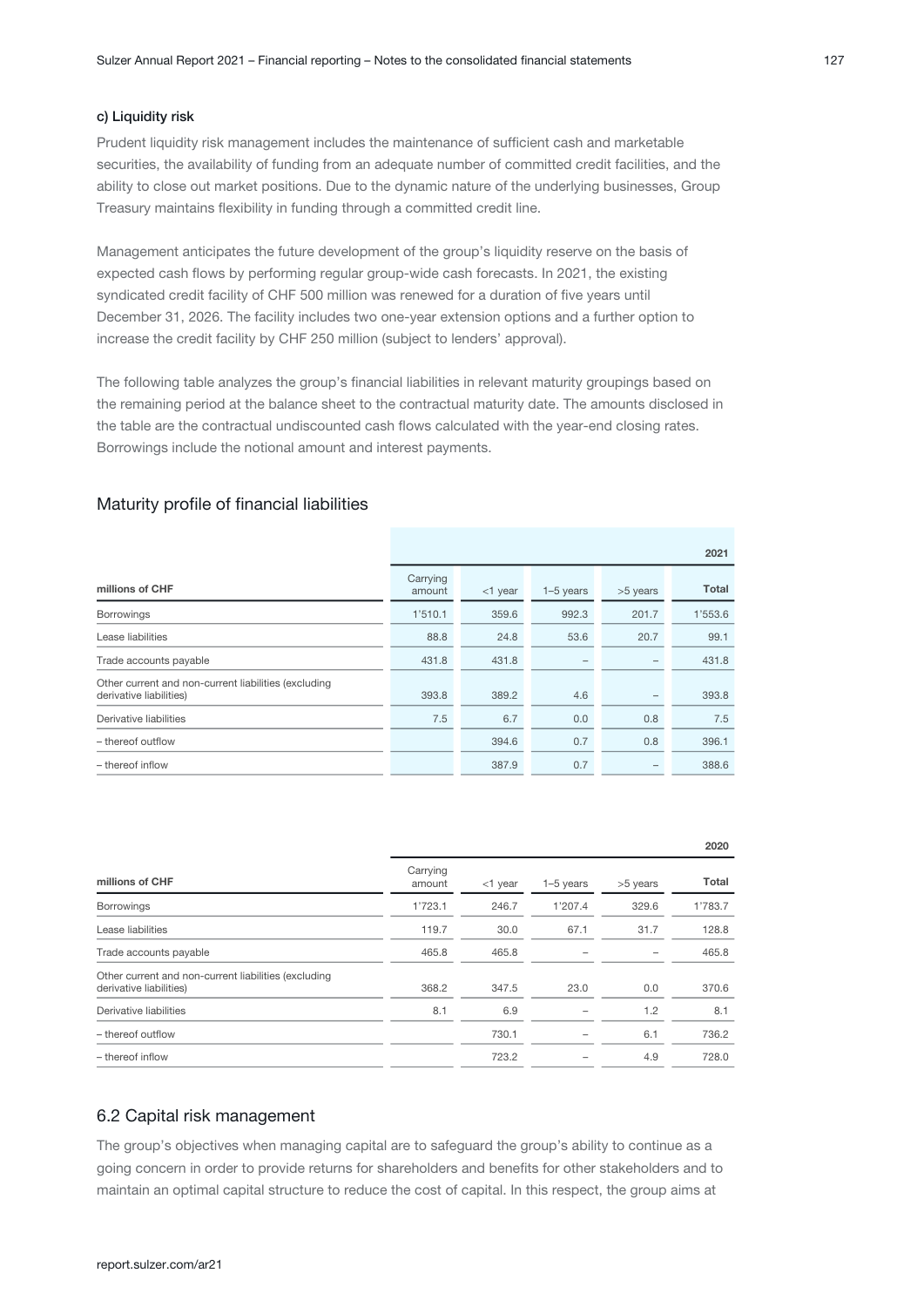maintaining an investment-grade credit rating, either as a perceived rating or an external rating issued by a credit rating agency.

In order to maintain or adjust the capital structure, the group may adjust the amount of dividends paid to shareholders, return capital to shareholders, issue new shares or sell assets to reduce debt.

The following table shows the net debt/EBITDA ratio as of December 31, 2021, and 2020.

## Net debt/EBITDA ratio

| millions of CHF                                                            | 2021       | 2020       |
|----------------------------------------------------------------------------|------------|------------|
|                                                                            |            |            |
| Cash and cash equivalents                                                  | $-1'505.4$ | $-1'123.2$ |
| Current financial assets                                                   | $-26.7$    | $-305.1$   |
| Non-current borrowings                                                     | 1'164.6    | 1'491.3    |
| Non-current lease liabilities                                              | 64.5       | 90.2       |
| <b>Current borrowings</b>                                                  | 345.5      | 231.8      |
| Current lease liabilities                                                  | 24.3       | 29.5       |
| Net debt as of December 31                                                 | 66.8       | 414.5      |
| Operating income (EBIT) from continuing operations                         | 221.8      | 132.5      |
| Operating income (EBIT) from discontinued operations                       | 46.2       | 18.1       |
| Depreciation from continuing operations                                    | 81.0       | 78.3       |
| Depreciation from discontinued operations                                  | 20.5       | 23.4       |
| Impairments on tangible and intangible assets from continuing operations   | 4.2        | 9.4        |
| Impairments on tangible and intangible assets from discontinued operations | 0.5        | 0.5        |
| Amortization from continuing operations                                    | 50.2       | 46.7       |
| Amortization from discontinued operations                                  | 16.6       | 19.2       |
| <b>EBITDA</b>                                                              | 441.0      | 328.1      |
| Net debt                                                                   | 66.8       | 414.5      |
| <b>EBITDA</b>                                                              | 441.0      | 328.1      |
| Net debt/EBITDA ratio                                                      | 0.15       | 1.26       |

Another important ratio for the group is the gearing ratio (borrowings-to-equity ratio), which is calculated as total borrowings and lease liabilities divided by equity attributable to shareholders of Sulzer Ltd.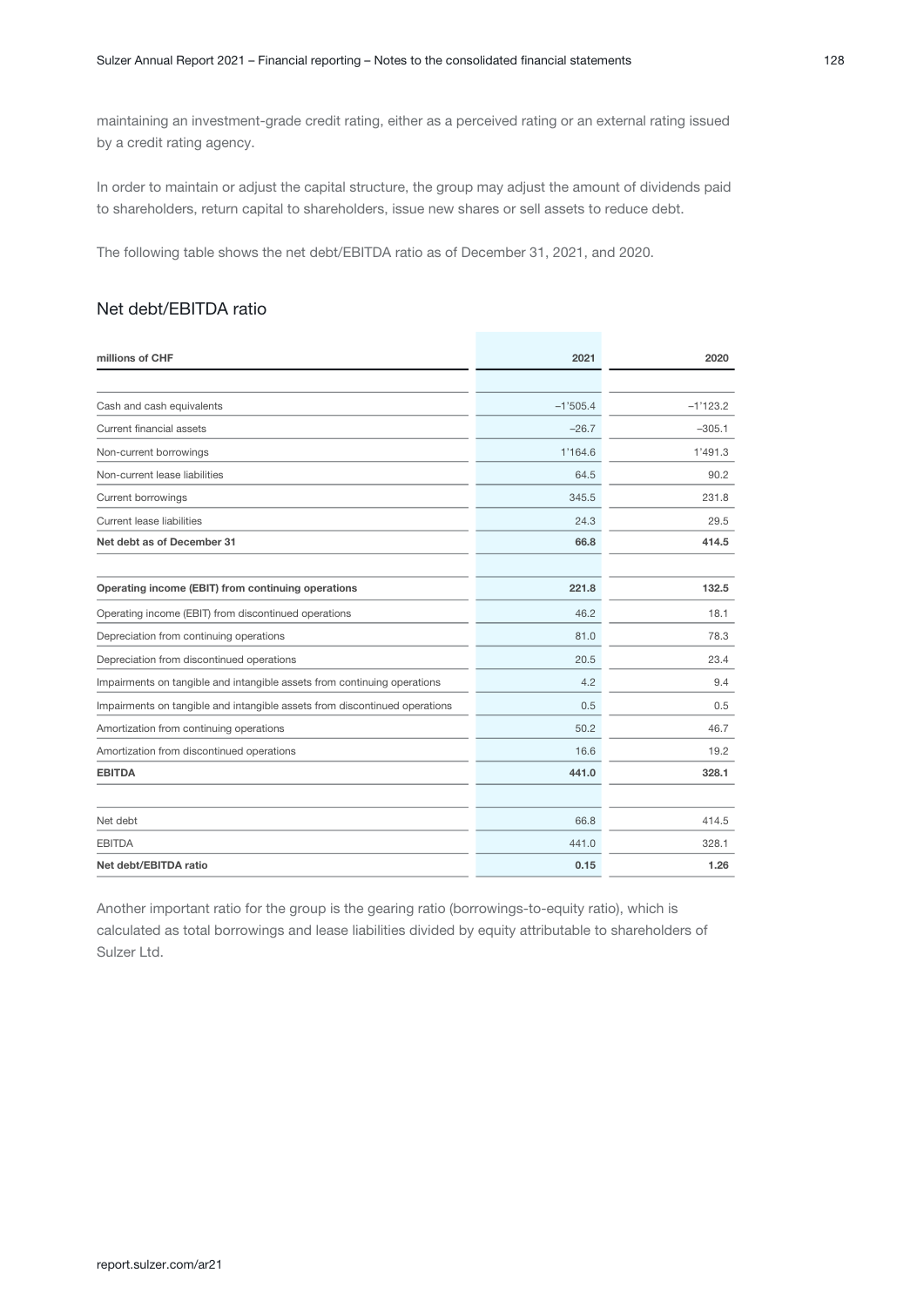As of December 31, 2021, and 2020, the gearing ratio was as follows:

### Gearing ratio (borrowings-to-equity ratio)

| millions of CHF                                   | 2021    | 2020    |
|---------------------------------------------------|---------|---------|
| Non-current borrowings                            | 1'164.6 | 1'491.3 |
| Non-current lease liabilities                     | 64.5    | 90.2    |
| Current borrowings                                | 345.5   | 231.8   |
| Current lease liabilities                         | 24.3    | 29.5    |
| <b>Total borrowings and lease liabilities</b>     | 1'598.9 | 1'842.8 |
| Equity attributable to shareholders of Sulzer Ltd | 1'273.8 | 1'404.3 |
| Gearing ratio (borrowings-to-equity ratio)        | 1.26    | 1.31    |

For the definition of net debt, EBITDA and gearing ratio, please refer to the section "[Supplementary](#page-97-0) [information](#page-97-0)".

#### 6.3 Fair value estimation

The following tables present the carrying amounts and fair values of financial assets and liabilities as of December 31, 2021, and 2020, including their levels in the fair value hierarchy. For financial assets and financial liabilities not measured at fair value in the balance sheet, fair value information is not provided if the carrying amount is a reasonable approximation of fair value.

Fair values are categorized into three different levels in a fair value hierarchy based on the inputs used in the valuation techniques as follows:

The fair value of financial instruments traded in active markets, including the outstanding bonds, is based on quoted market prices at the balance sheet date. Such instruments are included in level 1.

The fair values included in level 2 are based on valuation techniques using observable market input data. This may include discounted cash flow analysis, option pricing models or reference to other instruments that are substantially the same, while always making maximum use of market inputs and relying as little as possible on entity-specific inputs. The fair values of forward contracts are measured based on broker quotes for foreign exchange rates and interest rates.

Fair values measured using unobservable inputs are categorized within level 3 of the fair value hierarchy. This applies particularly to contingent considerations in business combinations.

Contingent considerations are linked to the fulfillment of certain parameters, mainly related to earn-out clauses and technology transfer. For more information, please refer to [note 4.](#page-16-0)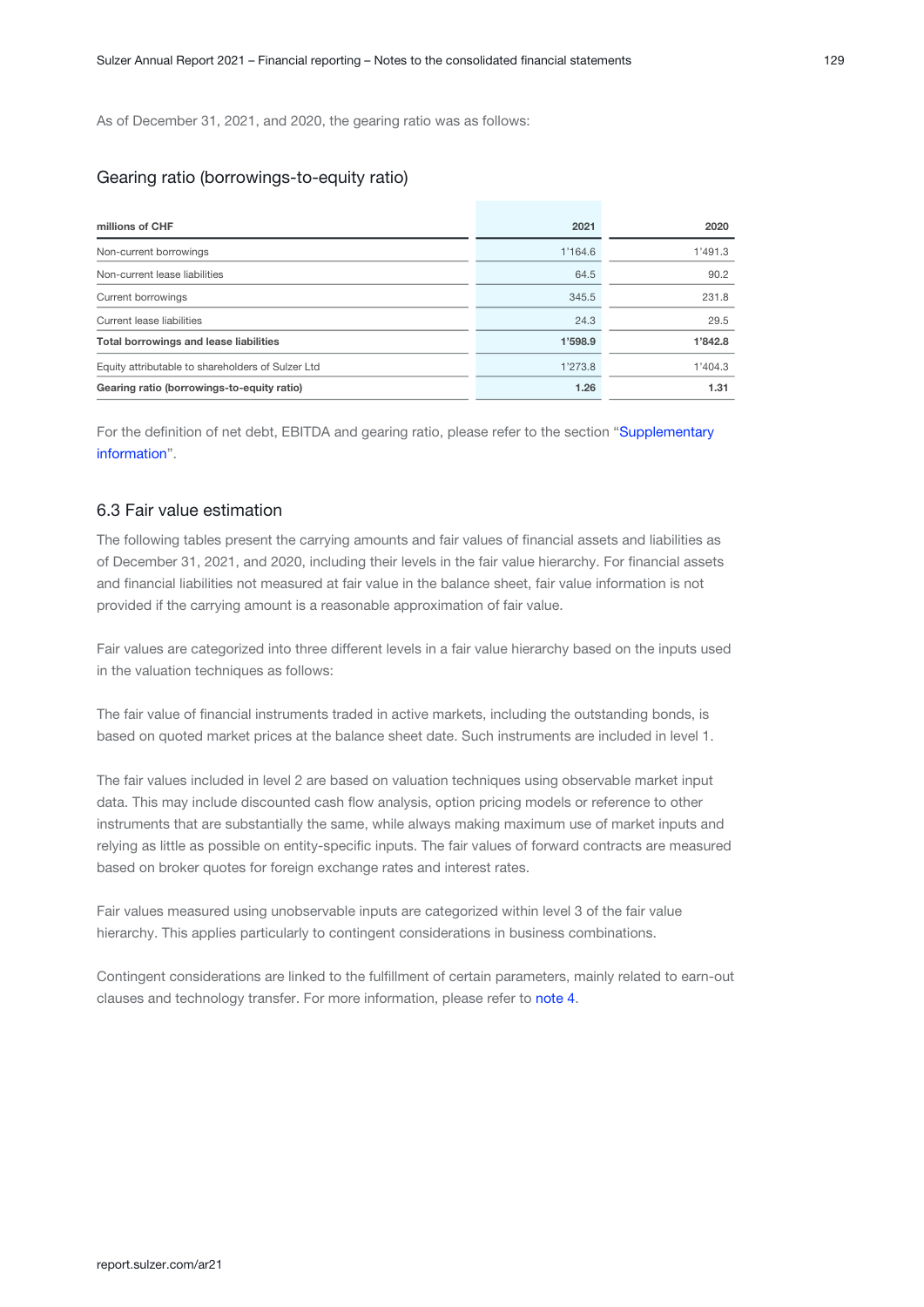## Fair value table

|                                                                                                                          |        | December 31, 2021      |                       |                                                       |                        |                          |                    |                          |                          |                          |                   |
|--------------------------------------------------------------------------------------------------------------------------|--------|------------------------|-----------------------|-------------------------------------------------------|------------------------|--------------------------|--------------------|--------------------------|--------------------------|--------------------------|-------------------|
|                                                                                                                          |        |                        | Carrying amount       |                                                       |                        |                          |                    |                          |                          | Fair value               |                   |
|                                                                                                                          |        |                        |                       | Financial<br>assets at fair<br>value through<br>other |                        |                          |                    |                          |                          |                          |                   |
|                                                                                                                          |        | Fair value             | Fair value<br>through | comprehensive<br>income -                             | Financial<br>assets at | Other                    | <b>Total</b>       |                          |                          |                          | <b>Total fair</b> |
| millions of CHF                                                                                                          | Notes  | hedging<br>instruments | profit or<br>loss     | equity<br>instruments                                 | amortized<br>cost      | financial<br>liabilities | carrying<br>amount | Level 1                  | Level 2                  | Level 3                  | value             |
| Financial assets measured at<br>fair value                                                                               |        |                        |                       |                                                       |                        |                          |                    |                          |                          |                          |                   |
| Other non-current financial<br>assets (at fair value)                                                                    | 18     |                        | 8.9                   |                                                       |                        |                          | 8.9                | 0.3                      |                          | 8.6                      | 8.9               |
| Derivative assets - non-current                                                                                          | 29     | 0.7                    |                       |                                                       |                        |                          | 0.7                | $\overline{\phantom{0}}$ | 0.7                      | $\qquad \qquad -$        | 0.7               |
| Derivative assets - current                                                                                              | 22, 29 | 7.0                    |                       |                                                       |                        |                          | 7.0                | $\qquad \qquad -$        | 7.0                      | $\qquad \qquad -$        | 7.0               |
| Current financial assets (at fair<br>value)                                                                              | 18     |                        | 2.0                   | 22.5                                                  |                        |                          | 24.5               | 24.5                     |                          | $\overline{\phantom{0}}$ | 24.5              |
| <b>Total financial assets</b><br>measured at fair value                                                                  |        | 7.7                    | 10.9                  | 22.5                                                  |                        |                          | 41.1               | 24.8                     | 7.7                      | 8.6                      | 41.1              |
| <b>Financial assets not</b><br>measured at fair value                                                                    |        |                        |                       |                                                       |                        |                          |                    |                          |                          |                          |                   |
| Other non-current financial<br>assets (at amortized cost)                                                                | 18     |                        |                       |                                                       | 9.1                    |                          | 9.1                |                          |                          |                          |                   |
| Non-current receivables<br>(excluding non-current<br>derivative assets)                                                  |        |                        |                       |                                                       | 4.6                    |                          | 4.6                |                          |                          |                          |                   |
| Trade accounts receivable                                                                                                | 21     |                        |                       |                                                       | 549.2                  |                          | 549.2              |                          |                          |                          |                   |
| Other current receivables<br>(excluding current derivative<br>assets and other taxes)                                    | 22     |                        |                       |                                                       | 18.3                   |                          | 18.3               |                          |                          |                          |                   |
| Current financial assets (at<br>amortized cost)                                                                          | 18     |                        |                       |                                                       | 2.2                    |                          | 2.2                |                          |                          |                          |                   |
| Cash and cash equivalents                                                                                                | 23     |                        |                       |                                                       | 1'505.4                |                          | 1'505.4            |                          |                          |                          |                   |
| <b>Total financial assets not</b><br>measured at fair value                                                              |        |                        |                       |                                                       | 2'088.8                |                          | 2'088.8            |                          |                          |                          |                   |
| <b>Financial liabilities measured</b><br>at fair value                                                                   |        |                        |                       |                                                       |                        |                          |                    |                          |                          |                          |                   |
| Derivative liabilities - non-<br>current                                                                                 | 29     | 0.8                    |                       |                                                       |                        |                          | 0.8                | ٠                        | 0.8                      | $\qquad \qquad -$        | 0.8               |
| Derivative liabilities - current                                                                                         | 28, 29 | 6.7                    |                       |                                                       |                        |                          | 6.7                | ÷                        | 6.7                      | $\qquad \qquad -$        | 6.7               |
| Contingent considerations                                                                                                | 4      |                        | 5.9                   |                                                       |                        |                          | 5.9                | -                        | $\overline{\phantom{0}}$ | 5.9                      | 5.9               |
| <b>Total financial liabilities</b><br>measured at fair value                                                             |        | 7.5                    | 5.9                   |                                                       |                        |                          | 13.4               |                          | 7.5                      | 5.9                      | 13.4              |
| <b>Financial liabilities not</b><br>measured at fair value                                                               |        |                        |                       |                                                       |                        |                          |                    |                          |                          |                          |                   |
| Outstanding non-current bonds                                                                                            | 26     |                        |                       |                                                       |                        | 1'163.8                  | 1'163.8            | 1'189.5                  |                          |                          | 1'189.5           |
| Other non-current borrowings                                                                                             | 26     |                        |                       |                                                       |                        | 0.8                      | 0.8                |                          |                          |                          |                   |
| Other non-current liabilities<br>(excluding non-current<br>derivative liabilities)                                       |        |                        |                       |                                                       |                        | 4.6                      | 4.6                |                          |                          |                          |                   |
| Outstanding current bonds                                                                                                | 26     |                        |                       |                                                       |                        | 325.0                    | 325.0              | 325.9                    |                          |                          | 325.9             |
| Other current borrowings and<br>bank loans                                                                               | 26     |                        |                       |                                                       |                        | 20.5                     | 20.5               |                          |                          |                          |                   |
| Trade accounts payable                                                                                                   |        |                        |                       |                                                       |                        | 431.8                    | 431.8              |                          |                          |                          |                   |
| Other current liabilities<br>(excluding current derivative<br>liabilities, other taxes and<br>contingent considerations) | 28     |                        |                       |                                                       |                        | 350.9                    | 350.9              |                          |                          |                          |                   |
| <b>Total financial liabilities not</b><br>measured at fair value                                                         |        |                        |                       |                                                       |                        | 2'297.3                  | 2'297.3            |                          |                          |                          |                   |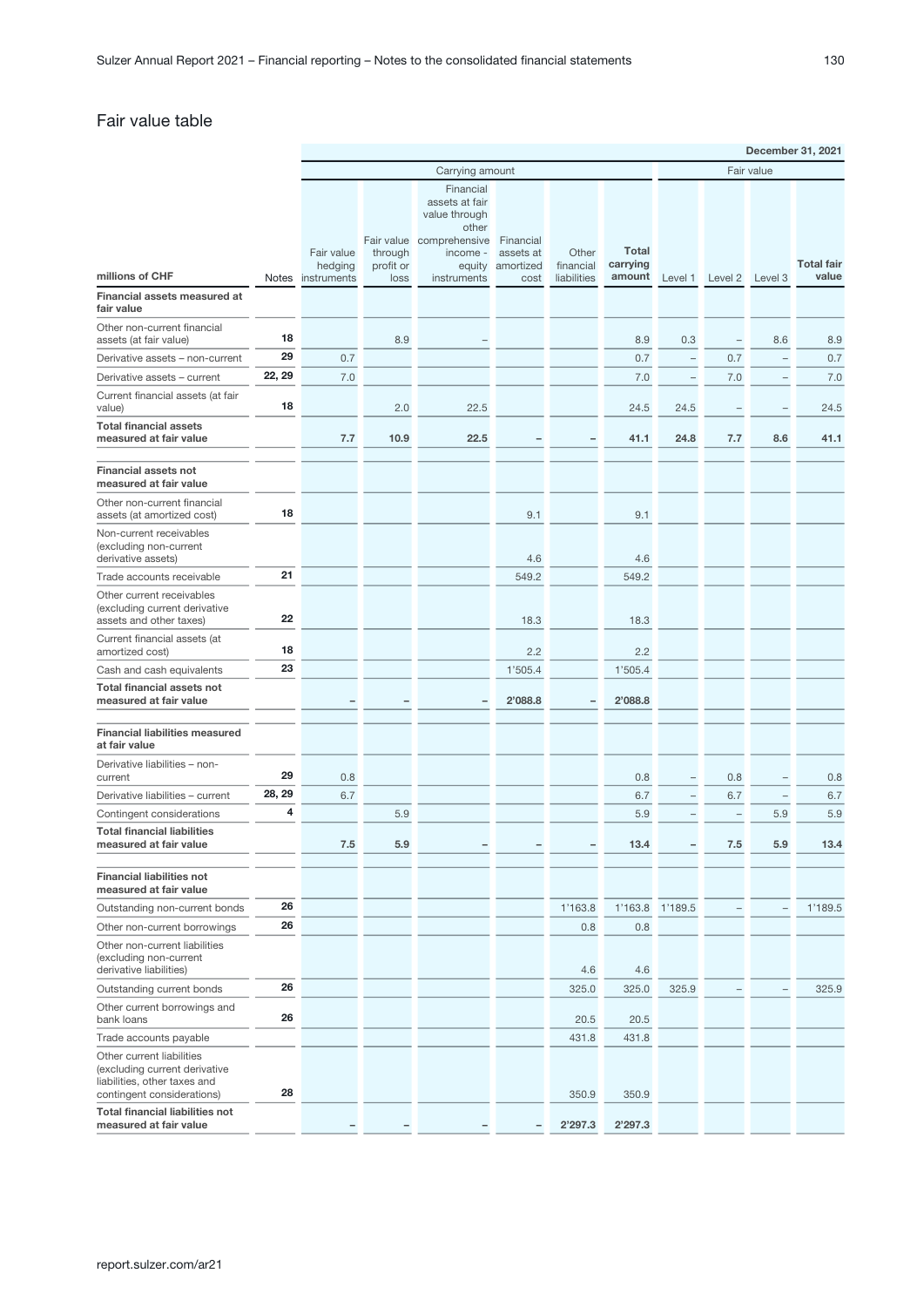## <span id="page-30-0"></span>Fair value table

|                                                                                                                          |        | Carrying amount       |                                    |                                                                                 |                                     |                    | Fair value        |         |         |                          |                   |
|--------------------------------------------------------------------------------------------------------------------------|--------|-----------------------|------------------------------------|---------------------------------------------------------------------------------|-------------------------------------|--------------------|-------------------|---------|---------|--------------------------|-------------------|
|                                                                                                                          |        |                       |                                    | Financial                                                                       |                                     |                    |                   |         |         |                          |                   |
|                                                                                                                          |        | Fair value<br>hedging | Fair value<br>through<br>profit or | assets at fair<br>value through<br>other<br>comprehensive<br>income -<br>equity | Financial<br>assets at<br>amortized | Other<br>financial | Total<br>carrying |         |         |                          | <b>Total fair</b> |
| millions of CHF                                                                                                          |        | Notes instruments     | loss                               | instruments                                                                     | cost                                | liabilities        | amount            | Level 1 | Level 2 | Level 3                  | value             |
| Financial assets measured at<br>fair value                                                                               |        |                       |                                    |                                                                                 |                                     |                    |                   |         |         |                          |                   |
| Other non-current financial<br>assets (at fair value)                                                                    | 18     |                       | 8.7                                |                                                                                 |                                     |                    | 8.7               | 0.2     |         | 8.4                      | 8.7               |
| Derivative assets - non-current                                                                                          | 29     | 1.0                   |                                    |                                                                                 |                                     |                    | 1.0               | i.      | 1.0     | ٠                        | 1.0               |
| Derivative assets - current                                                                                              | 22, 29 | 12.1                  |                                    |                                                                                 |                                     |                    | 12.1              | Ĭ.      | 12.1    | $\overline{\phantom{a}}$ | 12.1              |
| Current financial assets (at fair<br>value)                                                                              | 18     |                       | 1.7                                |                                                                                 |                                     |                    | 1.7               | 1.7     |         |                          | 1.7               |
| <b>Total financial assets</b><br>measured at fair value                                                                  |        | 13.2                  | 10.4                               |                                                                                 |                                     |                    | 23.6              | 2.0     | 13.2    | 8.4                      | 23.6              |
| <b>Financial assets not</b><br>measured at fair value                                                                    |        |                       |                                    |                                                                                 |                                     |                    |                   |         |         |                          |                   |
| Other non-current financial<br>assets (at amortized cost)                                                                | 18     |                       |                                    |                                                                                 | 2.0                                 |                    | 2.0               |         |         |                          |                   |
| Non-current receivables<br>(excluding non-current<br>derivative assets)                                                  |        |                       |                                    |                                                                                 | 3.3                                 |                    | 3.3               |         |         |                          |                   |
| Trade accounts receivable                                                                                                | 21     |                       |                                    |                                                                                 | 599.1                               |                    | 599.1             |         |         |                          |                   |
| Other current receivables<br>(excluding current derivative<br>assets and other taxes)                                    | 22     |                       |                                    |                                                                                 | 19.2                                |                    | 19.2              |         |         |                          |                   |
| Current financial assets (at                                                                                             |        |                       |                                    |                                                                                 |                                     |                    |                   |         |         |                          |                   |
| amortized cost)                                                                                                          | 18     |                       |                                    |                                                                                 | 303.3                               |                    | 303.3             |         |         |                          |                   |
| Cash and cash equivalents                                                                                                | 23     |                       |                                    |                                                                                 | 1'123.2                             |                    | 1'123.2           |         |         |                          |                   |
| <b>Total financial assets not</b><br>measured at fair value                                                              |        |                       |                                    |                                                                                 | 2'050.0                             |                    | 2'050.0           |         |         |                          |                   |
| <b>Financial liabilities measured</b><br>at fair value                                                                   |        |                       |                                    |                                                                                 |                                     |                    |                   |         |         |                          |                   |
| Derivative liabilities - non-<br>current                                                                                 | 29     | 1.2                   |                                    |                                                                                 |                                     |                    | 1.2               |         | 1.2     |                          | 1.2               |
| Derivative liabilities - current                                                                                         | 28, 29 | 6.9                   |                                    |                                                                                 |                                     |                    | 6.9               |         | 6.9     | $\qquad \qquad -$        | 6.9               |
| Contingent considerations                                                                                                | 4      |                       | 6.6                                |                                                                                 |                                     |                    | 6.6               |         |         | 6.6                      | 6.6               |
| <b>Total financial liabilities</b><br>measured at fair value                                                             |        | 8.1                   | 6.6                                |                                                                                 |                                     |                    | 14.7              |         | 8.1     | 6.6                      | 14.7              |
| <b>Financial liabilities not</b><br>measured at fair value                                                               |        |                       |                                    |                                                                                 |                                     |                    |                   |         |         |                          |                   |
| Outstanding non-current bonds                                                                                            | 26     |                       |                                    |                                                                                 |                                     | 1'488.5            | 1'488.5           | 1'527.5 |         |                          | 1'527.5           |
| Other non-current borrowings                                                                                             | 26     |                       |                                    |                                                                                 |                                     | 2.7                | 2.7               |         |         |                          |                   |
| Other non-current liabilities<br>(excluding non-current<br>derivative liabilities)                                       |        |                       |                                    |                                                                                 |                                     | 6.8                | 6.8               |         |         |                          |                   |
| Outstanding current bonds                                                                                                | 26     |                       |                                    |                                                                                 |                                     | 209.9              | 209.9             | 211.3   |         |                          | 211.3             |
| Other current borrowings and<br>bank loans                                                                               | 26     |                       |                                    |                                                                                 |                                     | 21.9               | 21.9              |         |         |                          |                   |
| Trade accounts payable                                                                                                   |        |                       |                                    |                                                                                 |                                     | 465.8              | 465.8             |         |         |                          |                   |
| Other current liabilities<br>(excluding current derivative<br>liabilities, other taxes and<br>contingent considerations) | 28     |                       |                                    |                                                                                 |                                     | 307.6              | 307.6             |         |         |                          |                   |
| <b>Total financial liabilities not</b><br>measured at fair value                                                         |        |                       |                                    |                                                                                 |                                     | 2'503.2            | 2'503.2           |         |         |                          |                   |

1) The balance sheet as of December 31, 2020, has been adjusted following the finalization of the purchase price accounting and measurement period adjustments related to acquisitions in 2020. A reconciliation to the previo

December 31, 2020 <sup>1)</sup>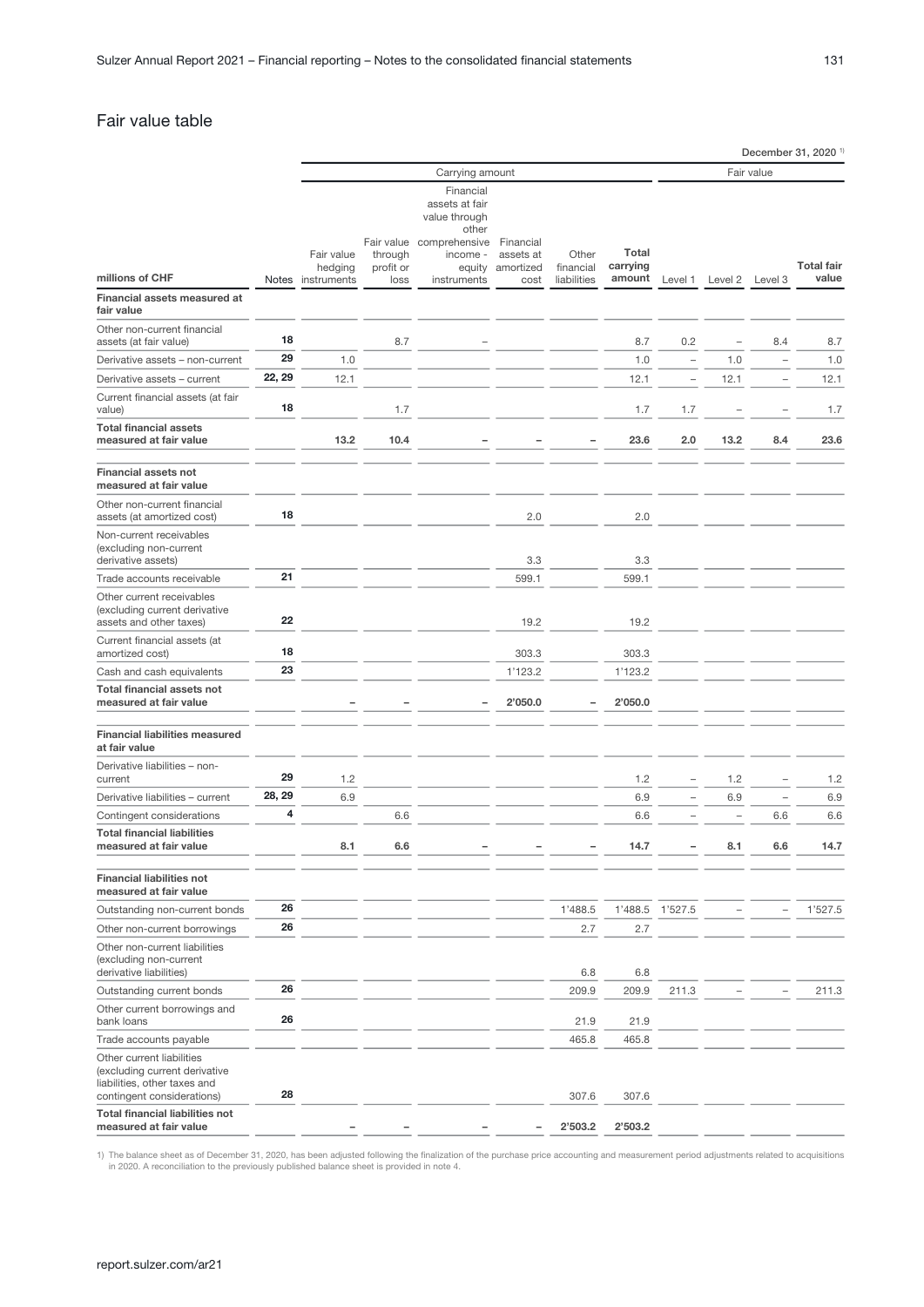## 7 Discontinued operations

On September 20, 2021, Sulzer Ltd shareholders at their Extraordinary General Meeting approved the 100% spin-off of the Applicator Systems (APS) division (later renamed medmix) through a 1:1 share split, granting Sulzer shareholders one APS share in addition to each Sulzer share held.

The group has therefore separated the financial data for 2021 and prior years into "continuing" and "discontinued" operations. Discontinued operations include the operational results from the Applicator Systems division, certain corporate activities attributable to the Applicator Systems division prior to the spin-off on September 20, 2021 and the gain on net assets derecognized as of September 20, 2021.

The Applicator Systems division develops and delivers innovative products and services for liquid application and mixing solutions within the healthcare, adhesives and beauty markets through its wellknown brands (Mixpac, Transcodent, Cox, medmix, Haselmeier and Geka).

### Income statement of discontinued operations

| millions of CHF                                                                   | $2021$ <sup>1)</sup> | 2020     |
|-----------------------------------------------------------------------------------|----------------------|----------|
| Sales                                                                             | 337.9                | 351.2    |
| Cost of goods sold                                                                | $-201.5$             | $-230.1$ |
| Gross profit from discontinued operations                                         | 136.5                | 121.2    |
| Selling and distribution expenses                                                 | $-28.4$              | $-33.4$  |
| General and administrative expenses                                               | $-30.9$              | $-37.5$  |
| Research and development expenses                                                 | $-18.9$              | $-20.3$  |
| Other operating income / (expenses), net                                          | $-12.0$              | $-11.8$  |
| Operating income (EBIT) from discontinued operations                              | 46.2                 | 18.1     |
| Interest and securities income                                                    | 0.1                  | 0.2      |
| Interest expenses                                                                 | $-5.9$               | $-7.7$   |
| Other financial income / (expenses), net                                          | $-0.0$               | $-0.1$   |
| Income before income tax expenses from discontinued operations                    | 40.3                 | 10.5     |
| Income tax income / (expenses)                                                    | $-17.1$              | 5.2      |
| Net income from discontinued operations before gain on net assets<br>derecognized | 23.2                 | 15.6     |
| Gain on net assets derecognized                                                   | 1'255.1              |          |
| Net income from discontinued operations, net of tax                               | 1'278.3              | 15.6     |

1) The consolidated income statement amounts reflect the period from January 1, 2021, to the completion of the spin-off on September 20, 2021.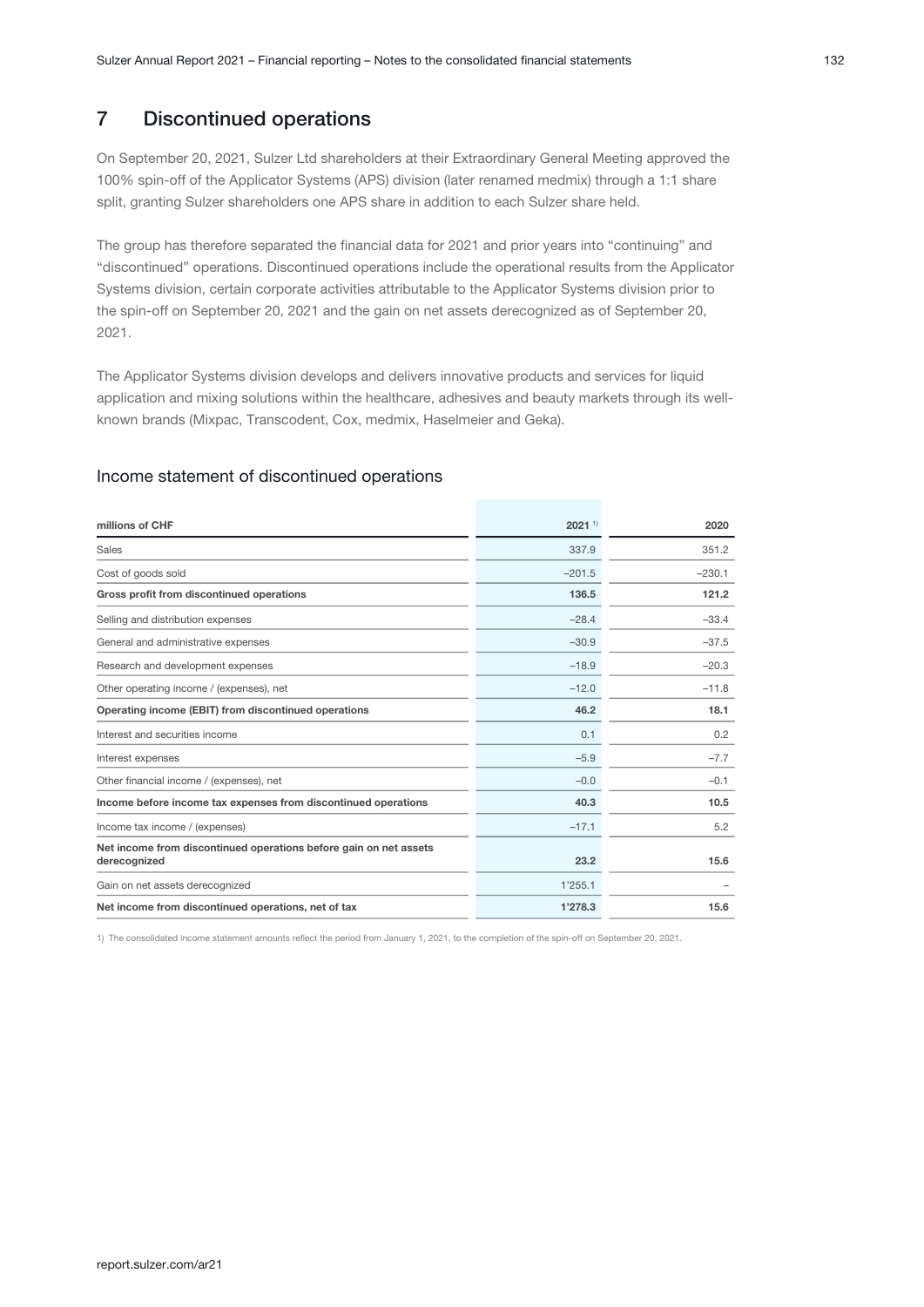## Segment information of discontinued operations

| millions of CHF                                                           | $2021$ <sup>1)</sup> | 2020     |
|---------------------------------------------------------------------------|----------------------|----------|
| Order intake (unaudited) <sup>2)</sup>                                    | 401.6                | 364.8    |
| Nominal growth (unaudited)                                                | 10.1%                | $-14.2%$ |
| Currency-adjusted growth (unaudited)                                      | n/a                  | $-11.0%$ |
| Organic growth (unaudited) <sup>3)</sup>                                  | n/a                  | $-14.2%$ |
|                                                                           |                      |          |
| Order backlog as of September 20 / December 31 (unaudited)                | 133.6                | 82.0     |
|                                                                           |                      |          |
| Sales recognized at a point in time                                       | 335.8                | 349.8    |
| Sales recognized over time                                                | 2.2                  | 1.4      |
| Sales <sup>4)</sup>                                                       | 337.9                | 351.2    |
| Nominal growth                                                            | $-3.8%$              | $-16.5%$ |
| Currency-adjusted growth (unaudited)                                      | n/a                  | $-13.4%$ |
| Organic growth (unaudited) 3)                                             | n/a                  | $-15.2%$ |
|                                                                           |                      |          |
| Operational profit (unaudited)                                            | 64.8                 | 42.6     |
| <b>Operational profitability (unaudited)</b>                              | 19.2%                | 12.1%    |
|                                                                           |                      |          |
| Restructuring expenses                                                    | $-0.2$               | $-3.2$   |
| Amortization                                                              | $-16.6$              | $-19.2$  |
| Impairments on tangible and intangible assets                             | $-0.5$               | $-0.5$   |
| Non-operational items (unaudited)                                         | $-1.3$               | $-1.6$   |
| <b>Operating income (EBIT)</b>                                            | 46.2                 | 18.1     |
|                                                                           |                      |          |
| Depreciation                                                              | $-20.5$              | $-23.4$  |
|                                                                           |                      |          |
| Operating assets                                                          | 756.1                | n/a      |
| Unallocated assets                                                        | 86.2                 | n/a      |
| Total assets as of September 20                                           | 842.3                | n/a      |
|                                                                           |                      |          |
| Operating liabilities                                                     | 135.8                | n/a      |
| Unallocated liabilities                                                   | 462.3                | n/a      |
| <b>Total liabilities as of September 20</b>                               | 598.1                | n/a      |
|                                                                           |                      |          |
| Operating net assets                                                      | 620.2                | n/a      |
| Unallocated net assets                                                    | $-376.1$             | n/a      |
| Total net assets as of September 20                                       | 244.2                | n/a      |
|                                                                           |                      |          |
| Capital expenditure (incl. lease assets)                                  | $-32.4$              | $-70.0$  |
|                                                                           |                      |          |
| Employees (number of full-time equivalents) as of September 20 / December |                      |          |
| 31                                                                        | 1'972                | 1'857    |

1) The consolidated income statement amounts reflect the period from January 1, 2021, to the completion of the spin-off on September 20, 2021.<br>2) Order intake from external customers.<br>3) Adjusted for currency and acquisiti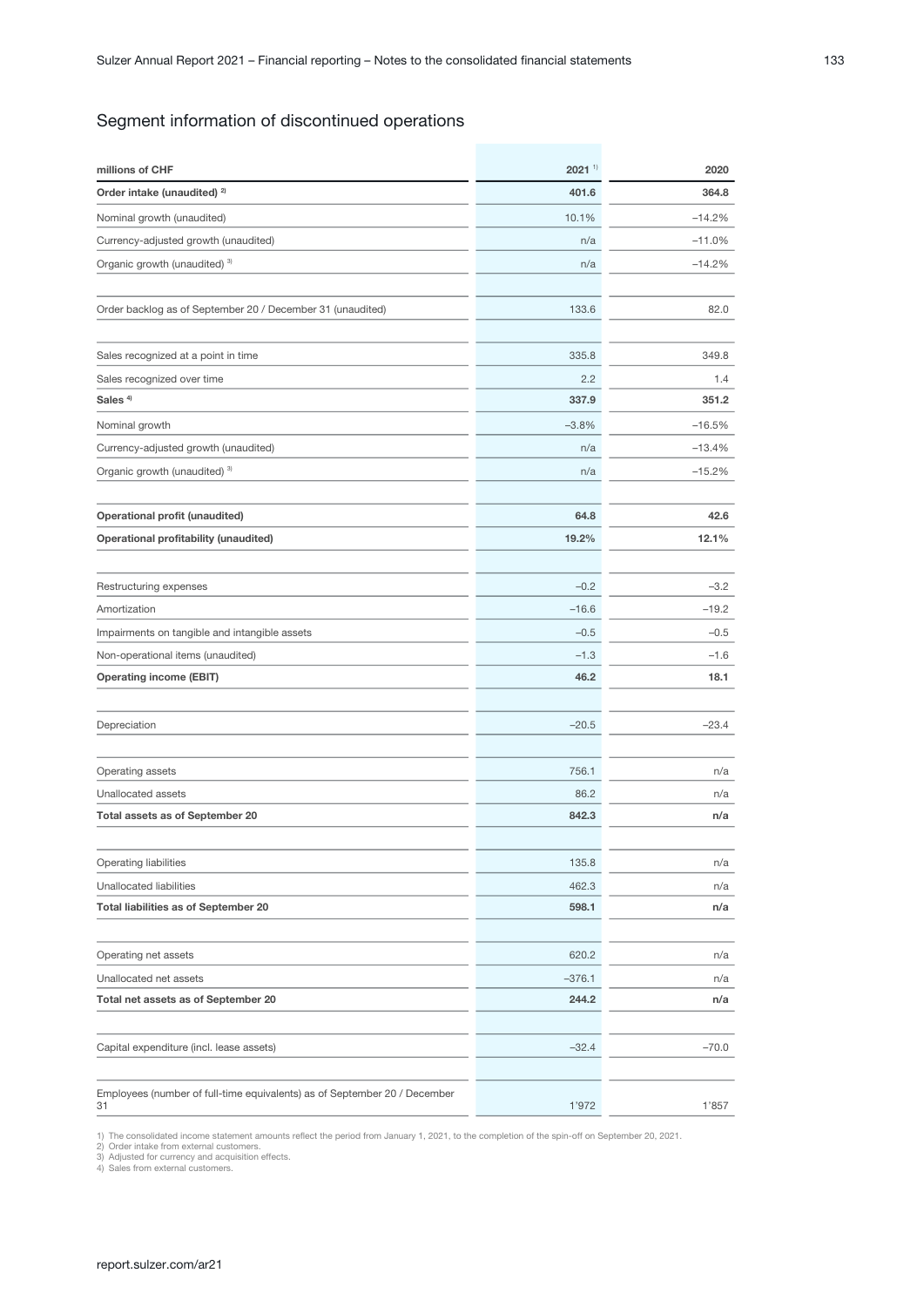## Re-presented consolidated income statement 2020

| millions of CHF                                      | 2020 as originally<br>presented | Adjustments | 2020 adjusted |
|------------------------------------------------------|---------------------------------|-------------|---------------|
| <b>Sales</b>                                         | 3'319.0                         | $-351.2$    | 2'967.8       |
| Cost of goods sold                                   | $-2'325.4$                      | 230.1       | $-2'095.3$    |
| <b>Gross profit</b>                                  | 993.6                           | $-121.2$    | 872.4         |
| Selling and distribution expenses                    | $-339.2$                        | 33.4        | $-305.8$      |
| General and administrative expenses                  | $-378.0$                        | 37.5        | $-340.5$      |
| Research and development expenses                    | $-84.1$                         | 20.3        | $-63.8$       |
| Other operating income / (expenses), net             | $-41.6$                         | 11.8        | $-29.8$       |
| <b>Operating income (EBIT)</b>                       | 150.6                           | $-18.1$     | 132.5         |
| Interest and securities income                       | 4.1                             | 6.3         | 10.5          |
| Interest expenses                                    | $-25.2$                         | 1.2         | $-24.0$       |
| Other financial income / (expenses), net             | $-7.0$                          | 0.1         | $-6.9$        |
| Share of gains / (losses) of associates              | $-0.7$                          |             | $-0.7$        |
| Income before income tax expenses                    | 121.8                           | $-10.5$     | 111.3         |
| Income tax expenses                                  | $-34.6$                         | $-5.2$      | $-39.8$       |
| Net income from continuing operations                | 87.2                            | $-15.6$     | 71.5          |
| Net income from discontinued operations, net of tax  |                                 | 15.6        | 15.6          |
| Net income                                           | 87.2                            |             | 87.2          |
| - thereof attributable to shareholders of Sulzer Ltd | 83.6                            |             | 83.6          |
| - thereof attributable to non-controlling interests  | 3.6                             |             | 3.6           |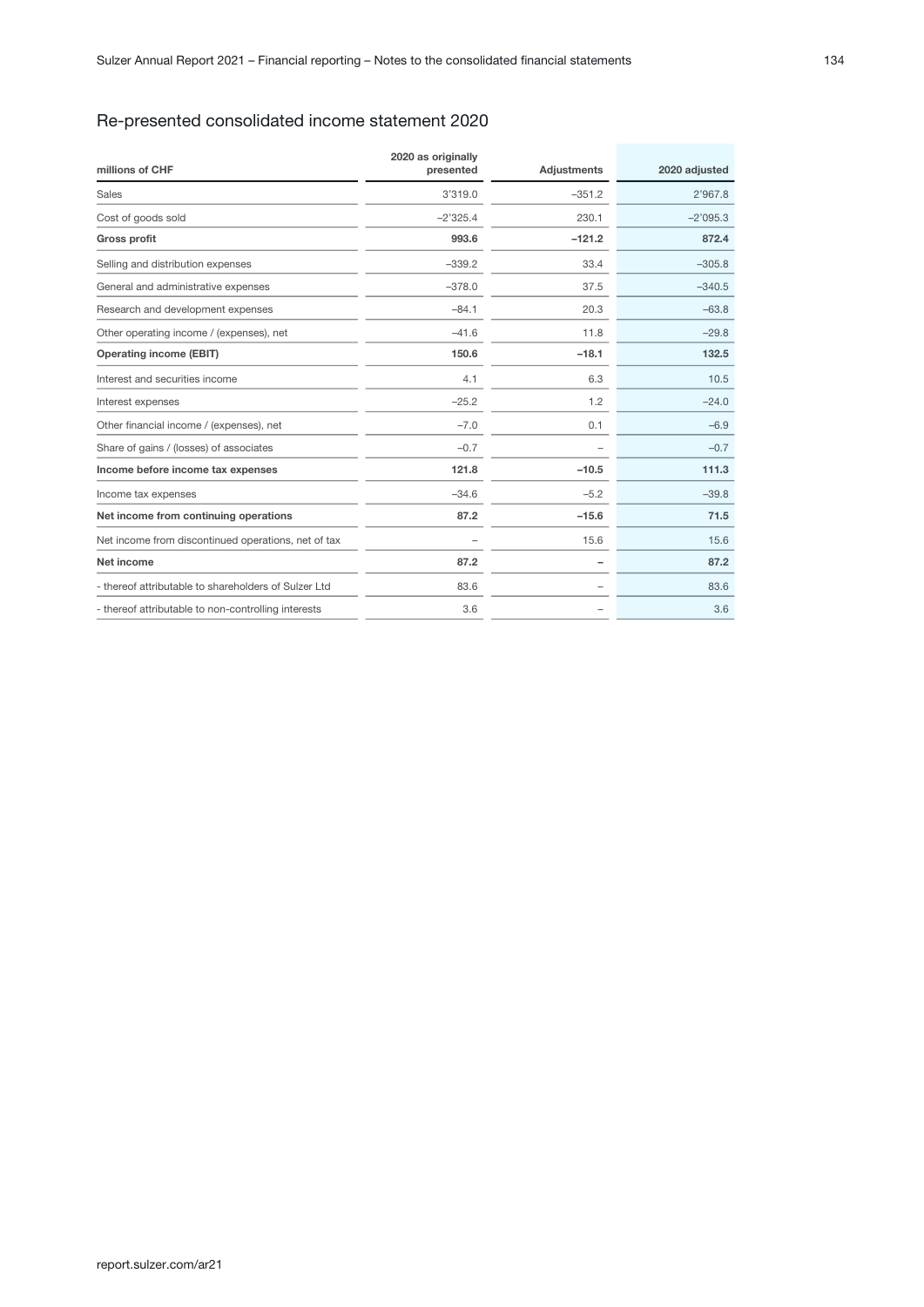#### Net assets derecognized

The following table presents the Applicator Systems division net assets at the date of spin-off on September 20, 2021.

| millions of CHF                    | September 20, 2021 |
|------------------------------------|--------------------|
| Goodwill                           | 265.4              |
| Other intangible assets            | 143.9              |
| Property, plant and equipment      | 165.0              |
| Lease assets                       | 51.6               |
| Deferred income tax assets         | 6.6                |
| Other non-current assets           | 0.1                |
| Cash and cash equivalents          | 85.9               |
| Inventories                        | 71.8               |
| Trade accounts receivable          | 40.7               |
| Other current assets               | 11.3               |
| Borrowings                         | $-439.8$           |
| Lease liabilities                  | $-51.1$            |
| Provisions                         | $-13.7$            |
| Non-current income tax liabilities | $-1.9$             |
| Deferred income tax liabilities    | $-24.1$            |
| Other liabilities                  | $-67.3$            |
| Net assets derecognized            | 244.2              |

#### Gain on net assets derecognized

| millions of CHF                                                     | September 20, 2021 |
|---------------------------------------------------------------------|--------------------|
| Net assets derecognized                                             | $-244.2$           |
| Derecognition of distribution liability                             | 1'485.6            |
| Difference between net assets and distribution liability            | 1'241.4            |
| Recognition of medmix Ltd shares                                    | 21.9               |
| Currency translation differences recycled into the income statement | $-7.2$             |
| Cash flow hedges, net of tax recycled into the income statement     | $-1.1$             |
| Gain on net assets derecognized                                     | 1'255.1            |

Following the approval of the Sulzer Ltd shareholders to spin-off the Applicator Systems division through a 1:1 share split, the group recognized a distribution liability at fair value amounting to CHF 1'485.6 million. The distribution liability is recognized as a deduction to retained earnings and exceeded the carrying value of the Applicator Systems division of CHF 244.2 million by CHF 1'241.4 million.

At the time of the spin-off on September 20, 2021, the group held 498'736 treasury shares. Through the spin-off the group received 498'736 medmix Ltd shares which were recognized at fair value based on the closing price at the first trading date on September 30, 2021. At initial recognition, the fair value of CHF 21.9 million was reported as a financial asset. Management has designated this investment at fairvalue through other comprehensive income (see note 18).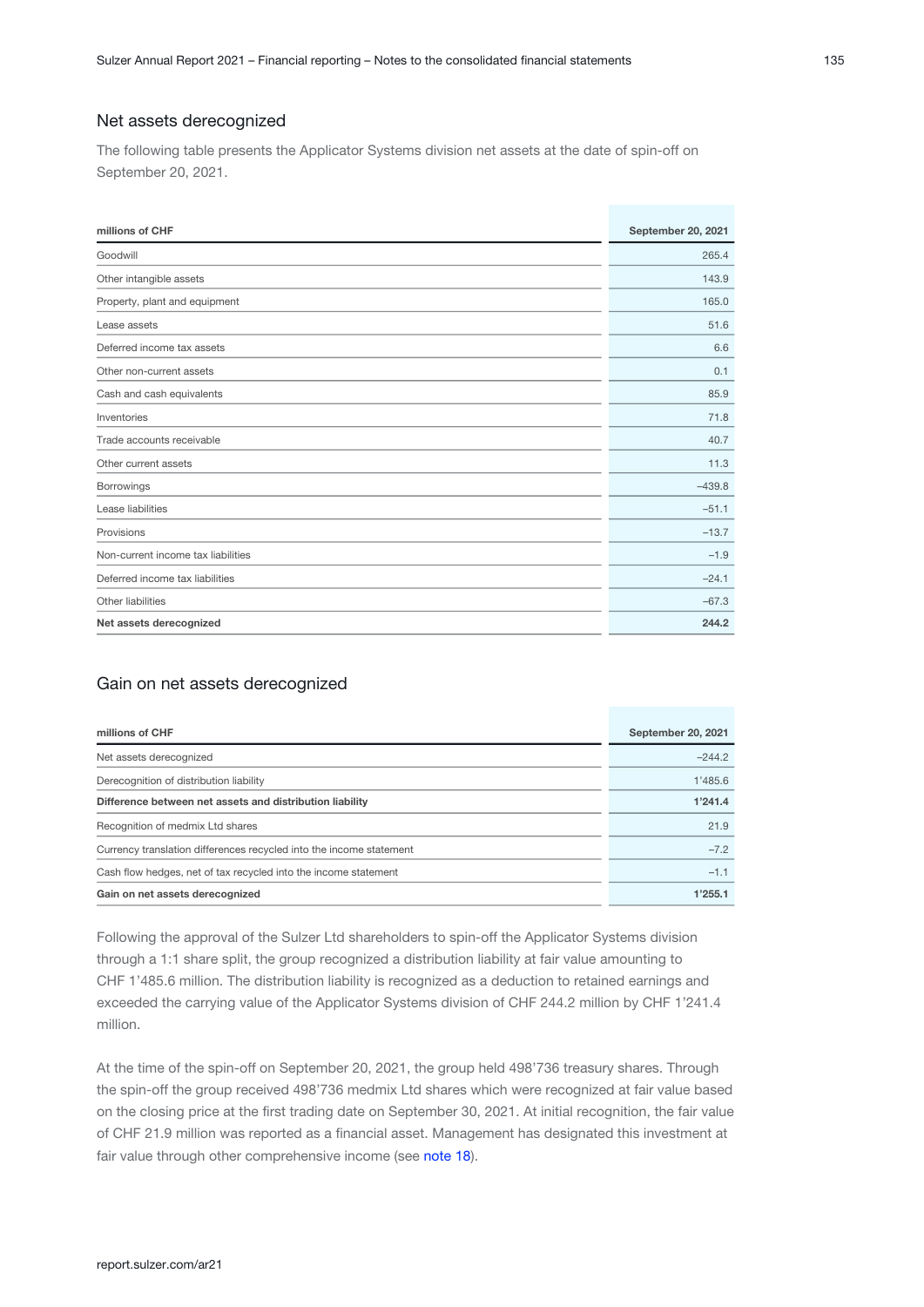<span id="page-35-0"></span>The total non-taxable, non-cash gain recognized at the distribution date of the spin-off of the Applicator Systems division amounted to CHF 1'255.1 million.

## 8 Personnel expenses

| millions of CHF                                | 2021    | $2020$ <sup>1)</sup> |
|------------------------------------------------|---------|----------------------|
| Salaries and wages                             | 792.9   | 783.2                |
| Defined contribution plan expenses             | 32.3    | 26.8                 |
| Defined benefit plan expenses                  | 16.9    | 16.4                 |
| Cost of share-based payment transactions       | 20.8    | 13.7                 |
| Social benefit costs                           | 117.4   | 117.5                |
| Other personnel costs                          | 37.9    | 56.7                 |
| Total personnel expenses continuing operations | 1'018.1 | 1'014.4              |
| Personnel expenses discontinued operations     | 91.4    | 109.0                |
| <b>Total personnel expenses</b>                | 1'109.5 | 1'123.4              |

1) Comparative information has been re-presented due to discontinued operations (details are described in note 7).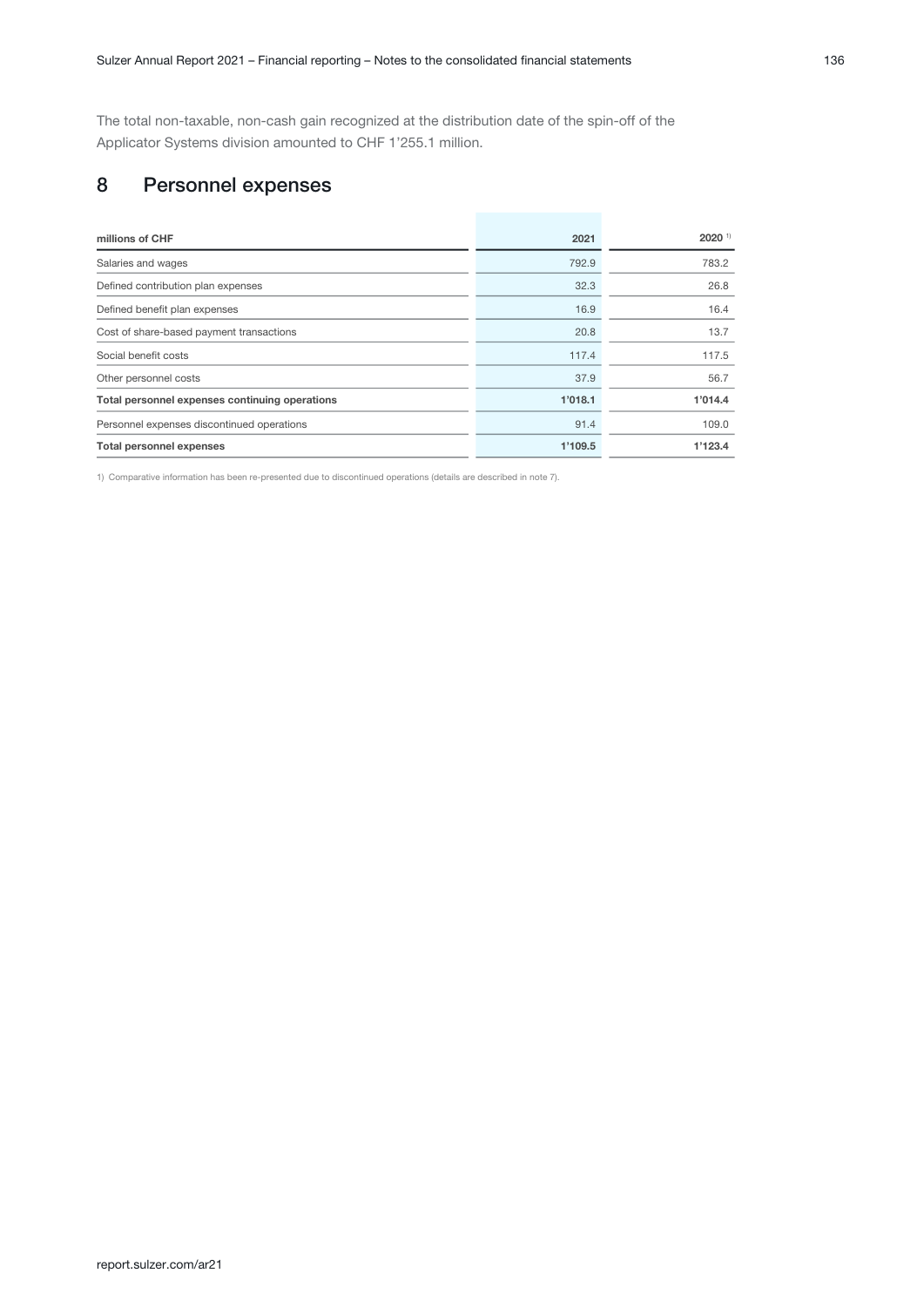The defined benefit obligations for the active members of pension plans is the present value of accrued pension obligations at balance sheet date considering future salary and pension increases as well as turnover rates (using the project unit credit method). The defined benefit assets/obligations for the retirees are the present value of the current and future pension benefits considering future pension increases.

### Reconciliation of the amount recognized in the balance sheet as of December 31

|                                                         |                                |                                      |                     |                           |                   | 2021       |
|---------------------------------------------------------|--------------------------------|--------------------------------------|---------------------|---------------------------|-------------------|------------|
| millions of CHF                                         | Funded<br>plans<br>Switzerland | Funded<br>plans<br>United<br>Kingdom | Funded<br>plans USA | Funded<br>plans<br>others | Unfunded<br>plans | Total      |
| Present value of funded defined benefit<br>obligation   | $-891.6$                       | $-613.2$                             | $-68.4$             | $-104.9$                  |                   | $-1'678.1$ |
| Fair value of plan assets (funded plans)                | 1'025.8                        | 504.0                                | 50.6                | 66.1                      |                   | 1'646.6    |
| Overfunding / (underfunding)                            | 134.2                          | $-109.2$                             | $-17.8$             | $-38.8$                   |                   | $-31.5$    |
| Present value of unfunded defined benefit<br>obligation |                                |                                      |                     |                           | $-14.1$           | $-14.1$    |
| Asset / (liability) recognized in the<br>balance sheet  | 134.2                          | $-109.2$                             | $-17.8$             | $-38.8$                   | $-14.1$           | $-45.7$    |
| - thereof defined benefit obligations                   |                                | $-109.2$                             | $-17.8$             | $-38.9$                   | $-14.1$           | $-180.0$   |
| - thereof defined benefit assets                        | 134.2                          |                                      |                     | 0.1                       |                   | 134.3      |

| millions of CHF                                         | Funded<br>plans<br>Switzerland | Funded<br>plans<br>United<br>Kingdom | Funded<br>plans USA | Funded<br>plans<br>others | Unfunded<br>plans | Total      |
|---------------------------------------------------------|--------------------------------|--------------------------------------|---------------------|---------------------------|-------------------|------------|
| Present value of funded defined benefit<br>obligation   | $-1'034.7$                     | $-609.9$                             | $-68.8$             | $-110.7$                  |                   | $-1'824.1$ |
| Fair value of plan assets                               | 1'108.4                        | 469.9                                | 45.1                | 66.1                      | -                 | 1'689.5    |
| Overfunding / (underfunding)                            | 73.7                           | $-139.9$                             | $-23.7$             | $-44.6$                   |                   | $-134.6$   |
| Present value of unfunded defined benefit<br>obligation |                                |                                      |                     |                           | $-17.1$           | $-17.1$    |
| Asset / (liability) recognized in the<br>balance sheet  | 73.7                           | $-139.9$                             | $-23.7$             | $-44.6$                   | $-17.1$           | $-151.7$   |
| - thereof defined benefit obligations                   | $-1.8$                         | $-139.9$                             | $-23.7$             | $-44.7$                   | $-17.1$           | $-227.4$   |
| $-$ thereof defined benefit assets $1$                  | 75.5                           |                                      |                     | 0.1                       |                   | 75.7       |

1) Defined benefit assets are presented as non-current assets and comparative information is re-presented. In 2020, defined benefit assets were presented as "other current receivables and prepaid expenses" under current assets.

The group operates major funded defined benefit pension plans in Switzerland, the UK and the USA. Unfunded defined benefit plans relate to German pension benefit plans. The plans are exposed to actuarial risks, e.g., longevity risk, currency risk and interest rate risk, and the funded plans additionally to market (investment) risk.

In Switzerland, the group contributes to two pension plans funded via two different pension funds, i.e., a base plan for all employees and a supplementary plan for employees with salaries exceeding a certain limit. Both plans provide benefits depending on the pension savings at retirement. They

2020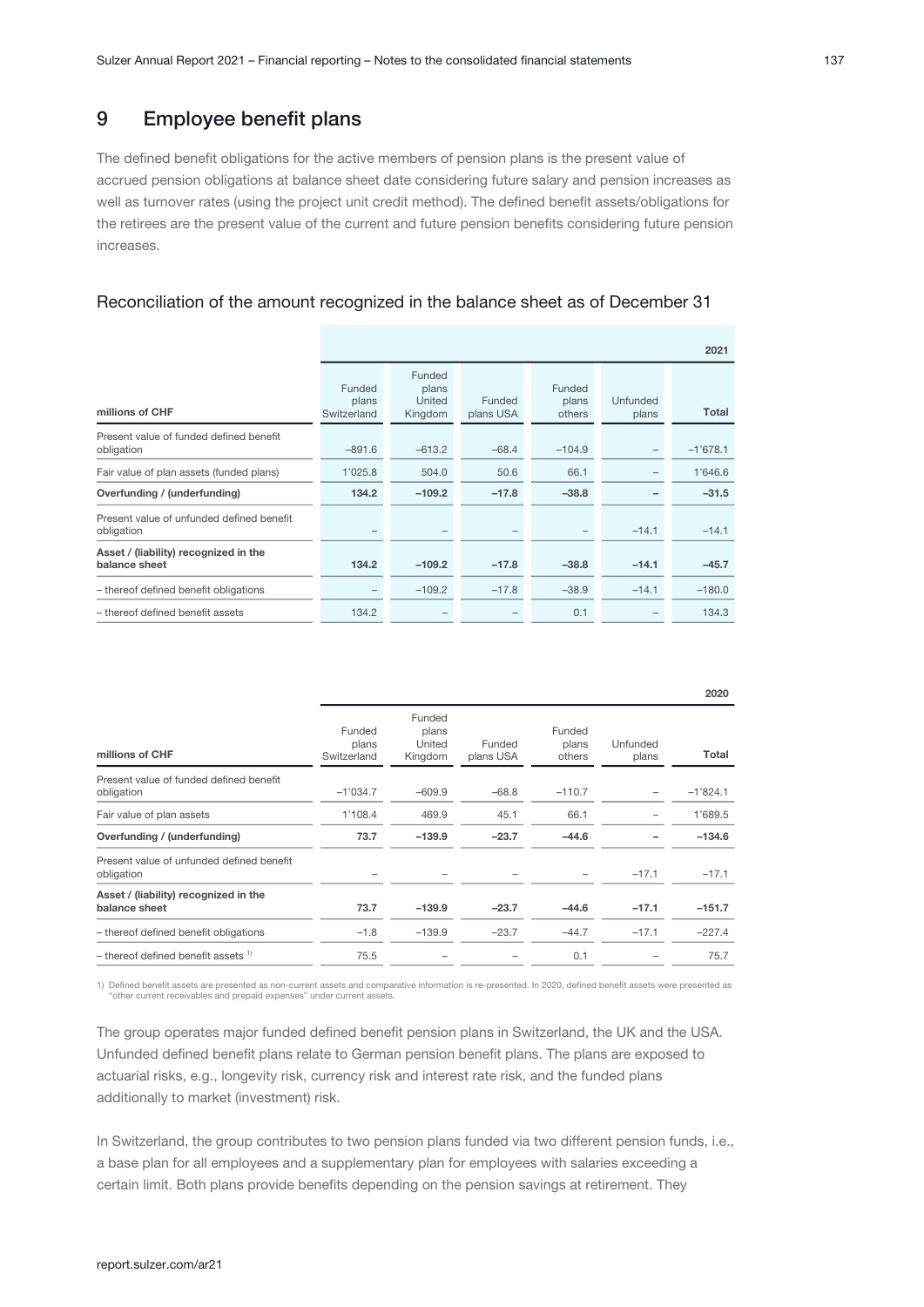include certain legal minimum interest credits to the pension savings (i.e. investment return) and guaranteed rates of conversion of pension savings into an annuity at retirement. In addition, the plans offer death in service and disability benefits. The two pension funds are collective funds administrating pension plans of group companies and also unrelated companies. In case of a material underfunding of the pension plans, the regulations include predefined steps, such as higher contributions by employer and employees or lower interest on pension savings, to eliminate the underfunding. The pension funds are legally separated from the group. The vast majority of the active participants in the two pension funds are employed by companies not belonging to the group. The Board of Trustees for the base plan comprises 10 employee representatives and 10 employer representatives. The average discount rate increased in 2021 compared to 2020 (from 0.2% to 0.4% for active employees and from 0.1% to 0.3% for pensioners). The plan assets decreased compared to 2020 due to the spin-off of the Applicator Systems division. The total expenses recognized in the income statement in 2021 were CHF 16.6 million (2020: CHF 19.0 million).

In the UK, the plan is a final salary plan and provides benefits linked to salary at closure to future accrual adjusted for inflation to retirement or earlier date of leaving service. The scheme is fully closed to new entrants and future accruals. The scheme is managed by six trustees forming the Board. The plan is a multiemployer scheme with Sulzer (UK) Holding being the principal sponsor. The discount rate increased in 2021 by 0.5 percentage points to 2.0% (2020: 1.5%). The net pension liabilities decreased from CHF 139.9 million in 2020 to CHF 109.2 million due to the higher discount rate and changes in the demographic assumptions. The total expenses recognized in the income statement in 2021 were CHF 3.0 million, compared to CHF 3.3 million in 2020.

In the USA, the group operates non-contributory defined benefit retirement plans. The salaried plans provide benefits that are based on years of service and the employee's compensation, averaged over the five highest consecutive years preceding retirement. The hourly plans' benefits are based on years of service and a flat dollar benefit multiplier. All plans were closed for new entrants. In 2021, an expense of CHF 1.1 million was recognized in the income statement (2020; CHF 1.3 million). The discount rate increased in 2021 to 2.5% (2020: 2.2%). The amount recognized in other comprehensive income (OCI) in 2021 was CHF –1.0 million (2020: CHF –4.2 million).

In Germany, the group operates a range of different defined benefit pension plans. The majority of these plans are unfunded and benefits are paid directly by the employer to the beneficiaries as they become due. All defined benefit plans are closed for new entrants and a new defined contribution plan for all employees was introduced in 2007. Existing employees who participated in the defined benefit plans continued to be eligible for these defined benefit pensions but also became eligible for the new defined contribution pensions. However, benefits received under the defined contribution plan are offset against the benefits under the defined benefit plans. The different defined benefit plans offer retirement pension, disability pension and survivor's pension benefits.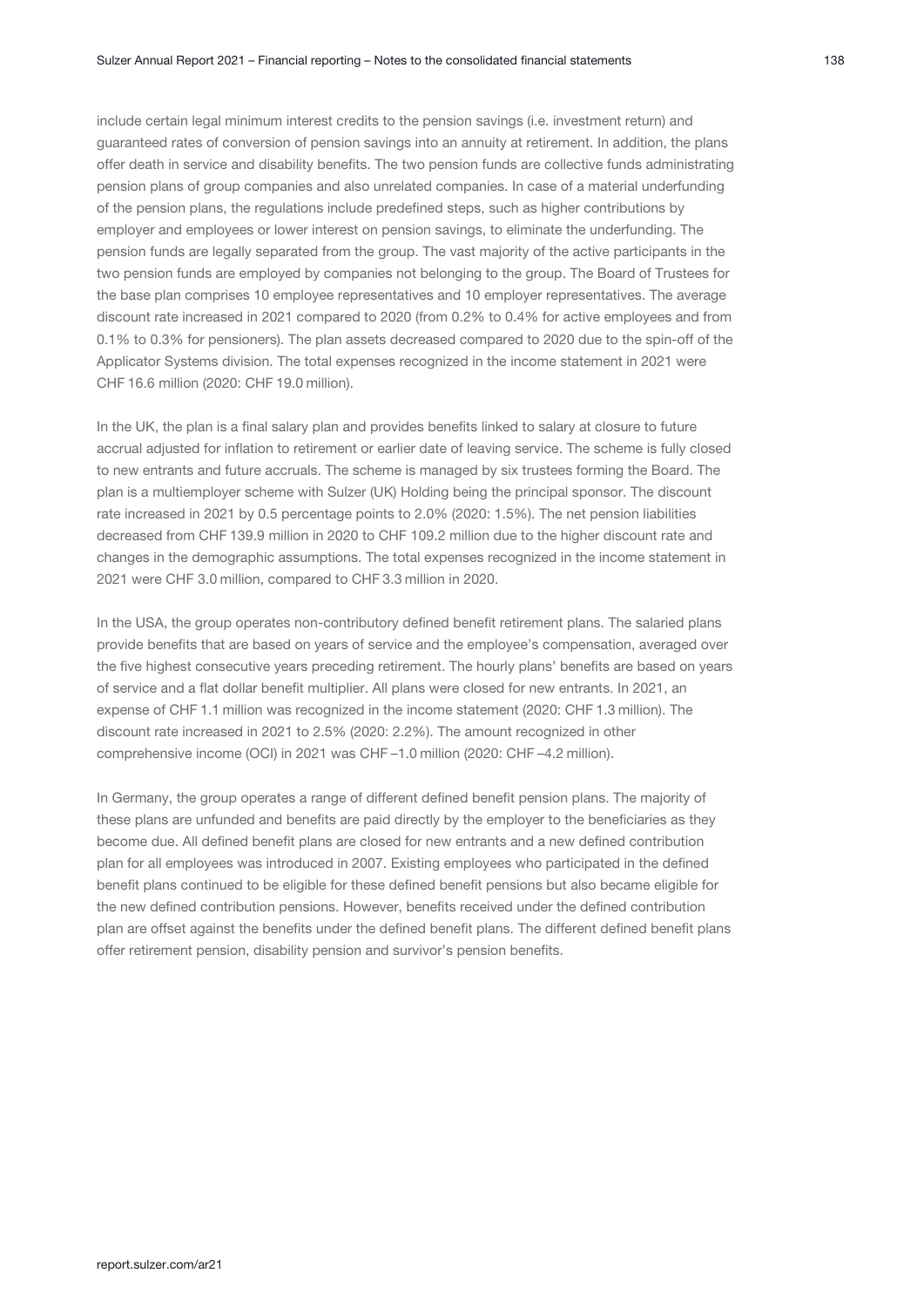| millions of CHF                                                              | 2021     | 2020     |
|------------------------------------------------------------------------------|----------|----------|
| Reconciliation of effect of asset ceiling                                    |          |          |
| Reconciliation of asset / (liability) recognized in the balance sheet        |          |          |
| Asset / (liability) recognized at January 1                                  | $-151.7$ | $-168.6$ |
| Defined benefit income / (expenses) recognized in the income statement       | $-24.1$  | $-25.2$  |
| Defined benefit income / (expenses) recognized in OCI                        | 102.2    | 8.8      |
| <b>Employer contributions</b>                                                | 29.0     | 25.3     |
| Derecognized as discontinued operations                                      | 1.4      |          |
| Currency translation differences                                             | $-2.5$   | 8.1      |
| Asset / (liability) recognized at December 31                                | $-45.7$  | $-151.7$ |
| Components of defined benefit income / (expenses) in the income<br>statement |          |          |
| Current service costs (employer)                                             | $-19.1$  | $-22.2$  |
| Interest expenses                                                            | $-12.9$  | $-16.3$  |
| Interest income on plan assets                                               | 9.7      | 12.9     |
| Past service costs                                                           | $-0.1$   |          |
| Effects of curtailments and settlements                                      |          | 2.3      |
| Other administrative costs                                                   | $-1.7$   | $-1.8$   |
| Income / (expenses) recognized in the income statement                       | $-24.1$  | $-25.2$  |
| - thereof charged to personnel expenses                                      | $-16.9$  | $-16.4$  |
| - thereof charged to financial expenses                                      | $-3.2$   | $-3.5$   |
| - thereof charged to net income from discontinued operations                 | $-4.0$   | $-5.3$   |
| Components of defined benefit gains / (losses) in OCI                        |          |          |
| Actuarial gains / (losses) on defined benefit obligation                     | 16.6     | $-73.6$  |
| Returns on plan assets excl. interest income                                 | 84.9     | 82.2     |
| Returns on reimbursement right excl. interest income / (expenses)            | 0.7      | 0.2      |
| Defined benefit gains / (losses) recognized in OCI <sup>1)</sup>             | 102.2    | 8.8      |

1) The tax effect on defined benefit cost recognized in OCI amounted to CHF -13.4 million (2020: CHF -0.8 million).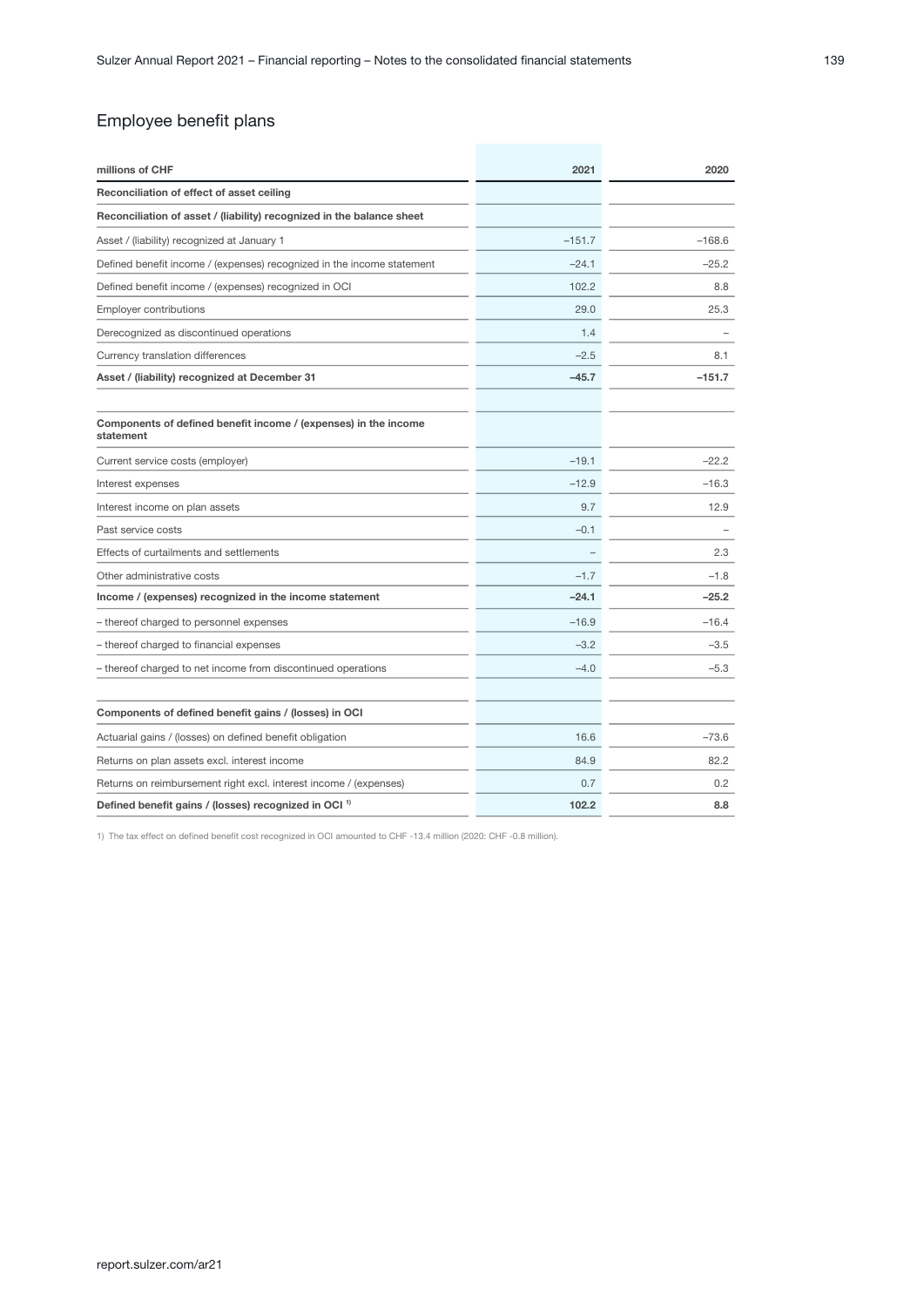| Reconciliation of defined benefit obligation<br>$-1'841.2$<br>$-1'884.0$<br>Defined benefit obligation as of January 1<br>$-12.9$<br>$-16.3$<br>Interest expenses<br>$-19.1$<br>$-22.2$<br>Current service costs (employer)<br>Contributions by plan participants<br>$-9.2$<br>$-8.7$<br>Past service costs<br>$-0.1$<br>Benefits paid / (deposited)<br>99.3<br>126.5<br>Effects of curtailments and settlement<br>2.3<br>Other administrative costs<br>$-1.7$<br>$-1.8$<br>16.6<br>$-73.6$<br>Actuarial gains / (losses)<br>89.6<br>Derecognized as discontinued operations<br>$-13.6$<br>Currency translation differences<br>36.7<br>$-1'692.3$<br>$-1'841.2$<br>Defined benefit obligation as of December 31 <sup>1</sup><br>Reconciliation of the fair value of plan assets<br>Fair value of plan assets as of January 1<br>1'689.5<br>1'715.4<br>Interest income on plan assets<br>9.7<br>12.9 |
|-----------------------------------------------------------------------------------------------------------------------------------------------------------------------------------------------------------------------------------------------------------------------------------------------------------------------------------------------------------------------------------------------------------------------------------------------------------------------------------------------------------------------------------------------------------------------------------------------------------------------------------------------------------------------------------------------------------------------------------------------------------------------------------------------------------------------------------------------------------------------------------------------------|
|                                                                                                                                                                                                                                                                                                                                                                                                                                                                                                                                                                                                                                                                                                                                                                                                                                                                                                     |
|                                                                                                                                                                                                                                                                                                                                                                                                                                                                                                                                                                                                                                                                                                                                                                                                                                                                                                     |
|                                                                                                                                                                                                                                                                                                                                                                                                                                                                                                                                                                                                                                                                                                                                                                                                                                                                                                     |
|                                                                                                                                                                                                                                                                                                                                                                                                                                                                                                                                                                                                                                                                                                                                                                                                                                                                                                     |
|                                                                                                                                                                                                                                                                                                                                                                                                                                                                                                                                                                                                                                                                                                                                                                                                                                                                                                     |
|                                                                                                                                                                                                                                                                                                                                                                                                                                                                                                                                                                                                                                                                                                                                                                                                                                                                                                     |
|                                                                                                                                                                                                                                                                                                                                                                                                                                                                                                                                                                                                                                                                                                                                                                                                                                                                                                     |
|                                                                                                                                                                                                                                                                                                                                                                                                                                                                                                                                                                                                                                                                                                                                                                                                                                                                                                     |
|                                                                                                                                                                                                                                                                                                                                                                                                                                                                                                                                                                                                                                                                                                                                                                                                                                                                                                     |
|                                                                                                                                                                                                                                                                                                                                                                                                                                                                                                                                                                                                                                                                                                                                                                                                                                                                                                     |
|                                                                                                                                                                                                                                                                                                                                                                                                                                                                                                                                                                                                                                                                                                                                                                                                                                                                                                     |
|                                                                                                                                                                                                                                                                                                                                                                                                                                                                                                                                                                                                                                                                                                                                                                                                                                                                                                     |
|                                                                                                                                                                                                                                                                                                                                                                                                                                                                                                                                                                                                                                                                                                                                                                                                                                                                                                     |
|                                                                                                                                                                                                                                                                                                                                                                                                                                                                                                                                                                                                                                                                                                                                                                                                                                                                                                     |
|                                                                                                                                                                                                                                                                                                                                                                                                                                                                                                                                                                                                                                                                                                                                                                                                                                                                                                     |
|                                                                                                                                                                                                                                                                                                                                                                                                                                                                                                                                                                                                                                                                                                                                                                                                                                                                                                     |
|                                                                                                                                                                                                                                                                                                                                                                                                                                                                                                                                                                                                                                                                                                                                                                                                                                                                                                     |
| 29.0<br>25.3<br><b>Employer contributions</b>                                                                                                                                                                                                                                                                                                                                                                                                                                                                                                                                                                                                                                                                                                                                                                                                                                                       |
| 9.2<br>Contributions by plan participants<br>8.7                                                                                                                                                                                                                                                                                                                                                                                                                                                                                                                                                                                                                                                                                                                                                                                                                                                    |
| $-99.3$<br>Benefits (paid) / deposited<br>$-126.5$                                                                                                                                                                                                                                                                                                                                                                                                                                                                                                                                                                                                                                                                                                                                                                                                                                                  |
| Effects of curtailments and settlement<br>0.0                                                                                                                                                                                                                                                                                                                                                                                                                                                                                                                                                                                                                                                                                                                                                                                                                                                       |
| 84.9<br>82.2<br>Returns on plan assets excl. interest income                                                                                                                                                                                                                                                                                                                                                                                                                                                                                                                                                                                                                                                                                                                                                                                                                                        |
| $-88.2$<br>Derecognized as discontinued operations                                                                                                                                                                                                                                                                                                                                                                                                                                                                                                                                                                                                                                                                                                                                                                                                                                                  |
| Currency translation differences<br>11.8<br>$-28.4$                                                                                                                                                                                                                                                                                                                                                                                                                                                                                                                                                                                                                                                                                                                                                                                                                                                 |
| 1'646.6<br>1'689.5<br>Fair value of plan assets as of December 31                                                                                                                                                                                                                                                                                                                                                                                                                                                                                                                                                                                                                                                                                                                                                                                                                                   |
| Total plan assets at fair value - quoted market price                                                                                                                                                                                                                                                                                                                                                                                                                                                                                                                                                                                                                                                                                                                                                                                                                                               |
| Cash and cash equivalents<br>82.1<br>70.6                                                                                                                                                                                                                                                                                                                                                                                                                                                                                                                                                                                                                                                                                                                                                                                                                                                           |
| 569.9<br>555.7<br><b>Equity instruments</b>                                                                                                                                                                                                                                                                                                                                                                                                                                                                                                                                                                                                                                                                                                                                                                                                                                                         |
| Debt instruments<br>392.3<br>439.8                                                                                                                                                                                                                                                                                                                                                                                                                                                                                                                                                                                                                                                                                                                                                                                                                                                                  |
| 33.2<br>35.3<br>Real estate funds                                                                                                                                                                                                                                                                                                                                                                                                                                                                                                                                                                                                                                                                                                                                                                                                                                                                   |
| Investment funds<br>4.6<br>3.9                                                                                                                                                                                                                                                                                                                                                                                                                                                                                                                                                                                                                                                                                                                                                                                                                                                                      |
| 126.3<br>Others<br>118.7                                                                                                                                                                                                                                                                                                                                                                                                                                                                                                                                                                                                                                                                                                                                                                                                                                                                            |
| Total assets at fair value - quoted market price as of December 31<br>1'224.1<br>1'208.5                                                                                                                                                                                                                                                                                                                                                                                                                                                                                                                                                                                                                                                                                                                                                                                                            |
|                                                                                                                                                                                                                                                                                                                                                                                                                                                                                                                                                                                                                                                                                                                                                                                                                                                                                                     |
| Total plan assets at fair value - non-quoted market price                                                                                                                                                                                                                                                                                                                                                                                                                                                                                                                                                                                                                                                                                                                                                                                                                                           |
| Properties occupied by or used by third parties (real estate)<br>264.7<br>287.7                                                                                                                                                                                                                                                                                                                                                                                                                                                                                                                                                                                                                                                                                                                                                                                                                     |
| <b>Others</b><br>173.4<br>177.7                                                                                                                                                                                                                                                                                                                                                                                                                                                                                                                                                                                                                                                                                                                                                                                                                                                                     |
| Total assets at fair value – non-quoted market price as of December 31<br>438.1<br>465.5                                                                                                                                                                                                                                                                                                                                                                                                                                                                                                                                                                                                                                                                                                                                                                                                            |
| Best estimate of contributions for upcoming financial year                                                                                                                                                                                                                                                                                                                                                                                                                                                                                                                                                                                                                                                                                                                                                                                                                                          |
| 23.3<br>28.7<br>Contributions by the employer                                                                                                                                                                                                                                                                                                                                                                                                                                                                                                                                                                                                                                                                                                                                                                                                                                                       |

1) The defined benefit obligation includes the funded part and the unfunded part.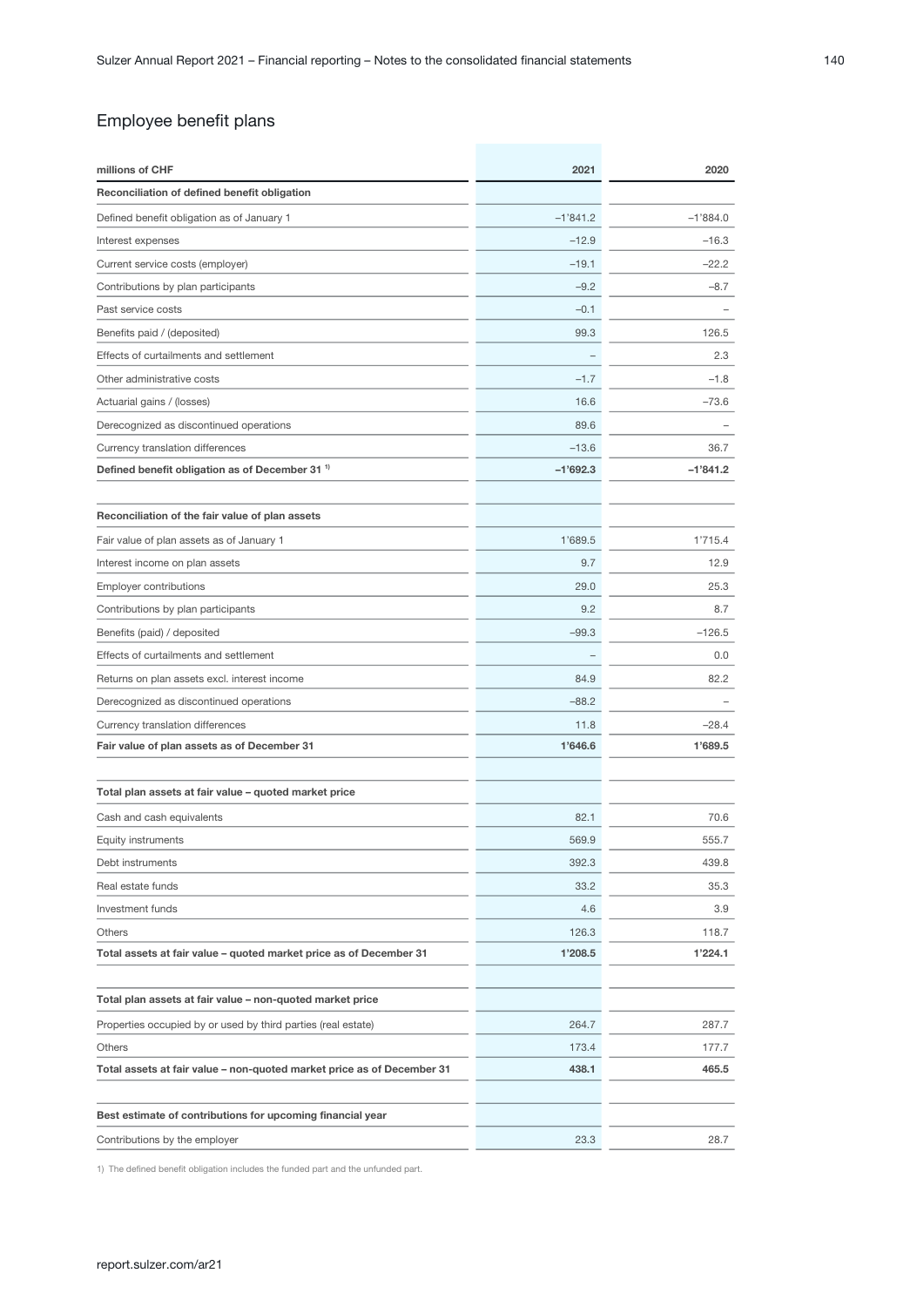| millions of CHF                                                            | 2021       | 2020       |
|----------------------------------------------------------------------------|------------|------------|
| Components of defined benefit obligation, split                            |            |            |
| Defined benefit obligation for active members                              | $-275.3$   | $-345.4$   |
| Defined benefit obligation for pensioners                                  | $-1'024.9$ | $-1'109.9$ |
| Defined benefit obligation for deferred members                            | $-392.0$   | $-385.9$   |
| Total defined benefit obligation as of December 31                         | $-1'692.3$ | $-1'841.2$ |
|                                                                            |            |            |
| Components of actuarial gains / (losses) on obligations                    |            |            |
| Actuarial gains / (losses) arising from changes in financial assumptions   | 22.0       | $-75.6$    |
| Actuarial gains / (losses) arising from changes in demographic assumptions | 1.7        | 11.4       |
| Actuarial gains / (losses) arising from experience adjustments             | $-7.1$     | $-9.5$     |
| Total actuarial gains / (losses) on defined benefit obligation             | 16.6       | $-73.6$    |
|                                                                            |            |            |
| Maturity profile of defined benefit obligation                             |            |            |
| Weighted average duration of defined benefit obligation in years           | 13.2       | 13.5       |

Since the defined benefit obligations for the Swiss and UK pension plans represents 89% (2020: 89%) of the group, the following significant actuarial assumptions apply exclusively to these two countries:

### Principal actuarial assumptions as of December 31

|                                                               | 2021                        |                                       |                             | 2020                           |
|---------------------------------------------------------------|-----------------------------|---------------------------------------|-----------------------------|--------------------------------|
|                                                               | Funded plans<br>Switzerland | Funded plans<br><b>United Kingdom</b> | Funded plans<br>Switzerland | Funded plans<br>United Kingdom |
| Discount rate for active employees                            | 0.4%                        | 2.0%                                  | $0.2\%$                     | 1.5%                           |
| Discount rate for pensioners                                  | 0.3%                        | 2.0%                                  | 0.1%                        | 1.5%                           |
| Future salary increases                                       | 1.0%                        | 0.0%                                  | 1.0%                        | $0.0\%$                        |
| Future pension increases                                      | $0.0\%$                     | 3.2%                                  | $0.0\%$                     | 2.8%                           |
| Life expectancy at retirement age (male / female) in<br>years | 22/24                       | 22/24                                 | 22/24                       | 22/24                          |

### Sensitivity analysis of defined benefit obligations

| millions of CHF                                        | 2021    | 2020     |
|--------------------------------------------------------|---------|----------|
| Discount rate (decrease 0.25 percentage points)        | $-53.5$ | $-59.2$  |
| Discount rate (increase 0.25 percentage points)        | 59.1    | 64.0     |
| Future salary growth (decrease 0.25 percentage points) | 7.9     | 7.6      |
| Future salary growth (increase 0.25 percentage points) | $-0.5$  | $-0.5$   |
| Life expectancy (decrease 1 year)                      | 104.5   | 110.1    |
| Life expectancy (increase 1 year)                      | $-95.8$ | $-103.5$ |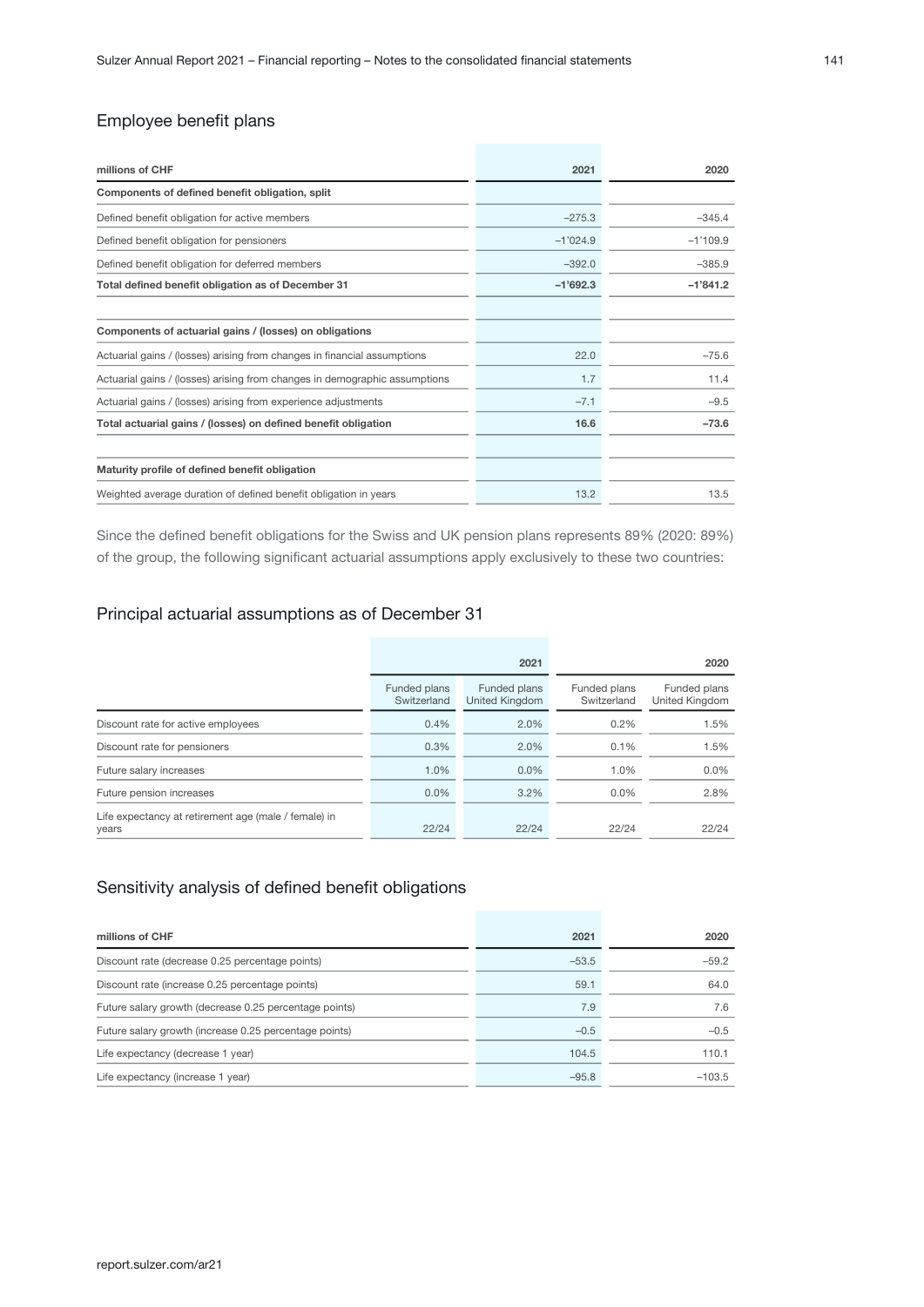# 10 Research and development expenses

A breakdown of the research and development expenses per division is shown in the table below:

| millions of CHF | 2021 | $2020$ <sup>1)</sup> |
|-----------------|------|----------------------|
| Flow Equipment  | 39.6 | 39.1                 |
| Services        | 1.3  | 1.9                  |
| Chemtech        | 23.4 | 22.9                 |
| Total           | 64.4 | 63.8                 |

1) Comparative information has been re-presented due to discontinued operations (details are described in note 7).

# 11 Other operating income and expenses

| millions of CHF                                 | 2021    | $2020$ <sup>1)</sup> |
|-------------------------------------------------|---------|----------------------|
| Gain from sale of property, plant and equipment | 1.7     | 3.0                  |
| Operating currency exchange gains, net          | 5.1     | 0.2                  |
| Other operating income                          | 27.8    | 30.2                 |
| Total other operating income                    | 34.6    | 33.4                 |
|                                                 |         |                      |
| Restructuring expenses                          | $-9.5$  | $-52.6$              |
| Impairments on tangible and intangible assets   | $-4.2$  | $-9.4$               |
| Cost for mergers and acquisitions               | $-2.7$  | $-1.2$               |
| Loss from sale of property, plant and equipment | $-0.2$  | $-0.1$               |
| Total other operating expenses                  | $-16.5$ | $-63.2$              |
|                                                 |         |                      |
| Total other operating income / (expenses), net  | 18.1    | $-29.8$              |

1) Comparative information has been re-presented due to discontinued operations (details are described in note 7).

Other operating income includes income from charges to medmix for corporate support functions and centrally procured indirect spend utilized by medmix of CHF 11.5 million (2020: CHF 10.3 million). Further, other operating income includes income from litigation cases, government grants and incentives, and recharges to third parties not qualifying as sales from customers.

The group recognized restructuring costs for continuing operations of CHF 11.5 million and for discontinued operations of CHF 0.2 million (2020: CHF 54.8 million for continuing operations and CHF 3.2 million for discontinued operations), partly offset by released restructuring provisions of CHF 2.0 million (2020: CHF 2.2 million). Restructuring costs mainly relate to resizing activities in the USA and the United Kingdom. Associated with restructuring initiatives, the group further recognized impairments on tangible and intangible assets for continuing operations of CHF 4.2 million (2020: CHF 9.4 million) and CHF 0.5 million for discontinued operations (2020: CHF 0.5 million). For more details refer to note 7[,](#page-30-0)note 14, note 15 and note 16.

The functional allocation of the total restructuring expenses and impairments is as follows: cost of goods sold CHF –6.6 million (2020: CHF –37.5 million), selling and distribution expenses CHF –0.4 million (2020: CHF –5.5 million), general and administrative expenses CHF –6.6 million (2020: CHF – 18.7 million) and research and development expenses CHF 0.0 million (2020: CHF –0.3 million).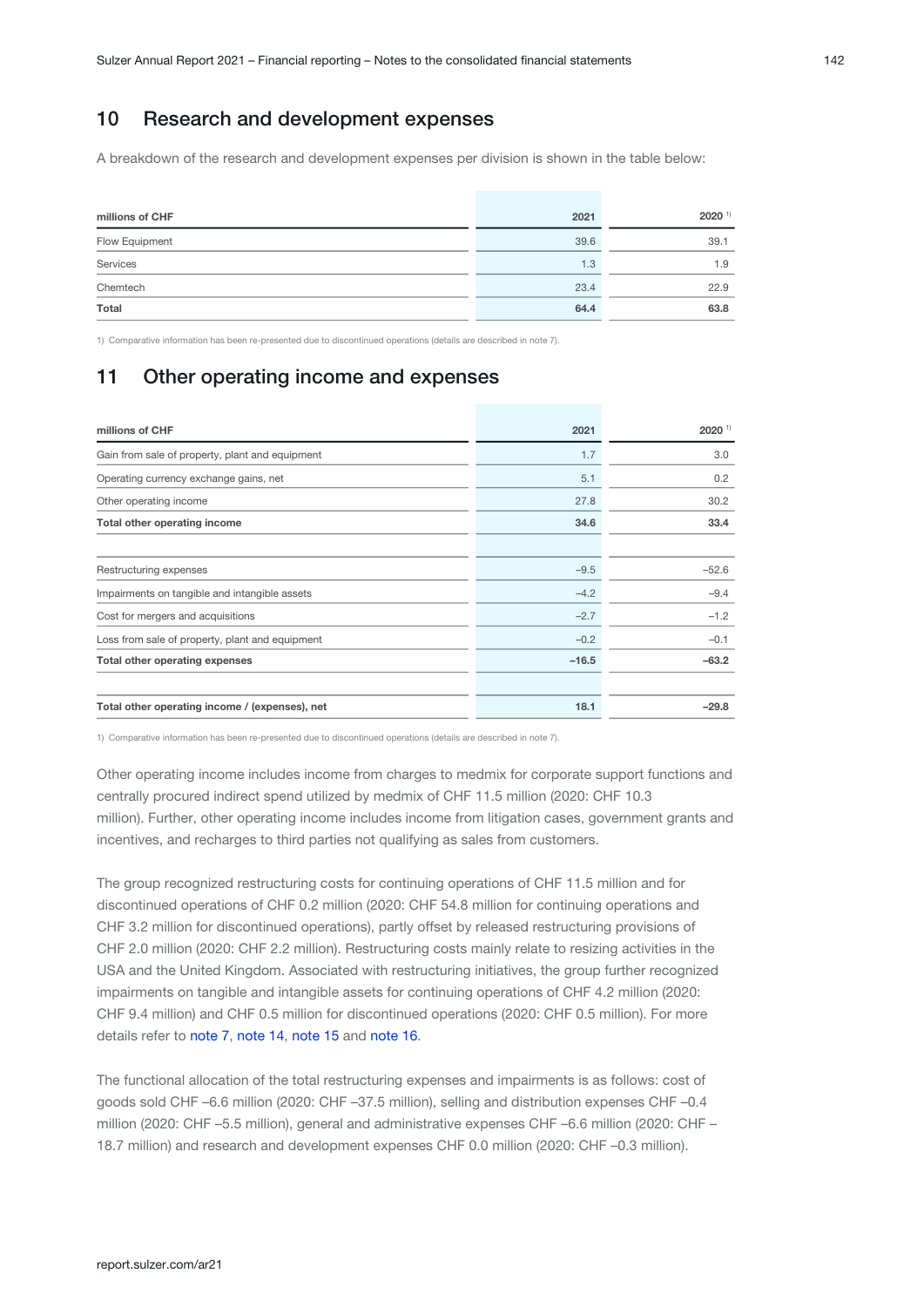# 12 Financial income and expenses

| millions of CHF                                                                        | 2021    | 2020 1) |
|----------------------------------------------------------------------------------------|---------|---------|
| Interest and securities income                                                         | 10.4    | 10.5    |
| <b>Total interest and securities income</b>                                            | 10.4    | 10.5    |
| Interest expenses on borrowings and lease liabilities                                  | $-22.5$ | $-20.6$ |
| Interest expenses on employee benefit plans                                            | $-3.2$  | $-3.5$  |
| <b>Total interest expenses</b>                                                         | $-25.7$ | $-24.0$ |
| Total interest income / (expenses), net                                                | $-15.3$ | $-13.6$ |
| Fair value changes                                                                     | 1.3     | 6.1     |
| Other financial expenses                                                               | $-1.6$  | $-3.6$  |
| Currency exchange gains / (losses), net                                                | $-6.0$  | $-9.5$  |
| Total other financial income / (expenses), net                                         | $-6.4$  | $-6.9$  |
| Total financial income / (expenses), net                                               | $-21.7$ | $-20.5$ |
| - thereof fair value changes on financial assets at fair value through profit and loss | 1.3     | 6.1     |
| - thereof interest income on financial assets at amortized costs                       | 10.4    | 10.5    |
| - thereof other financial expenses                                                     | $-1.6$  | $-3.6$  |
| - thereof currency exchange gains / (losses), net                                      | $-6.0$  | $-9.5$  |
| - thereof interest expenses on borrowings                                              | $-20.4$ | $-18.3$ |
| - thereof interest expenses on lease liabilities                                       | $-2.1$  | $-2.3$  |
| - thereof interest expenses on employee benefit plans                                  | $-3.2$  | $-3.5$  |

1) Comparative information has been re-presented due to discontinued operations (details are described in note 7).

Total financial expenses, net amounted to CHF 21.7 million, compared with CHF 20.5 million in 2020.

The "Fair value changes" are largely related to derivative financial instruments that are classified as financial assets or financial liabilities at fair value through profit and loss and that are used as hedging instruments to hedge foreign exchange risks.

# 13 Income taxes

| millions of CHF             | 2021    | 2020 1  |
|-----------------------------|---------|---------|
| Current income tax expenses | $-86.4$ | $-56.8$ |
| Deferred income tax income  | 29.1    | 16.9    |
| Total income tax expenses   | $-57.2$ | $-39.8$ |

1) Comparative information has been re-presented due to discontinued operations (details are described in note 7).

The weighted average tax rate results from applying each subsidiary's statutory income tax rate to the income before taxes. Since the group operates in countries that have differing tax laws and rates, the consolidated weighted average effective tax rate will vary from year to year according to variations in income per country and changes in applicable tax rates.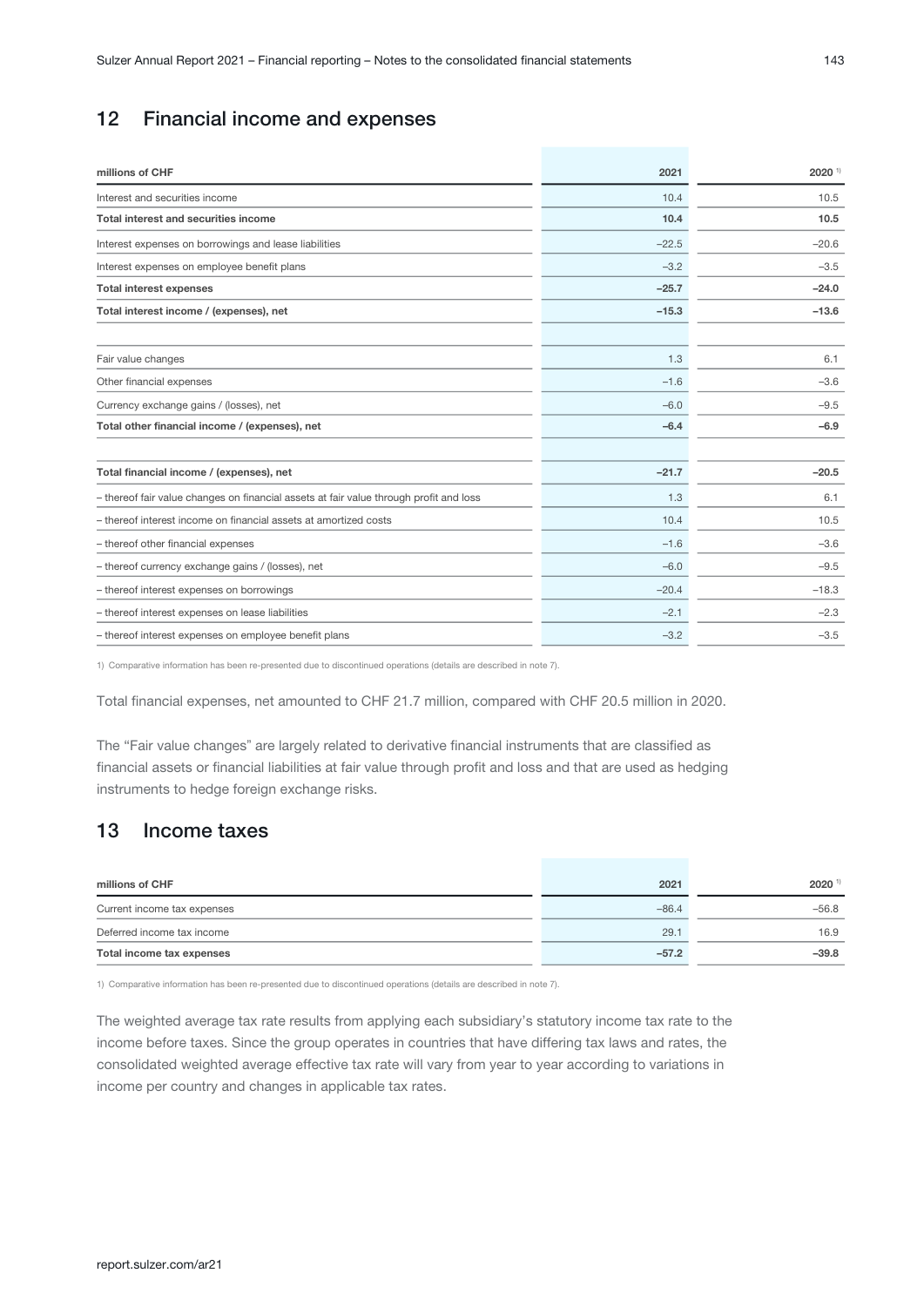#### Reconciliation of income tax expenses

| 2021    | $2020$ <sup>1)</sup> |
|---------|----------------------|
| 197.9   | 111.3                |
| 23.7%   | 23.2%                |
| $-46.9$ | $-25.9$              |
| 1.0     | 2.5                  |
| $-4.7$  | $-3.5$               |
| $-5.3$  | $-5.6$               |
| 3.6     | $-0.1$               |
| $-4.9$  | $-7.3$               |
| $-57.2$ | $-39.8$              |
| 28.9%   | 35.8%                |
|         |                      |

1) Comparative information has been re-presented due to discontinued operations (details are described in note 7).

The effective income tax rate for 2021 was 28.9% (2020: 35.8%). The effect of tax loss carryforwards and allowances of deferred tax assets in the amount of CHF –4.7 million consist of restructuring expenses related to closed facilities and divestments of businesses with no corresponding tax effects. Expenses not deductible for tax purposes in the amount of CHF –5.3 million mainly relate to the disallowance of group charges and interests. Prior year items and others include additional provision for uncertain tax positions in the amount of CHF 1.1 million, tax base adjustments in Russia and Mexico, and negative tax audit assessments.

The effective income tax rate for 2020 was 35.8%. The effect of tax loss carryforwards and allowances of deferred tax assets in the amount of CHF –3.5 million consist of restructuring expenses related to closed facilities with no corresponding tax effects. Expenses not deductible for tax purposes in the amount of CHF –5.6 million mainly relate to the disallowance of group charges and interests. Prior year items and others include additional provision for uncertain tax positions in the amount of CHF 4.2 million.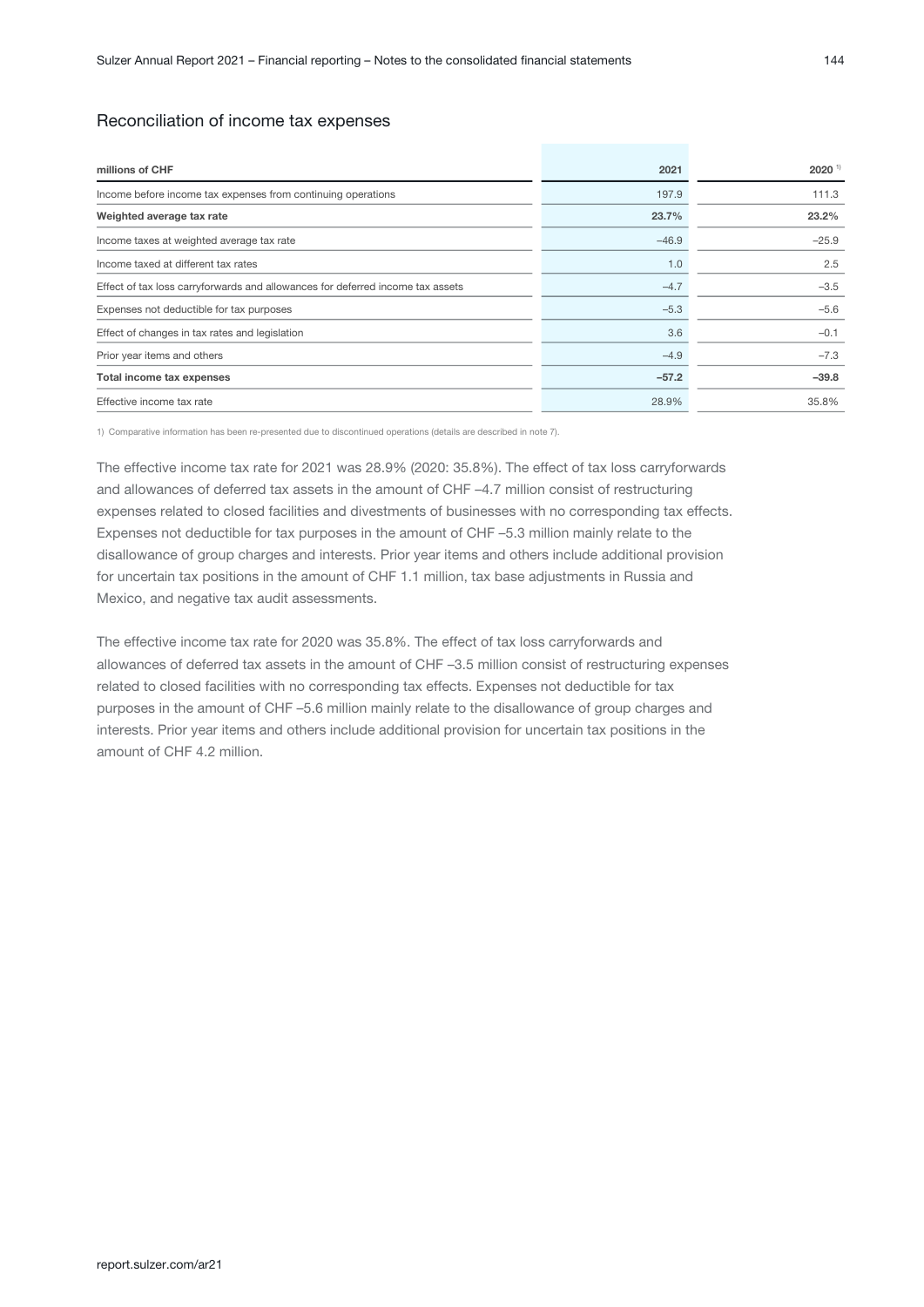### Income tax liabilities

| millions of CHF                                | 2021    | 2020    |
|------------------------------------------------|---------|---------|
| Balance as of January 1                        | 43.5    | 35.9    |
| Acquired through business combination          | 0.7     | 2.3     |
| Derecognized as discontinued operations        | $-10.0$ |         |
| Additions                                      | 77.0    | 68.3    |
| Released as no longer required                 | $-6.9$  | $-5.8$  |
| Utilized                                       | $-62.6$ | $-55.8$ |
| Currency translation differences               | 0.7     | $-1.3$  |
| Total income tax liabilities as of December 31 | 42.4    | 43.5    |
| - thereof non-current                          | 2.2     | 4.8     |
| - thereof current                              | 40.2    | 38.7    |

### Summary of deferred income tax assets and liabilities in the balance sheet

|                                                            |         |             | 2021                     |         |                          | 2020       |
|------------------------------------------------------------|---------|-------------|--------------------------|---------|--------------------------|------------|
| millions of CHF                                            | Assets  | Liabilities | <b>Net</b>               | Assets  | Liabilities              | <b>Net</b> |
| Intangible assets                                          | 11.9    | $-66.5$     | $-54.6$                  | 17.0    | $-83.1$                  | $-66.1$    |
| Property, plant and equipment                              | 3.2     | $-16.8$     | $-13.6$                  | 4.5     | $-16.0$                  | $-11.5$    |
| Other financial assets                                     | 17.1    | $-0.5$      | 16.6                     | 4.3     | $-1.1$                   | 3.2        |
| Inventories                                                | 29.4    | $-1.2$      | 28.2                     | 27.4    | $-2.7$                   | 24.7       |
| Other assets                                               | 18.7    | $-50.9$     | $-32.2$                  | 16.0    | $-31.2$                  | $-15.2$    |
| Defined benefit obligations                                | 33.0    | -           | 33.0                     | 37.8    | $-1.4$                   | 36.4       |
| Non-current provisions                                     | 13.4    | $-0.0$      | 13.4                     | 12.7    | $-2.0$                   | 10.8       |
| Current provisions                                         | 29.2    | $-2.7$      | 26.5                     | 16.0    | $-0.6$                   | 15.4       |
| Other liabilities                                          | 48.0    | $-14.6$     | 33.4                     | 36.8    | $-11.7$                  | 25.1       |
| Tax loss carryforwards                                     | 28.9    | -           | 28.9                     | 42.7    | $\overline{\phantom{a}}$ | 42.7       |
| Elimination of intercompany profits                        | 0.5     | -           | 0.5                      | 0.6     |                          | 0.6        |
| Tax assets / liabilities                                   | 233.2   | $-153.2$    | 80.1                     | 215.8   | $-149.8$                 | 66.0       |
|                                                            |         |             |                          |         |                          |            |
| Offset of assets and liabilities                           | $-69.1$ | 69.1        | $\overline{\phantom{0}}$ | $-61.3$ | 61.3                     |            |
|                                                            |         |             |                          |         |                          |            |
| Net recorded deferred income tax assets and<br>liabilities | 164.2   | $-84.1$     | 80.1                     | 154.5   | $-88.5$                  | 66.0       |

Cumulative deferred income taxes recorded in equity as of December 31, 2021, amounted to CHF 0.5 million (2020: CHF 13.3 million). The group does not recognize any deferred taxes on investments in subsidiaries because it controls the dividend policy of its subsidiaries — i.e., the group controls the timing of reversal of the related taxable temporary differences and management is satisfied that no material amounts will reverse in the foreseeable future.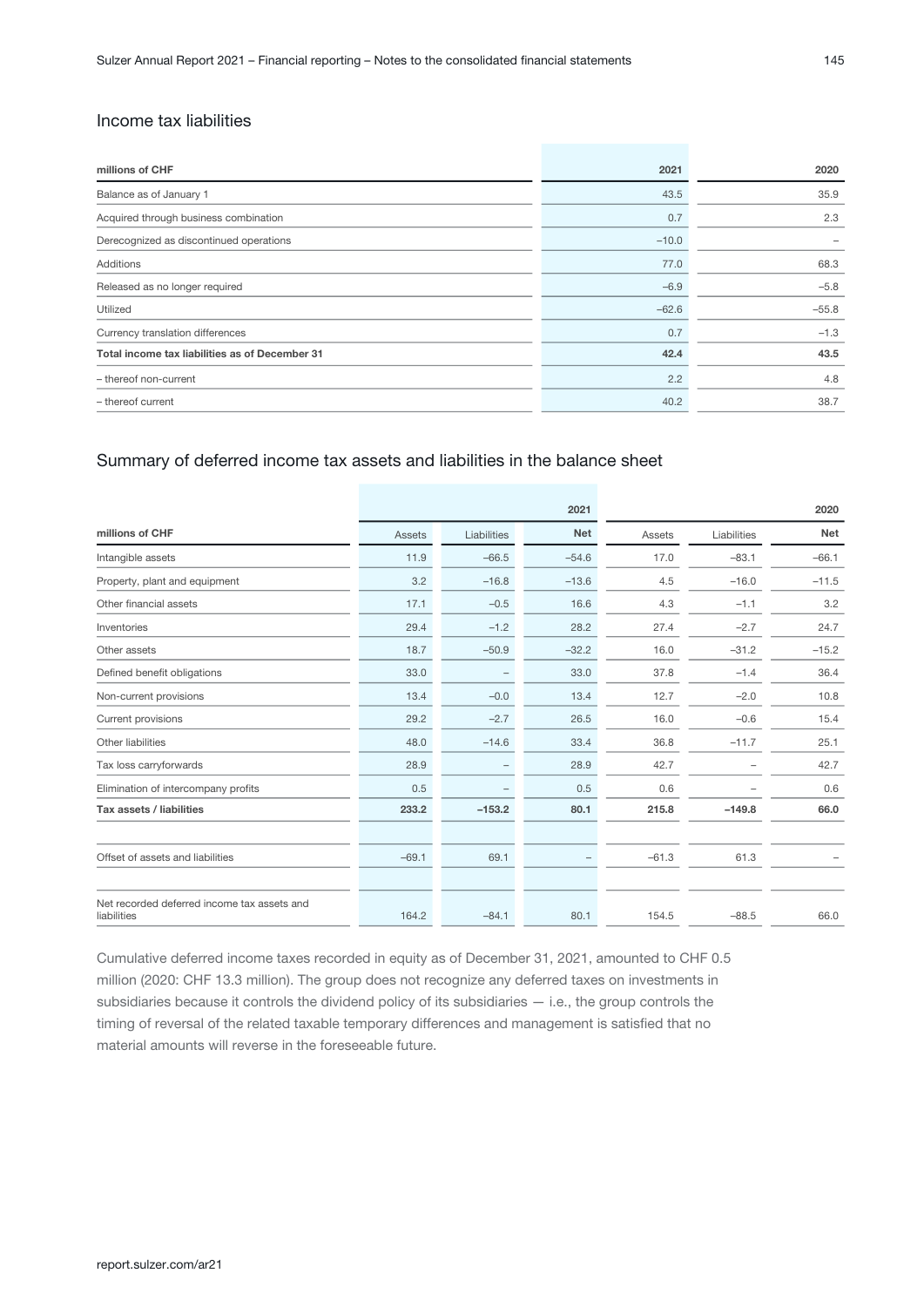### Movement of deferred income tax assets and liabilities in the balance sheet

|                                        |                            |                                                                |                                                                  |                                                   |                                |                                                         |                                        | 2021                                             |
|----------------------------------------|----------------------------|----------------------------------------------------------------|------------------------------------------------------------------|---------------------------------------------------|--------------------------------|---------------------------------------------------------|----------------------------------------|--------------------------------------------------|
| millions of CHF                        | Balance as of<br>January 1 | Recognized<br>in profit or<br>loss<br>continuing<br>operations | Recognized<br>in profit or<br>loss<br>discontinued<br>operations | Recognized<br>in other<br>comprehensive<br>income | Acquisition of<br>subsidiaries | Derecognized<br><b>as</b><br>discontinued<br>operations | Currency<br>translation<br>differences | <b>Balance as</b><br>of<br><b>December</b><br>31 |
| Intangible assets                      | $-66.1$                    | 5.6                                                            | 3.8                                                              |                                                   | $-19.7$                        | 21.4                                                    | 0.5                                    | $-54.6$                                          |
| Property, plant and<br>equipment       | $-11.5$                    | $-2.4$                                                         | 0.8                                                              |                                                   |                                | $-0.1$                                                  | $-0.4$                                 | $-13.6$                                          |
| Other financial assets                 | 3.2                        | 13.2                                                           | $\qquad \qquad -$                                                |                                                   |                                | $\overline{\phantom{a}}$                                | 0.2                                    | 16.6                                             |
| Inventories                            | 24.7                       | 2.3                                                            | 1.2                                                              |                                                   |                                | -                                                       | -                                      | 28.2                                             |
| Other assets                           | $-15.2$                    | $-13.9$                                                        | $-6.3$                                                           | 0.8                                               |                                | $-0.2$                                                  | 2.6                                    | $-32.2$                                          |
| Defined benefit<br>obligations         | 36.4                       | 7.2                                                            | 2.1                                                              | $-13.4$                                           |                                | $-0.7$                                                  | 1.5                                    | 33.0                                             |
| Non-current<br>provisions              | 10.8                       | 2.9                                                            | $\qquad \qquad -$                                                |                                                   |                                | $-0.2$                                                  | -                                      | 13.4                                             |
| Current provisions                     | 15.4                       | 10.7                                                           | 0.2                                                              |                                                   | 0.1                            | -                                                       |                                        | 26.5                                             |
| Other liabilities                      | 25.1                       | 6.5                                                            | 1.3                                                              |                                                   |                                | $-0.8$                                                  | 1.3                                    | 33.4                                             |
| Tax loss<br>carryforwards              | 42.7                       | $-2.8$                                                         | $-8.4$                                                           |                                                   |                                | $-1.9$                                                  | $-0.7$                                 | 28.9                                             |
| Elimination of<br>intercompany profits | 0.6                        | $-0.1$                                                         |                                                                  |                                                   |                                |                                                         |                                        | 0.5                                              |
| Total                                  | 66.0                       | 29.1                                                           | $-5.3$                                                           | $-12.6$                                           | $-19.6$                        | 17.5                                                    | 5.0                                    | 80.1                                             |

| millions of CHF                        | Balance as of<br>January 1 | Recognized<br>in profit or<br>loss<br>continuing<br>operations | Recognized<br>in profit or<br>loss<br>discontinued<br>operations | Recognized<br>in other<br>comprehensive<br>income | Acquisition of<br>subsidiaries | Derecognized<br>as<br>discontinued<br>operations | Currency<br>translation<br>differences | <b>Balance as</b><br>of<br><b>December</b><br>31 |
|----------------------------------------|----------------------------|----------------------------------------------------------------|------------------------------------------------------------------|---------------------------------------------------|--------------------------------|--------------------------------------------------|----------------------------------------|--------------------------------------------------|
| Intangible assets                      | $-72.5$                    | 5.7                                                            | 5.2                                                              |                                                   | $-5.6$                         |                                                  | 1.2                                    | $-66.1$                                          |
| Property, plant and<br>equipment       | $-8.5$                     | $-2.6$                                                         | $-1.1$                                                           |                                                   |                                |                                                  | 0.7                                    | $-11.5$                                          |
| Other financial assets                 | 4.6                        | $-1.0$                                                         | -                                                                |                                                   |                                |                                                  | $-0.5$                                 | 3.2                                              |
| Inventories                            | 17.6                       | 8.1                                                            | $-0.2$                                                           |                                                   |                                |                                                  | $-0.8$                                 | 24.7                                             |
| Other assets                           | $-2.3$                     | $-14.8$                                                        | 5.2                                                              | $-2.4$                                            | $\overline{\phantom{0}}$       | ۳                                                | $-0.9$                                 | $-15.2$                                          |
| Defined benefit<br>obligations         | 27.9                       | 11.0                                                           | 0.2                                                              | $-0.8$                                            |                                |                                                  | $-1.8$                                 | 36.4                                             |
| Non-current<br>provisions              | 14.8                       | $-3.0$                                                         | -                                                                | -                                                 | -                              |                                                  | $-1.0$                                 | 10.8                                             |
| Current provisions                     | 17.5                       | 0.4                                                            | $-1.3$                                                           |                                                   | 0.3                            |                                                  | $-1.5$                                 | 15.4                                             |
| Other liabilities                      | 22.6                       | 2.7                                                            | 1.0                                                              |                                                   | -                              |                                                  | $-1.2$                                 | 25.1                                             |
| Tax loss<br>carryforwards              | 32.6                       | 10.6                                                           | 1.1                                                              |                                                   |                                |                                                  | $-1.5$                                 | 42.7                                             |
| Elimination of<br>intercompany profits | 0.8                        | $-0.2$                                                         |                                                                  |                                                   |                                |                                                  |                                        | 0.6                                              |
| Total                                  | 55.0                       | 16.9                                                           | 9.9                                                              | $-3.2$                                            | $-5.3$                         |                                                  | $-7.3$                                 | 66.0                                             |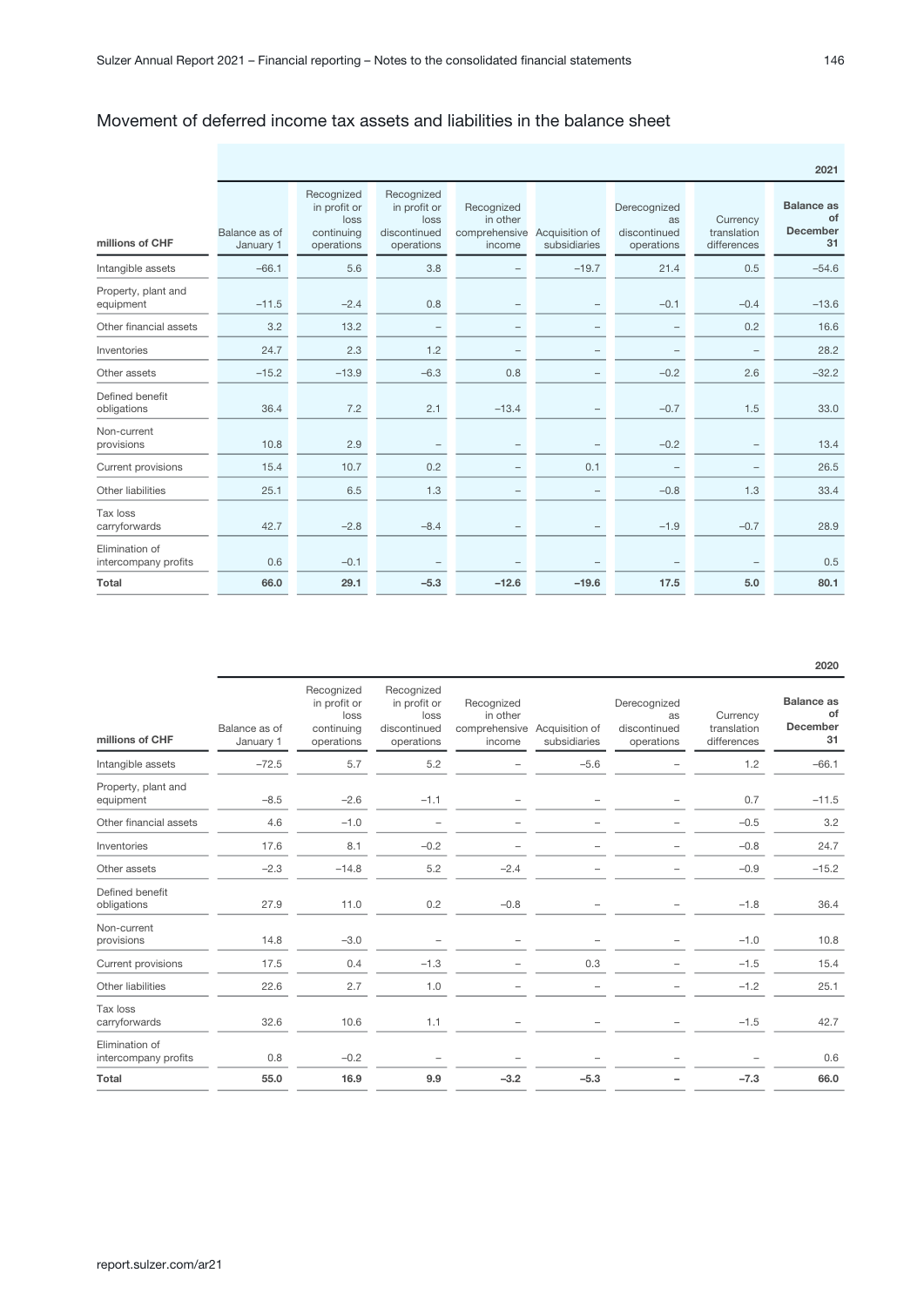### Tax loss carryforwards (TLCF)

|                                                |        |                         |                          |                    | 2021                        |
|------------------------------------------------|--------|-------------------------|--------------------------|--------------------|-----------------------------|
| millions of CHF                                | Amount | Potential tax<br>assets | Valuation<br>allowance   | Carrying<br>amount | Unrecognized<br><b>TLCF</b> |
| Expiring in the next 3 years                   | 0.0    | 0.0                     | $\overline{\phantom{a}}$ | 0.0                |                             |
| Expiring in 4-7 years                          | 17.0   | 3.6                     | $-3.1$                   | 0.5                | 14.5                        |
| Available without limitation                   | 232.4  | 45.7                    | $-17.3$                  | 28.4               | 104.8                       |
| Total tax loss carryforwards as of December 31 | 249.4  | 49.3                    | $-20.4$                  | 28.9               | 119.3                       |

|                                                |        |                         |                        |                    | 2020                        |
|------------------------------------------------|--------|-------------------------|------------------------|--------------------|-----------------------------|
| millions of CHF                                | Amount | Potential tax<br>assets | Valuation<br>allowance | Carrying<br>amount | Unrecognized<br><b>TLCF</b> |
| Expiring in the next 3 years                   | 0.5    | 0.1                     | $-0.1$                 | 0.1                | 0.3                         |
| Expiring in 4-7 years                          | 32.9   | 6.4                     | $-3.3$                 | 3.1                | 14.6                        |
| Available without limitation                   | 285.6  | 55.4                    | $-15.9$                | 39.5               | 111.7                       |
| Total tax loss carryforwards as of December 31 | 318.9  | 62.0                    | $-19.3$                | 42.7               | 126.6                       |

Deferred income tax assets are recognized for tax loss carryforwards to the extent that the realization of the related tax benefit through future taxable profits is probable. No deferred income tax assets have been recognized on tax loss carryforwards in the amount of CHF 119.3 million (2020: CHF 126.6 million).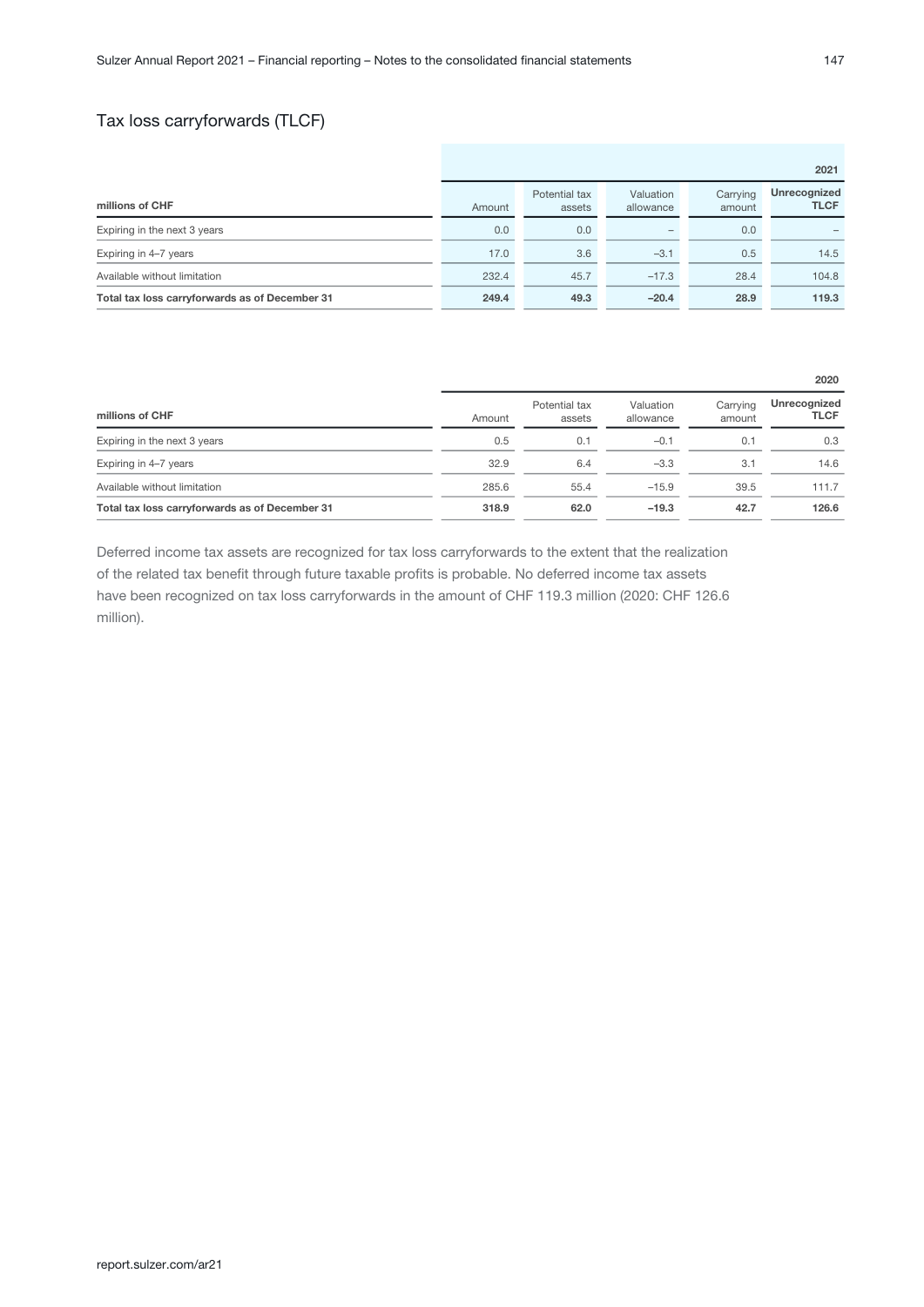# <span id="page-47-0"></span>14 Goodwill and other intangible assets

|                                                | 2021     |                                   |                             |                      |                          |          |  |  |  |
|------------------------------------------------|----------|-----------------------------------|-----------------------------|----------------------|--------------------------|----------|--|--|--|
| millions of CHF                                | Goodwill | <b>Trademarks</b><br>and licenses | Research and<br>development | Computer<br>software | Customer<br>relationship | Total    |  |  |  |
| <b>Acquisition cost</b>                        |          |                                   |                             |                      |                          |          |  |  |  |
| Balance as of January 1                        | 1'286.0  | 221.6                             | 15.3                        | 58.3                 | 628.4                    | 2'209.6  |  |  |  |
| Acquired through business combination          | 56.6     | 11.0                              | -                           |                      | 68.7                     | 136.3    |  |  |  |
| Derecognized as discontinued operations        | $-265.4$ | $-78.8$                           | $-5.8$                      | $-16.7$              | $-239.8$                 | $-606.6$ |  |  |  |
| <b>Additions</b>                               |          |                                   | 0.3                         | 6.7                  | 0.0                      | 6.9      |  |  |  |
| Disposals                                      |          | $-61.2$                           | $-0.0$                      | $-2.4$               | $-0.7$                   | $-64.4$  |  |  |  |
| Currency translation differences               | $-9.9$   | 1.2                               | $-0.0$                      | 1.4                  | $-7.1$                   | $-14.4$  |  |  |  |
| <b>Balance as of December 31</b>               | 1'067.3  | 93.8                              | 9.8                         | 47.2                 | 449.5                    | 1'667.6  |  |  |  |
| Accumulated amortization and impairment losses |          |                                   |                             |                      |                          |          |  |  |  |
| Balance as of January 1                        | 340.0    | 148.7                             | 11.4                        | 46.5                 | 316.1                    | 862.6    |  |  |  |
| Derecognized as discontinued operations        |          | $-66.2$                           | $-4.4$                      | $-13.9$              | $-112.7$                 | $-197.2$ |  |  |  |
| <b>Additions</b>                               |          | 16.9                              | 1.3                         | 2.8                  | 45.9                     | 66.8     |  |  |  |
| <b>Disposals</b>                               |          | $-61.2$                           | $-0.0$                      | $-2.3$               | $-0.7$                   | $-64.2$  |  |  |  |
| Impairments                                    |          |                                   | $\overline{\phantom{a}}$    |                      | 0.2                      | 0.2      |  |  |  |
| Currency translation differences               |          | $-0.1$                            | $-0.0$                      | 0.2                  | $-4.6$                   | $-4.5$   |  |  |  |
| <b>Balance as of December 31</b>               | 340.0    | 38.1                              | 8.2                         | 33.3                 | 244.2                    | 663.8    |  |  |  |
| Net book value                                 |          |                                   |                             |                      |                          |          |  |  |  |
| As of January 1                                | 946.0    | 73.0                              | 4.0                         | 11.8                 | 312.3                    | 1'347.0  |  |  |  |
| As of December 31                              | 727.3    | 55.7                              | 1.6                         | 14.0                 | 205.3                    | 1'003.8  |  |  |  |

|                                       |                        |                            |                             |                      |                          | 2020    |
|---------------------------------------|------------------------|----------------------------|-----------------------------|----------------------|--------------------------|---------|
| millions of CHF                       | Goodwill <sup>1)</sup> | Trademarks<br>and licenses | Research and<br>development | Computer<br>software | Customer<br>relationship | Total   |
| <b>Acquisition cost</b>               |                        |                            |                             |                      |                          |         |
| Balance as of January 1               | 1'260.8                | 220.9                      | 14.6                        | 52.9                 | 609.8                    | 2'159.0 |
| Acquired through business combination | 48.8                   | 9.2                        |                             | 0.3                  | 32.0                     | 90.3    |
| <b>Additions</b>                      |                        | 0.0                        | 0.6                         | 6.9                  |                          | 7.5     |
| Disposals                             |                        | $-5.9$                     |                             | $-1.5$               | $-0.1$                   | $-7.5$  |
| Currency translation differences      | $-23.7$                | $-2.5$                     | 0.0                         | $-0.3$               | $-13.3$                  | $-39.7$ |
| <b>Balance as of December 31</b>      | 1'286.0                | 221.6                      | 15.3                        | 58.3                 | 628.4                    | 2'209.6 |
| <b>Accumulated amortization</b>       |                        |                            |                             |                      |                          |         |
| Balance as of January 1               | 340.0                  | 138.4                      | 9.8                         | 45.4                 | 274.5                    | 808.1   |
| <b>Additions</b>                      |                        | 15.4                       | 1.6                         | 3.2                  | 45.7                     | 65.9    |
| Disposals                             |                        | $-5.9$                     |                             | $-1.4$               | $-0.0$                   | $-7.4$  |
| Impairments                           |                        |                            | 0.0                         | 0.9                  |                          | 0.9     |
| Currency translation differences      |                        | 0.8                        | $-0.0$                      | $-1.6$               | $-4.1$                   | $-4.9$  |
| <b>Balance as of December 31</b>      | 340.0                  | 148.7                      | 11.4                        | 46.5                 | 316.1                    | 862.6   |
| Net book value                        |                        |                            |                             |                      |                          |         |
| As of January 1                       | 920.8                  | 82.5                       | 4.9                         | 7.6                  | 335.2                    | 1'350.9 |
| As of December 31                     | 946.0                  | 73.0                       | 4.0                         | 11.8                 | 312.3                    | 1'347.0 |

1) The balance sheet as of December 31, 2020, has been adjusted following the finalization of the purchase price accounting and measurement period adjustments related to acquisitions in 2020. A reconciliation to the previo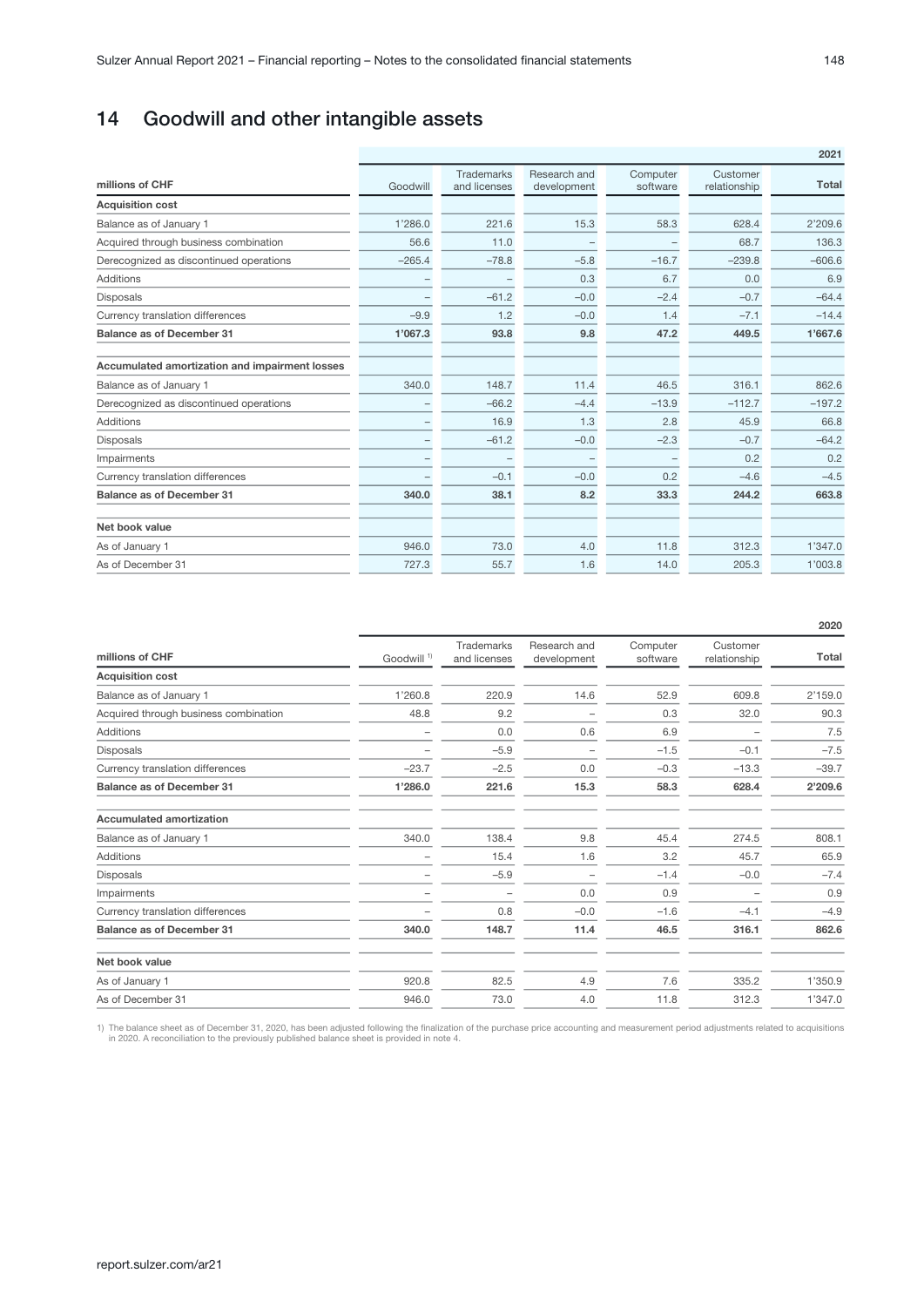### Goodwill impairment test

|                                  | 2021     |          |                               |                         |  |  |  |
|----------------------------------|----------|----------|-------------------------------|-------------------------|--|--|--|
| millions of CHF                  | Goodwill | Headroom | Growth rate<br>residual value | Pretax discount<br>rate |  |  |  |
| Flow Equipment                   | 416.3    | 545.0    | 2.0%                          | 8.3%                    |  |  |  |
| Services                         | 222.0    | 1'208.2  | 2.0%                          | 10.5%                   |  |  |  |
| Chemtech                         | 88.9     | 684.2    | 2.0%                          | 9.5%                    |  |  |  |
| Discontinued operations          | -        | -        | n/a                           | n/a                     |  |  |  |
| Total goodwill as of December 31 | 727.3    | 2'437.4  |                               |                         |  |  |  |

|                        |          |                               | 2020                    |
|------------------------|----------|-------------------------------|-------------------------|
| Goodwill <sup>1)</sup> | Headroom | Growth rate<br>residual value | Pretax discount<br>rate |
| 373.6                  | 235.3    | 2.0%                          | 8.8%                    |
| 217.2                  | 1'021.0  | 2.0%                          | 10.2%                   |
| 89.8                   | 594.8    | 1.5%                          | 10.3%                   |
| 265.4                  | 1'762.3  | 2.0%                          | 5.8%                    |
| 946.0                  | 3'613.5  |                               |                         |
|                        |          |                               |                         |

1) The balance sheet as of December 31, 2020, has been adjusted following the finalization of the purchase price accounting and measurement period<br>4) adjustments related to acquisitions in 2020. A reconciliation to the pre

Goodwill is allocated to the smallest cash-generating unit at which goodwill is monitored for internal management purposes (i.e., division or business unit). The recoverable amount of these units is determined over a five-year cash flow projection period.

The calculation is based on the budget for the first period (2021), the three-year strategic plan for the subsequent two periods (2022–2023), and a management calculation for the next two periods (2024– 2025). The budget and the three-year strategic plan were approved by the Board of Directors in February 2021. Cash flows beyond the planning period are extrapolated using a terminal value including the growth rates as stated above.

As of December 31, 2021, there is no indication for goodwill impairment. Updating the impairment test would not have resulted in a goodwill impairment.

### Sensitivity analyses

The recoverable amount from cash-generating units is measured on the basis of value-in-use calculations significantly impacted by the terminal growth rate used to determine the residual value, the discount rate and the projected cash flows. The table above shows the amount by which the estimated recoverable amount of the CGU exceeds its carrying amount (headroom).

Management identified that for the CGU Flow Equipment a reasonably possible decrease in the terminal growth rate by 5 percentage points could cause the carrying amount to exceed the recoverable amount (2020: decrease by 2.3 percentage points).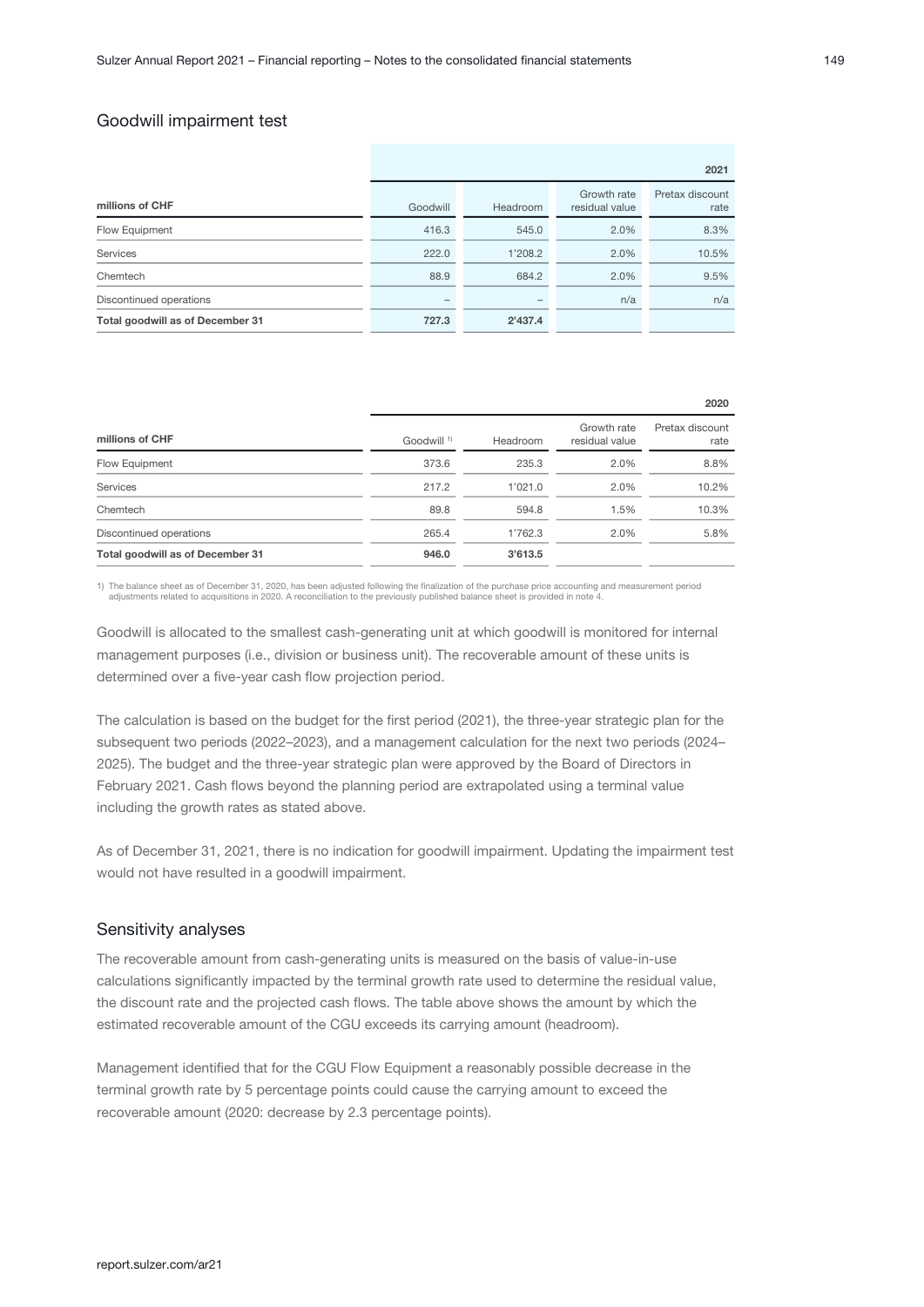<span id="page-49-0"></span>Management determined there are no other reasonably possible changes in key assumptions that would result in a goodwill impairment.

# 15 Property, plant and equipment

|                                         |                       |                                         |                              |                              | 2021         |
|-----------------------------------------|-----------------------|-----------------------------------------|------------------------------|------------------------------|--------------|
| millions of CHF                         | Land and<br>buildings | Machinery and<br>technical<br>equipment | Other non-<br>current assets | Assets under<br>construction | <b>Total</b> |
| <b>Acquisition cost</b>                 |                       |                                         |                              |                              |              |
| Balance as of January 1                 | 366.8                 | 710.2                                   | 186.3                        | 89.3                         | 1'352.6      |
| Acquired through business combination   | 0.5                   | 2.0                                     | 0.0                          | 0.1                          | 2.5          |
| Derecognized as discontinued operations | $-46.6$               | $-229.2$                                | $-16.6$                      | $-53.6$                      | $-346.0$     |
| <b>Additions</b>                        | 5.3                   | 14.5                                    | 6.9                          | 52.4                         | 79.2         |
| <b>Disposals</b>                        | $-9.1$                | $-24.4$                                 | $-7.5$                       |                              | $-41.0$      |
| Reclassifications                       | 10.4                  | 24.4                                    | 10.3                         | $-45.1$                      |              |
| Currency translation differences        | 5.5                   | 6.3                                     | $-0.1$                       | 0.6                          | 12.4         |
| <b>Balance as of December 31</b>        | 332.8                 | 503.8                                   | 179.4                        | 43.6                         | 1'059.6      |
| <b>Accumulated depreciation</b>         |                       |                                         |                              |                              |              |
| Balance as of January 1                 | 169.5                 | 489.8                                   | 148.0                        | $\overline{\phantom{a}}$     | 807.3        |
| Derecognized as discontinued operations | $-26.6$               | $-146.4$                                | $-7.4$                       | $-0.6$                       | $-181.0$     |
| <b>Additions</b>                        | 11.9                  | 41.1                                    | 12.1                         | $\overline{\phantom{a}}$     | 65.0         |
| <b>Disposals</b>                        | $-5.9$                | $-21.0$                                 | $-6.9$                       | $\qquad \qquad -$            | $-33.9$      |
| Impairments                             | 0.0                   | 1.4                                     | 0.1                          | 0.6                          | 2.1          |
| Currency translation differences        | 1.7                   | $-0.9$                                  | 5.2                          |                              | 6.1          |
| <b>Balance as of December 31</b>        | 150.7                 | 363.9                                   | 151.1                        | -                            | 665.7        |
| Net book value                          |                       |                                         |                              |                              |              |
| As of January 1                         | 197.3                 | 220.4                                   | 38.3                         | 89.3                         | 545.3        |
| As of December 31                       | 182.2                 | 139.8                                   | 28.4                         | 43.6                         | 394.0        |

|                                       |                       |                                         |                              |                              | 2020                     |
|---------------------------------------|-----------------------|-----------------------------------------|------------------------------|------------------------------|--------------------------|
| millions of CHF                       | Land and<br>buildings | Machinery and<br>technical<br>equipment | Other non-<br>current assets | Assets under<br>construction | <b>Total</b>             |
| <b>Acquisition cost</b>               |                       |                                         |                              |                              |                          |
| Balance as of January 1               | 380.8                 | 756.6                                   | 193.9                        | 71.5                         | 1'402.9                  |
| Acquired through business combination | 2.8                   | 4.2                                     | 0.6                          | 5.5                          | 13.1                     |
| <b>Additions</b>                      | 10.2                  | 20.1                                    | 9.5                          | 58.1                         | 98.0                     |
| <b>Disposals</b>                      | $-11.1$               | $-60.3$                                 | $-11.9$                      |                              | $-83.3$                  |
| Reclassifications                     | 6.7                   | 27.7                                    | 4.0                          | $-38.5$                      | $\overline{\phantom{0}}$ |
| Currency translation differences      | $-22.6$               | $-38.2$                                 | $-9.9$                       | $-7.4$                       | $-78.1$                  |
| <b>Balance as of December 31</b>      | 366.8                 | 710.2                                   | 186.3                        | 89.3                         | 1'352.6                  |
| <b>Accumulated depreciation</b>       |                       |                                         |                              |                              |                          |
| Balance as of January 1               | 178.4                 | 525.7                                   | 154.4                        |                              | 858.5                    |
| <b>Additions</b>                      | 11.6                  | 42.1                                    | 12.2                         | -                            | 65.9                     |
| <b>Disposals</b>                      | $-10.0$               | $-56.5$                                 | $-10.8$                      |                              | $-77.4$                  |
| Reclassifications                     | -                     | $\overline{\phantom{m}}$                | $\overline{\phantom{m}}$     | $\overline{\phantom{a}}$     | $\overline{\phantom{0}}$ |
| Impairments                           | 0.9                   | 4.6                                     | 0.2                          |                              | 5.7                      |
| Currency translation differences      | $-11.3$               | $-26.0$                                 | $-8.0$                       |                              | $-45.4$                  |
| <b>Balance as of December 31</b>      | 169.5                 | 489.8                                   | 148.0                        |                              | 807.3                    |
| Net book value                        |                       |                                         |                              |                              |                          |
| As of January 1                       | 202.4                 | 230.9                                   | 39.5                         | 71.5                         | 544.4                    |
| As of December 31                     | 197.3                 | 220.4                                   | 38.3                         | 89.3                         | 545.3                    |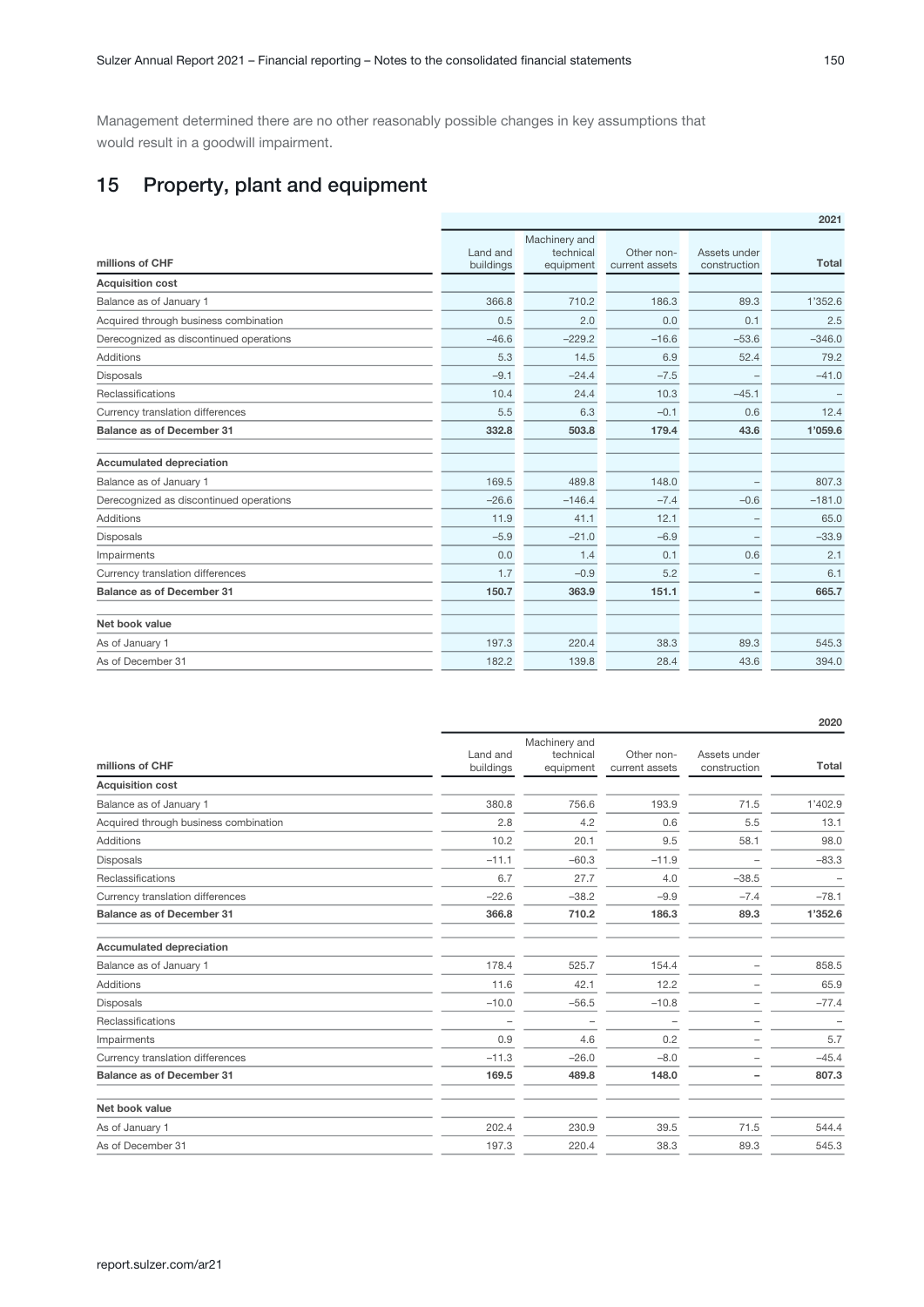<span id="page-50-0"></span>The group performed impairment tests on production machines and facilities, resulting in impairments of CHF 2.1 million as of December 31, 2021 (December 31, 2020: CHF 5.7 million), all of which were charged to other operating expenses.

In 2021, the group sold property, plant and equipment with a book value of CHF 7.1 million for CHF 8.7 million resulting in a net gain of CHF 1.5 million (2020: property, plant and equipment sold for CHF 8.9 million with a book value of CHF 5.9 million, resulting in a net gain of CHF 3.0 million).

The contractual commitments to acquire property, plant and equipment as of December 31, 2021, amounted to CHF 11.8 million (December 31, 2020: CHF 7.0 million).

## 16 Leases

### Lease assets

|                                           | 2021                             |                                                    |                                         |         |  |  |
|-------------------------------------------|----------------------------------|----------------------------------------------------|-----------------------------------------|---------|--|--|
| millions of CHF                           | Land and<br>buildings,<br>leased | Machinery and<br>technical<br>equipment,<br>leased | Other non-<br>current assets,<br>leased | Total   |  |  |
| Balance as of January 1                   | 99.7                             | 8.2                                                | 13.4                                    | 121.2   |  |  |
| Acquired through business combination     | 3.7                              | 0.1                                                | 0.6                                     | 4.4     |  |  |
| Derecognized as discontinued operations   | $-45.1$                          | $-5.3$                                             | $-1.2$                                  | $-51.6$ |  |  |
| <b>Additions</b>                          | 52.6                             | 5.4                                                | 7.7                                     | 65.7    |  |  |
| Disposals                                 | $-1.0$                           | $-0.0$                                             | $-1.5$                                  | $-2.5$  |  |  |
| Depreciation                              | $-27.0$                          | $-2.6$                                             | $-6.9$                                  | $-36.5$ |  |  |
| Impairments                               | $-2.4$                           | -                                                  |                                         | $-2.4$  |  |  |
| Remeasurements and contract modifications | $-8.9$                           | -                                                  | $-0.1$                                  | $-9.0$  |  |  |
| Currency translation differences          | $-0.0$                           | 0.1                                                | $-0.2$                                  | $-0.1$  |  |  |
| Total lease assets as of December 31      | 71.7                             | 5.7                                                | 11.7                                    | 89.2    |  |  |

|                                           |                                  |                                                    |                                         | 2020    |
|-------------------------------------------|----------------------------------|----------------------------------------------------|-----------------------------------------|---------|
| millions of CHF                           | Land and<br>buildings,<br>leased | Machinery and<br>technical<br>equipment,<br>leased | Other non-<br>current assets,<br>leased | Total   |
| Balance as of January 1                   | 92.6                             | 5.8                                                | 14.1                                    | 112.6   |
| Acquired through business combination     | 2.1                              | 0.0                                                | 0.3                                     | 2.4     |
| Additions                                 | 39.5                             | 5.0                                                | 8.0                                     | 52.5    |
| Disposals                                 | $-1.3$                           | $-0.4$                                             | $-1.3$                                  | $-3.0$  |
| Depreciation                              | $-25.8$                          | $-2.1$                                             | $-8.0$                                  | $-35.8$ |
| Impairments                               | $-3.3$                           | -                                                  |                                         | $-3.3$  |
| Remeasurements and contract modifications | $-0.2$                           |                                                    | 1.1                                     | 0.9     |
| Currency translation differences          | $-4.0$                           | $-0.3$                                             | $-0.8$                                  | $-5.1$  |
| Total lease assets as of December 31      | 99.7                             | 8.2                                                | 13.4                                    | 121.2   |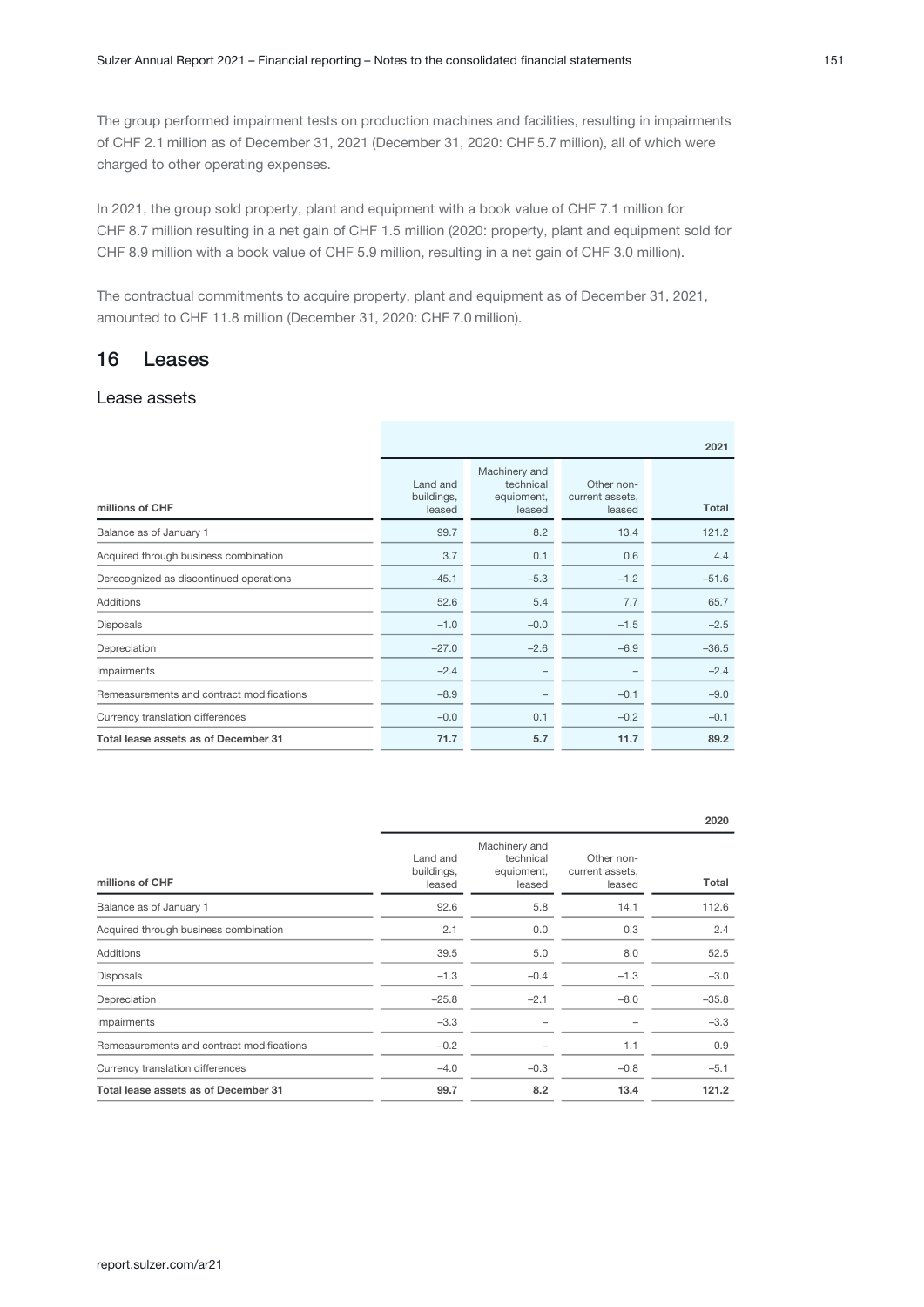# Lease liabilities

|                                              | 2021                             |                           |         |  |  |  |
|----------------------------------------------|----------------------------------|---------------------------|---------|--|--|--|
| millions of CHF                              | Non-current lease<br>liabilities | Current lease liabilities | Total   |  |  |  |
| Balance as of January 1                      | 90.2                             | 29.5                      | 119.7   |  |  |  |
| Acquired through business combination        | 3.2                              | 1.2                       | 4.4     |  |  |  |
| Derecognized as discontinued operations      | $-43.5$                          | $-7.6$                    | $-51.1$ |  |  |  |
| Additions                                    | 55.8                             | 9.9                       | 65.7    |  |  |  |
| Interest expenses                            | 1.6                              | 0.5                       | 2.1     |  |  |  |
| Cash flow for repayments - principal portion | $-9.3$                           | $-31.8$                   | $-41.1$ |  |  |  |
| Cash flow for repayments - interest portion  | $-1.6$                           | $-0.5$                    | $-2.1$  |  |  |  |
| Remeasurements and contract modifications    | $-5.8$                           | $-2.6$                    | $-8.4$  |  |  |  |
| Reclassifications                            | $-25.7$                          | 25.7                      |         |  |  |  |
| Currency translation differences             | $-0.4$                           | $-0.0$                    | $-0.4$  |  |  |  |
| Total lease liabilities as of December 31    | 64.5                             | 24.3                      | 88.8    |  |  |  |

|                                              |                                  |                           | 2020    |
|----------------------------------------------|----------------------------------|---------------------------|---------|
| millions of CHF                              | Non-current lease<br>liabilities | Current lease liabilities | Total   |
| Balance as of January 1                      | 82.3                             | 27.4                      | 109.7   |
| Acquired through business combination        | 1.6                              | 0.9                       | 2.4     |
| Additions                                    | 45.9                             | 6.6                       | 52.5    |
| Interest expenses                            | 2.1                              | 0.7                       | 2.8     |
| Cash flow for repayments - principal portion | $-9.8$                           | $-29.4$                   | $-39.2$ |
| Cash flow for repayments – interest portion  | $-2.1$                           | $-0.7$                    | $-2.8$  |
| Remeasurements and contract modifications    | $-5.3$                           | 4.5                       | $-0.8$  |
| Reclassifications                            | $-20.6$                          | 20.6                      |         |
| Currency translation differences             | $-3.7$                           | $-1.2$                    | $-4.9$  |
| Total lease liabilities as of December 31    | 90.2                             | 29.5                      | 119.7   |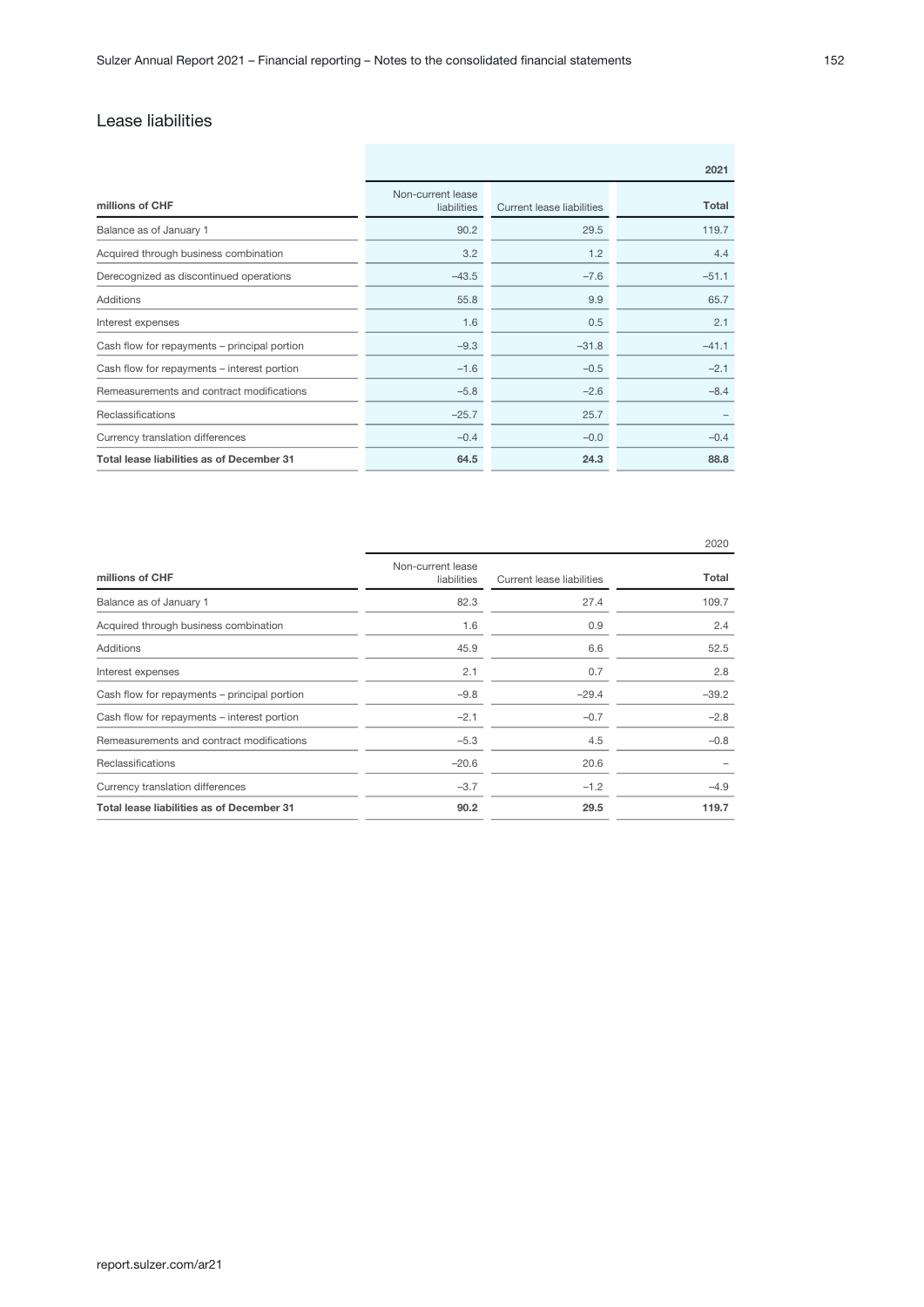### <span id="page-52-0"></span>Other leasing disclosures

| 2021    | $2020$ <sup>1)</sup> |
|---------|----------------------|
|         |                      |
| $-15.2$ | $-17.5$              |
| $-1.5$  | $-1.9$               |
| $-2.6$  | $-2.4$               |
| 0.8     | 0.5                  |
| $-2.1$  | $-2.3$               |
| $-20.6$ | $-23.6$              |
| $-2.4$  | $-0.5$               |
| $-23.0$ | $-24.1$              |
|         |                      |
| $-19.3$ | $-21.9$              |
| 0.8     | 0.5                  |
| $-2.1$  | $-2.8$               |
| $-41.1$ | $-39.2$              |
| $-61.7$ | $-63.3$              |
|         |                      |

1) Comparative information has been re-presented due to discontinued operations (details are described in note 7).

# 17 Associates

| millions of CHF                                   | 2021   | 2020   |
|---------------------------------------------------|--------|--------|
| Balance as of January 1                           | 21.2   | 10.7   |
| Additions                                         | 6.9    | 6.7    |
| Reclassifications                                 |        | 4.4    |
| Share of gains / (losses) of associates           | $-2.2$ | $-0.7$ |
| Dividend payments received                        | $-0.5$ | $-0.0$ |
| Currency translation differences                  | 0.2    | 0.1    |
| Total investments in associates as of December 31 | 25.5   | 21.2   |

On March 31, 2021, the group increased its investment in Tamturbo Plc by CHF 5.4 million. Tamturbo is a manufacturer of oil-free industrial air compressor systems, offering disruptive solutions. It enables cleaner and more energy-efficient compressed air production, complementing the group's lowpressure compressors for wastewater aeration.

On May 4, 2021, the group increased its investment in Worn Again by CHF 1.5 million. Worn Again is developing a unique polymer recycling process leveraging the group's technology to enable the recycling of textiles and polyester packaging.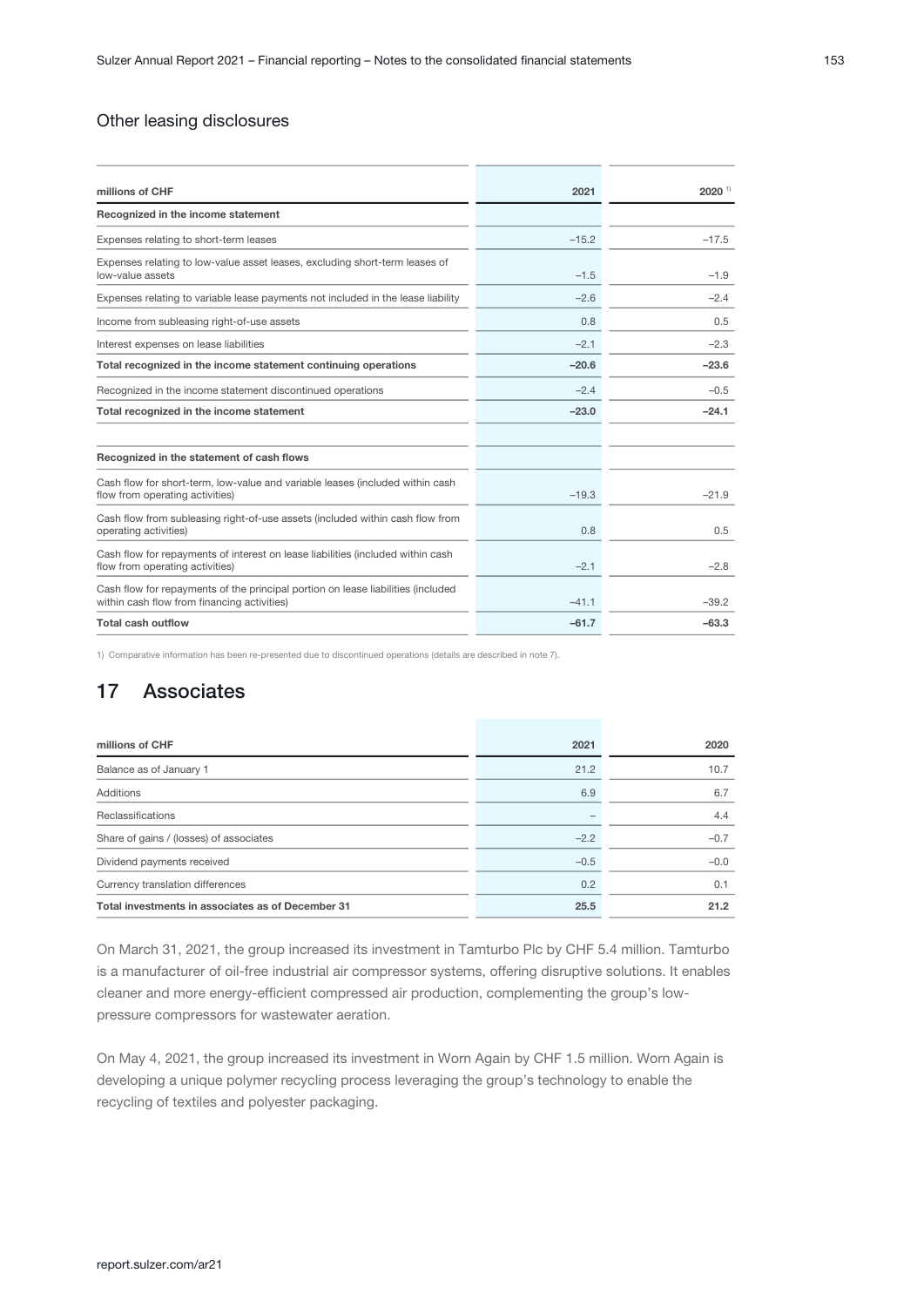# 18 Other financial assets

|                                                         | 2021                                                                   |                                                                                      |                                                  |          |  |  |
|---------------------------------------------------------|------------------------------------------------------------------------|--------------------------------------------------------------------------------------|--------------------------------------------------|----------|--|--|
| millions of CHF                                         | <b>Financial assets</b><br>at fair value<br>through profit<br>and loss | <b>Financial assets</b><br>at fair value<br>through other<br>comprehensive<br>income | <b>Financial assets</b><br>at amortized<br>costs | Total    |  |  |
| Balance as of January 1                                 | 10.4                                                                   |                                                                                      | 305.3                                            | 315.7    |  |  |
| Derecognized as discontinued operations                 | $-0.0$                                                                 |                                                                                      | $-0.4$                                           | $-0.4$   |  |  |
| Recognized through Applicator Systems division spin-off |                                                                        | 21.9                                                                                 | 434.2                                            | 456.2    |  |  |
| Additions                                               | 0.9                                                                    |                                                                                      | 5.3                                              | 6.2      |  |  |
| Repayments                                              |                                                                        |                                                                                      | $-733.0$                                         | $-733.0$ |  |  |
| Changes in fair value                                   | 0.3                                                                    | 0.6                                                                                  |                                                  | 0.9      |  |  |
| Currency translation differences                        | $-0.7$                                                                 |                                                                                      | $-0.1$                                           | $-0.8$   |  |  |
| <b>Balance as of December 31</b>                        | 10.9                                                                   | 22.5                                                                                 | 11.3                                             | 44.7     |  |  |
| - thereof non-current                                   | 8.9                                                                    |                                                                                      | 9.1                                              | 18.0     |  |  |
| - thereof current                                       | 2.0                                                                    | 22.5                                                                                 | 2.2                                              | 26.7     |  |  |

| millions of CHF                   | <b>Financial assets</b><br>at fair value<br>through profit<br>and loss | <b>Financial assets</b><br>at fair value<br>through other<br>comprehensive<br>income | <b>Financial assets</b><br>at amortized<br>costs | Total    |
|-----------------------------------|------------------------------------------------------------------------|--------------------------------------------------------------------------------------|--------------------------------------------------|----------|
| Balance as of January 1           | 10.3                                                                   |                                                                                      | 59.8                                             | 70.1     |
| Changes in scope of consolidation |                                                                        |                                                                                      | 0.1                                              | 0.1      |
| Additions                         | 4.0                                                                    |                                                                                      | 369.7                                            | 373.8    |
| Disposals                         |                                                                        |                                                                                      | $-123.3$                                         | $-123.3$ |
| Reclassifications                 | $-4.1$                                                                 |                                                                                      | $-0.4$                                           | $-4.4$   |
| Changes in fair value             | 0.1                                                                    |                                                                                      |                                                  | 0.1      |
| Currency translation differences  | $-0.0$                                                                 |                                                                                      | $-0.7$                                           | $-0.7$   |
| <b>Balance as of December 31</b>  | 10.4                                                                   |                                                                                      | 305.3                                            | 315.7    |
| - thereof non-current             | 8.7                                                                    |                                                                                      | 2.0                                              | 10.6     |
| - thereof current                 | 1.7                                                                    |                                                                                      | 303.3                                            | 305.1    |

Financial assets that belong to the category "financial assets at fair value through profit and loss" include investments in equity securities.

Financial assets that belong to the category "financial assets at fair value through other comprehensive income" include CHF 22.5 million (2020: CHF 0.0 million) investments in medmix shares. Through the Applicator Systems spin-off, the group received one medmix Ltd share for one treasury share held, in total 498'736 shares. The financial investment in medmix Ltd was recognized at its fair value based on the share price of medmix Ltd on September 30, 2021 (a Level 1 hierarchy valuation). Management has designated this investment at fair value through other comprehensive income.

Financial assets at amortized costs increased by CHF 434.2 million through the Applicator Systems division spin-off. Prior to the spin-off, these were intercompany borrowings between the group and

2020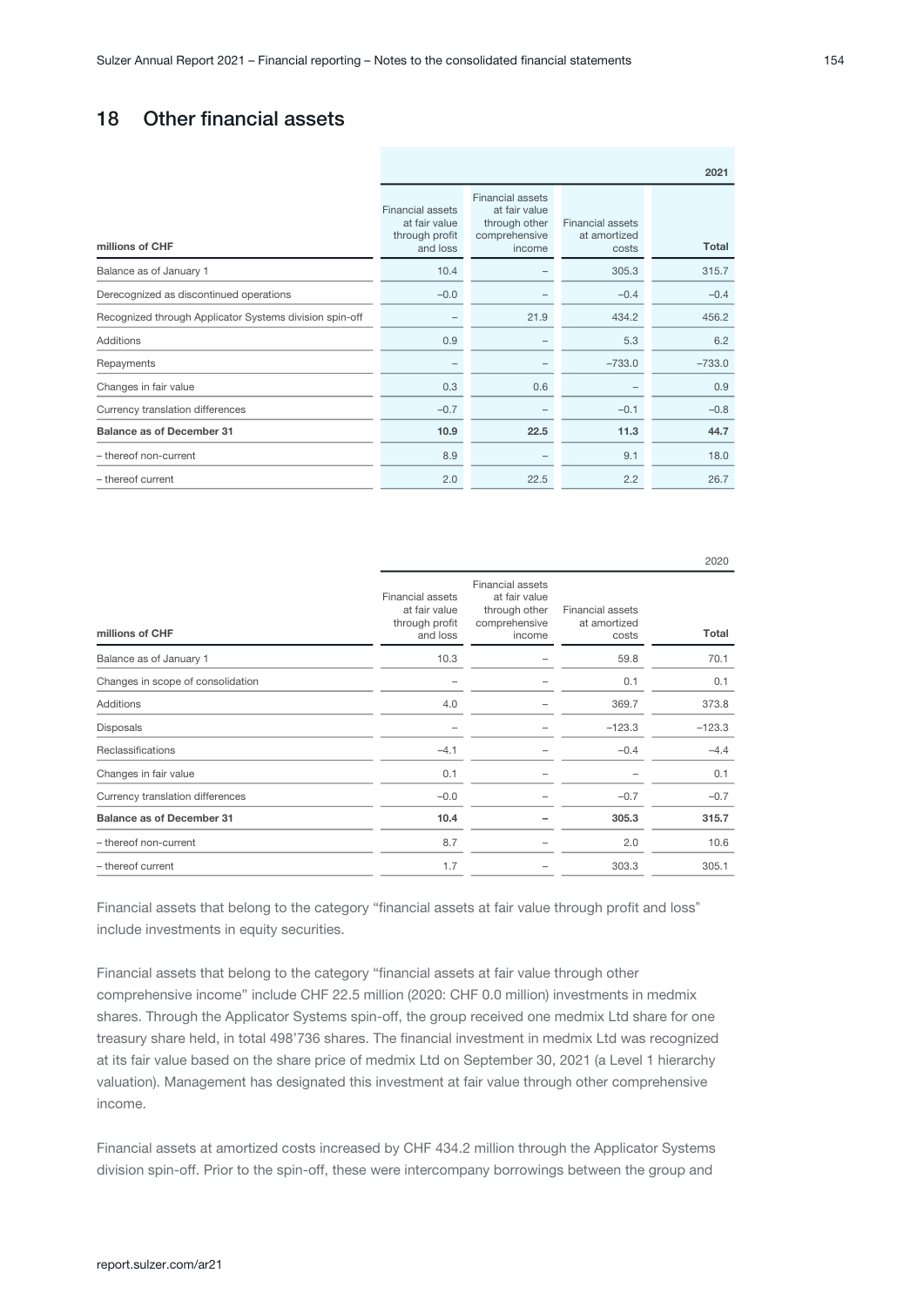Applicator Systems entities, which following the spin-off were classified as financial assets at amortized costs.

Financial assets at amortized costs include CHF 0.0 million (2020: CHF 302.4 million) investments in fixed-term deposits with maturities between 4 and 12 months at the date of acquisition.

# 19 Inventories

| millions of CHF                         | 2021  | 2020  |
|-----------------------------------------|-------|-------|
| Raw materials, supplies and consumables | 186.0 | 197.6 |
| Work in progress                        | 218.3 | 216.4 |
| Finished products and trade merchandise | 71.3  | 101.1 |
| Total inventories as of December 31     | 475.6 | 515.1 |

In 2021, the group recognized write-downs of CHF 16.5 million (2020: CHF 26.5 million) in the income statement. Total accumulated write-downs on inventories amounted to CHF 85.4 million as of December 31, 2021 (2020: CHF 94.2 million). Material expenses in 2021 amounted to CHF 1'110.1 million (2020: CHF 1'225.0 million).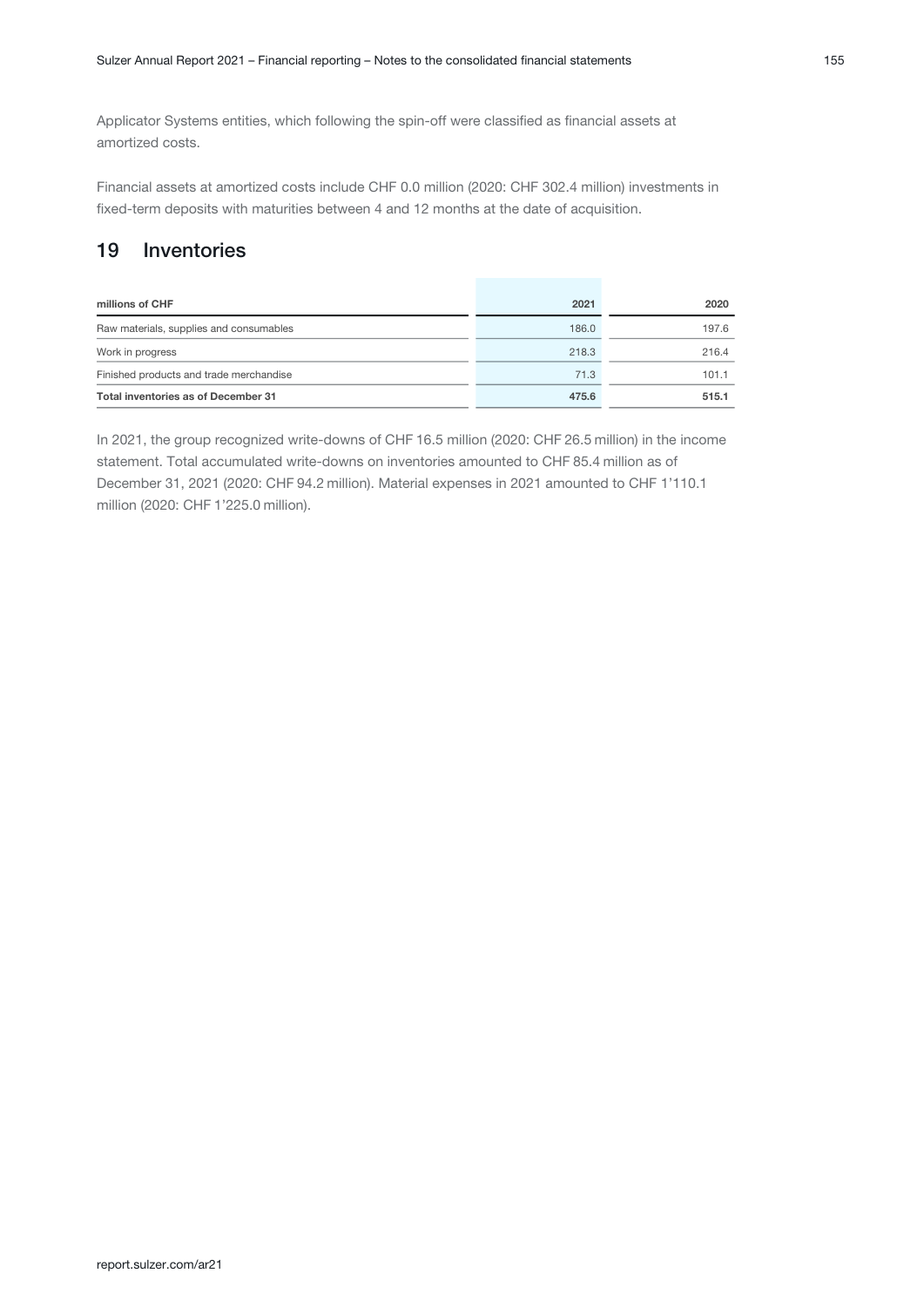# 20 Assets and liabilities related to contracts with customers

| millions of CHF                                                                                                   | 2021       | 2020 1)    |
|-------------------------------------------------------------------------------------------------------------------|------------|------------|
| Sales recognized over time related to ongoing performance obligations                                             | 525.5      | 474.5      |
| Sales recognized over time related to satisfied performance obligations                                           | 360.6      | 393.9      |
| Sales recognized over time                                                                                        | 886.0      | 868.4      |
| Sales recognized at a point in time                                                                               | 2'269.3    | 2'099.3    |
| <b>Sales</b>                                                                                                      | 3'155.3    | 2'967.8    |
| - thereof sales recognized included in the contract liability balance at the<br>beginning of the period           | 300.5      | 344.8      |
| - thereof sales recognized from performance obligations satisfied (or partially<br>satisfied) in previous periods | 0.6        | 0.1        |
|                                                                                                                   |            |            |
| Cost of goods sold recognized over time related to ongoing performance<br>obligations                             | $-391.8$   | $-363.5$   |
| Cost of goods sold recognized over time related to satisfied performance<br>obligations                           | $-255.5$   | $-289.8$   |
| Cost of goods sold recognized over time                                                                           | $-647.3$   | $-653.3$   |
| Cost of goods sold recognized at a point in time                                                                  | $-1'561.1$ | $-1'442.1$ |
| Cost of goods sold                                                                                                | $-2'208.4$ | $-2'095.3$ |
| Gross profit recognized over time related to ongoing performance obligations                                      | 133.7      | 111.0      |
| Gross profit recognized over time related to satisfied performance obligations                                    | 105.0      | 104.2      |
| Gross profit recognized over time                                                                                 | 238.7      | 215.2      |
| Gross profit recognized at a point in time                                                                        | 708.2      | 657.2      |
| Gross profit                                                                                                      | 946.9      | 872.4      |
| Contract assets from sales recognized over time relating to ongoing<br>performance obligations                    | 912.5      | 749.3      |
| <b>Expected loss rate</b>                                                                                         | 0.1%       | 0.1%       |
| Allowance for expected losses                                                                                     | $-0.6$     | $-0.6$     |
| Netting with contract liabilities                                                                                 | $-502.6$   | $-423.9$   |
| <b>Contract assets</b>                                                                                            | 409.3      | 324.9      |
| Contract liabilities from costs recognized over time relating to ongoing<br>performance obligations               | 86.3       | 46.9       |
| Advance payments from customers relating to point in time contracts                                               | 173.3      | 200.8      |
| Advance payments from customers relating to over time contracts                                                   | 567.5      | 476.8      |
| Netting with contract assets                                                                                      | $-502.6$   | $-423.9$   |
| <b>Contract liabilities</b>                                                                                       | 324.5      | 300.5      |
| Order backlog (aggregate amount of transaction price allocated to unsatisfied<br>performance obligations)         | 1'724.1    | 1'768.7    |
| - thereof expected to be recognized as revenue within 12 months                                                   | 1'515.8    | 1'571.4    |
| - thereof expected to be recognized in more than 12 months                                                        | 208.3      | 197.3      |

1) Comparative information has been re-presented due to discontinued operations (details are described in note 7).

Total sales recognized over time increased from CHF 868.4 million in 2020 to CHF 886.0 million in 2021. As a result, contract assets increased by CHF 84.4 million and contract liabilities by CHF 24.0 million.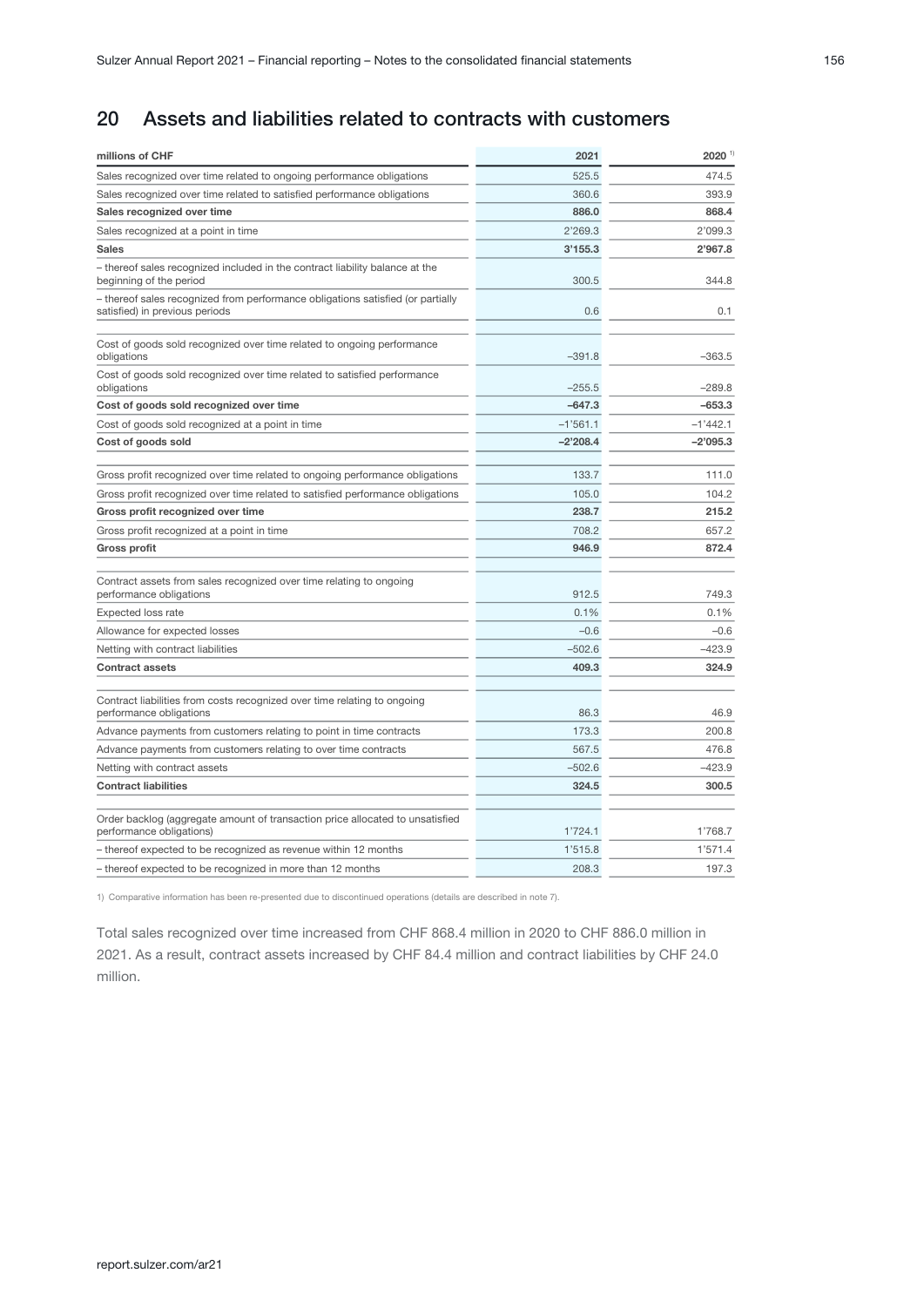# 21 Trade accounts receivable

#### Aging structure of trade accounts receivable

|                                                                   |                       |                 |           | 2021              |                       |                 |           | 2020              |
|-------------------------------------------------------------------|-----------------------|-----------------|-----------|-------------------|-----------------------|-----------------|-----------|-------------------|
| millions of CHF                                                   | Expected<br>loss rate | Gross<br>amount | Allowance | Net book<br>value | Expected<br>loss rate | Gross<br>amount | Allowance | Net book<br>value |
| Not past due                                                      | 0.2%                  | 411.0           | $-0.9$    | 410.2             | 0.1%                  | 419.7           | $-0.6$    | 419.1             |
| Past due                                                          |                       |                 |           |                   |                       |                 |           |                   |
| $1 - 30$ days                                                     | 0.5%                  | 54.6            | $-0.3$    | 54.3              | 0.8%                  | 83.4            | $-0.7$    | 82.7              |
| $31-60$ days                                                      | 3.7%                  | 24.1            | $-0.9$    | 23.2              | 6.2%                  | 27.3            | $-1.7$    | 25.6              |
| 61-120 days                                                       | 3.5%                  | 21.2            | $-0.7$    | 20.5              | 4.2%                  | 31.8            | $-1.3$    | 30.5              |
| $>120$ days                                                       | 56.7%                 | 94.7            | $-53.7$   | 41.0              | 54.6%                 | 90.5            | $-49.4$   | 41.1              |
| <b>Total trade</b><br>accounts<br>receivable as of<br>December 31 |                       | 605.7           | $-56.5$   | 549.2             |                       | 652.7           | $-53.7$   | 599.1             |

### Allowance for doubtful trade accounts receivable

| millions of CHF                         | 2021   | 2020    |
|-----------------------------------------|--------|---------|
| Balance as of January 1                 | 53.7   | 47.1    |
| Derecognized as discontinued operations | $-2.0$ |         |
| Additions                               | 19.5   | 22.9    |
| Released as no longer required          | $-8.5$ | $-10.1$ |
| Utilized                                | $-6.7$ | $-4.5$  |
| Currency translation differences        | 0.6    | $-1.8$  |
| <b>Balance as of December 31</b>        | 56.5   | 53.7    |

Approximately 32% (2020: 36%) of the gross amount of trade accounts receivable was past due, and an allowance of CHF 56.5 million (2020: CHF 53.7 million) was recorded. The recoverability of trade accounts receivable is regularly reviewed, and the credit quality of new customers is thoroughly assessed. Due to the large and heterogeneous customer base, the credit risk from individual customers of the group is limited. The allowance for doubtful trade accounts receivable is based on expected credit losses. These are based on historical observed default rates over the expected life of the trade receivables and are adjusted for forward-looking information such as development of gross domestic product (GDP) and oil price development.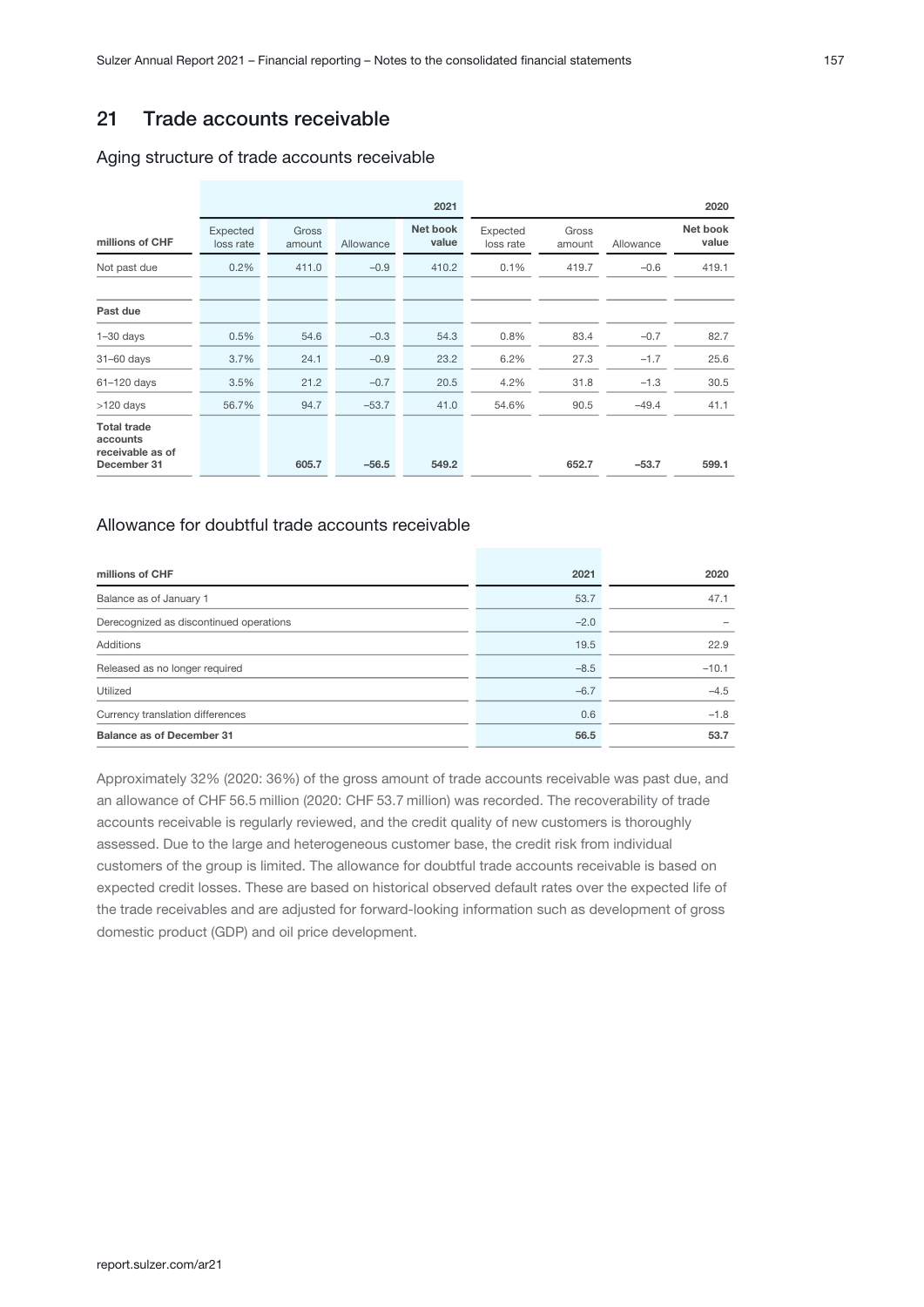### Accounts receivable by geographical region

| millions of CHF                    | 2021  | 2020  |
|------------------------------------|-------|-------|
| Europe, the Middle East and Africa | 236.1 | 284.7 |
| - thereof United Kingdom           | 55.3  | 62.7  |
| - thereof Saudi Arabia             | 32.5  | 27.2  |
| - thereof Germany                  | 15.8  | 37.4  |
| - thereof Spain                    | 20.4  | 18.4  |
| - thereof Sweden                   | 14.0  | 7.1   |
| Americas                           | 111.0 | 137.2 |
| - thereof USA                      | 70.5  | 88.4  |
| Asia-Pacific                       | 202.0 | 177.1 |
| - thereof China                    | 137.7 | 112.2 |
| <b>Total as of December 31</b>     | 549.2 | 599.1 |

# 22 Other current receivables and prepaid expenses

| millions of CHF                                                        | 2021  | $2020$ <sup>1)</sup> |
|------------------------------------------------------------------------|-------|----------------------|
| Taxes (VAT, withholding tax)                                           | 62.0  | 63.9                 |
| Derivative financial instruments                                       | 7.0   | 12.1                 |
| Other current receivables                                              | 18.3  | 19.2                 |
| Total other current receivables as of December 31                      | 87.3  | 95.2                 |
| Prepaid expenses                                                       | 31.4  | 31.3                 |
| Total prepaid expenses as of December 31                               | 31.4  | 31.3                 |
| Total other current receivables and prepaid expenses as of December 31 | 118.7 | 126.5                |
|                                                                        |       |                      |

1) Defined benefit assets are presented as non-current assets and comparative information is re-presented. In 2020, defined benefit assets were presented as<br>"other current receivables and prepaid expenses" under current as

For further details on derivative financial instruments, refer to note 29. Other current receivables and prepaid expenses do not include any material positions that are past due or impaired.

### 23 Cash and cash equivalents

| millions of CHF                                   | 2021    | 2020    |
|---------------------------------------------------|---------|---------|
| Cash                                              | 858.4   | 915.8   |
| Cash equivalents                                  | 647.0   | 207.4   |
| Total cash and cash equivalents as of December 31 | 1'505.4 | 1'123.2 |

As of December 31, 2021, the group held restricted cash and cash equivalents of CHF 36.3 million (2020: CHF 17.3 million).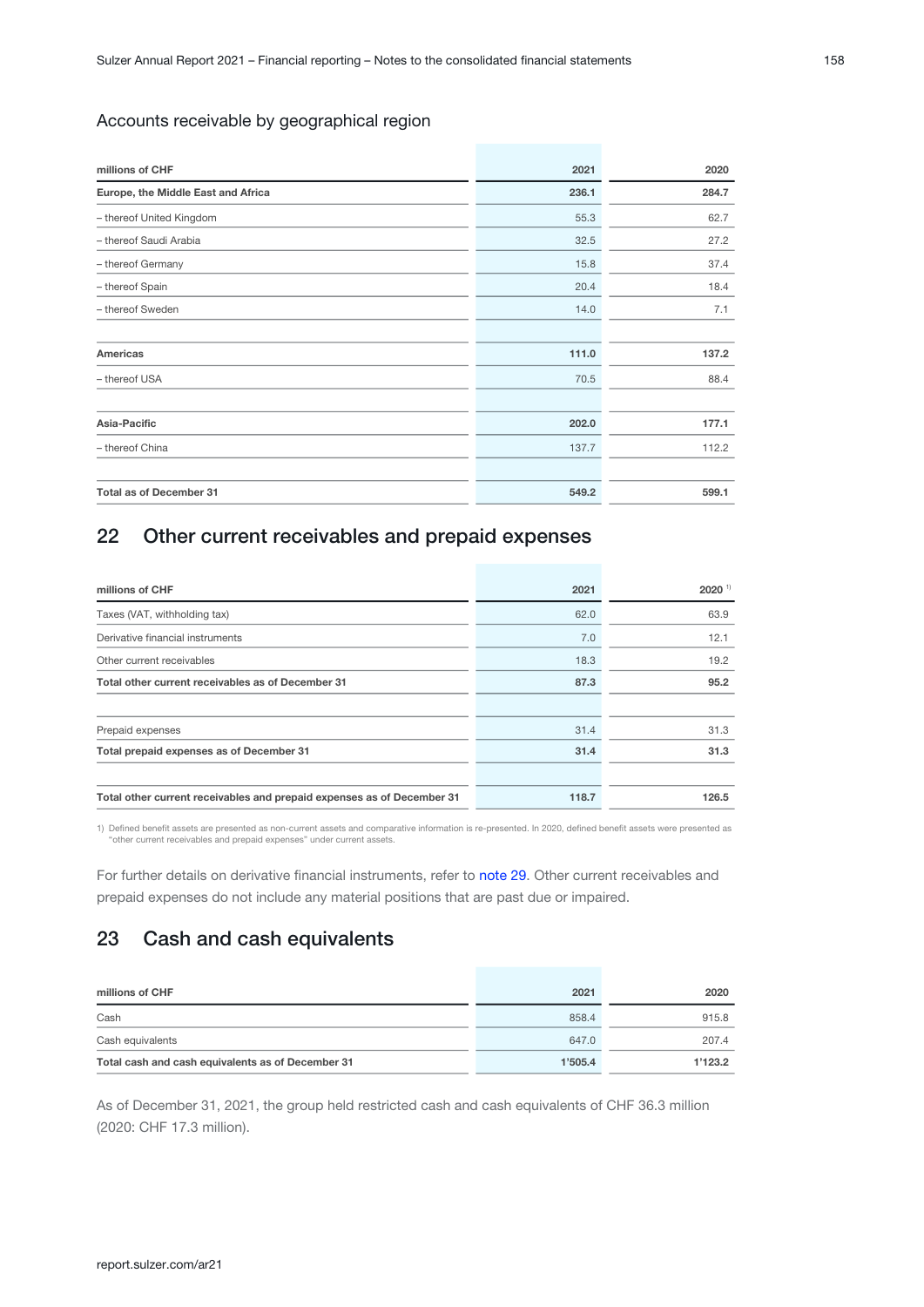# <span id="page-58-0"></span>24 Equity

#### Share capital

|                                                |                     | 2021          |                     | 2020          |
|------------------------------------------------|---------------------|---------------|---------------------|---------------|
| thousands of CHF                               | Number of<br>shares | Share capital | Number of<br>shares | Share capital |
| Balance as of December 31 (par value CHF 0.01) | 34'262'370          | 342.6         | 34'262'370          | 342.6         |

The share capital amounts to CHF 342'623.70, made up of 34'262'370 shares with dividend entitlement and a par value of CHF 0.01. All shares are fully paid in and registered.

#### Share ownership

Sulzer shares are freely transferable provided that, when requested by the company to do so, buyers declare that they have purchased and will hold the shares in their own name and for their own account. Nominees will only be entered in the share register with the right to vote provided that they meet the following conditions: the nominee is subject to the supervision of a recognized banking and financial market regulator; the nominee has entered into an agreement with the Board of Directors concerning its status; the share capital held by the nominee does not exceed 3% of the registered share capital entered in the commercial register; and the names, addresses and number of shares of those individuals for whose accounts the nominee holds at least 0.5% of the share capital have been disclosed. The Board of Directors is also entitled, beyond these limits, to enter shares of nominees with voting rights in the share register, provided that the above-mentioned conditions are met (see also paragraph 6a of the Articles of Association at [https://sulzer.com/governance](https://www.sulzer.com/governance)).

#### Shareholders holding more than 3%

|                                                          |                     | Dec 31, 2021 |                     | Dec 31, 2020 |
|----------------------------------------------------------|---------------------|--------------|---------------------|--------------|
|                                                          | Number of<br>shares | in $%$       | Number of<br>shares | in $%$       |
| Viktor Vekselberg (direct shareholder: Tiwel Holding AG) | 16'728'414          | 48.82        | 16'728'414          | 48.82        |
| <b>FIL Limited</b>                                       | 1'114'854           | 3.25         | $\sim$              | ۰            |

### Retained earnings

The retained earnings include prior years' undistributed income of consolidated companies and all remeasurements of the net liability for defined benefit plans and other transactions recorded directly in retained earnings.

#### Treasury shares

During 2021, the group acquired 207'690 treasury shares for CHF 21.8 million (2020: 285'460 shares for CHF 23.1 million). The total number of shares held by the group as of December 31, 2021, amounted to 534'073 treasury shares (December 31, 2020: 426'467 shares).

The treasury shares are mainly held for the purpose of issuing shares under the management sharebased payment programs.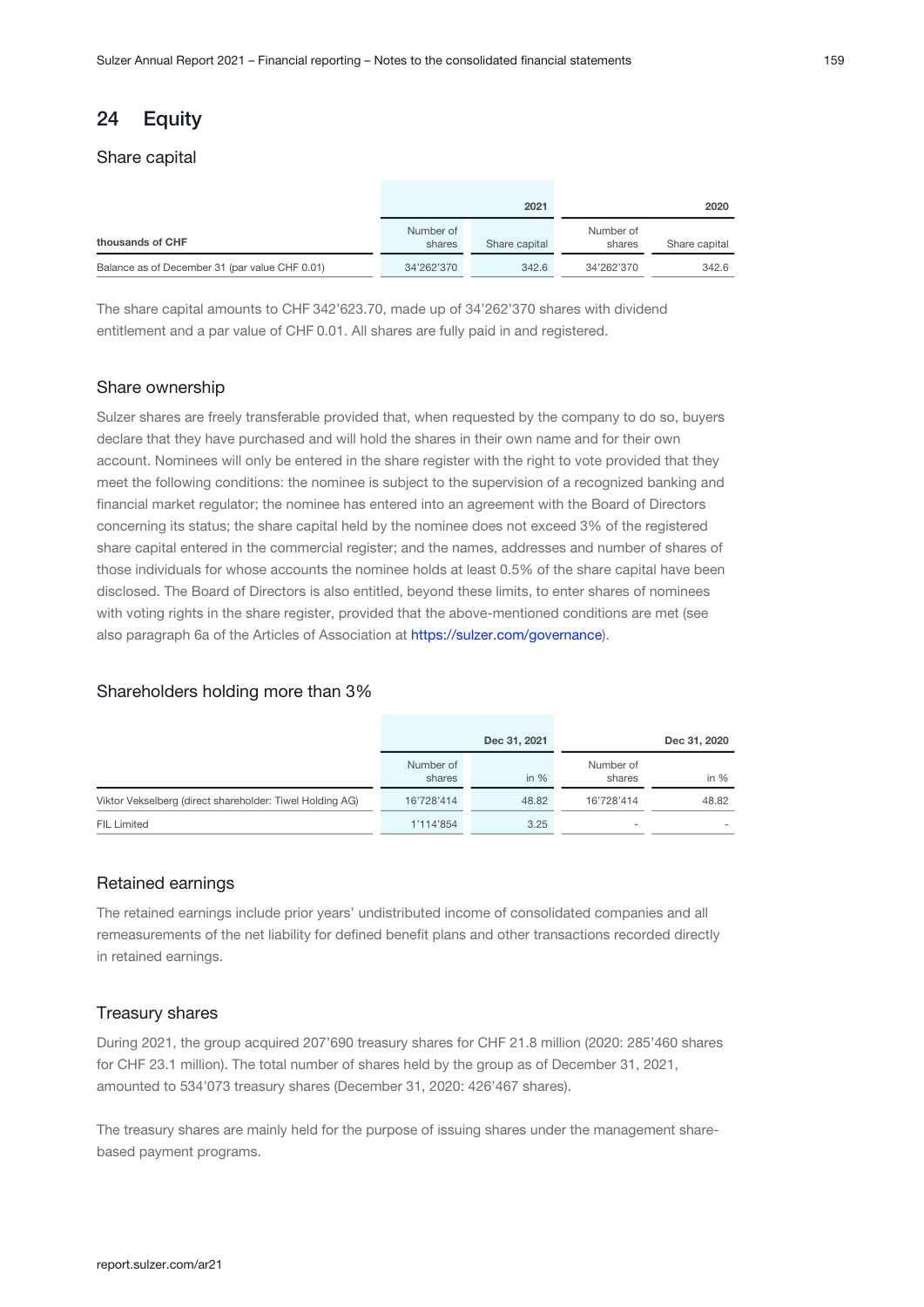#### Cash flow hedge reserve

The hedging reserve comprises the effective portion of the cumulative net change in the fair value of cash flow hedging instruments where the hedged transaction has not yet occurred. Amounts are reclassified to profit or loss when the associated hedged transaction affects the income statement.

#### Currency translation reserve

The currency translation reserve comprises all foreign exchange differences arising on the translation of the financial statements of controlled entities, whose functional currency differs from the reporting currency of the group. The cumulative amount is reclassified to profit or loss when the net investment is derecognized.

#### Acquisition of non-controlling interests without a change of control

Reference is made to note 4[.](#page-16-0)

### Spin-off Applicator Systems division

Reference is made to note 7[.](#page-30-0)

#### Transaction costs

Directly attributable transaction costs relating to the spin-off of the Applicator Systems division amounting to CHF 3.4 million have been recognized directly in retained earnings in equity.

#### Dividends

On April 14, 2021, the Annual General Meeting approved an ordinary dividend of CHF 4.00 (2020: ordinary dividend of CHF 4.00) per share to be paid out of reserves. The dividend was paid to shareholders on April 20, 2021. The total amount of the dividend to shareholders of Sulzer Ltd is CHF 135.4 million (2020: CHF 136.1 million), thereof paid dividends of CHF 91.9 million (2020: CHF 92.6 million) and unpaid dividends of CHF 43.5 million (2020: CHF 43.5 million). The dividend payments to the group's main shareholder, Tiwel Holding AG, could still not be transferred as a result of US sanctions. The unpaid dividends are reflected in the balance sheet position "other current and accrued liabilities" (see note 28).

The Board of Directors decided to propose to the Annual General Meeting 2022 a dividend for the year 2021 of CHF 3.50 per share (2020: CHF 4.00).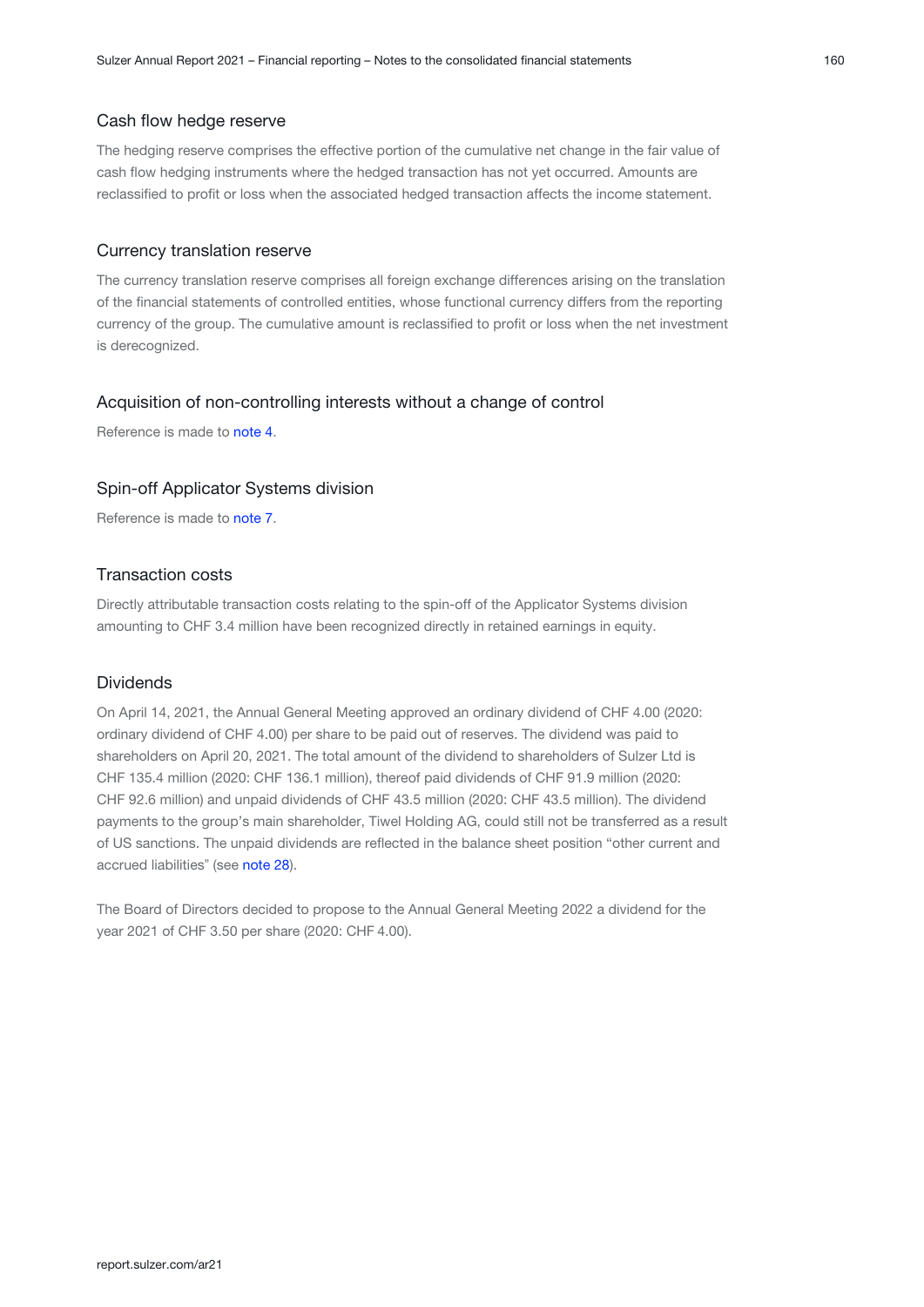# 25 Earnings per share

|                                                                                               | 2021       | 2020       |
|-----------------------------------------------------------------------------------------------|------------|------------|
| Net income attributable to shareholders of Sulzer Ltd - continuing operations                 | 138.5      | 68.0       |
| Net income attributable to shareholders of Sulzer Ltd - discontinued operations               | 1'278.3    | 15.6       |
| Net income attributable to shareholders of Sulzer Ltd (millions of CHF)                       | 1'416.7    | 83.6       |
|                                                                                               |            |            |
| Issued number of shares                                                                       | 34'262'370 | 34'262'370 |
| Adjustment for the average treasury shares held                                               | $-474'364$ | $-292'229$ |
| Average number of shares outstanding as of December 31                                        | 33'788'006 | 33'970'141 |
|                                                                                               |            |            |
| Adjustment for share participation plans                                                      | 534'195    | 343'482    |
| Average number of shares for calculating diluted earnings per share as of<br>December 31      | 34'322'201 | 34'313'623 |
|                                                                                               |            |            |
| Earnings per share, attributable to a shareholder of Sulzer Ltd (in CHF) as of<br>December 31 |            |            |
| Basic earnings per share                                                                      | 41.93      | 2.46       |
| - thereof basic earnings per share continuing operations                                      | 4.10       | 2.00       |
| - thereof basic earnings per share discontinued operations                                    | 37.83      | 0.46       |
| Diluted earnings per share                                                                    | 41.28      | 2.44       |
| - thereof diluted earnings per share continuing operations                                    | 4.03       | 1.98       |
| - thereof diluted earnings per share discontinued operations                                  | 37.24      | 0.46       |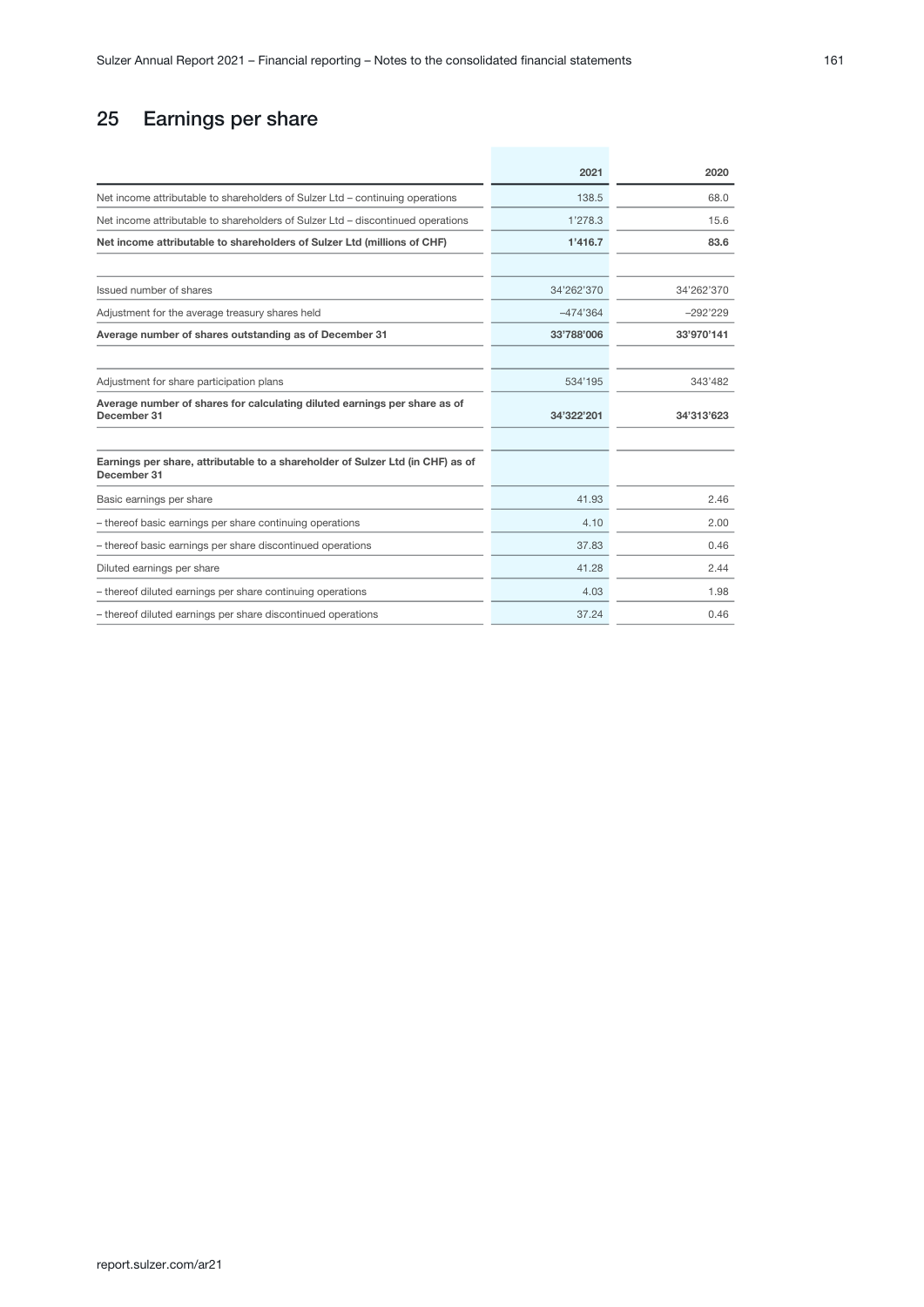# 26 Borrowings

| 2021                      |                           |          |  |  |  |
|---------------------------|---------------------------|----------|--|--|--|
| Non-current<br>borrowings | <b>Current borrowings</b> | Total    |  |  |  |
| 1'491.3                   | 231.8                     | 1'723.1  |  |  |  |
| 0.8                       |                           | 0.8      |  |  |  |
| -                         | $-5.5$                    | $-5.5$   |  |  |  |
| 0.0                       | 54.8                      | 54.8     |  |  |  |
| $-0.0$                    | $-263.1$                  | $-263.1$ |  |  |  |
| 0.3                       | 0.1                       | 0.4      |  |  |  |
| $-327.7$                  | 327.7                     |          |  |  |  |
| $-0.0$                    | $-0.4$                    | $-0.4$   |  |  |  |
| 1'164.6                   | 345.5                     | 1'510.1  |  |  |  |
|                           |                           |          |  |  |  |

| millions of CHF                    | Non-current<br>borrowings | Current borrowings | Total    |
|------------------------------------|---------------------------|--------------------|----------|
| Balance as of January 1            | 1'199.2                   | 131.0              | 1'330.2  |
| Cash flow from proceeds            | 498.9                     | 72.2               | 571.1    |
| Cash flow for repayments           | $-0.0$                    | $-177.1$           | $-177.1$ |
| Changes in amortized costs         | 0.3                       | 0.1                | 0.4      |
| Reclassifications                  | $-207.1$                  | 207.1              |          |
| Currency translation differences   | 0.0                       | $-1.6$             | $-1.5$   |
| Total borrowings as of December 31 | 1'491.3                   | 231.8              | 1'723.1  |

### Borrowings by currency

|                                |                           |        | 2021          |                           |        | 2020          |
|--------------------------------|---------------------------|--------|---------------|---------------------------|--------|---------------|
|                                | millions of<br><b>CHF</b> | in $%$ | Interest rate | millions of<br><b>CHF</b> | in $%$ | Interest rate |
| CHF                            | 1'488.8                   | 98.6   | 0.8%          | 1'700.2                   | 98.7   | 0.9%          |
| <b>INR</b>                     | 6.0                       | 0.4    | 4.7%          | 6.0                       | 0.3    | 5.0%          |
| <b>USD</b>                     | 7.8                       | 0.5    | 0.9%          | 5.1                       | 0.3    | 1.8%          |
| <b>EUR</b>                     | 1.3                       | 0.1    | 0.3%          | 10.1                      | 0.6    | 1.1%          |
| <b>SEK</b>                     | 2.4                       | 0.2    |               | -                         |        |               |
| Other                          | 3.7                       | 0.2    |               | 1.7                       | 0.1    |               |
| <b>Total as of December 31</b> | 1'510.1                   | 100.0  |               | 1'723.1                   | 100.0  |               |

The group arranged the renewal of the CHF 500 million syndicated credit facility with a maturity date of December 31, 2026. The facility includes two one-year extension options and a further option to increase the credit facility by CHF 250 million (subject to lenders' approval). The facility is available for general corporate purposes including financing of acquisitions. The facility is subject to financial covenants based on net financial indebtedness and EBITDA, which were adhered to throughout the reporting period. As of December 31, 2021, and 2020, the syndicated facility was not used.

2020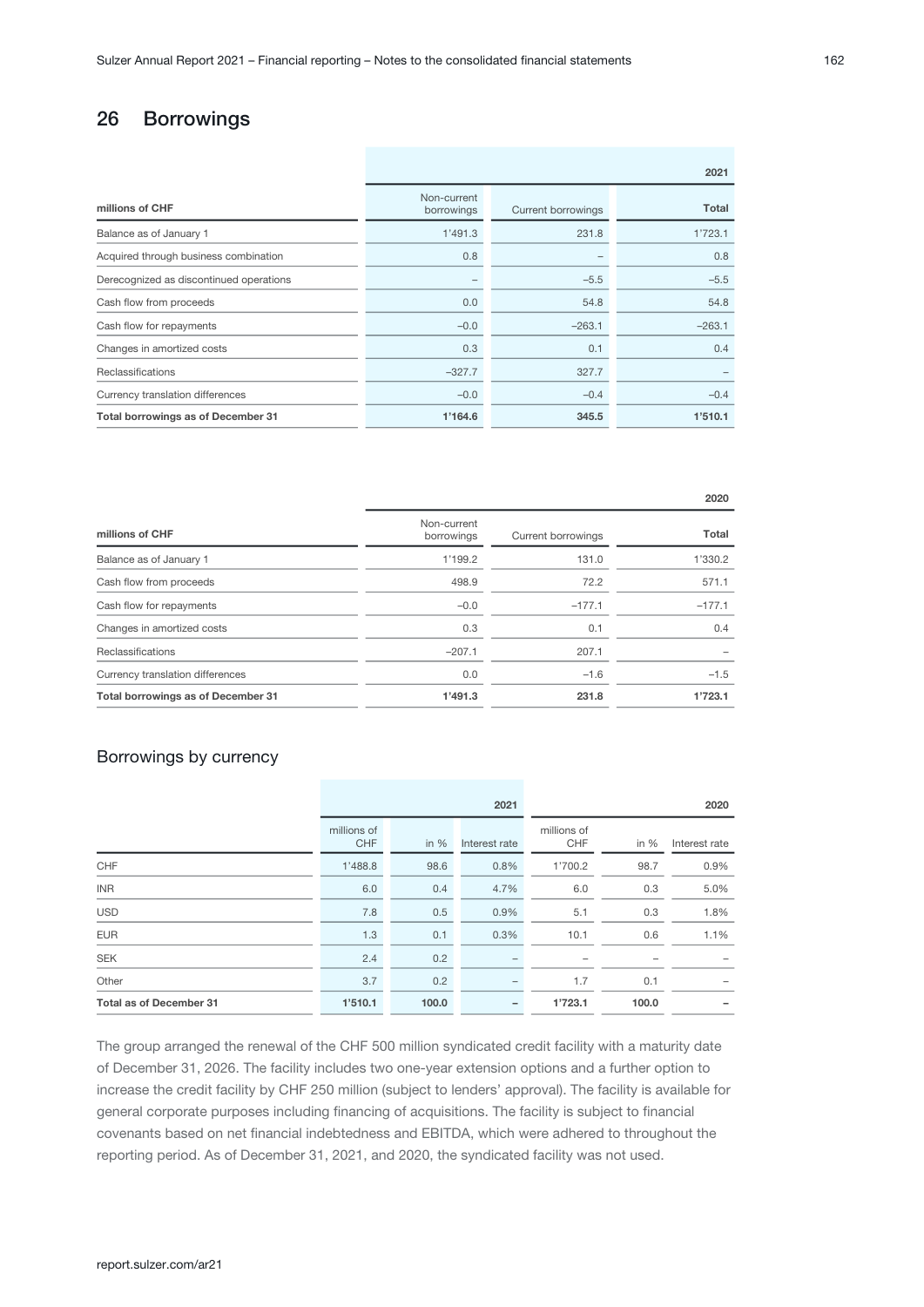# Outstanding bonds

|                                |                 | 2021    | 2020            |         |  |
|--------------------------------|-----------------|---------|-----------------|---------|--|
| millions of CHF                | Amortized costs | Nominal | Amortized costs | Nominal |  |
| 0.375% 07/2016-07/2022         | 325.0           | 325.0   | 325.1           | 325.0   |  |
| 0.875% 07/2016-07/2026         | 125.0           | 125.0   | 125.0           | 125.0   |  |
| 1.300% 07/2018-07/2023         | 289.8           | 290.0   | 289.6           | 290.0   |  |
| 0.625% 10/2018-10/2021         |                 |         | 209.9           | 210.0   |  |
| 1.600% 10/2018-10/2024         | 249.9           | 250.0   | 249.8           | 250.0   |  |
| 0.800% 09/2020-09/2025         | 299.5           | 300.0   | 299.3           | 300.0   |  |
| 0.875% 11/2020-11/2027         | 199.7           | 200.0   | 199.6           | 200.0   |  |
| <b>Total as of December 31</b> | 1'488.8         | 1'490.0 | 1'698.4         | 1'700.0 |  |
| - thereof non-current          | 1'163.8         | 1'165.0 | 1'488.5         | 1'490.0 |  |
| - thereof current              | 325.0           | 325.0   | 209.9           | 210.0   |  |

All the outstanding bonds are traded on SIX Swiss Exchange.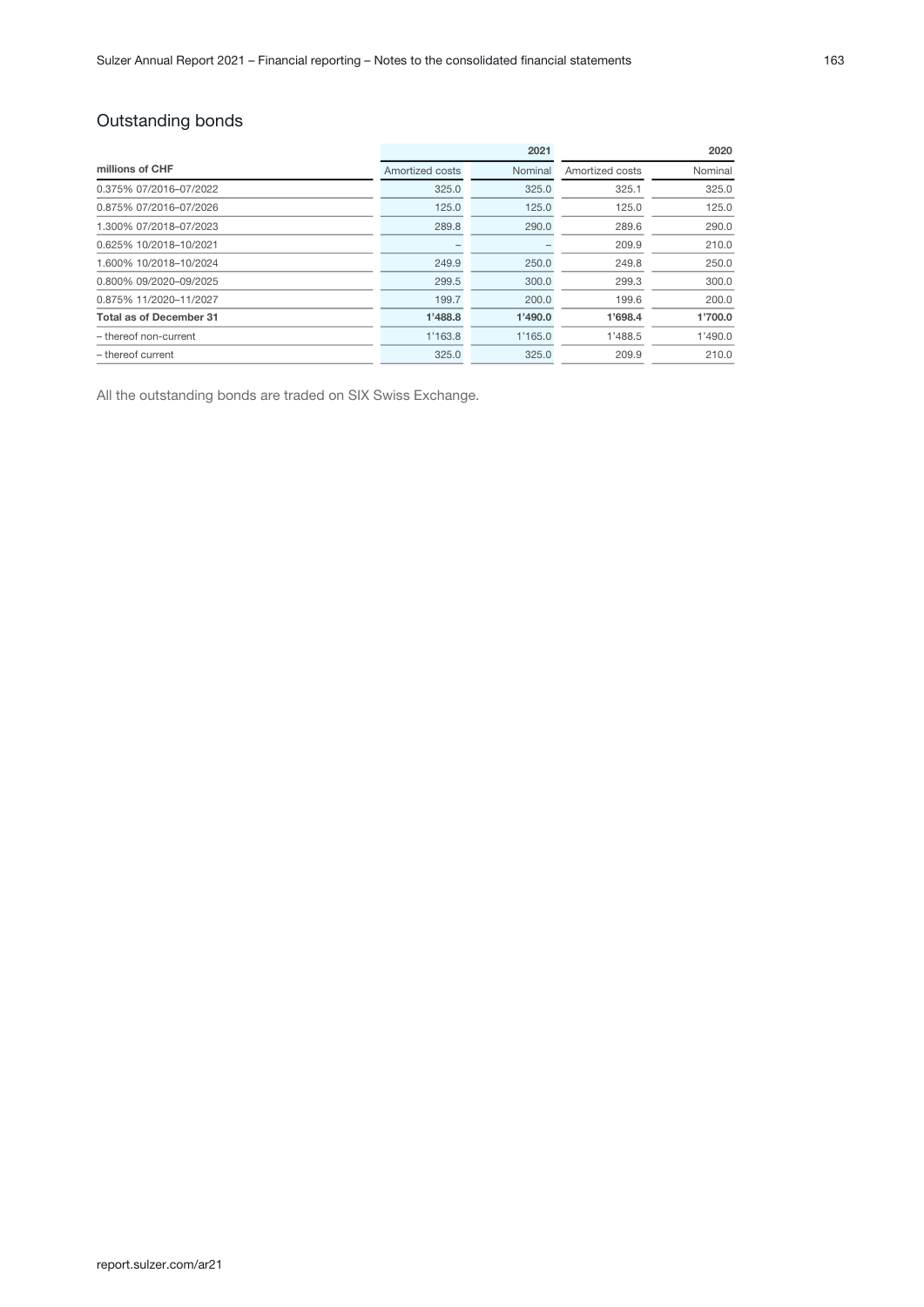# 27 Provisions

|                                         | 2021                          |                             |               |                          |         |          |
|-----------------------------------------|-------------------------------|-----------------------------|---------------|--------------------------|---------|----------|
| millions of CHF                         | Other<br>employee<br>benefits | Warranties /<br>liabilities | Restructuring | Environmental            | Other   | Total    |
| Balance as of January 1                 | 53.5                          | 85.3                        | 41.5          | 12.8                     | 56.3    | 249.3    |
| Acquired through business combination   | 0.6                           | 0.6                         |               |                          | 0.9     | 2.1      |
| Derecognized as discontinued operations | $-4.0$                        | $-2.0$                      | $-0.5$        | -                        | $-7.2$  | $-13.7$  |
| <b>Additions</b>                        | 12.2                          | 37.1                        | 11.7          | $\overline{\phantom{0}}$ | 69.7    | 130.7    |
| Released as no longer required          | $-1.9$                        | $-6.9$                      | $-2.0$        |                          | $-6.1$  | $-16.9$  |
| Utilized                                | $-7.0$                        | $-20.7$                     | $-29.8$       | $-1.1$                   | $-56.7$ | $-115.2$ |
| Currency translation differences        | 0.4                           | 0.3                         | 0.1           | 0.1                      | $-1.4$  | $-0.5$   |
| Total provisions as of December 31      | 53.9                          | 93.8                        | 21.0          | 11.8                     | 55.4    | 235.8    |
| - thereof non-current                   | 38.9                          | 4.0                         | 2.5           | 11.8                     | 10.8    | 68.0     |
| - thereof current                       | 15.0                          | 89.7                        | 18.5          | 0.0                      | 44.6    | 167.8    |

| millions of CHF                       | Other<br>employee<br>benefits | Warranties /<br>liabilities | Restructuring | Environmental | Other   | Total    |
|---------------------------------------|-------------------------------|-----------------------------|---------------|---------------|---------|----------|
| Balance as of January 1               | 54.4                          | 67.6                        | 20.0          | 14.7          | 51.9    | 208.7    |
| Acquired through business combination |                               | 0.0                         |               |               | 3.5     | 3.5      |
| <b>Additions</b>                      | 12.2                          | 44.2                        | 58.0          |               | 65.6    | 179.9    |
| Released as no longer required        |                               | $-7.5$                      | $-2.2$        | $-0.2$        | $-5.6$  | $-15.5$  |
| Utilized                              | $-10.1$                       | $-15.5$                     | $-33.0$       | $-1.4$        | $-54.9$ | $-114.8$ |
| Currency translation differences      | $-3.0$                        | $-3.6$                      | $-1.4$        | $-0.3$        | $-4.2$  | $-12.5$  |
| Total provisions as of December 31    | 53.5                          | 85.3                        | 41.5          | 12.8          | 56.3    | 249.3    |
| - thereof non-current                 | 37.3                          | 3.3                         | 2.7           | 12.7          | 9.7     | 65.8     |
| - thereof current                     | 16.2                          | 82.0                        | 38.7          | 0.0           | 46.6    | 183.5    |

The category "Other employee benefits" includes provisions for jubilee gifts, early retirement of senior managers and other obligations to employees.

The category "Warranties/liabilities" includes provisions for warranties, customer claims, penalties, litigation and legal cases relating to goods delivered or services rendered.

The group recognized restructuring costs for continuing operations of CHF 11.5 million and for discontinued operations of CHF 0.2 million (2020: CHF 54.8 million for continuing operations and CHF 3.2 million for discontinued operations), partly offset by released restructuring provisions of CHF 2.0 million (2020: CHF 2.2 million). Restructuring costs mainly relate to resizing activities in the USA and the United Kingdom. The remaining restructuring provision as of December 31, 2021, is CHF 21.0 million, of which CHF 18.5 million is expected to be utilized within one year.

"Environmentalˮ mainly consists of expected costs related to inherited liabilities.

"Other" includes provisions that do not fit into the aforementioned categories. A large number of these provisions refer to onerous contracts and indemnities, in particular related from divestitures. In

2020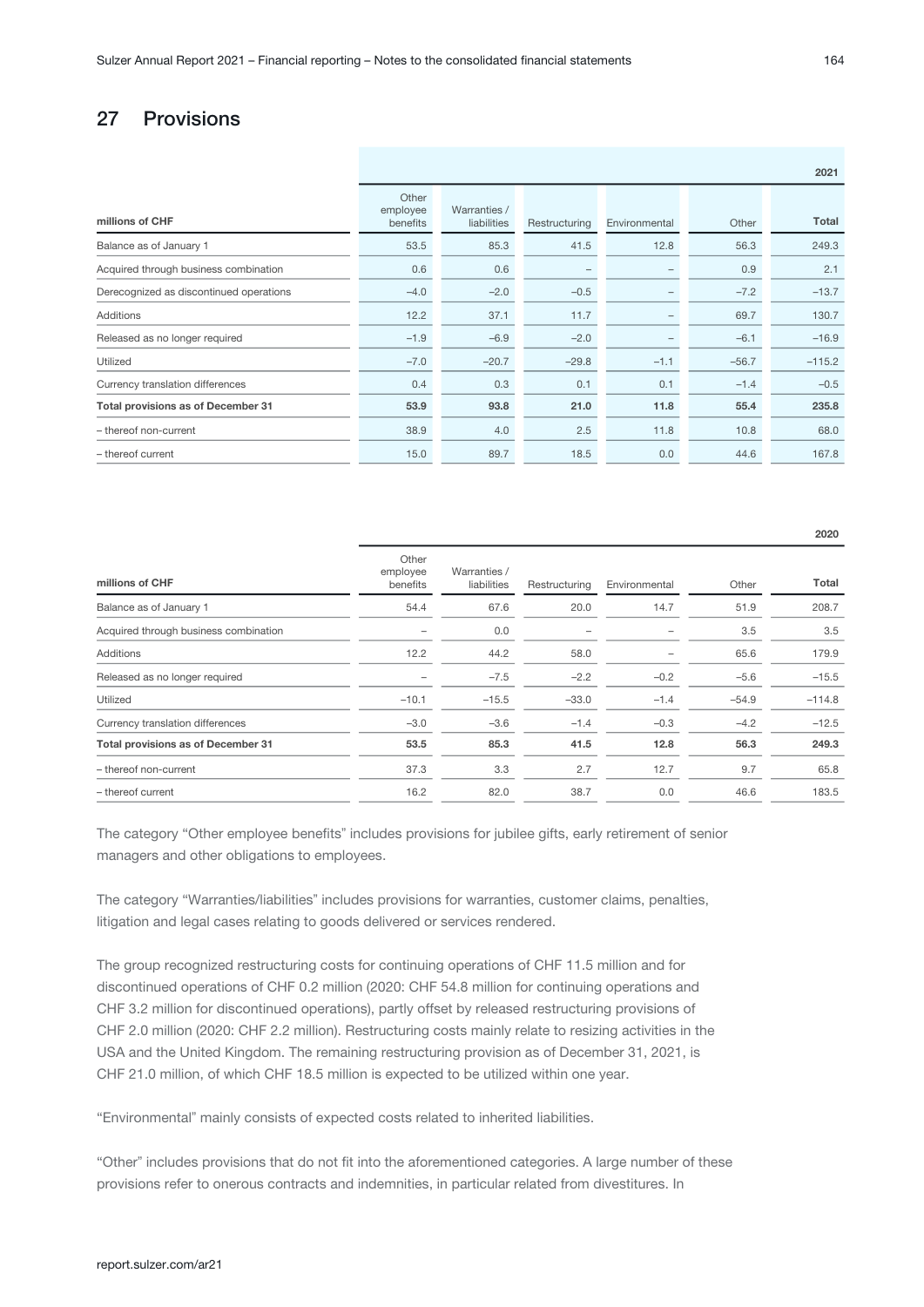<span id="page-64-0"></span>addition, provisions for ongoing asbestos lawsuits and other legal claims are included. Based on the currently known facts, the group is of the opinion that the resolution of the open cases will not have material effects on its liquidity or financial condition. Although the group expects a large part of the category "Other" to be realized in 2022, by their nature, the amounts and timing of any cash outflows are difficult to predict.

# 28 Other current and accrued liabilities

| millions of CHF                                               | 2021  | $2020$ <sup>1)</sup> |
|---------------------------------------------------------------|-------|----------------------|
| Liability related to the purchase of treasury shares          | 98.1  | 103.4                |
| Outstanding dividend payments                                 | 201.1 | 157.6                |
| Taxes (VAT, withholding tax)                                  | 34.3  | 35.6                 |
| Derivative financial instruments                              | 6.7   | 6.9                  |
| Notes payable                                                 | 26.7  | 17.0                 |
| Contingent consideration                                      | 4.0   | 6.6                  |
| Other current liabilities                                     | 25.1  | 29.6                 |
| Total other current liabilities as of December 31             | 395.9 | 356.6                |
|                                                               |       |                      |
| Contract-related costs                                        | 168.3 | 116.3                |
| Salaries, wages and bonuses                                   | 116.8 | 114.0                |
| Vacation and overtime claims                                  | 24.0  | 20.8                 |
| Other accrued liabilities                                     | 123.1 | 116.3                |
| Total accrued liabilities as of December 31                   | 432.3 | 367.5                |
|                                                               |       |                      |
| Total other current and accrued liabilities as of December 31 | 828.1 | 724.1                |

1) The balance sheet as of December 31, 2020, has been adjusted following the finalization of the purchase price accounting and measurement period<br>4) adjustments related to acquisitions in 2020. A reconciliation to the pre

The outstanding dividend payments of CHF 201.1 million (2020: CHF 157.6 million) are explained in [note 24.](#page-58-0)

# 29 Derivative financial instruments

|                                    |                   |            |                        | 2021       |                   |            |                        | 2020       |
|------------------------------------|-------------------|------------|------------------------|------------|-------------------|------------|------------------------|------------|
|                                    | Derivative assets |            | Derivative liabilities |            | Derivative assets |            | Derivative liabilities |            |
| millions of CHF                    | Notional<br>value | Fair value | Notional<br>value      | Fair value | Notional<br>value | Fair value | Notional<br>value      | Fair value |
| Forward exchange<br>rate contracts | 750.5             | 7.0        | 388.6                  | 6.7        | 672.7             | 12.1       | 723.2                  | 6.9        |
| Interest rate swaps                |                   | 0.7        |                        | 0.8        | 4.9               | 1.0        | 4.9                    | 1.2        |
| Total as of<br>December 31         | 750.5             | 7.7        | 388.6                  | 7.5        | 677.6             | 13.2       | 728.0                  | 8.1        |
| $-$ thereof due in $<$ 1<br>year   | 750.5             | 7.0        | 387.9                  | 6.7        | 672.7             | 12.1       | 723.2                  | 6.9        |
| $-$ thereof due in 1-<br>5 years   |                   | 0.7        | 0.7                    | 0.0        |                   |            |                        |            |
| $-$ thereof due in $>5$<br>years   |                   |            |                        | 0.8        | 4.9               | 1.0        | 4.9                    | 1.2        |

The notional value and the fair value of derivative assets and liabilities include current and non-current derivative financial instruments. The cash flow hedges of the expected future sales were assessed as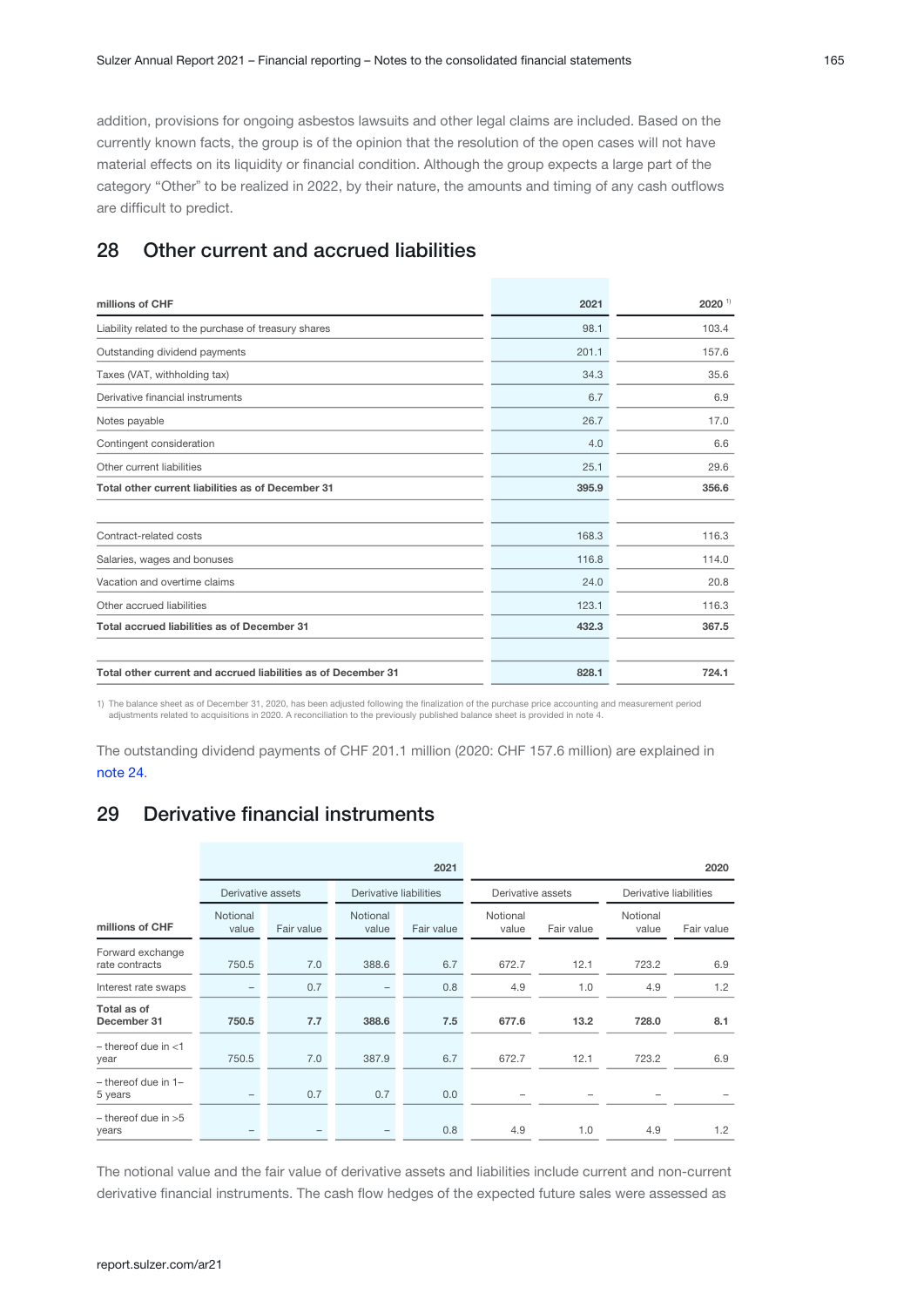highly effective. As of December 31, 2021, net cumulative unrealized gains of CHF 4.3 million (2020: gains of CHF 7.4 million) with deferred tax liabilities of CHF 1.0 million (2020: tax liabilities of CHF 1.5 million) relating to these cash flow hedges were included in the cash flow hedge reserves. In 2021, gains of CHF 0.7 million (2020: losses of CHF 6.3 million) were reclassified from cash flow hedge reserves to profit and loss (thereof gains of CHF 1.8 million to continuing operations and a losses of CHF 1.1 million to discontinued operations, 2020: losses of 6.3 million to continuing operations and CHF 0.0 million to discontinued operations). There was no ineffectiveness that arose from cash flow hedges in 2021 (2020: CHF 0.0 million). The maximum exposure to credit risk at the reporting date is the fair value of the derivative assets in the balance sheet.

The hedged, highly probable forecast transactions denominated in foreign currencies are mostly expected to occur at various dates during the next 12 months. Gains and losses recognized in the cash flow hedge reserve (cash flow hedges) in equity on forward foreign exchange contracts as of December 31, 2021, are recognized either in sales, cost of goods sold or other operating income/ expenses in the period or periods during which the hedged transaction affects the income statement. This is generally within 12 months from the balance sheet date unless the gain or loss is included in the initial amount recognized for the purchase of fixed assets, in which case recognition is over the lifetime of the asset (5 to 10 years).

The group enters into derivative financial instruments under enforceable master netting arrangements. These agreements do not meet the criteria for offsetting derivative assets and derivative liabilities in the consolidated balance sheet. As of December 31, 2021, the amount subject to such netting arrangements was CHF 3.4 million (2020: CHF 5.0 million). Considering the effect of these agreements, the amount of derivative assets would reduce from CHF 7.7 million to CHF 4.3 million (2020: from CHF 13.2 million to CHF 8.2 million), and the amount of derivative liabilities would reduce from CHF 7.5 million to CHF 4.1 million (2020: from CHF 8.1 million to CHF 3.1 million).

# 30 Contingent liabilities

| millions of CHF                                | 2021 | 2020 |
|------------------------------------------------|------|------|
| Guarantees in favor of third parties           | 43.0 | 11 O |
| Total contingent liabilities as of December 31 | 43.0 | 11.0 |

As of December 31, 2021, guarantees provided to third parties amounted to CHF 43.0 million (2020: CHF 11.0 million), whereof CHF 42.0 million were related to disposed businesses (2020: CHF 10.0 million) and CHF 1.0 million to general business activities (2020: CHF 1.0 million). All guarantees will expire in 2022.

Related to the spin-off of medmix, the group may be held liable by creditors of medmix Ltd who may be able to enforce certain claims existing at the time of the spin-off or having their basis prior to the spin-off against Sulzer Ltd.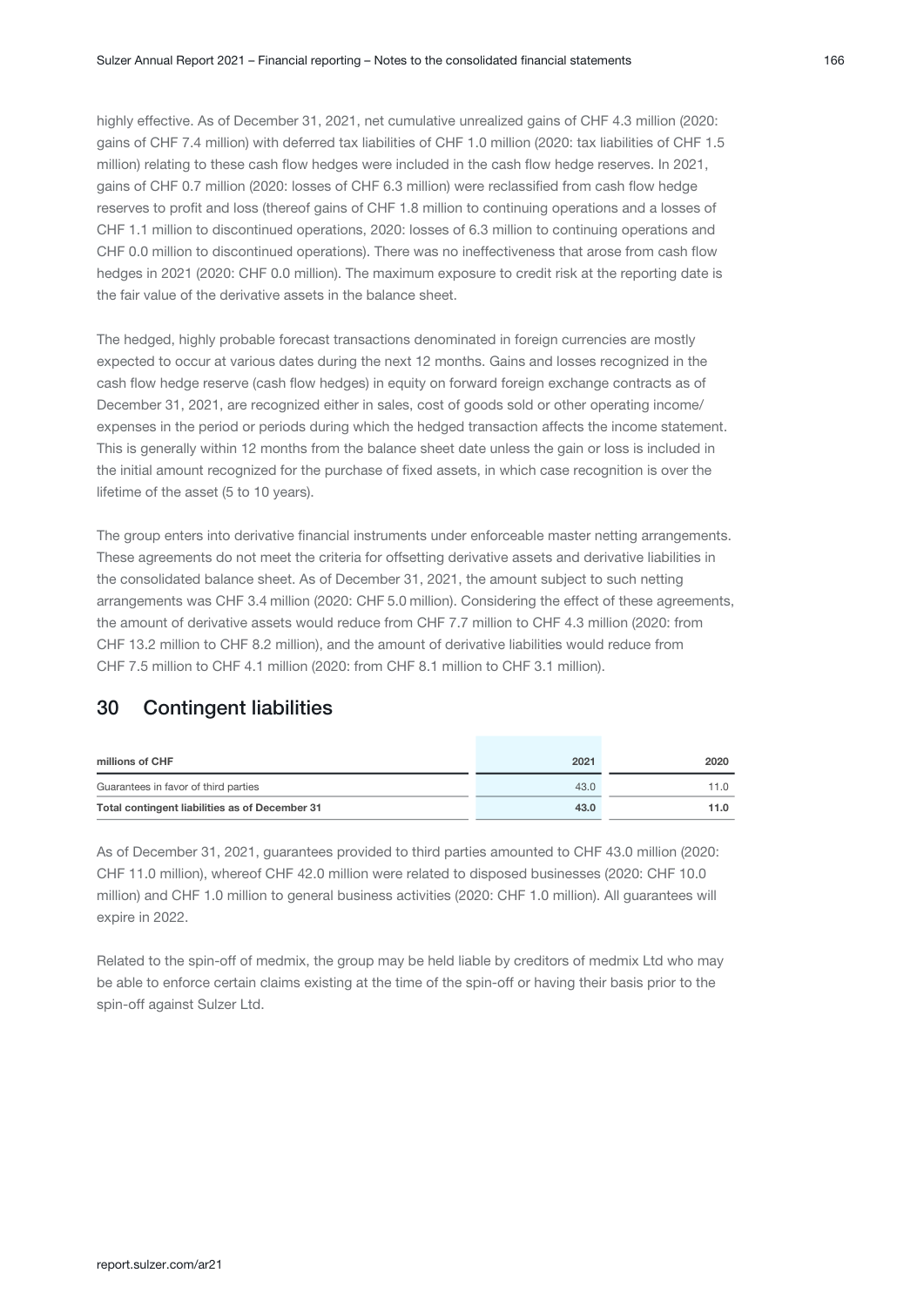# 31 Share participation plans

#### Share-based payments charged to personnel expenses

| millions of CHF                                | 2021 | $2020$ <sup>1)</sup> |
|------------------------------------------------|------|----------------------|
| Restricted share unit plan                     | 1.3  | 1.2                  |
| Performance share plan continuing operations   | 19.5 | 12.5                 |
| Performance share plan discontinued operations | 1.1  | 0.5                  |
| Total charged to personnel expenses            | 21.9 | 14.2                 |

1) Comparative information has been re-presented due to discontinued operations (details are described in note 7).

### Restricted share unit plan settled in Sulzer shares

This long-term incentive plan covers the Board of Directors. Restricted share units (RSU) are granted annually. Awards to members of the Board of Directors automatically vest with the departure from the Board. The plan features graded vesting over a three-year period. One RSU award is settled with one Sulzer share at the end of the vesting period. The fair value of the RSU granted is measured at the grant date closing share price of Sulzer Ltd, and discounted over the vesting period using a discount rate that is based on the yield of Swiss government bonds for the duration of the vesting period. Participants are not entitled to dividends declared during the vesting period. Consequently, the grant date fair value of the RSU is reduced by the present value of the dividends expected to be paid during the vesting period.

Given the spin-off of the Applicator Systems division, the group neutralized the consequences from the demerger for the restricted share plans. The number of originally granted RSU was recalculated to neutralize the effect of the spin-off on the share price, resulting in the same fair value before and after the spin-off and did not impact the share-based payments expense.

### Restricted share units

| Grant year                              | 2021   | 2020     | 2019     | 2018     | 2017                     | Total     |
|-----------------------------------------|--------|----------|----------|----------|--------------------------|-----------|
| Outstanding as of January 1, 2020       | -      |          | 10'551   | 5'522    | 2'476                    | 18'549    |
| Granted                                 |        | 17'715   |          |          |                          | 17'715    |
| Exercised                               |        |          | $-3'517$ | $-2'761$ | $-2'476$                 | $-8'754$  |
| Forfeited                               | -      |          |          |          |                          |           |
| Outstanding as of December 31, 2020     |        | 17'715   | 7'034    | 2'761    |                          | 27'510    |
|                                         |        |          |          |          |                          |           |
| Outstanding as of January 1, 2021       |        | 17'715   | 7'034    | 2'761    |                          | 27'510    |
| Granted                                 | 10'866 |          |          |          | $\overline{\phantom{0}}$ | 10'866    |
| APS division spin-off                   | 5'766  | 4'910    | 1'415    |          | -                        | 12'091    |
| Exercised                               |        | $-8'461$ | $-4'371$ | $-2'761$ | $\overline{\phantom{0}}$ | $-15'593$ |
| Forfeited                               | -      |          |          |          | -                        |           |
| Outstanding as of December 31, 2021     | 16'632 | 14'164   | 4'078    |          |                          | 34'874    |
|                                         |        |          |          |          |                          |           |
| Average fair value at grant date in CHF | 106.32 | 65.22    | 97.76    | 118.20   | 98.00                    |           |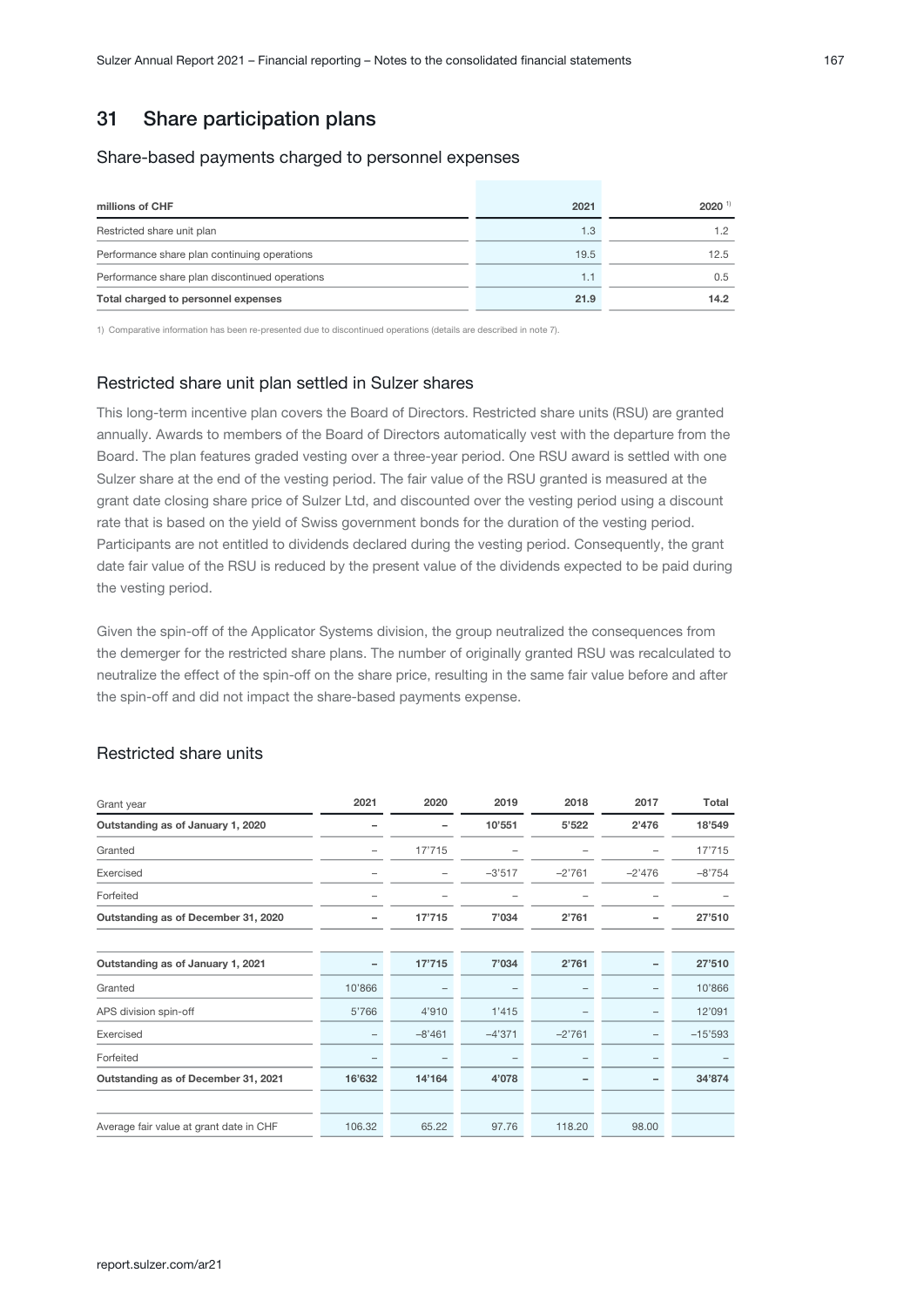#### Performance share plan settled in Sulzer shares

This long-term incentive plan covers the members of the Executive Committee and the members of the Sulzer Management Group. Performance share units (PSU) are granted annually, depending on the organizational position of the employee.

Vesting of the PSUs is subject to continuous employment and to the achievement of performance conditions over the performance period. Participants are not entitled to dividends declared during the vesting period. Vesting of the performance share plans (PSP) is based on three performance conditions: operational income before restructuring, amortization, impairments and non-operational items (operational profit) growth over the performance period (weighted 25%), average operational return on capital employed (operational ROCEA) (weighted 25%), and Sulzer's total return to shareholders (TSR), compared to a selected group of peer companies (weighted 50%).

TSR is measured with a starting value of the volume-weighted average share price (VWAP) over the first three months of the first year, and an ending value of the VWAP over the last three months of the vesting period. The rank of Sulzer's TSR at the end of the performance period determines the effective number of total shares. The exercise price of the PSUs is zero.

Given the spin-off of the Applicator Systems division, the group neutralized the consequences from the demerger for the PSP. The number of originally granted PSUs was recalculated to neutralize the effect of the spin-off on share price, resulting in the same fair value before and after the spin-off. The target values of the Applicator Systems business for the PSP 2019, PSP 2020 and PSP 2021, as derived from their respective three-year financial plans, are deducted for the Sulzer group. As a result, the target values for the group comprise only what remain as continuing businesses within the group. Furthermore, for each non-market performance condition (i.e., operational profit growth and operational ROCEA) of PSP 2019, PSP 2020 and PSP 2021, the performance curve depicting the gradient formed from the threshold, target and cap performance level remains unchanged.

The following inputs were used to determine the fair value of the PSUs at grant date using a Monte Carlo simulation:

| Grant year                | 2021      | 2020     | 2019      | 2018     | 2017     |
|---------------------------|-----------|----------|-----------|----------|----------|
| Fair value at grant date  | 124.95    | 78.18    | 115.95    | 143.62   | 116.02   |
| Share price at grant date | 101.12    | 76.05    | 92.46     | 120.60   | 104.80   |
| Expected volatility       | 34.68%    | 37.45%   | 29.64%    | 29.12%   | 25.10%   |
| Risk-free interest rate   | $-0.58\%$ | $-0.64%$ | $-0.57\%$ | $-0.42%$ | $-0.56%$ |

The expected volatility of the Sulzer share and the peer group companies is determined by the historical volatility. The zero-yield curves of those countries in which the companies and indices are listed were used as the relevant risk-free rates. Historical data was used to arrive at an estimate for the correlation between Sulzer and the peer companies. For the TSR calculation, all dividends paid during the vesting period are added to the closing share price.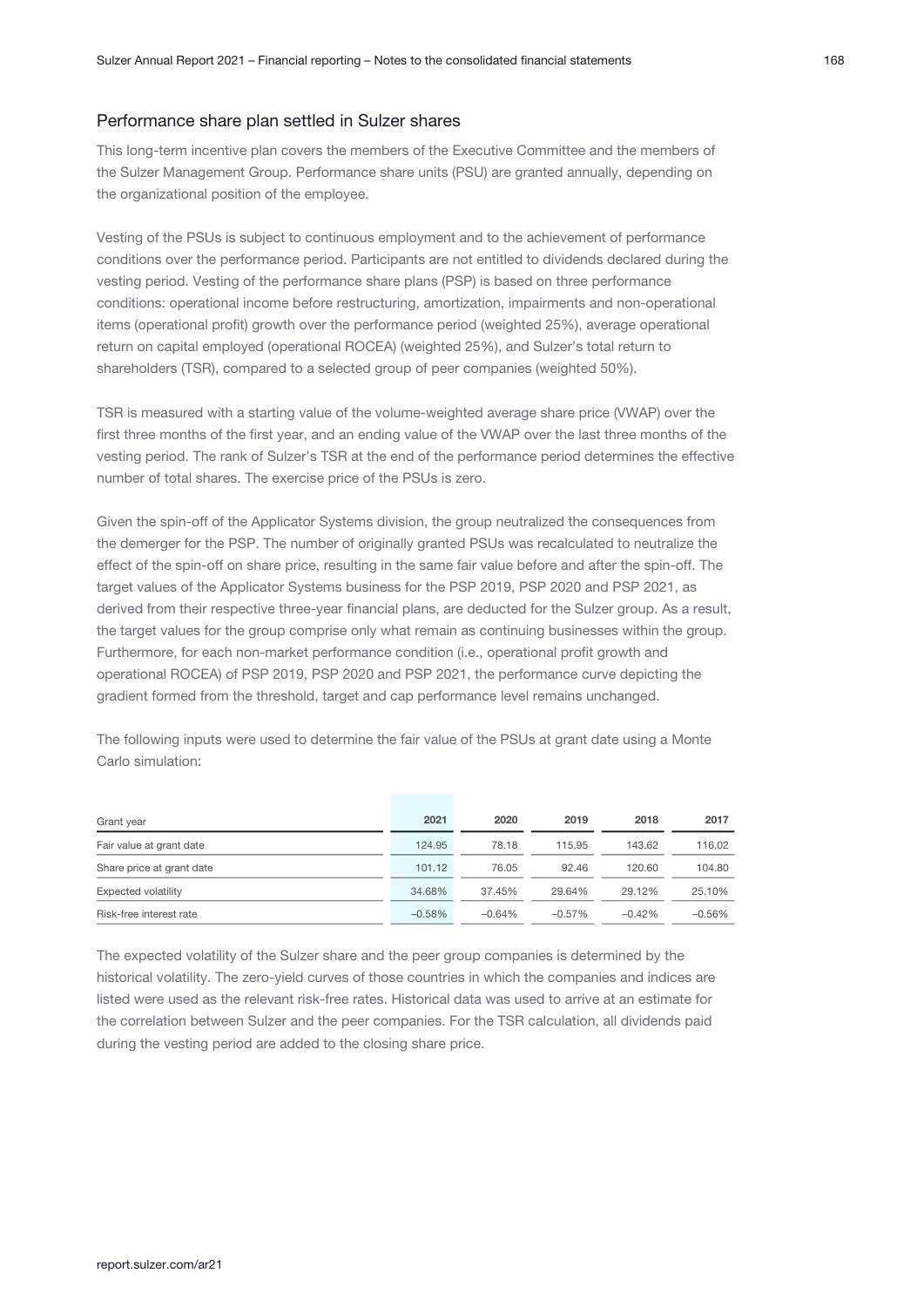### Performance share units — terms of awards

| Grant year                                           | 2021               | 2020               | 2019              | 2018              | 2017              |
|------------------------------------------------------|--------------------|--------------------|-------------------|-------------------|-------------------|
| Number of awards granted                             | 90'527             | 151'422            | 112'857           | 74'467            | 76'818            |
| Grant date                                           | April 1.<br>2021   | June 1.<br>2020    | April 1,<br>2019  | July 1, 2018      | April 1,<br>2017  |
| Performance period for cumulative operational profit | $01/21 -$<br>12/23 | $01/20 -$<br>12/22 | $01/19-$<br>12/21 | $01/18-$<br>12/20 | $01/17-$<br>12/19 |
| Performance period for TSR                           | $01/21 -$<br>12/23 | $01/20 -$<br>12/22 | $01/19-$<br>12/21 | $01/18-$<br>12/20 | $01/17-$<br>12/19 |
| Fair value at grant date in CHF                      | 124.95             | 78.18              | 115.95            | 143.62            | 116.02            |

### Performance share units

| Grant year                          | 2021                     | 2020     | 2019     | 2018      | 2017      | Total     |
|-------------------------------------|--------------------------|----------|----------|-----------|-----------|-----------|
| Outstanding as of January 1, 2020   |                          |          | 110'639  | 70'163    | 66'837    | 247'639   |
| Granted                             | -                        | 151'422  |          |           |           | 151'422   |
| Exercised                           |                          | $-999$   | $-3'831$ | $-4'748$  | $-66'837$ | $-76'415$ |
| Forfeited                           |                          | $-3'564$ | $-5'044$ | $-2'158$  |           | $-10'766$ |
| Outstanding as of December 31, 2020 |                          | 146'859  | 101'764  | 63'257    | -         | 311'880   |
|                                     |                          |          |          |           |           |           |
| Outstanding as of January 1, 2021   | $\overline{\phantom{0}}$ | 146'859  | 101'764  | 63'257    |           | 311'880   |
| Granted                             | 90'527                   |          |          |           |           | 90'527    |
| APS division spin-off               | 44'801                   | 74'680   | 53'141   |           | -         | 172'622   |
| Exercised                           | $-553$                   | $-3'829$ | $-2'088$ | $-63'257$ | -         | $-69'727$ |
| Forfeited                           | $-7'284$                 | $-7'516$ | $-1'008$ |           |           | $-15'808$ |
| Outstanding as of December 31, 2021 | 127'491                  | 210'194  | 151'809  |           |           | 489'494   |

# 32 Transactions with members of the Board of Directors, Executive Committee and related parties

#### Key management compensation

|                            | 2021                   |                              |                                                    |              |                        |                              |                                                    | 2020   |
|----------------------------|------------------------|------------------------------|----------------------------------------------------|--------------|------------------------|------------------------------|----------------------------------------------------|--------|
| thousands of CHF           | Short-term<br>benefits | Equity-based<br>compensation | Pension and<br>social<br>security<br>contributions | <b>Total</b> | Short-term<br>benefits | Equity-based<br>compensation | Pension and<br>social<br>security<br>contributions | Total  |
| <b>Board of Directors</b>  | 1'444                  | 1'155                        | 263                                                | 2'862        | 1'396                  | 1'155                        | 257                                                | 2'808  |
| <b>Executive Committee</b> | 8'186                  | 4'486                        | 1'938                                              | 14'609       | 7'445                  | 5'238                        | 1'965                                              | 14'648 |

As of December 31, 2021, there are no outstanding loans with members of the Board of Directors or the Executive Committee. No shares have been granted to members of the Board of Directors, the Executive Committee, or related persons, with the exception of shares granted in connection with equity-settled plans and service awards.

#### Related parties

As of December 31, 2021, open payables with related parties amounted to CHF 299.4 million (2020: CHF 261.0 million), thereof CHF 98.1 million related to the purchase of treasury shares, CHF 201.1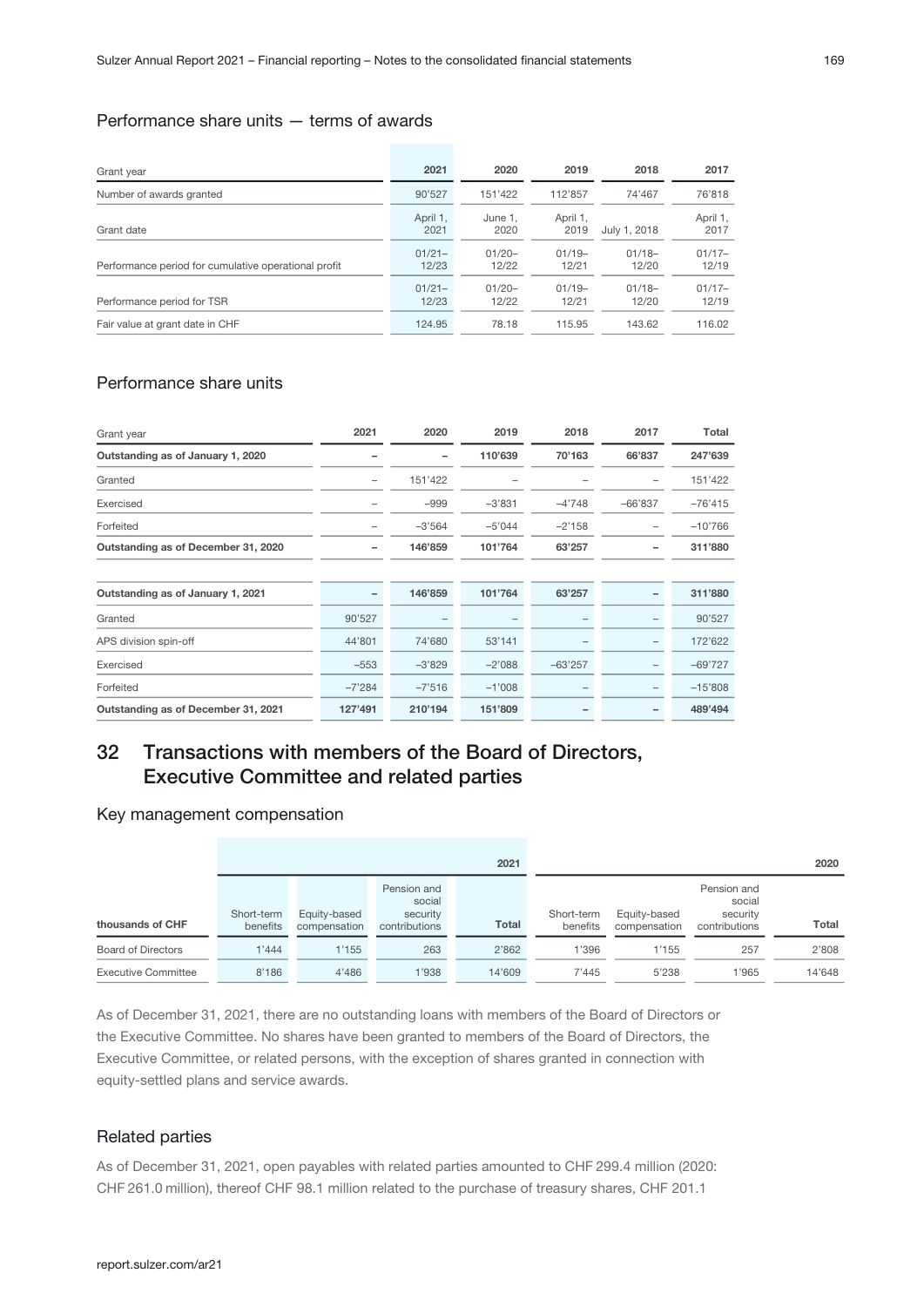million outstanding dividend payments (see [note 24](#page-58-0) and [note 28](#page-64-0)) and CHF 0.2 million related to other payables. Sales with related parties amounted to CHF 0.1 million (2020: CHF 0.0 million). The other operating income in 2021 amounted to CHF 3.1 million (2020: CHF 0.0 million) and the operating expenses to CHF 1.3 million (2020: CHF 0.8 million). As of December 31, 2021, open trade and other receivables amounted to CHF 1.9 million (2020: CHF 0.0 million). The interest income in 2021 amounted to CHF 0.1 million (2020: CHF 0.0 million) with open other financial assets as of December 31, 2021, of CHF 3.4 million (2020: 0.0 million) originating from the medmix spin-off. Transactions with related parties are mainly with medmix since the spin-off at September 20, 2021. These transactions comprise primarily charges for corporate support functions, centrally procured indirect spend utilized by medmix, as well as interest income.

Sales with associates in 2021 amounted to CHF 4.8 million (2020: CHF 1.1 million) with open receivables of CHF 1.6 million (2020: CHF 0.5 million). The operating expenses amounted to CHF 0.7 million (2020: CHF 0.2 million) with open payables of CHF 0.4 million (2020: CHF 0.0 million, see [note](#page-52-0) [17](#page-52-0) for details on the investments in associates).

All related party transactions are priced on an arm's-length basis.

### 33 Auditor remuneration

Fees for the audit services by KPMG as the appointed group auditor amounted to CHF 3.8 million (2020: CHF 3.6 million). Additional services provided by the group auditor amounted to a total of CHF 1.5 million (2020: CHF 1.8 million). This amount includes CHF 0.2 million (2020: CHF 0.5 million) for tax services and CHF 1.3 million (2020: CHF 1.3 million) for other services.

# 34 Key accounting policies and valuation methods

#### 34.1 Basis of preparation

The consolidated financial statements have been prepared in accordance with International Financial Reporting Standards (IFRS) using the historical cost convention except for:

- financial assets at fair value through profit and loss and financial assets at fair value through other comprehensive income; and
- net position from defined benefit plans, where plan assets are measured at fair value and the plan liabilities are measured at the present value of the defined benefit obligations (see note 34.20 a).

The accounting policies set out below have been applied consistently to all periods presented in these consolidated financial statements and have been applied consistently by all subsidiaries.

The preparation of financial statements in conformity with IFRS requires the use of certain critical accounting estimates. It also requires management to exercise its judgment in the process of applying the group's accounting policies. The areas involving a higher degree of judgment or complexity or areas where assumptions and estimates are significant to the consolidated financial statements are disclosed in note 5.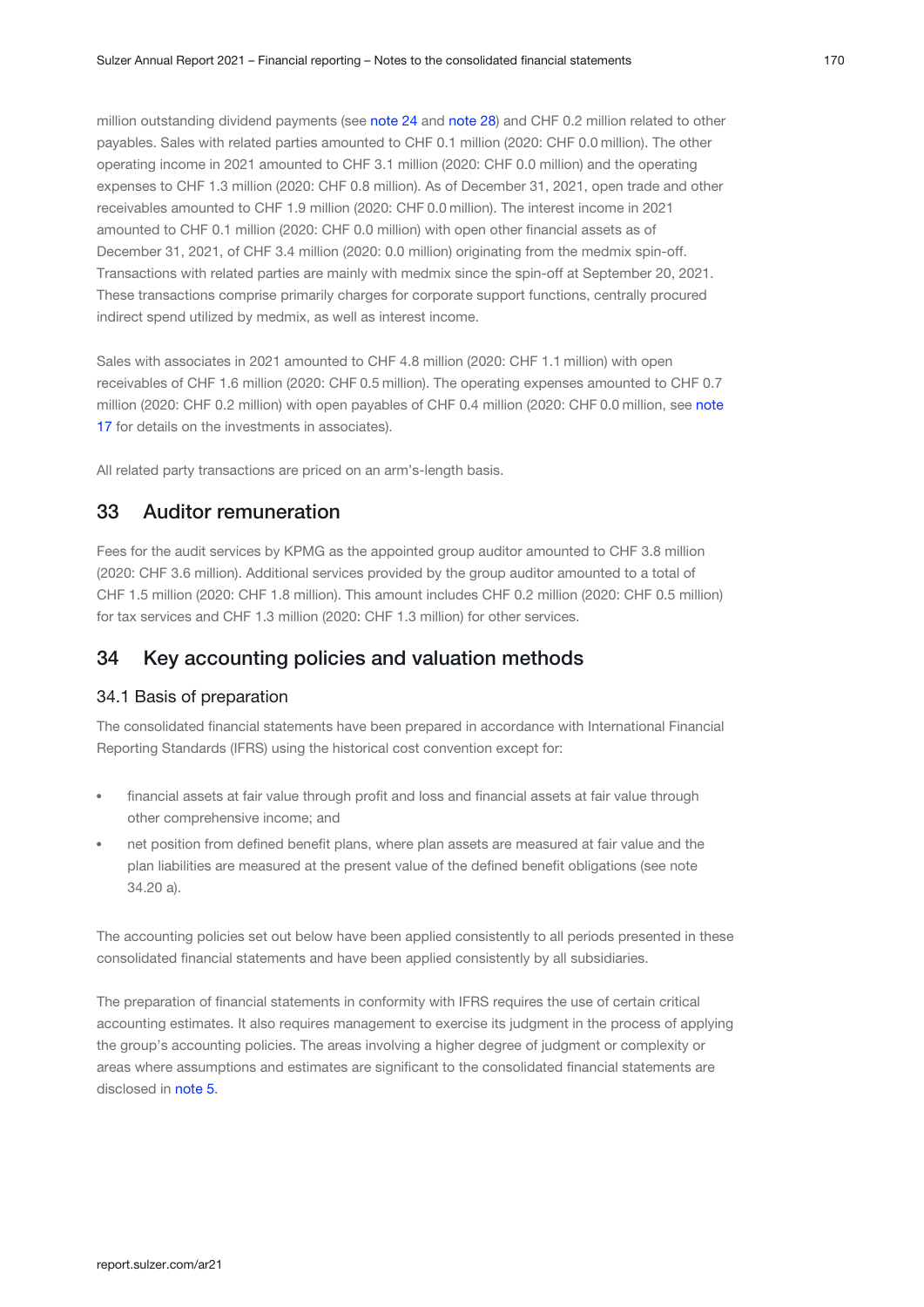#### Rounding

Due to rounding, numbers presented throughout the consolidated financial statements may not add up precisely to the totals provided. All ratios, percentages and variances are calculated using the underlying amount rather than the presented rounded amount.

#### Tables

Within tables, blank fields generally indicate that the field is not applicable or not meaningful, or that information is not available as of the relevant date or for the relevant period. Dashes (–) generally indicate that the respective figure is zero, while a zero (0.0) indicates that the relevant figure has been rounded to zero.

#### 34.2 Change in accounting policies

#### a) Standards, amendments and interpretations which were effective for 2021

A number of amended standards became applicable for the current reporting period. The group did not have to change its accounting policies or make retrospective adjustments as a result of adopting these amended standards.

#### Software as a service (SaaS) arrangements

The group previously capitalized costs incurred in configuring or customizing software as a service (SaaS) arrangements as intangible assets, as the group considered that it would benefit from these implementation costs over the contract term of the SaaS arrangements. Following the IFRS Interpretations Committee (IFRIC) agenda decision on configuration or customization costs in a cloud computing arrangement, which was published in April 2021, the group has reconsidered its accounting treatment and adopted the treatment set out in this IFRIC agenda decision. The revised accounting policy capitalizes these costs as intangible assets only if the implementation activities create an intangible asset that the entity controls and the intangible asset meets the recognition criteria. Costs that do not meet these criteria are expensed as incurred, unless they are paid to the suppliers of the SaaS arrangement to significantly customize the cloud-based software for the group, in which case they are recognized as a prepayment for services and amortized over the expected period of use of the SaaS arrangement.

As a result of this change in accounting policy, the group completed a review of the existing intangible assets portfolio and there was no material impact to software intangible assets because of the change in accounting policy.

#### b) Standards, amendments and interpretations issued but not yet effective, which the group decided not to adopt early in 2021

There are no other IFRS standards or interpretations issued but not yet effective that would be expected to have a material impact on the group.

#### 34.3 Consolidation

#### a) Business combinations

The group accounts for business combinations using the acquisition method when control is transferred to the group. The consideration transferred in the acquisition is measured at the fair value of the assets given, the liabilities incurred to the former owner of the acquiree and the equity interest issued by the group. Any goodwill arising is tested annually for impairment. Any gain on a bargain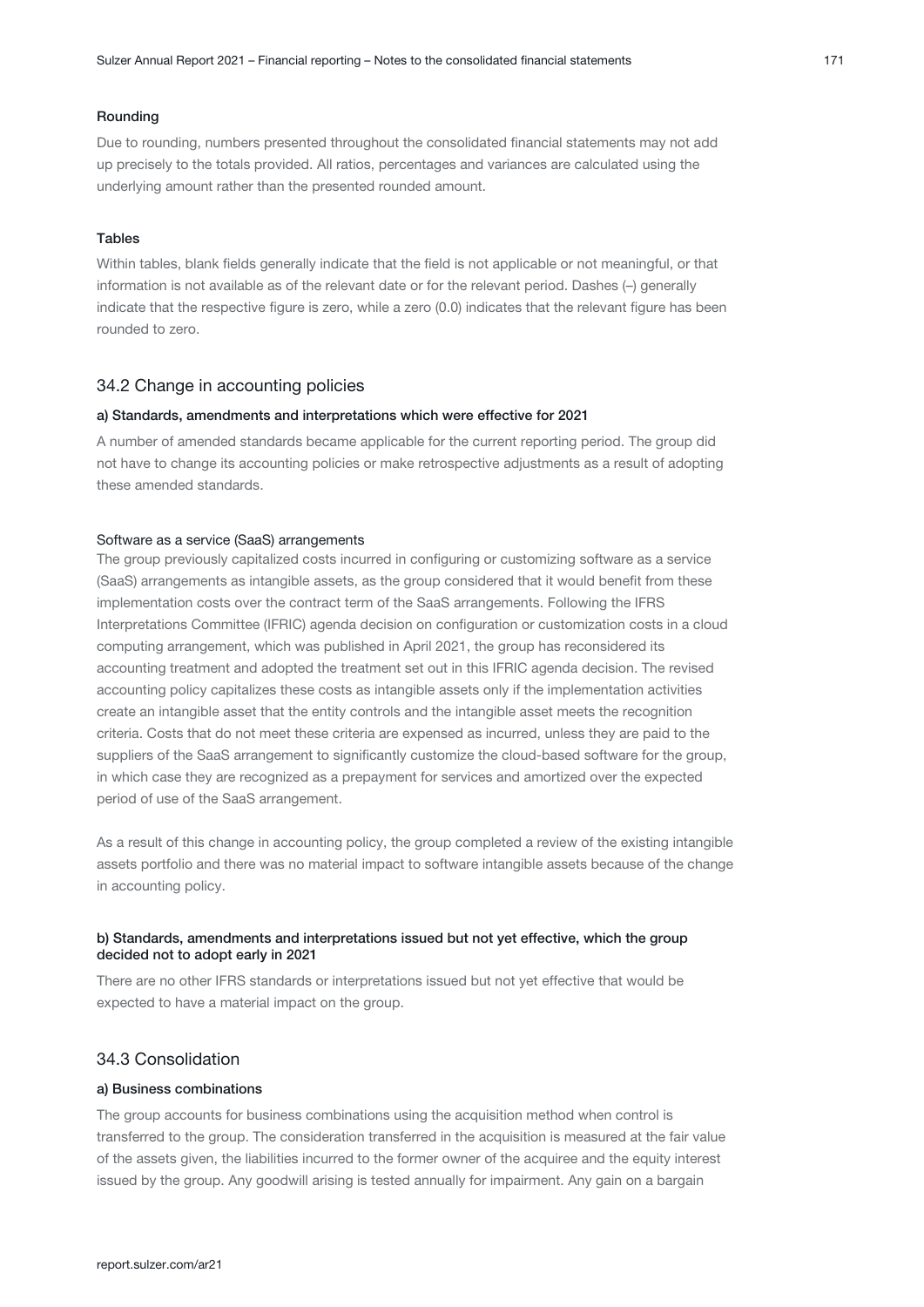purchase is recognized in the income statement immediately. Acquisition-related costs are expensed as incurred, except if related to the issue of debt or equity securities. Identifiable assets acquired, and liabilities and contingent liabilities assumed in a business combination, are measured initially at their fair values at the acquisition date.

Any contingent consideration payable is measured at fair value at the acquisition date. If the contingent consideration is classified as equity, then it is not remeasured and settlement is accounted for within equity. Otherwise, subsequent changes in the fair value of the contingent consideration are recognized in the income statement.

If share-based payment awards (replacement awards) are required to be exchanged for awards held by the acquiree's employees (acquiree's awards), then all or a portion of the amount of the acquirer's replacement awards is included in measuring the consideration transferred in the business combination. The determination is based on the difference between the market-based measure of the replacement awards compared with the market-based measure of the acquiree's awards and the extent to which the replacement awards relate to precombination service.

#### b) Subsidiaries

Subsidiaries are all entities controlled by the group. The group controls an entity when it is exposed to, or has the rights to, variable returns from its involvement with the entity and has the ability to affect those returns through its power over the entity. The financial statements of subsidiaries are included in the consolidated financial statements from the date on which control commences until the date on which control ceases.

According to the full consolidation method, all assets and liabilities and income and expenses of the subsidiaries are included in the consolidated financial statements. The share of non-controlling interests in the net assets and results is presented separately as non-controlling interests in the consolidated balance sheet and income statement, respectively.

#### c) Non-controlling interests

The group recognizes any non-controlling interest in the acquiree on an acquisition-by-acquisition basis, at the non-controlling interest's proportionate share of the recognized amounts of the acquiree's identifiable net assets. Transactions with non-controlling interests that do not result in loss of control are accounted for as equity transactions.

When the group loses control over a subsidiary, it derecognizes the assets and liabilities of the subsidiary, and any related non-controlling interest and other components of equity. Any resulting gain or loss is recognized in the income statement. Any interest retained in the former subsidiary is measured at fair value when control is lost.

#### d) Associates and joint ventures

Associates are those entities in which the group has significant influence, but no control, over the financial and operating policies. Significant influence is presumed to exist when the group holds, directly or indirectly, between 20% and 50% of the voting rights. Joint ventures are those entities over whose activities the group has joint control, established by contractual agreement and requiring unanimous consent for strategic, financial and operating decisions. Associates and joint ventures are accounted for using the equity method and are initially recognized at cost.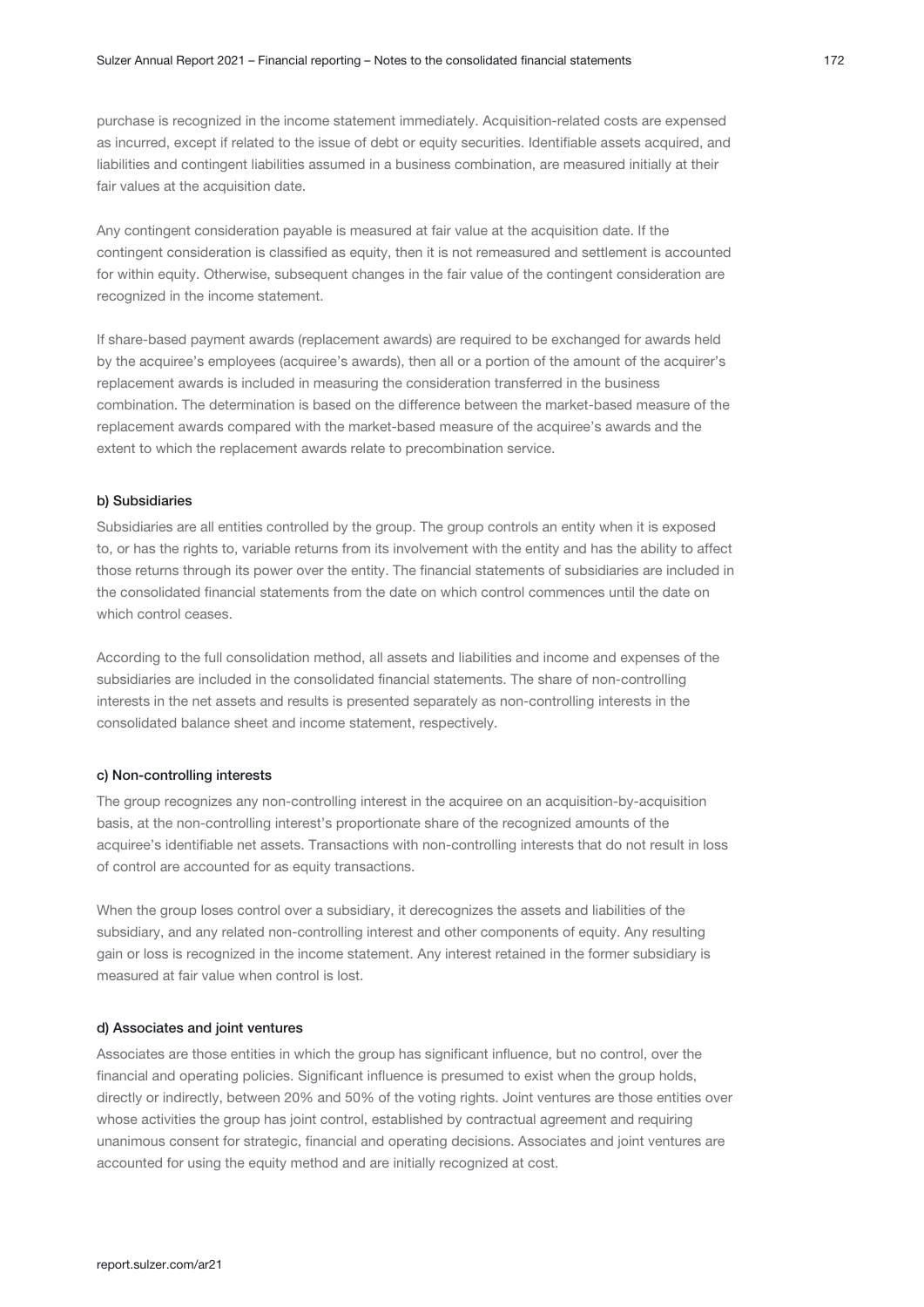#### e) Transactions eliminated on consolidation

All material intercompany transactions and balances and any unrealized gains arising from intercompany transactions are eliminated in preparing the consolidated financial statements. Unrealized losses are eliminated in the same way as unrealized gains, but only to the extent that there is no evidence of impairment.

#### 34.4 Segment reporting

Operating segments are reported in a manner consistent with the internal reporting provided to the Chief Executive Officer. The Chief Executive Officer, who is responsible for allocating resources and assessing performance (e.g., operating income) of the operating segments, has been identified as chief operating decision maker.

#### 34.5 Foreign currency translation

#### a) Functional and presentation currency

Items included in the financial statements of subsidiaries are measured using the currency of the primary economic environment in which the entity operates (the functional currency). The consolidated financial statements are presented in Swiss francs (CHF).

The following table shows the major currency exchange rates for the reporting periods 2021 and 2020:

|                  |              | 2021          | 2020         |               |  |
|------------------|--------------|---------------|--------------|---------------|--|
| <b>CHF</b>       | Average rate | Year-end rate | Average rate | Year-end rate |  |
| EUR <sub>1</sub> | 1.08         | 1.03          | 1.07         | 1.08          |  |
| GBP <sub>1</sub> | 1.26         | 1.23          | 1.20         | 1.20          |  |
| USD <sub>1</sub> | 0.91         | 0.91          | 0.94         | 0.88          |  |
| <b>CNY 100</b>   | 14.17        | 14.35         | 13.60        | 13.49         |  |
| <b>INR 100</b>   | 1.24         | 1.23          | 1.27         | 1.21          |  |

#### b) Transactions and balances

Foreign currency transactions are translated into the functional currency using the exchange rates prevailing at the dates of the transactions. Foreign exchange gains and losses resulting from the settlement of such transactions and from the translation at year-end exchange rates of monetary assets and liabilities denominated in foreign currencies are recognized in the income statement.

#### c) Subsidiaries

The results and balance sheet positions of all the subsidiaries (excluding the ones with hyperinflationary economy) that have a functional currency different from the presentation currency of the group are translated into the presentation currency as follows:

- Assets and liabilities for each balance sheet presented are translated at the closing rate at the date of that balance sheet.
- Income and expenses for each income statement are translated at average exchange rates.

Translation differences resulting from consolidation are taken to other comprehensive income. In the event of a sale or liquidation of foreign subsidiaries, exchange differences that were recorded in other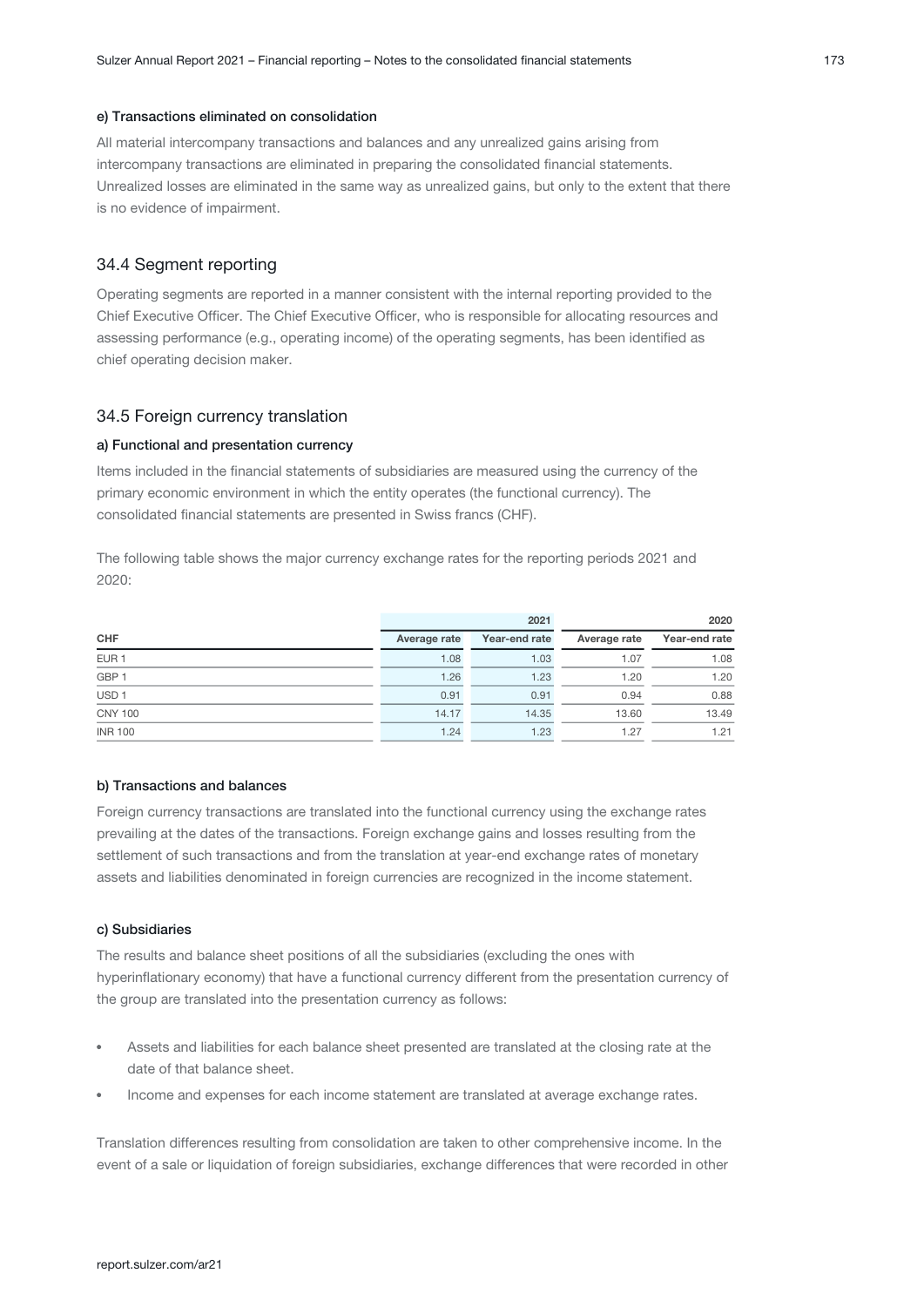comprehensive income are recognized in the income statement as part of the gain or loss on sale or liquidation.

If a loan is made to a group company, and the loan in substance forms part of the group's investment in the group company, translation differences arising from the loan are recognized directly in other comprehensive income as foreign currency translation differences. When the group company is sold or partially disposed of, and control no longer exists, gains and losses accumulated in equity are reclassified to the income statement as part of the gain or loss on disposal.

#### 34.6 Intangible assets

The intangible assets with finite useful life are amortized in line with the expected useful life, usually on a straight-line basis. The period of useful life is to be assessed according to business rather than legal criteria. This assessment is made at least once a year. An impairment might be required in the event of sudden or unforeseen value changes.

#### a) Goodwill

Goodwill represents the difference between the consideration transferred and the fair value of the group's share in the identifiable net asset value of the acquired business at the time of acquisition. Any goodwill arising as a result of a business combination is included within intangible assets.

Goodwill is subject to an annual impairment test and valued at its original acquisition cost less accumulated impairment losses. In cases where circumstances indicate a potential impairment, impairment tests are conducted more frequently. Profits and losses arising from the sale of a business include the book value of the goodwill assigned to the business being sold.

For impairment testing, goodwill is allocated to those cash-generating units or groups of cashgenerating units that are expected to benefit from the business combination in which the goodwill arose. Goodwill originating from the acquisition of an associated company is included in the book value of the participation in associated companies.

#### b) Trademarks and licenses

Trademarks, licenses and similar rights acquired from third parties are stated at acquisition cost. Such assets are amortized over their expected useful life, generally not exceeding 10 years.

#### c) Research and development

Expenditure on research activities is recognized in the income statement as incurred. Development costs for major projects are capitalized only if the expenditure can be measured reliably, the product or process is technically and commercially feasible, future economic benefits are probable, and the group intends and has sufficient resources to complete development and to use or sell the asset. Otherwise, it is recognized in the income statement as incurred. Subsequently, such assets are measured at cost less accumulated amortization (max. five years) and any accumulated impairment loss.

#### d) Computer software

Acquired computer software licenses in control of the group are capitalized on the basis of the cost incurred to acquire and bring to use the specific software. These costs are amortized over their estimated useful lives (three to max. five years).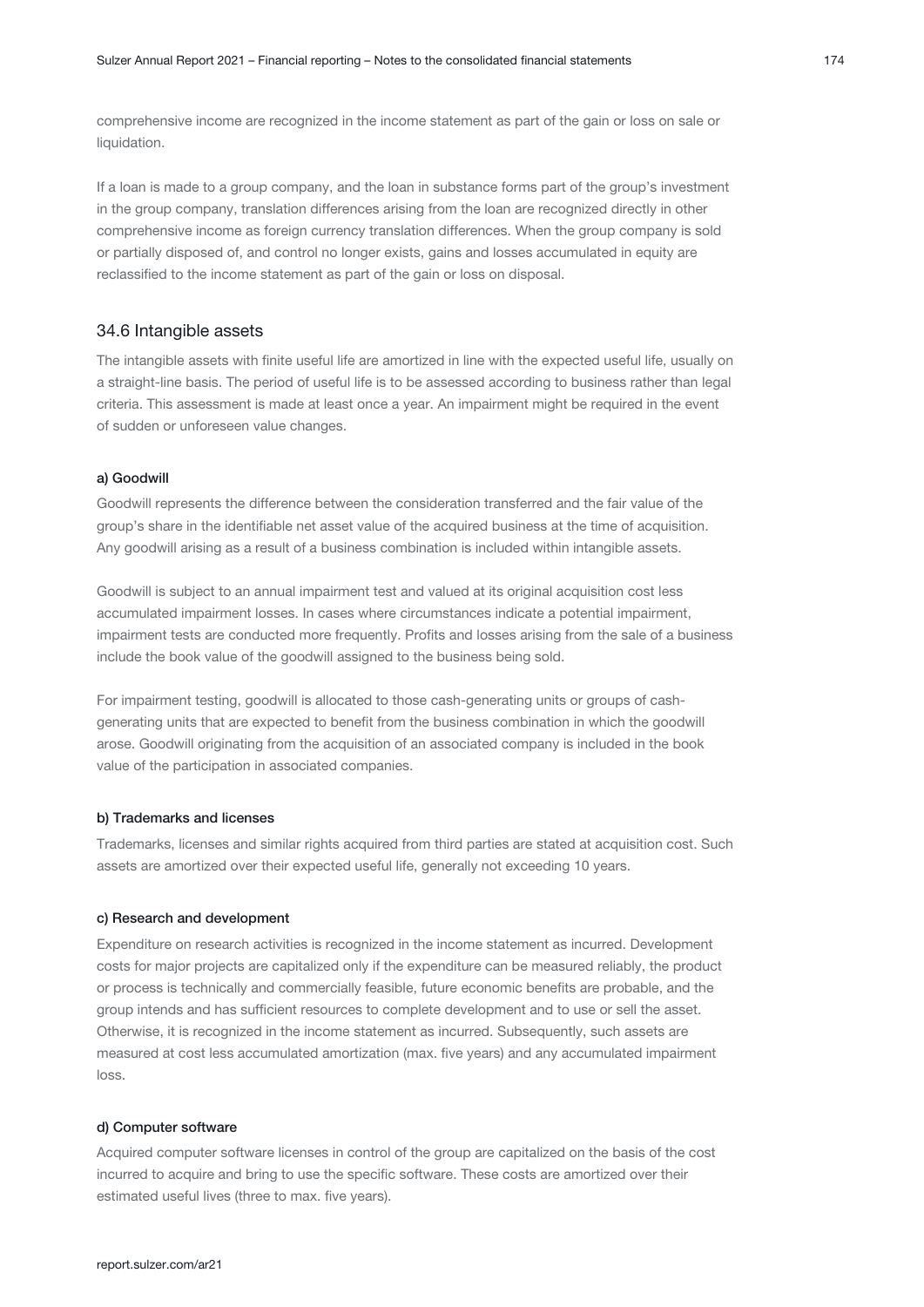#### e) Customer relationships

As part of a business combination, acquired customer rights are recorded at fair value (cost at the time of acquisition). These costs are amortized over their estimated useful lives, generally not exceeding 15 years.

#### 34.7 Property, plant and equipment

Property, plant and equipment is stated at acquisition cost less depreciation and impairments. Acquisition cost includes expenditure that is directly attributable to the acquisition of the item. Subsequent costs are included in the asset's carrying amount or recognized as a separate asset, as appropriate, only when it is probable that the future economic benefits associated with the item will flow to the group and the cost of the item can be measured reliably. The carrying amount of the replaced item is derecognized. All other repairs and maintenance are charged to the income statement during the financial period in which they are incurred.

Depreciation is provided on a straight-line basis over the estimated useful life. Land is stated at cost and is not depreciated.

The useful lives are as follows: Buildings: 20–50 years Machinery: 5–15 years Technical equipment: 5–10 years Other non-current assets: max. 5 years

#### 34.8 Impairment of property, plant and equipment and intangible assets

Assets with a finite useful life are only tested for impairment if relevant events or changes in circumstances indicate that the book value is no longer recoverable. An impairment loss is recorded equal to the excess of the carrying value over the recoverable amount. The recoverable amount is the higher of the fair value of the asset less disposal costs and its value in use. The value in use is based on the estimated cash flow over a five-year period and the extrapolated projections for subsequent years. The results are discounted using an appropriate pretax, long-term interest rate. For the purposes of the impairment test, assets are grouped together at the lowest level for which separate cash flows can be identified (cash-generating units).

#### 34.9 Lease assets and lease liabilities

The group recognizes lease assets and lease liabilities for most leases (these leases are on-balancesheet). However, the group has elected not to recognize lease assets and lease liabilities for some leases of low-value assets and short-term leases. The group recognizes the lease payments associated with these leases as an expense on a straight-line basis over the lease term.

The group presents lease assets and lease liabilities as separate line items in the balance sheet.

The group recognizes lease assets and lease liabilities at the lease commencement date. The asset is initially measured at cost and subsequently at cost less any accumulated depreciation and impairment losses and adjusted for certain remeasurements. The lease liability is initially measured at the present value of the lease payments that are not paid on commencement date, discounted using the interest rate implicit in the lease or, if that rate cannot be readily determined, the group's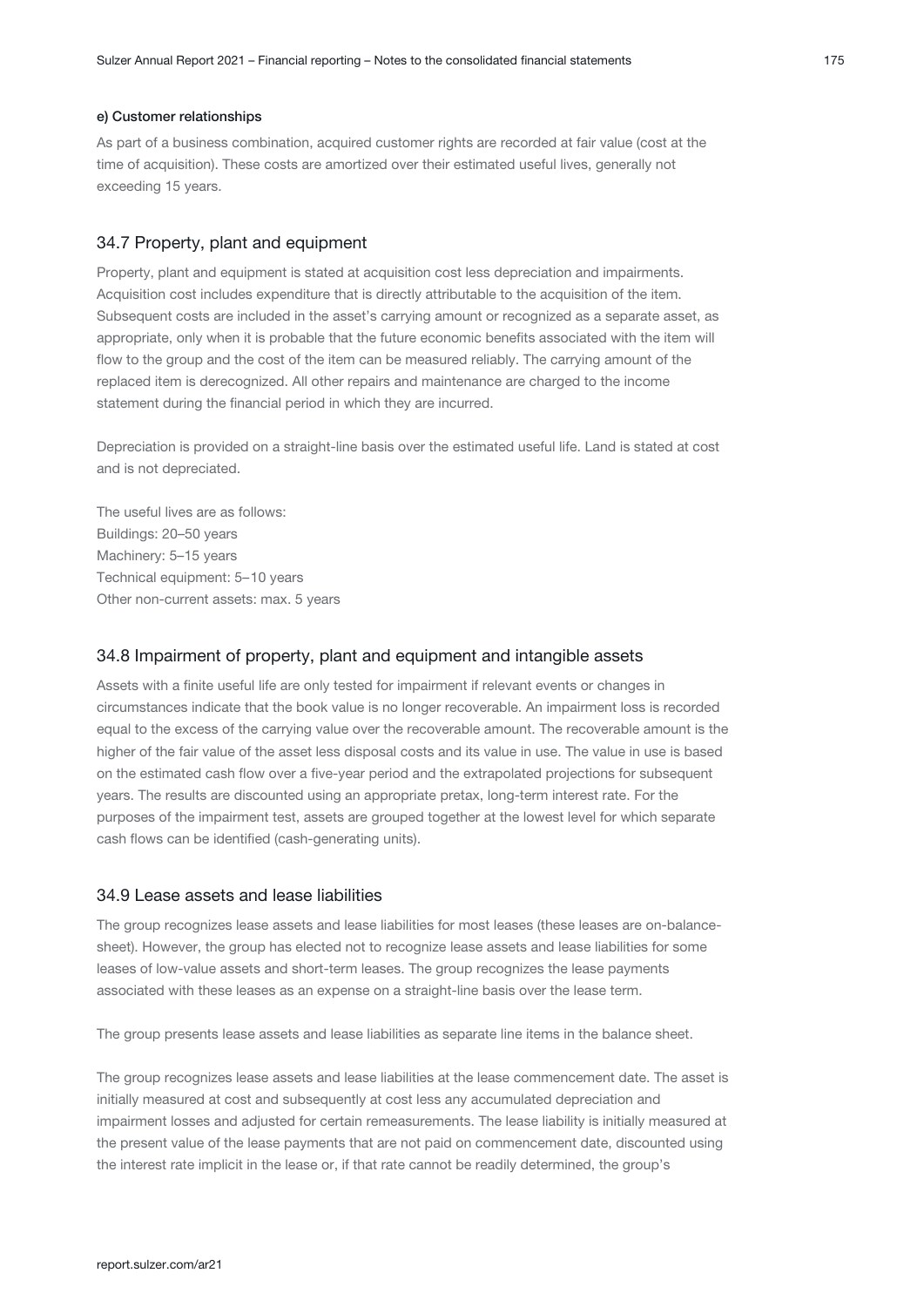incremental borrowing rate. In most cases, the group uses its incremental borrowing rate as the discount rate.

The lease liability is subsequently increased by the interest cost on the lease liability and decreased by lease payments made. It is remeasured when there is a change in future lease payments arising from a change in an index rate, a change in the estimate of the amount expected to be payable under a residual value guarantee, changes in the assessment of whether a purchase or extension option is reasonably certain to be exercised, or a termination option is reasonably certain not to be exercised.

#### 34.10 Financial assets

Financial assets are classified into the following three categories:

- Financial assets at fair value through profit or loss (FVTPL)
- Financial assets at fair value through other comprehensive income (FVOCI)
- Financial assets measured at amortized cost

For debt instruments, classification depends on the business model for managing the financial assets and the contractual terms of the cash flows. For assets measured at fair value, gains and losses will either be recorded in profit or loss or other comprehensive income. The group reclassifies debt investments when and only when its business model for managing those assets changes. For investments in equity instruments that are not held for trading, this will depend on whether the group has made an irrevocable election at the time of initial recognition to account for the equity investment at fair value through other comprehensive income (FVOCI).

#### Debt instruments

#### Financial assets at fair value through profit or loss (FVTPL)

Assets that do not meet the criteria for amortized cost or FVOCI are measured at FVTPL. A gain or loss on a debt investment that is subsequently measured at FVTPL is recognized in profit or loss and presented within other operating income and expenses or other financial income and expenses, depending on the nature of the investment, in the period in which it arises.

#### Financial assets at fair value through other comprehensive income (FVOCI)

Assets that are held for collection of contractual cash flows and for selling the financial assets, where the assets' cash flows represent solely payments of principal and interest, are measured at FVOCI. Movements in the carrying amount are taken through other comprehensive income, except for the recognition of impairment gains or losses, interest income and foreign exchange gains and losses, which are recognized in profit or loss. When the financial asset is derecognized, the cumulative gain or loss previously recognized in other comprehensive income is reclassified from equity to profit or loss and recognized in other gains/(losses). Interest income from these financial assets is included in finance income using the effective interest rate method. Foreign exchange gains and losses are presented in other gains/(losses) and impairment expenses are presented as separate line items in the statement of profit or loss.

#### Financial assets measured at amortized cost

Assets that are held for collection of contractual cash flows where those cash flows represent solely payments of principal and interest are measured at amortized cost. Interest income from these financial assets is included in finance income using the effective interest rate method. Any gain or loss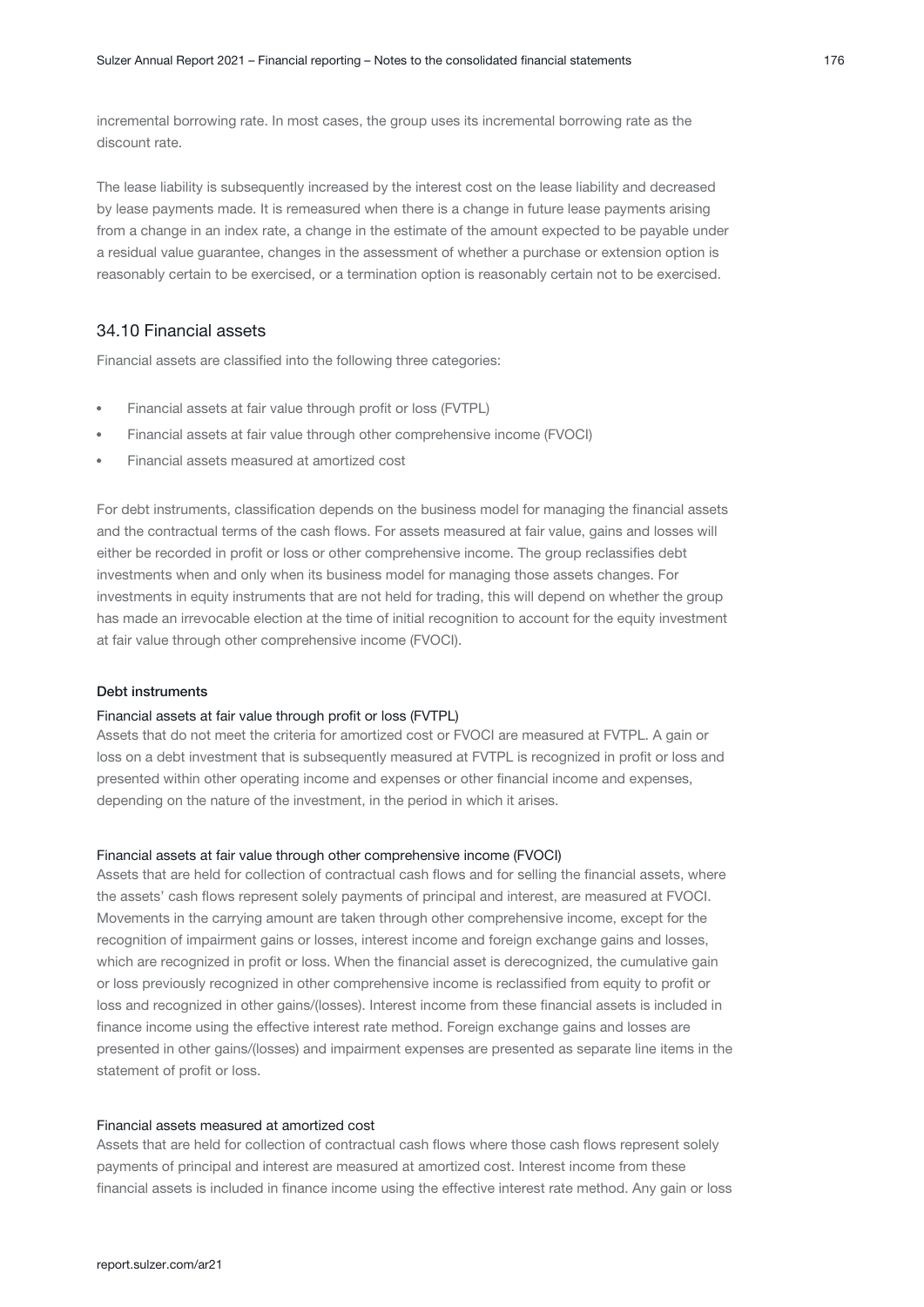arising on derecognition is recognized directly in profit or loss and presented in other gains/(losses) together with foreign exchange gains and losses. Impairment losses are presented as separate line items in the statement of profit or loss.

#### Equity instruments

The group subsequently measures all equity investments at fair value. Where the group's management has elected to present fair value gains and losses on equity investments in other comprehensive income, there is no subsequent reclassification of fair value gains and losses to profit or loss following the derecognition of the investment. Dividends from such investments continue to be recognized in profit or loss as other income when the group's right to receive payments is established. A gain or loss on an equity investment that is subsequently measured at FVTPL is recognized in profit or loss and presented within other operating income and expenses or other financial income and expenses, depending on the nature of the investment, in the period in which it arises.

#### 34.11 Derivative financial instruments and hedging activities

The group uses derivative financial instruments, such as forward currency contracts and other forward contracts, to hedge its risks associated with fluctuations in foreign currencies arising from operational and financing activities. Such derivative financial instruments are initially recognized at fair value on the date on which a derivative contract is entered into and are subsequently remeasured at fair value. Derivatives are carried as assets when the fair value is positive and as liabilities when the fair value is negative.

Any gains or losses arising from changes in fair value on the derivatives during the year that do not qualify for hedge accounting are taken directly into profit or loss.

The group applies hedge accounting to secure the foreign currency risks of future cash flows that have a high probability of occurrence. These hedges are classified as "cash flow hedges", whereas the hedge instrument is recorded on the balance sheet at fair value and the effective portions are booked against "Other comprehensive income" in the column "Cash flow hedge reserve". If the hedge relates to a non-financial transaction that will subsequently be recorded on the balance sheet, the adjustments accumulated under "Other comprehensive income" at that time will be included in the initial book value of the asset or liability. In all other cases, the cumulative changes of fair value of the hedging instrument that have been recorded in other comprehensive income are included as a charge or credit to income when the forecasted transaction is recognized or when hedge accounting is discontinued as the criteria are no longer met. In general, the fair value of financial instruments traded in active markets is based on quoted market prices at the balance sheet date.

Hedges of net investments in foreign operations are accounted for similarly to cash flow hedges. Any gain or loss on the hedging instrument relating to the effective portion on the hedge is recognized in other comprehensive income. The gain or loss relating to the ineffective portion is recognized immediately in the income statement. Gains and losses accumulated in equity are included in the income statement when the foreign operation is partially disposed of or sold.

At the inception of the transaction, the group documents the relationship between hedging instruments and hedged items and its risk management objectives and strategy for undertaking various hedging transactions. The group also documents its assessment, both at hedge inception and on an ongoing basis, of whether the derivatives that are used in hedging transactions are highly effective in offsetting changes in fair values or cash flows of hedged items.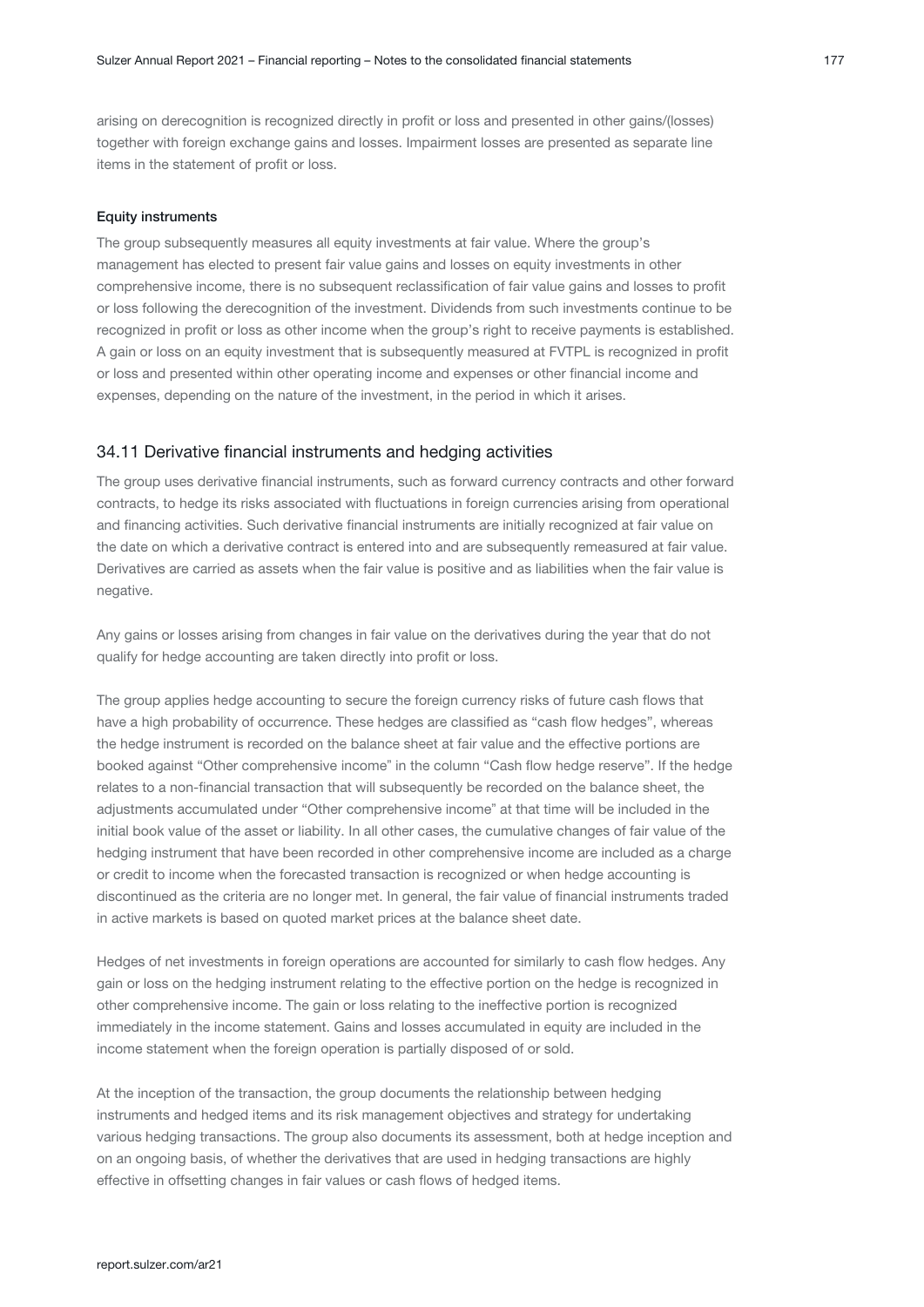#### 34.12 Offsetting financial assets and liabilities

Financial assets and liabilities are offset and the net amount reported in the balance sheet when there is a legally enforceable right to offset the recognized amounts, and there is an intention to settle on a net basis or realize the asset and settle the liability simultaneously.

#### 34.13 Inventories

Raw materials, supplies and consumables are stated at the lower of cost or net realizable value. Finished products and work in progress are stated at the lower of production cost or net realizable value. Production cost includes the costs of materials, direct and indirect manufacturing costs, and contract-related costs of construction. Inventories are valued by reference to weighted average costs. Provisions are made for slow-moving and excess inventories.

#### 34.14 Trade receivables

Trade and other accounts receivable are recognized initially at fair value and subsequently measured at amortized cost, less allowances for doubtful trade accounts receivable.

The allowance for doubtful trade accounts receivable is based on expected credit losses. These are based on historical observed default rates over the expected life of the trade receivables and are adjusted for forward-looking information such as development of gross domestic product (GDP) and oil price development.

#### 34.15 Cash and cash equivalents

Cash and cash equivalents comprise bills, postal giros and bank accounts, together with other shortterm highly liquid investments with a maturity of three months or less from the date of acquisition. Bank overdrafts are reported within borrowings in the current liabilities.

#### 34.16 Share capital

Ordinary shares are classified as equity. Costs directly attributable to the issue of ordinary shares and share options are recognized as a deduction from equity, net of any tax effects. When share capital is repurchased, the amount of the consideration paid, which includes directly attributable cost, is net of any tax effects and is recognized as a deduction from equity. Repurchased shares are classified as treasury shares and are presented as a deduction from total equity. When treasury shares are sold or reissued subsequently, the amount received is recognized as an increase in equity and the resulting surplus or deficit on the transaction is transferred to/from retained earnings.

#### 34.17 Trade payables

Trade payables and other payables are stated at face value. The respective value corresponds approximately to the amortized cost.

#### 34.18 Borrowings

Financial debt is stated at fair value when initially recognized, after recognition of transaction costs. In subsequent periods, it is valued at amortized cost. Any difference between the amount borrowed (after deduction of transaction costs) and the repayment amount is reported in the income statement over the duration of the loan using the effective interest method. Borrowings are classified as current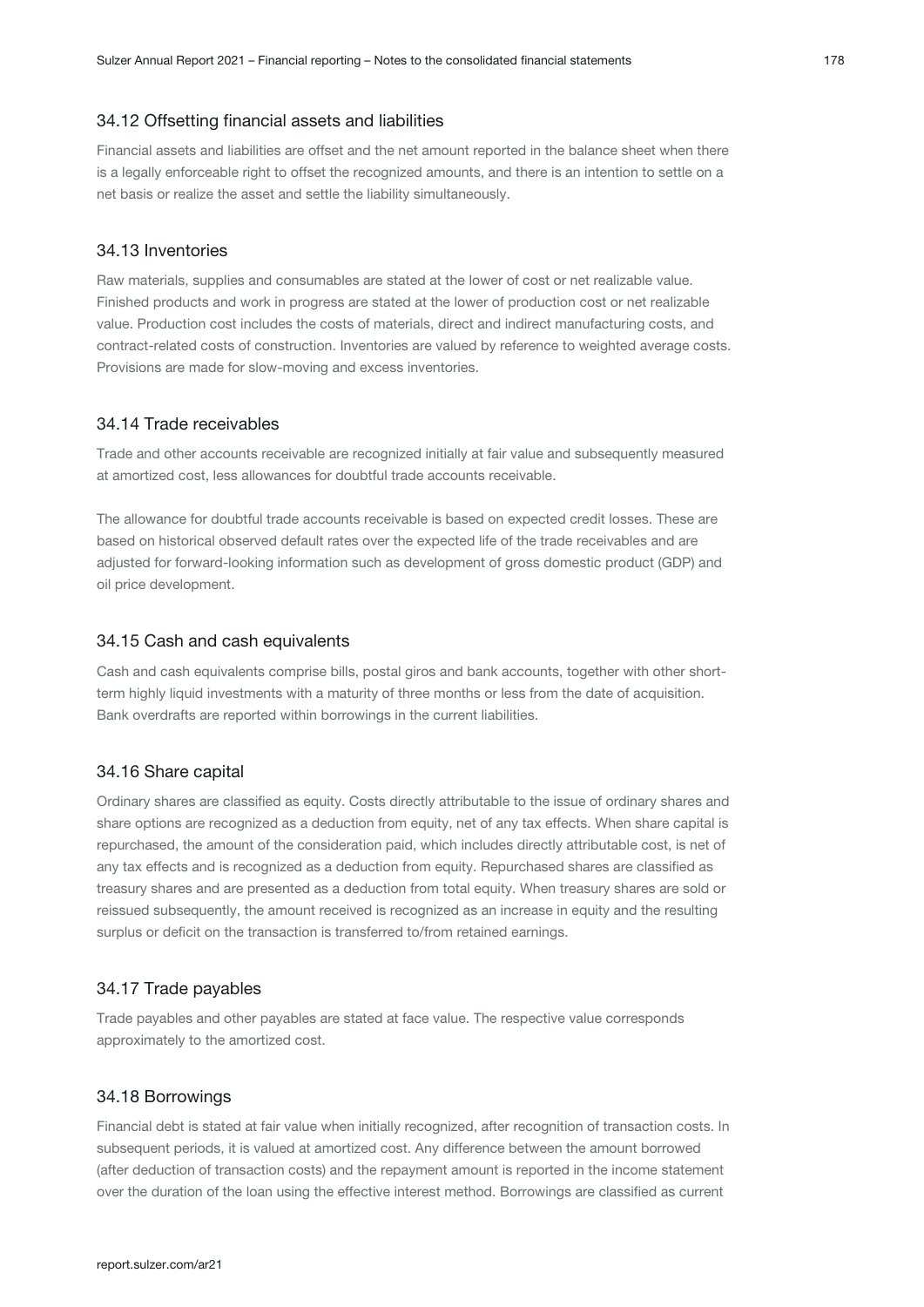liabilities unless the group has an unconditional right to defer settlement of the liability for at least 12 months after the balance sheet date.

#### 34.19 Current and deferred income taxes

The current income tax charge comprises the expected tax payable or receivable on the taxable income or loss for the year and any adjustment to the tax payable or receivable in respect of previous years. It is calculated on the basis of the tax laws enacted or substantively enacted at the balance sheet date in the countries where the group's subsidiaries and associates operate and generate taxable income. The management periodically evaluates positions taken in tax returns with respect to situations in which applicable tax regulations are subject to interpretation and establishes provisions where appropriate on the basis of amounts expected to be paid to the tax authorities.

The liability method is used to provide deferred taxes on all temporary differences between the tax base of assets and liabilities and their carrying amounts in the consolidated financial statements. Deferred taxes are valued by applying tax rates (and regulations) substantially enacted on the balance sheet date or any that have essentially been legally approved and are expected to apply at the time when the deferred tax asset is realized or the deferred tax liability is settled.

Income tax is recognized in profit or loss except to the extent that it relates to items recognized directly in equity or other comprehensive income, in which case it is recognized directly in equity or other comprehensive income.

Deferred tax assets are recognized for unused tax losses and deductible temporary differences to the extent that it is probable that a taxable profit will be available against which they can be used. Deferred tax liabilities arising as a result of temporary differences relating to investments in subsidiaries and associated companies are applied, unless the group can control when temporary differences are reversed and it is unlikely that they will be reversed in the foreseeable future.

#### 34.20 Employee benefits

#### a) Defined benefit plans

The group's net obligation in respect of defined benefit plans is calculated separately for each plan by estimating the amount of future benefit that employees have earned in the current and prior periods, discounting that amount using interest rates of high-quality corporate bonds that are denominated in the currency in which the benefits will be paid and deducting the fair value of any plan assets.

The calculation of defined benefit assets/obligations is performed annually by a qualified actuary using the projected unit credit method. When the calculation results in a potential asset for the group, the recognized asset is limited to the present value of economic benefits available in the form of any future refunds from the plan or reductions in future contributions to the plan. To calculate the present value of economic benefits, consideration is given to any applicable minimum funding requirements.

Remeasurements of the net defined benefit liability, which comprise actuarial gains and losses, the return on plan assets (excluding interest income on plan assets), and the effect of the asset ceiling (if any, excluding interest), are recognized immediately in other comprehensive income. The group determines the net interest expense/(income) on the net defined benefit liability/(asset) for the period by applying the discount rate used to measure the defined benefit obligation at the beginning of the annual period to the then net defined benefit liability/(asset), taking into account any changes in the net defined benefit liability/(asset) during the period as a result of contributions and benefit payments.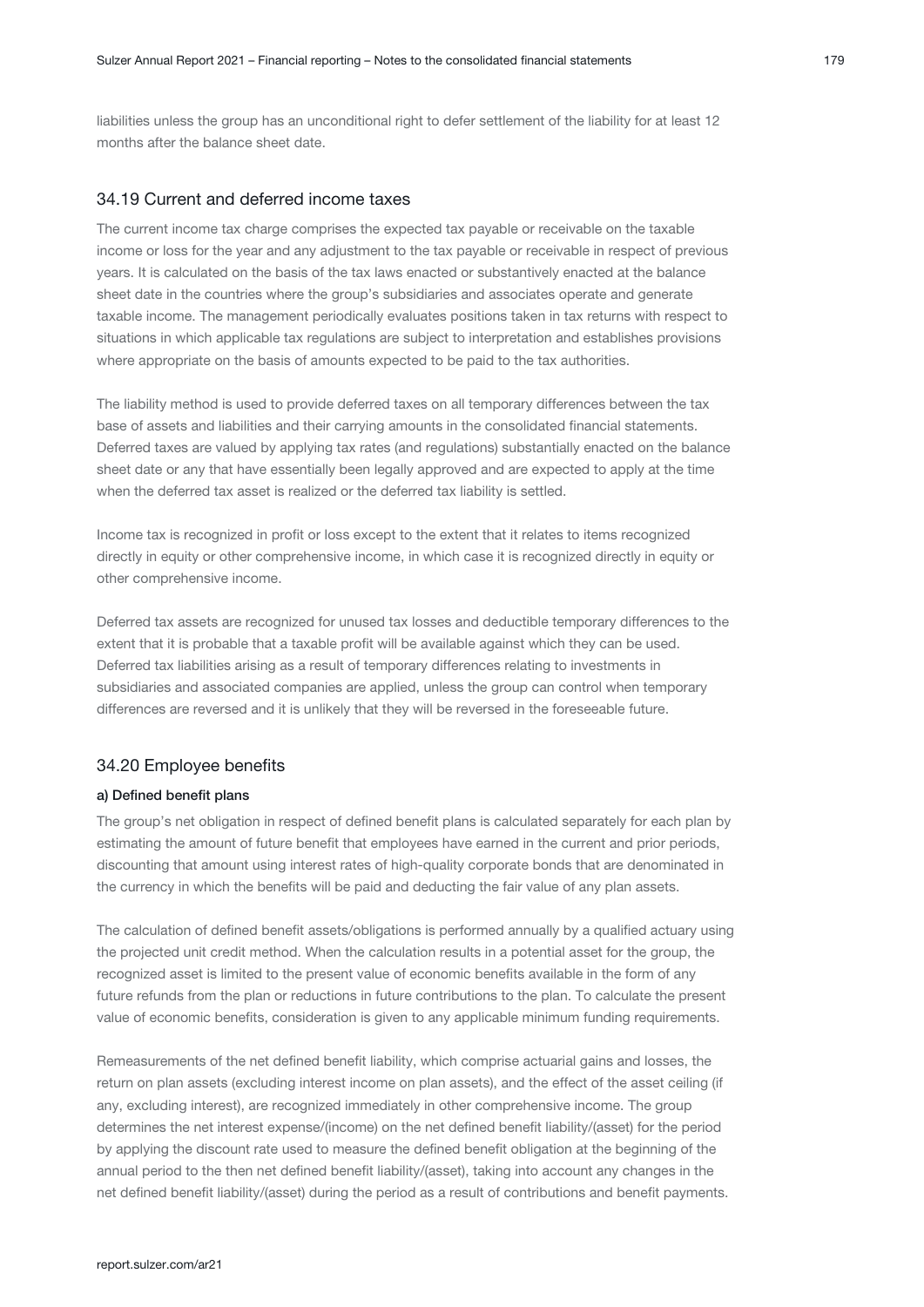Net interest expenses and other expenses related to defined benefit plans are recognized in the income statement.

When the benefits of a plan are changed or when a plan is curtailed, the resulting change in benefit that relates to past service or the gain or loss on curtailment is recognized immediately in the income statement. The group recognizes gains and losses on the settlement of a defined benefit plan when the settlement occurs.

#### b) Defined contribution plans

Defined contribution plans are defined as pure savings plans, under which the employer makes certain contributions into a separate legal entity (fund) and does not have a legal or an extendible (constructive) liability to contribute any additional amounts in the event this entity does not have enough funds to pay out benefits. A "constructive" commitment exists when it can be assumed that the employer will voluntarily make additional contributions in order not to endanger the relationship with its employees. Company contributions to such plans are considered in the income statement as personnel expenses.

#### c) Other employee benefits

Some subsidiaries provide other employee benefits such as early retirement benefits or jubilee gifts to their employees. Early retirement benefits are defined as termination benefits for employees accepting voluntary redundancy in exchange for those benefits. Jubilee gifts are other long-term benefits. For example, in Switzerland, the group makes provisions for jubilee benefits based on a Swiss local directive. The provisions are reported in the category "Other employee benefits".

Short-term benefits are payable within 12 months after the end of the period in which the employees render the related employee service. In the case of liabilities of a long-term nature, the discounting effects and employee turnover are to be taken into consideration.

Obligations to employees arising from restructuring measures are included under the category "Restructuring provisions".

#### 34.21 Share-based compensation

The group operates two equity-settled share-based payment plans. A performance share plan (PSP) covers the members of the Executive Committee and starting 2016, also the members of the Sulzer Management Group. A restricted share plan (RSP) covers the members of the Board of Directors and until 2015, also covered the members of the Sulzer Management Group.

#### a) Performance share plan (PSP)

The fair value of the employee services received in exchange for the grant of the performance share units (PSU) is recognized as a personnel expense with a corresponding increase in equity. The total amount to be expensed over the vesting period is determined by reference to the fair value of the share units granted, excluding the impact of any non-market vesting conditions (e.g., profitability targets). At each balance sheet date, the group reassesses its estimates of the number of share units that are expected to vest. It recognizes the impact of the reassessment of original estimates, if any, in the income statement, and a corresponding adjustment to equity. The fair value of PSUs granted is measured by external valuation specialists based on a Monte Carlo simulation.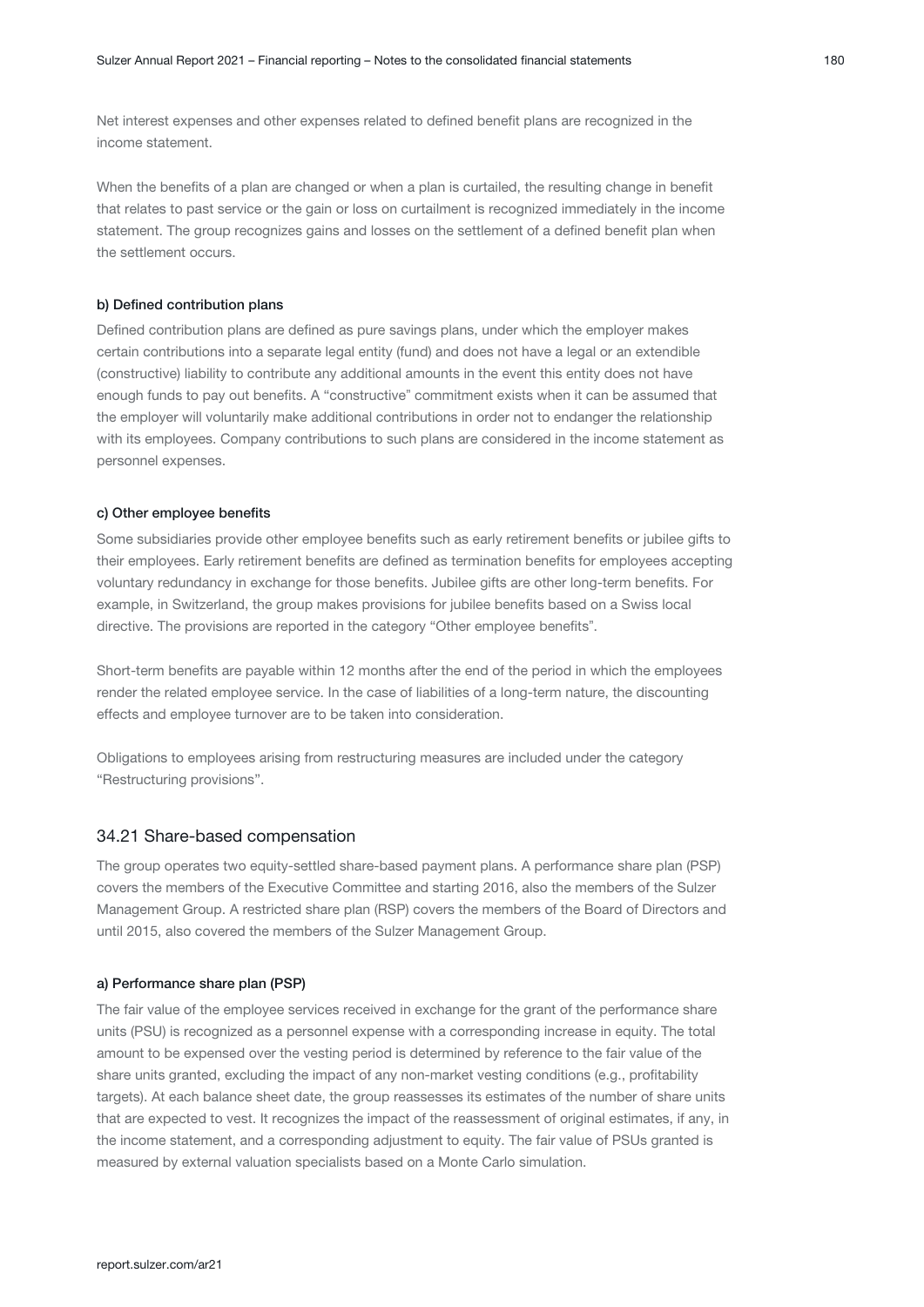The group accrues for the expected cost of social charges in connection with the allotment of shares under the PSP. The dilution effect of the share-based awards is considered when calculating diluted earnings per share.

#### b) Restricted share plan (RSP)

The fair value of the employee services received in exchange for the grant of the share units is recognized as a personnel expense with a corresponding increase in equity. The total amount expensed is recognized over the vesting period, which is the period over which the specified service conditions are expected to be met.

The fair value of the restricted share units (RSU) granted for services rendered is measured at the Sulzer closing share price at grant date, and discounted over the vesting period using a discount rate that is based on the yield of Swiss government bonds with maturities matching the duration of the vesting period. Participants are not entitled to dividends declared during the vesting period. The grant date fair value of the RSUs is consequently reduced by the present value of dividends expected to be paid during the vesting period.

The group accrues for the expected cost of social charges in connection with the allotment of shares under the RSP. The dilutive effect of the share-based awards is considered when calculating diluted earnings per share.

#### 34.22 Provisions

Provisions are recognized when the group has a present legal or constructive obligation as a result of past events, it is probable that an outflow of resources will be required to settle the obligation and the amount can be reliably estimated. Restructuring provisions comprise lease termination penalties and employee termination payments. Provisions are not recognized for future operating losses. Where there are a number of similar obligations, the likelihood that an outflow will be required is determined by considering the class of obligation as a whole. A provision is recognized even if the likelihood of an outflow with respect to a single item included in the class of obligations may be small.

Provisions are measured at the present value of the expenditures expected to be required to settle the obligation using a pretax rate that reflects current market assessments of the time value of money and the risks specific to the obligation. The increase in the provision due to the passage of time is recognized as interest expense.

#### 34.23 Sales

Sales comprises the fair value of the consideration received or receivable for the sale of goods and rendering of services in the ordinary course of the group's activities. This includes standard products (off the rack) and configured and engineered or tailor-made products. Sales are shown net of valueadded tax, returns, rebates and discounts and after eliminating sales within the group.

The core principle is that sales are recognized at an amount that reflects the consideration to which the group expects to be entitled in exchange for transferring goods or services to a customer.

Sales are recognized when (or as) the group satisfies a performance obligation by transferring a promised good or service (i.e., an asset) to a customer. An asset is transferred when (or as) the customer obtains control of that asset.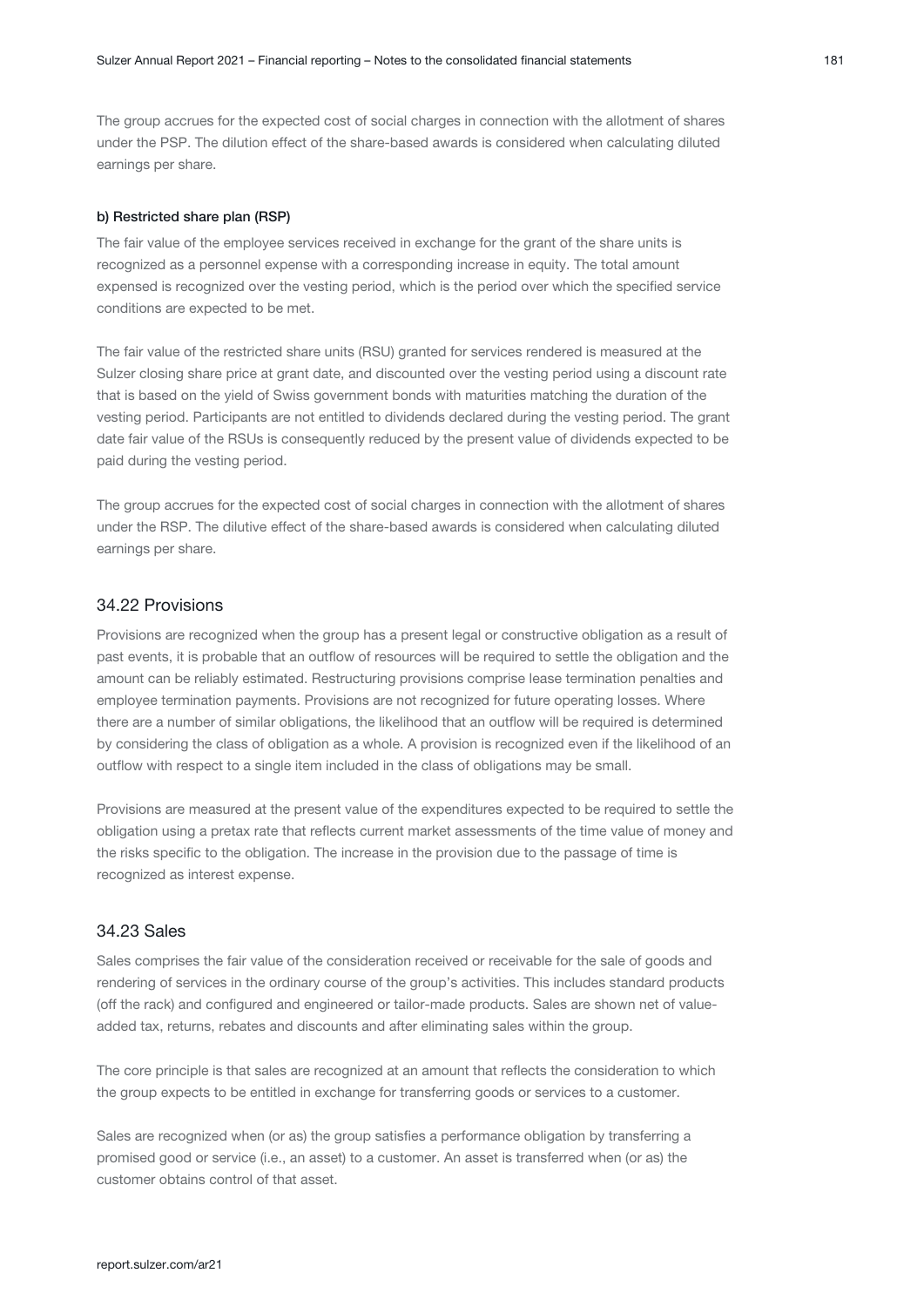A customer obtains control of a good or service if it has the ability to direct the use of, and obtain substantially all of the remaining benefits from, that good or service (e.g., use, consume, sale, hold). A customer could have the future right to direct the use of the asset and obtain substantially all of the benefits from it (i.e., upon making a prepayment for a specified product).

There are two methods to recognize sales:

- Over time method (OT): sales, costs and profit margin recognition in line with the progress of the project
- Point in time method (PIT): sales recognition when the performance obligation is satisfied at a certain point in time

The group determines at contract inception whether control of each performance obligation transfers to a customer over time or at a point in time. Arrangements where the performance obligations are satisfied over time are not limited to services arrangements. The assessment of whether control transfers over time or at a point in time is critical to the timing of revenue recognition.

#### Over time method (OT)

Sales are recognized over time if any of the following is met:

- The customer simultaneously receives/consumes as the group performs.
- The group creates/enhances an asset and the customer controls it during this process.
- The created asset has no alternative use for the customer and the group has an enforceable right to payment (including reasonable profit margin) for performance up to date if the customer terminates the contract for convenience.

The group has construction contracts without right to payment clauses in cases of termination for convenience by the customer. The group applies the point in time method to recognize sales for such contracts.

The over time method is based on the percentage of costs to date compared with the total estimated contract costs (cost-to-cost method). In rare cases, other methods, such as a milestones method, may be used for a particular project, assuming that the stage of completion can be better estimated than by applying the cost-to-cost method. Work progress of sub-suppliers is considered to determine the stage of completion. If circumstances arise that may change the original estimates of sales, costs or extent of progress toward completion, estimates are revised. These revisions may result in increases or decreases in estimated sales or costs, and are reflected in income in the period in which the circumstances that give rise to the revision become known by management.

The income statement contains a share of sales, including an estimated share of profit. The balance sheet includes the corresponding contract assets if the assets exceed the advance payments from the customer of the project. When it appears probable that the total costs of an order will exceed the expected income, the total amount of expected loss is recognized immediately in the income statement.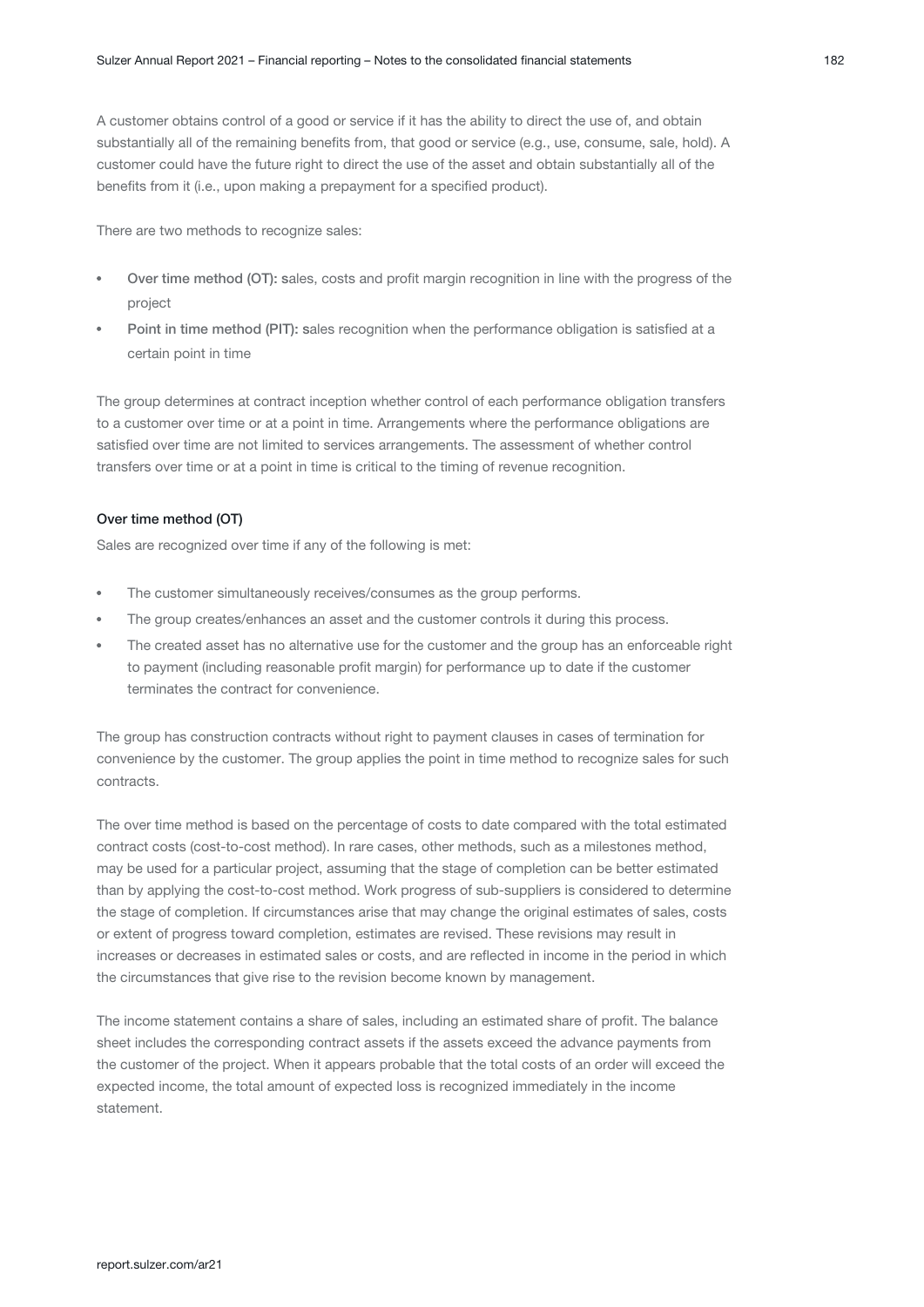#### Point in time method (PIT)

A performance obligation is satisfied at a point in time if none of the criteria for satisfying a performance obligation over time is met. Sales are recognized when (or as) the customer obtains control of that asset (depending on incoterms). The following points indicate that a customer has obtained control of an asset:

- $\bullet$ The entity has a present right to payment
- The customer has legal title
- The customer has physical possession
- The customer has the significant risks and rewards of ownership
- The customer has accepted the asset

For contracts applying the point in time method, the transfer of risks and rewards of ownership (depending on international commercial terms) typically depicts the transfer in control most appropriately.

#### Contract classification per division

Sales are measured based on the consideration specified in a contract with a customer. Sales are recognized over time if any of the conditions above is met. If none of the criteria for satisfying a performance obligation over time are met, sales are recognized at a point in time.

The following table provides information about the nature and timing of the satisfaction of performance obligations in contracts with customers, and the related revenue recognition method.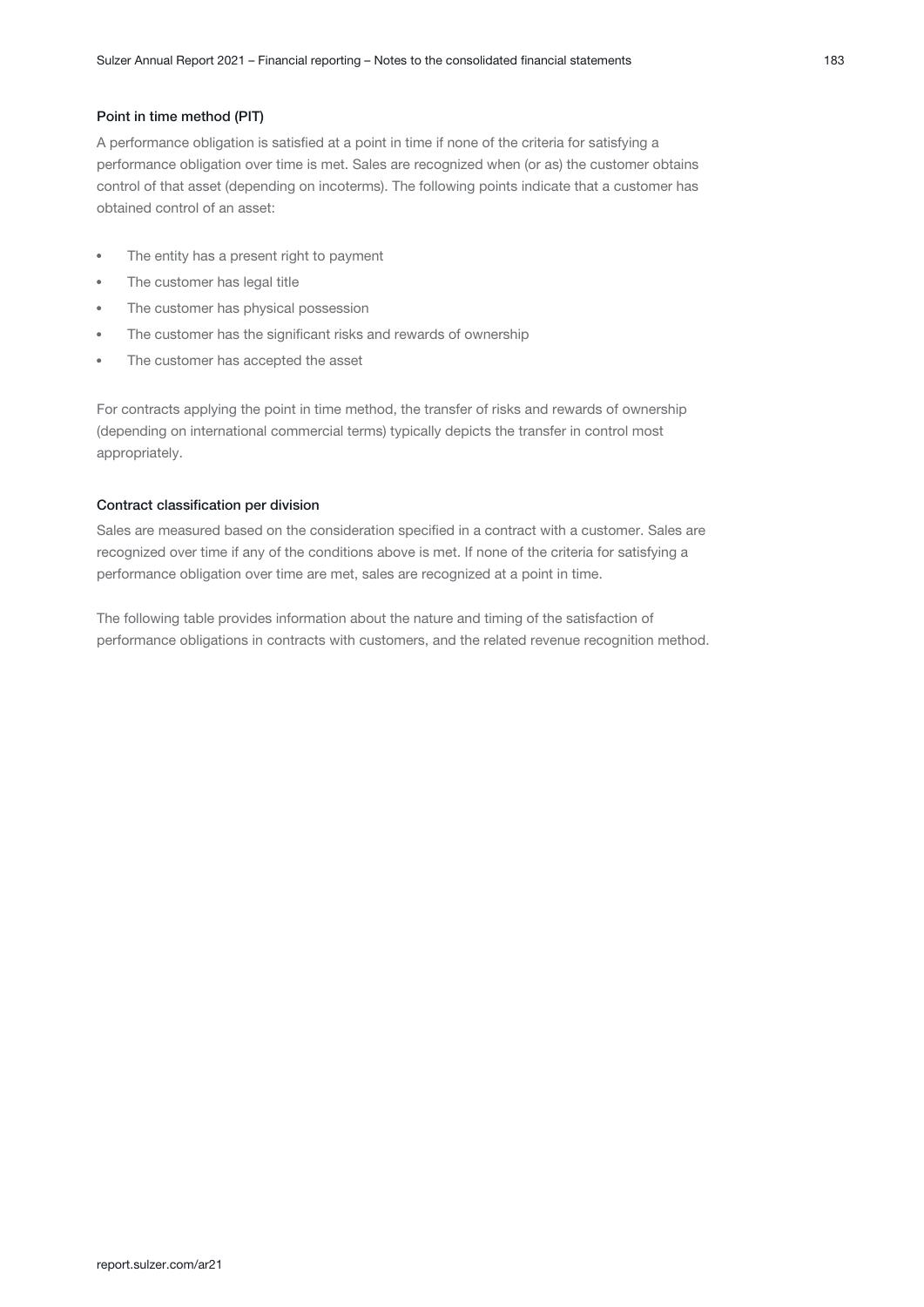| <b>Contract classification</b>  | <b>Characteristics</b>                                             | <b>Typical sales recognition method</b>                                                                                                                                                                                                        |                                                                                                                                                                                                                                               |  |  |  |  |
|---------------------------------|--------------------------------------------------------------------|------------------------------------------------------------------------------------------------------------------------------------------------------------------------------------------------------------------------------------------------|-----------------------------------------------------------------------------------------------------------------------------------------------------------------------------------------------------------------------------------------------|--|--|--|--|
|                                 |                                                                    | Created asset has no alternative use<br>for the customer and the group has<br>enforceable right to payment (including<br>reasonable profit margin) for<br>performance up to date if the customer<br>terminates the contract for<br>convenience | Created asset has alternative use for<br>the customer or the group has no<br>enforceable right to payment (including<br>reasonable profit margin) for<br>performance up to date if the customer<br>terminates the contract for<br>convenience |  |  |  |  |
| <b>Flow Equipment</b>           |                                                                    |                                                                                                                                                                                                                                                |                                                                                                                                                                                                                                               |  |  |  |  |
|                                 | - Standard products made to stock                                  |                                                                                                                                                                                                                                                |                                                                                                                                                                                                                                               |  |  |  |  |
|                                 | - New pumps                                                        |                                                                                                                                                                                                                                                |                                                                                                                                                                                                                                               |  |  |  |  |
| <b>Standard business</b>        | - Spare parts                                                      | n/a                                                                                                                                                                                                                                            | PIT                                                                                                                                                                                                                                           |  |  |  |  |
|                                 | - Preconfigured products                                           |                                                                                                                                                                                                                                                |                                                                                                                                                                                                                                               |  |  |  |  |
|                                 | - Assembled and packaged on<br>customer order                      | OT                                                                                                                                                                                                                                             | PIT                                                                                                                                                                                                                                           |  |  |  |  |
| Configured business             | - Highly customized products                                       |                                                                                                                                                                                                                                                |                                                                                                                                                                                                                                               |  |  |  |  |
|                                 | - Engineered to order according to                                 |                                                                                                                                                                                                                                                |                                                                                                                                                                                                                                               |  |  |  |  |
| <b>Engineered business</b>      | customer's specifications                                          | ОT                                                                                                                                                                                                                                             | PIT                                                                                                                                                                                                                                           |  |  |  |  |
| <b>Services</b>                 |                                                                    |                                                                                                                                                                                                                                                |                                                                                                                                                                                                                                               |  |  |  |  |
|                                 | $-$ Turbo                                                          |                                                                                                                                                                                                                                                |                                                                                                                                                                                                                                               |  |  |  |  |
|                                 | - Electromechanical                                                |                                                                                                                                                                                                                                                |                                                                                                                                                                                                                                               |  |  |  |  |
| Repair                          | - Pumps                                                            | OT                                                                                                                                                                                                                                             | PIT                                                                                                                                                                                                                                           |  |  |  |  |
|                                 | - Gas turbine components                                           |                                                                                                                                                                                                                                                |                                                                                                                                                                                                                                               |  |  |  |  |
|                                 | - Coils                                                            |                                                                                                                                                                                                                                                |                                                                                                                                                                                                                                               |  |  |  |  |
|                                 | - Pump spares                                                      |                                                                                                                                                                                                                                                |                                                                                                                                                                                                                                               |  |  |  |  |
|                                 | $-$ Retrofits                                                      |                                                                                                                                                                                                                                                |                                                                                                                                                                                                                                               |  |  |  |  |
|                                 | - Off-the-shelf articles or<br>manufactured on customer order      |                                                                                                                                                                                                                                                |                                                                                                                                                                                                                                               |  |  |  |  |
|                                 | - Others (tool container, remote                                   |                                                                                                                                                                                                                                                |                                                                                                                                                                                                                                               |  |  |  |  |
| Parts                           | monitoring, other spare parts)                                     | OT                                                                                                                                                                                                                                             | PIT                                                                                                                                                                                                                                           |  |  |  |  |
|                                 | - Overhaul / field service                                         |                                                                                                                                                                                                                                                |                                                                                                                                                                                                                                               |  |  |  |  |
|                                 | $-$ Site setup                                                     |                                                                                                                                                                                                                                                |                                                                                                                                                                                                                                               |  |  |  |  |
|                                 | - Disassembly / reassembly                                         |                                                                                                                                                                                                                                                |                                                                                                                                                                                                                                               |  |  |  |  |
|                                 | - Installation / commissioning                                     |                                                                                                                                                                                                                                                |                                                                                                                                                                                                                                               |  |  |  |  |
|                                 | - Technical support                                                |                                                                                                                                                                                                                                                |                                                                                                                                                                                                                                               |  |  |  |  |
|                                 | - Refurb / retrofit<br>$-$ Relocation                              |                                                                                                                                                                                                                                                |                                                                                                                                                                                                                                               |  |  |  |  |
|                                 | - Long-term service agreement                                      |                                                                                                                                                                                                                                                |                                                                                                                                                                                                                                               |  |  |  |  |
|                                 | (LTSA) / long-term parts agreement<br>(LTPA)                       |                                                                                                                                                                                                                                                |                                                                                                                                                                                                                                               |  |  |  |  |
| Services                        | - Customized services according to<br>customer's specifications    | OT                                                                                                                                                                                                                                             | PIT or OT for field services (asset that<br>the customer controls)                                                                                                                                                                            |  |  |  |  |
| Chemtech                        |                                                                    |                                                                                                                                                                                                                                                |                                                                                                                                                                                                                                               |  |  |  |  |
|                                 | - Off-the-shelf articles of stock<br>materials                     |                                                                                                                                                                                                                                                |                                                                                                                                                                                                                                               |  |  |  |  |
| Rush orders                     | - Articles purchased for sale                                      | n/a                                                                                                                                                                                                                                            | PIT                                                                                                                                                                                                                                           |  |  |  |  |
|                                 | - Standard configured to customer's<br>requirements                |                                                                                                                                                                                                                                                |                                                                                                                                                                                                                                               |  |  |  |  |
|                                 | - Tailor-made to customer's<br>requirements                        |                                                                                                                                                                                                                                                |                                                                                                                                                                                                                                               |  |  |  |  |
|                                 | - Replacement of components                                        |                                                                                                                                                                                                                                                |                                                                                                                                                                                                                                               |  |  |  |  |
|                                 | - Standard mechanical engineering                                  |                                                                                                                                                                                                                                                |                                                                                                                                                                                                                                               |  |  |  |  |
|                                 | - Supervision                                                      |                                                                                                                                                                                                                                                |                                                                                                                                                                                                                                               |  |  |  |  |
|                                 | - Installation workforce                                           |                                                                                                                                                                                                                                                |                                                                                                                                                                                                                                               |  |  |  |  |
|                                 | - Combined order for Separation<br>Technology (ST) and Tower Field |                                                                                                                                                                                                                                                |                                                                                                                                                                                                                                               |  |  |  |  |
| Components                      | Services (TFS)                                                     | OT                                                                                                                                                                                                                                             | PIT                                                                                                                                                                                                                                           |  |  |  |  |
|                                 | $-$ Studies                                                        |                                                                                                                                                                                                                                                |                                                                                                                                                                                                                                               |  |  |  |  |
|                                 | - Engineering                                                      |                                                                                                                                                                                                                                                |                                                                                                                                                                                                                                               |  |  |  |  |
|                                 | - Site project management                                          |                                                                                                                                                                                                                                                |                                                                                                                                                                                                                                               |  |  |  |  |
|                                 | - Supervision                                                      |                                                                                                                                                                                                                                                |                                                                                                                                                                                                                                               |  |  |  |  |
|                                 | - Key equipment                                                    |                                                                                                                                                                                                                                                | PIT or                                                                                                                                                                                                                                        |  |  |  |  |
|                                 | - Installation<br>- Procurement of equipment, spare                |                                                                                                                                                                                                                                                | OT for certain service contracts<br>where the customer simultaneously                                                                                                                                                                         |  |  |  |  |
| Services / engineered solutions | parts                                                              | ОT                                                                                                                                                                                                                                             | receives the service                                                                                                                                                                                                                          |  |  |  |  |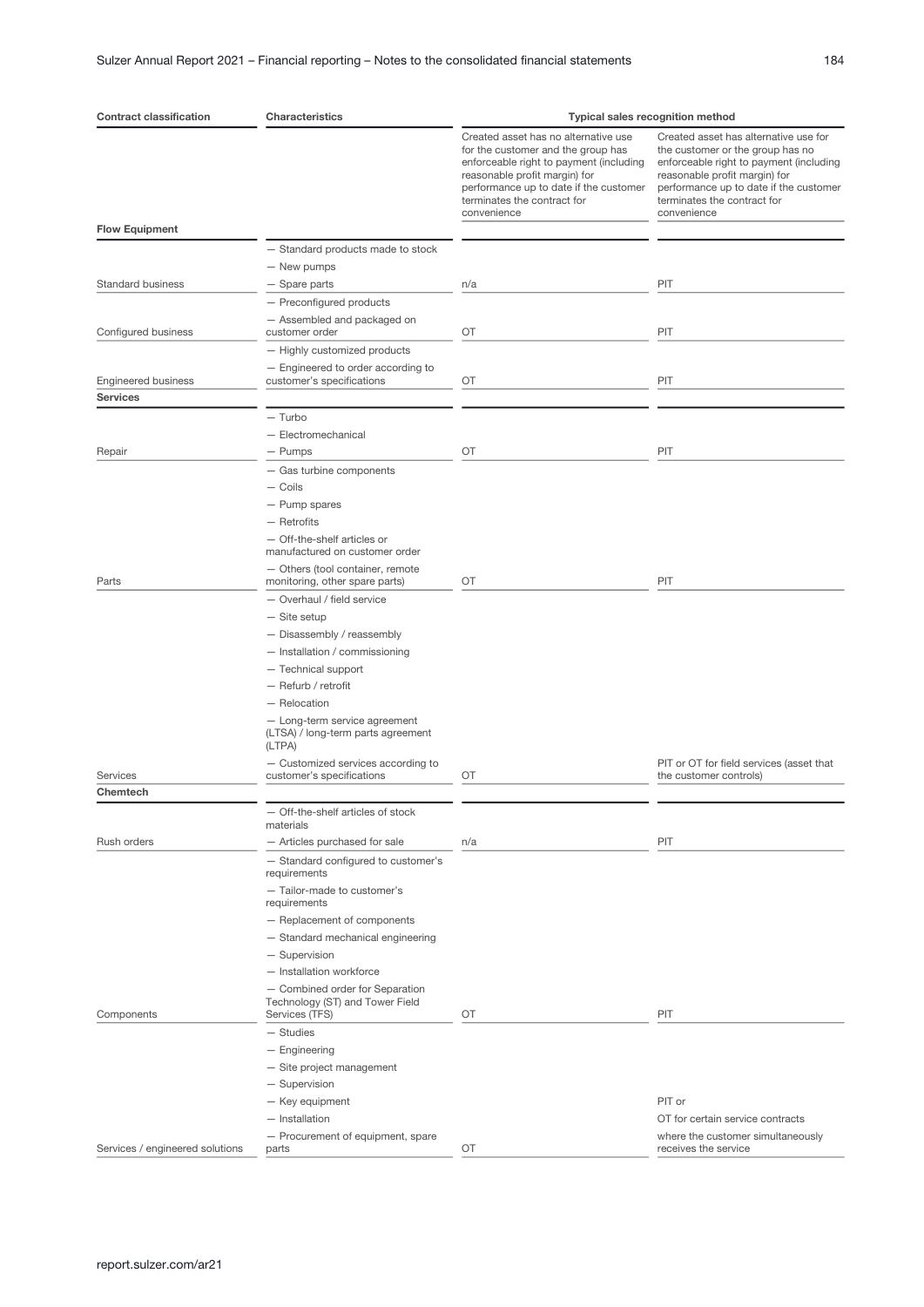#### Disaggregation of sales

In the segment information (note 3)[,](#page-10-0) sales are disaggregated by:

- Divisions (group's reportable segments)
- Timing of sales recognition (sales recognition method: over time, point in time) and divisions
- Market segments and divisions
- Geographical regions and divisions

#### Payment terms

The group's general terms and conditions of supply require payments within 30 days after the invoice date.

If the group's general terms and conditions apply for a contract, the group is entitled to issue the invoices as follows: for one-third of the contract value within five days after effective date (date when the purchase order has been accepted by the supplier, or the date of the latest signing), for one-third after expiration of half of the delivery time, and for one-third within 45 days prior to delivery. Payments for prices calculated on a time basis are invoiced on a biweekly basis or after completion of the scope of supply, whichever occurs first.

Other payment terms may apply if otherwise defined in the customer contract, the purchase order, the respective change order or the quotation.

#### Variable considerations

If the consideration promised in a contract includes a variable amount (e.g., liquidated damages, early payment discount, volume discounts), the group estimates the amount of consideration to which the group will be entitled in exchange for transferring the promised goods or services to a customer. The amount of the variable consideration is estimated by using either of the following methods, depending on which method the group expects will better predict the amount of consideration to which it will be entitled: the expected value method or the most likely amount method. The method selected is applied consistently throughout the contract and to similar types of contracts when estimating the effect of uncertainty on the amount of variable consideration to which the group is entitled.

The group's general terms and conditions of supply foresee the following warranty periods. Except in cases where the scope of supply is limited to services only, the warranty period ends on the earliest of the dates below:

- After 12 months from the initial operation of the scope of supply
- After 18 months from delivery of the scope of supply
- In the event that delivery is delayed or impeded for reasons beyond the supplier's control, after 18 months from the date of the supplier's notification that the scope of supply is ready for dispatch

Where the scope of supply is limited to services only, the warranty period ends six months after completion of such services.

If the group fails to meet the delivery date for more than two calendar weeks due to reasons for which the group is directly responsible, and provided that the purchase order expressly provides liquidated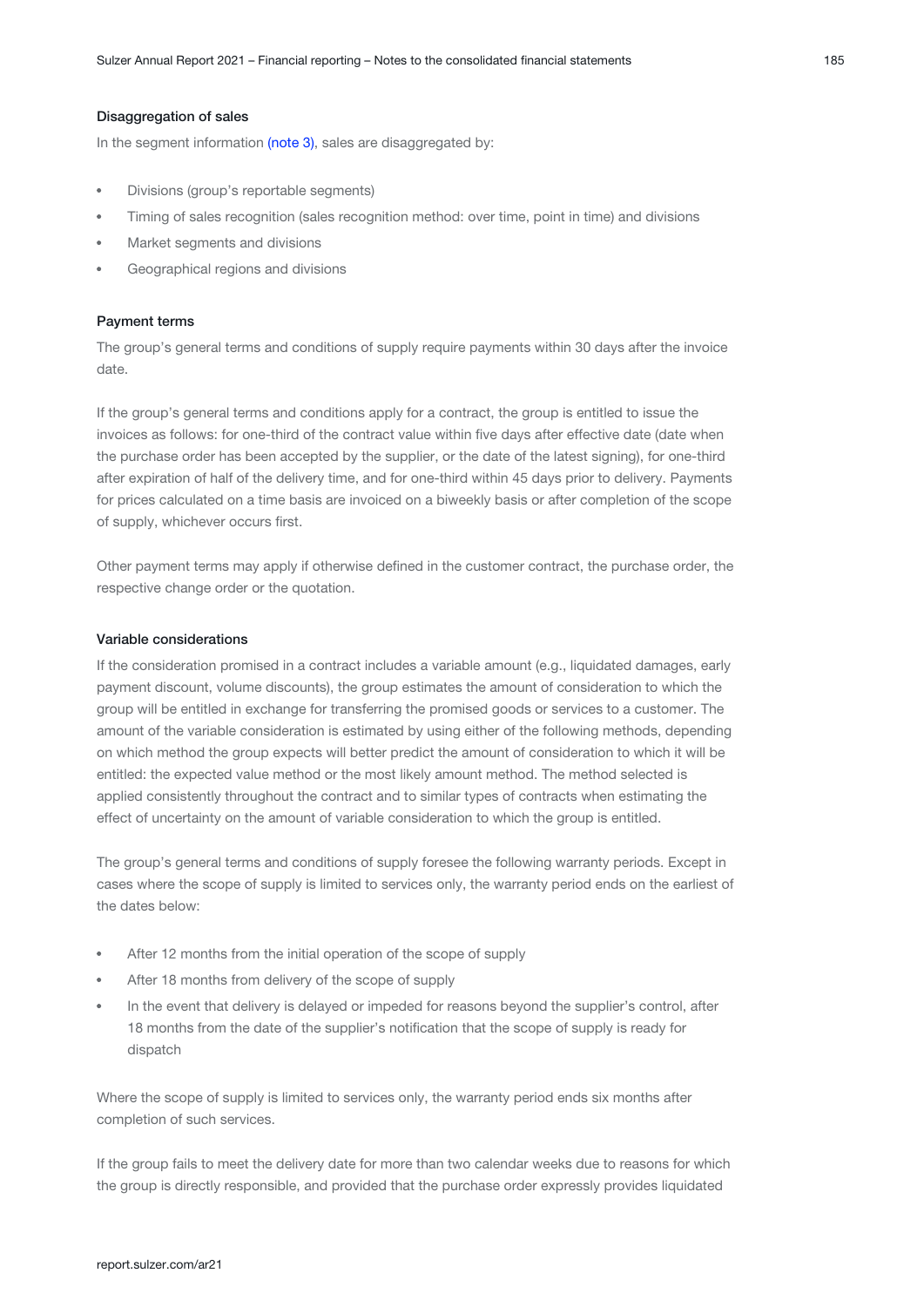damages for such failure, the purchaser is entitled to demand that the group pay liquidated damages at the rate stated in the purchase order.

The group's obligation for warranties, liquidated damages and other obligations is accounted for as a variable consideration in the sales and recognized as a provision.

#### Allocation of the transaction price

To allocate the transaction price to each performance obligation on a relative stand-alone, sellingprice basis, the group determines the stand-alone selling price at contract inception of the distinct good or service underlying each performance obligation in the contract and allocates the transaction price in proportion to those stand-alone selling prices. If the stand-alone selling price is not directly observable, then the group estimates the amount with the expected cost-plus-margin method.

#### 34.24 Assets and disposal groups held for sale

A non-current asset or a group of assets is classified as "held for sale" if its carrying amount will be recovered principally through a sale transaction rather than through continuing use. For this to be the case, the management must be committed to sell the assets, the assets must be actively marketed for sale, and the sale must be expected to be completed within one year. A non-current asset or a group of assets classified as "held for sale" will be measured at the lower of its carrying amount or fair value less selling cost.

#### 34.25 Dividend distribution

Dividend distribution to the shareholders of Sulzer Ltd is resolved upon decision at the Annual General Meeting and will be paid in the same reporting period.

#### 34.26 Discontinued operations

A discontinued operation is a component of the group's business, which can be clearly distinguished from the rest of the group and which:

- represents a separate major line of business or geographic area of operations;
- is part of a single co-ordinated plan to dispose of a separate major line of business or geographic area of operations; or
- is a subsidiary acquired exclusively with a view to resale.

Classification as a discontinued operation occurs at the earlier of disposal or when the operation meets the criteria to be classified as held-for-sale.

When an operation is classified as a discontinued operation, the comparative statement of profit or loss is re-presented as if the operation had been discontinued from the start of the comparative year.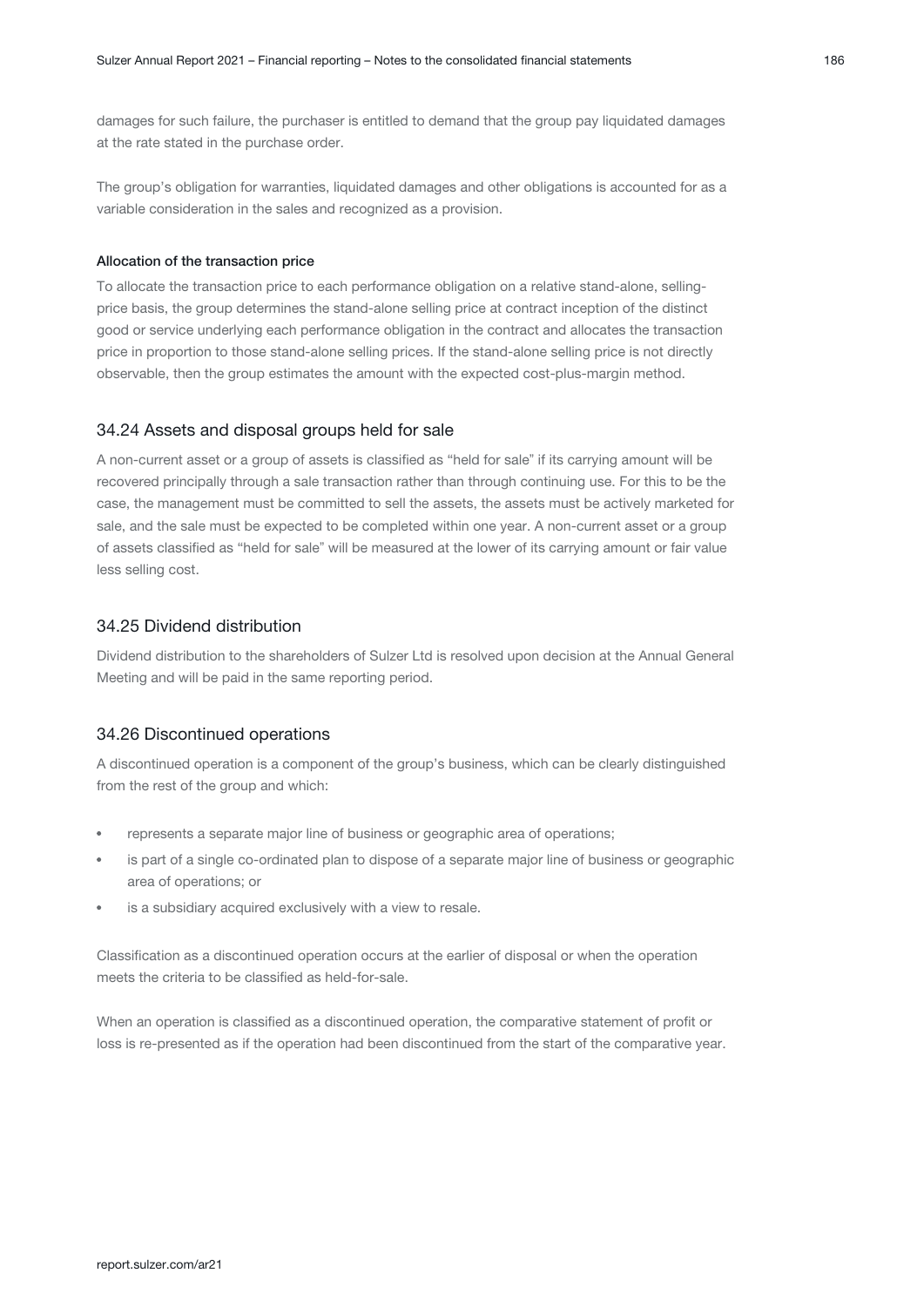# 35 Subsequent events after the balance sheet date

The Board of Directors authorized these consolidated financial statements for issue on February 17, 2022. They are subject to approval at the Annual General Meeting, which will be held on April 6, 2022. At the time when these consolidated financial statements were authorized for issue, the Board of Directors and the Executive Committee were not aware of any events that would materially affect these financial statements.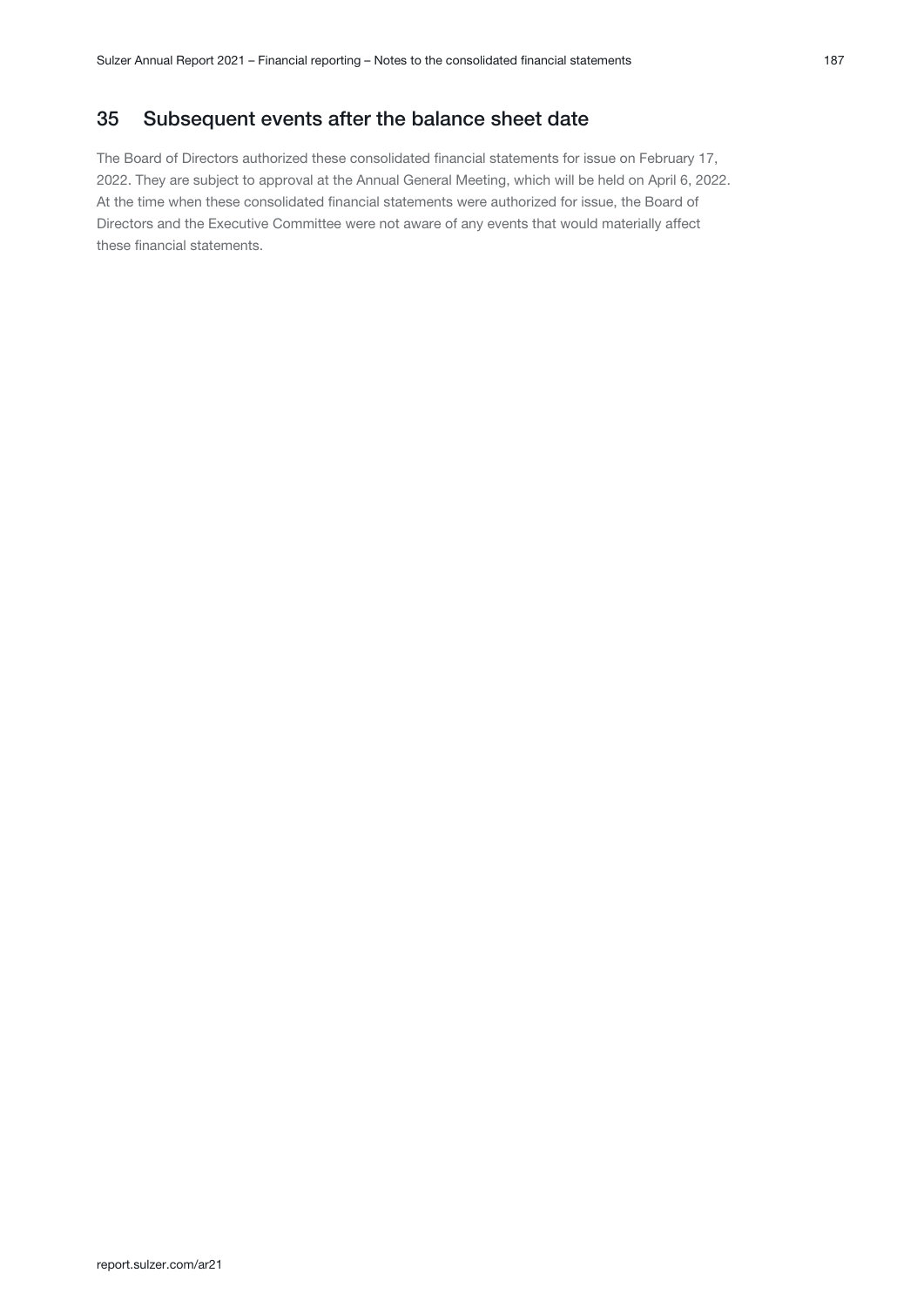# 36 Major subsidiaries

December 31, 2021

|                        | Subsidiary                                                             | Sulzer<br>ownership<br>and voting<br>rights | Registered capital<br>(including paid-in participation<br>capital in the USA<br>and Canada) | Direct<br>by Sulzer<br>Ltd | Research<br>and<br>development engineering | Production<br>and | Sales     | Service |
|------------------------|------------------------------------------------------------------------|---------------------------------------------|---------------------------------------------------------------------------------------------|----------------------------|--------------------------------------------|-------------------|-----------|---------|
| Europe                 |                                                                        |                                             |                                                                                             |                            |                                            |                   |           |         |
| Switzerland            | Sulzer Chemtech AG, Winterthur                                         | 100%                                        | CHF 10'000'000                                                                              | $\bullet$                  | $\bullet$                                  | ٠                 | ٠         | ٠       |
|                        | Sulzer Markets and Technology AG,<br>Winterthur                        | 100%                                        | CHF 4'000'000                                                                               |                            |                                            |                   |           |         |
|                        | Sulzer Management AG, Winterthur                                       | 100%                                        | CHF 500'000                                                                                 | $\bullet$                  |                                            |                   |           |         |
|                        | Tefag AG, Winterthur                                                   | 100%                                        | CHF 500'000                                                                                 | $\bullet$                  |                                            |                   |           |         |
|                        | Sulzer International AG, Winterthur                                    | 100%                                        | CHF 100'000                                                                                 | $\bullet$                  |                                            |                   |           |         |
| Belgium                | Sulzer Pumps Wastewater Belgium<br>N.V./S.A., St. Stevens-Woluwe       | 100%                                        | EUR 123'947                                                                                 |                            |                                            |                   |           |         |
|                        | Ensival Moret Belgium SA, Thimister-<br>Clermont                       | 100%                                        | EUR 7'400'000                                                                               | $\bullet$                  |                                            |                   |           |         |
| Czech Republic         | Sulzer Chemtech Czech Republic<br>s.r.o., Brno                         | 100%                                        | CZK 28'053'000                                                                              | $\bullet$                  |                                            |                   |           |         |
| Germany                | Sulzer Pumpen (Deutschland) GmbH,<br><b>Bruchsal</b>                   | 100%                                        | EUR 3'000'000                                                                               |                            |                                            |                   | ٠         |         |
|                        | Sulzer Pumps Wastewater Germany<br>GmbH, Bonn                          | 100%                                        | EUR 300'000                                                                                 | $\bullet$                  |                                            |                   |           |         |
|                        | Sulzer Chemtech GmbH, Krefeld                                          | 100%                                        | EUR 300'000                                                                                 | $\bullet$                  |                                            |                   | $\bullet$ |         |
|                        | Nordic Water GmbH, Neuss <sup>1)</sup>                                 | 100%                                        | EUR 25'565                                                                                  |                            | ٠                                          | ٠                 | $\bullet$ | ٠       |
| Denmark                | Sulzer Pumps Denmark A/S, Farum                                        | 100%                                        | DKK 501'000                                                                                 | $\bullet$                  |                                            |                   | $\bullet$ | ٠       |
| Finland                | Sulzer Pumps Finland Oy, Kotka                                         | 100%                                        | EUR 16'000'000                                                                              | $\bullet$                  | ٠                                          | ٠                 | ٠         | ٠       |
| France                 | Sulzer Pompes France SASU,<br><b>Buchelay</b>                          | 100%                                        | EUR 6'600'000                                                                               | ٠                          |                                            |                   |           |         |
|                        | Sulzer Ensival Moret France SASU,<br>Saint-Quentin                     | 100%                                        | EUR 10'000'000                                                                              |                            |                                            |                   |           |         |
| UK                     | Sulzer Pumps (UK) Ltd., Leeds                                          | 100%                                        | GBP 9'610'000                                                                               |                            |                                            |                   |           |         |
|                        | Sulzer Chemtech (UK) Ltd., Stockton<br>on Tees                         | 100%                                        | GBP 100'000                                                                                 |                            |                                            |                   |           |         |
|                        | <b>Sulzer Electro Mechanical Services</b><br>(UK) Ltd., Birmingham     | 100%                                        | GBP 48'756                                                                                  |                            |                                            |                   | ٠         |         |
|                        | Sulzer (UK) Holdings Ltd., Leeds                                       | 100%                                        | GBP 6'100'000                                                                               | $\bullet$                  |                                            |                   |           |         |
|                        | Alba Power Ltd., Aberdeen                                              | 100%                                        | GBP <sub>1</sub>                                                                            |                            | ¢                                          | ٠                 | $\bullet$ |         |
| Ireland                | Sulzer Pump Solutions Ireland Ltd.,<br>Wexford                         | 100%                                        | EUR 2'222'500                                                                               |                            |                                            |                   | ٠         |         |
|                        | Sulzer Finance (Ireland) Limited,<br>Wexford                           | 100%                                        | <b>EUR 100</b>                                                                              |                            |                                            |                   |           |         |
| Italy                  | Sulzer Italy S.r.I., Casalecchio di Reno                               | 100%                                        | EUR 600'000                                                                                 | $\bullet$                  |                                            |                   | ٠         |         |
| Norway                 | Sulzer Pumps Wastewater Norway A/<br>S, Sandvika                       | 100%                                        | NOK 502'000                                                                                 | ٠                          |                                            |                   |           |         |
|                        | Sulzer Pumps Norway A/S, Klepp<br>Stasjon                              | 100%                                        | NOK 500'000                                                                                 |                            |                                            |                   |           |         |
|                        | Nordic Water Products A/S, Straume <sup>1)</sup>                       | 100%                                        | NOK 150'000                                                                                 |                            |                                            |                   | $\bullet$ |         |
| <b>The Netherlands</b> | <b>Sulzer Pumps Wastewater</b><br>Netherlands B.V., Maastricht-Airport | 100%                                        | EUR 15'882                                                                                  |                            |                                            |                   | ٠         |         |
|                        | Sulzer Chemtech Nederland B.V.,<br><b>Breda</b>                        | 100%                                        | EUR 1'134'451                                                                               |                            |                                            |                   |           |         |
|                        | Sulzer Turbo Services Venlo B.V.,<br>Lomm                              | 100%                                        | EUR 443'940                                                                                 |                            |                                            |                   |           |         |
|                        | Sulzer Netherlands Holding B.V.,<br>Lomm                               | 100%                                        | EUR 10'010'260                                                                              |                            |                                            |                   |           |         |
|                        | Sulzer Capital B.V., Lomm                                              | 100%                                        | EUR 50'000                                                                                  |                            |                                            |                   |           |         |
| Austria                | Sulzer Austria GmbH, Wiener Neudorf                                    | 100%                                        | EUR 350'000                                                                                 | $\bullet$                  |                                            |                   |           |         |
| Poland                 | Sulzer Turbo Services Poland Sp. z<br>o.o., Lublin                     | 100%                                        | PLN 2'427'000                                                                               |                            |                                            |                   |           |         |
|                        | Sulzer Pumps Wastewater Poland Sp.<br>z o.o., Warsaw                   | 100%                                        | PLN 800'000                                                                                 |                            |                                            |                   |           |         |
| Romania                | Sulzer GTC Technology Romania<br>S.R.L., Bucharest                     | 100%                                        | RON 1'345'070                                                                               |                            |                                            |                   |           |         |
| Russia                 | AO Sulzer Pumps, St. Petersburg                                        | 100%                                        | RUB 24'000'000                                                                              |                            |                                            |                   |           |         |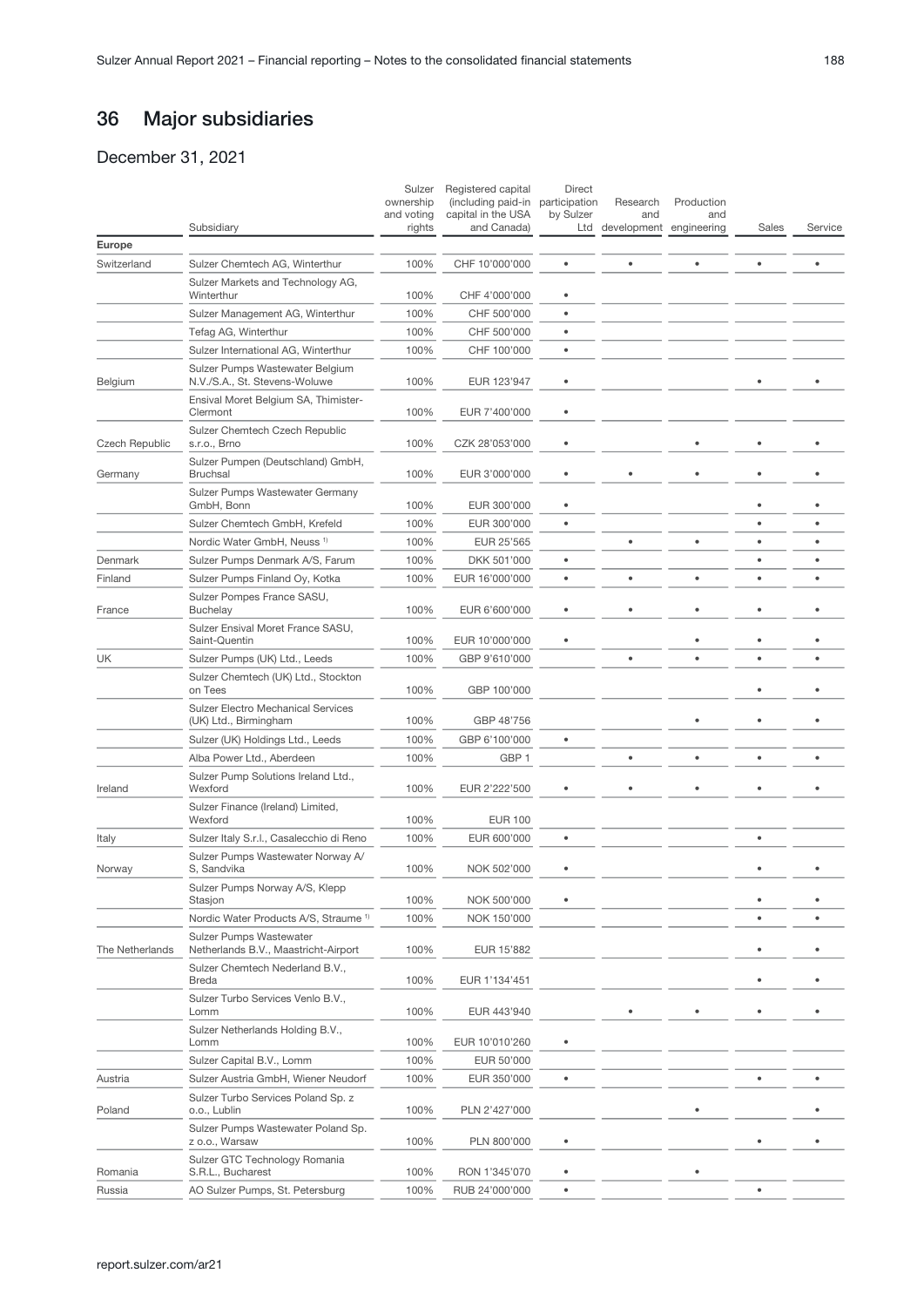|                                            | Sulzer Pumps Rus LLC, Moscow                                              | 100% | RUB 6'000'600        | ۰         |           |   |           |           |
|--------------------------------------------|---------------------------------------------------------------------------|------|----------------------|-----------|-----------|---|-----------|-----------|
|                                            | Sulzer Turbo Services Rus LLC,<br>Moscow                                  | 100% | RUB 14'705'882       |           |           |   |           |           |
|                                            | Sulzer Chemtech LLC, Serpukhov                                            | 100% | RUB 55'500'000       | ۰         |           | ٠ | ٠         | ٠         |
| Sweden                                     | Sulzer Pumps Sweden AB, Vadstena                                          | 100% | SEK 3'000'000        | $\bullet$ |           | ٠ | $\bullet$ | ٠         |
|                                            | Nordic Water Products AB, Mölndal <sup>1)</sup>                           | 100% | SEK 200'000          |           | $\bullet$ | ٠ | $\bullet$ | $\bullet$ |
| Spain                                      | Sulzer Pumps Spain S.A., Madrid                                           | 100% | EUR 1'750'497        | $\bullet$ |           | ٠ | ٠         | ٠         |
|                                            | Sulzer Pumps Wastewater Spain S.A.,<br>Rivas Vaciamadrid                  | 100% | EUR 2'000'000        |           |           |   |           |           |
| <b>North America</b>                       |                                                                           |      |                      |           |           |   |           |           |
| Canada                                     | Sulzer Pumps (Canada) Inc., Burnaby                                       | 100% | CAD 2'771'588        |           |           | ٠ | $\bullet$ | $\bullet$ |
|                                            | Sulzer Chemtech Canada Inc.,<br>Edmonton                                  | 100% | CAD 1'000'000        |           |           |   |           |           |
|                                            | <b>Sulzer Rotating Equipment Services</b><br>(Canada) Ltd., Edmonton      | 100% | CAD 7'000'000        |           |           |   |           |           |
|                                            | JWC Environmental Canada ULC,<br>Burnaby                                  | 100% | CAD 1'832'816        |           |           |   |           |           |
| <b>USA</b>                                 | Sulzer Pumps (US) Inc., Houston,<br>Texas                                 | 100% | USD 40'381'108       |           |           |   |           |           |
|                                            | Sulzer Pumps Solutions Inc., Easley,<br>South Carolina                    | 100% | USD 25'589'260       |           |           |   |           |           |
|                                            | Sulzer Pump Services (US) Inc.,<br>Houston, Texas                         | 100% | <b>USD 1'000</b>     |           |           |   |           |           |
|                                            | Sulzer Chemtech USA, Inc., Tulsa,<br>Oklahoma                             | 100% | USD 47'895'000       |           |           |   |           |           |
|                                            | Sulzer Turbo Services Houston Inc., La<br>Porte, Texas                    | 100% | USD 18'840'000       |           |           |   |           |           |
|                                            | <b>Sulzer Turbo Services New Orleans</b><br>Inc., Belle Chasse, Louisiana | 100% | USD 4'006'122        |           |           |   |           |           |
|                                            | Sulzer Electro-Mechanical Services<br>(US) Inc., Pasadena, Texas          | 100% | USD 12'461'286       |           |           |   |           |           |
|                                            | Sulzer US Holding Inc., Houston,<br>Texas                                 | 100% | USD 310'335'340      |           |           |   |           |           |
|                                            | JWC Environmental Inc., Santa Ana,<br>California                          | 100% | USD 220'818'520      |           |           |   |           |           |
|                                            | Sulzer GTC Technology US Inc.,<br>Houston, Texas                          | 100% | USD <sub>1</sub>     |           |           |   |           |           |
| Mexico                                     | Sulzer Pumps México, S.A. de C.V.,<br>Cuautitlán Izcalli                  | 100% | MXN 4'887'413        |           |           | ٠ |           |           |
|                                            | Sulzer Chemtech, S. de R.L. de C.V.,<br>Cuautitlán Izcalli                | 100% | MXN 231'345'500      |           |           |   |           |           |
| <b>Central and</b><br><b>South America</b> |                                                                           |      |                      |           |           |   |           |           |
| Argentina                                  | Sulzer Turbo Services Argentina S.A.,<br><b>Buenos Aires</b>              | 100% | ARS 9'730'091        | ٠         |           | ٠ |           | ٠         |
| Brazil                                     | Sulzer Brasil S.A., Jundiaí                                               | 100% | BRL 81'789'432       | $\bullet$ |           | ٠ | ٠         | ٠         |
|                                            | Sulzer Pumps Wastewater Brasil Ltda.,<br>Jundiaí                          | 100% | BRL 37'966'785       |           |           |   |           |           |
|                                            | Sulzer Services Brasil, Triunfo                                           | 100% | BRL 40'675'856       | ۰         |           |   |           | ٠         |
| Chile                                      | Sulzer Bombas Chile Ltda., Vitacura                                       | 100% | CLP 46'400'000       | ۰         |           |   | ٠         |           |
| Colombia                                   | Sulzer Pumps Colombia S.A.S., Cota                                        | 100% | COP<br>7'142'000'000 |           |           |   |           |           |
| Africa                                     |                                                                           |      |                      |           |           |   |           |           |
| South Africa                               | Sulzer Pumps (South Africa) (Pty) Ltd.,<br>Elandsfontein                  | 75%  | ZAR 100'450'000      |           |           |   |           |           |
|                                            | Sulzer (South Africa) Holdings (Pty)<br>Ltd., Elandsfontein               | 100% | ZAR 16'476           |           |           |   |           |           |
| Morocco                                    | Sulzer Maroc S.A.R.L. A.U., Nouaceur                                      | 100% | MAD 3'380'000        | $\bullet$ |           |   |           | ٠         |
| Nigeria                                    | Sulzer Pumps (Nigeria) Ltd., Lagos                                        | 100% | NGN 5'000'000        | $\bullet$ |           |   | ٠         | ٠         |
| Zambia                                     | Sulzer Zambia Ltd., Chingola                                              | 100% | ZMK 15'000'000       | $\bullet$ |           |   | ٠         | ٠         |
| <b>Middle East</b>                         |                                                                           |      |                      |           |           |   |           |           |
| <b>United Arab</b><br>Emirates             | Sulzer Pumps Middle East FZCO,<br>Dubai                                   | 100% | AED 500'000          |           |           |   |           |           |
|                                            | Sulzer Rotating Equipment FZE, Dubai                                      | 100% | USD 272'000          |           |           |   | ٠         |           |
| Saudi Arabia                               | Sulzer Saudi Pump Company Limited,<br>Riyadh                              | 75%  | SAR 44'617'000       | ۰         |           |   |           |           |
| Bahrain                                    | Sulzer Chemtech Middle East W.L.L.,<br>Al Seef                            | 100% | BHD 50'000           |           |           |   |           |           |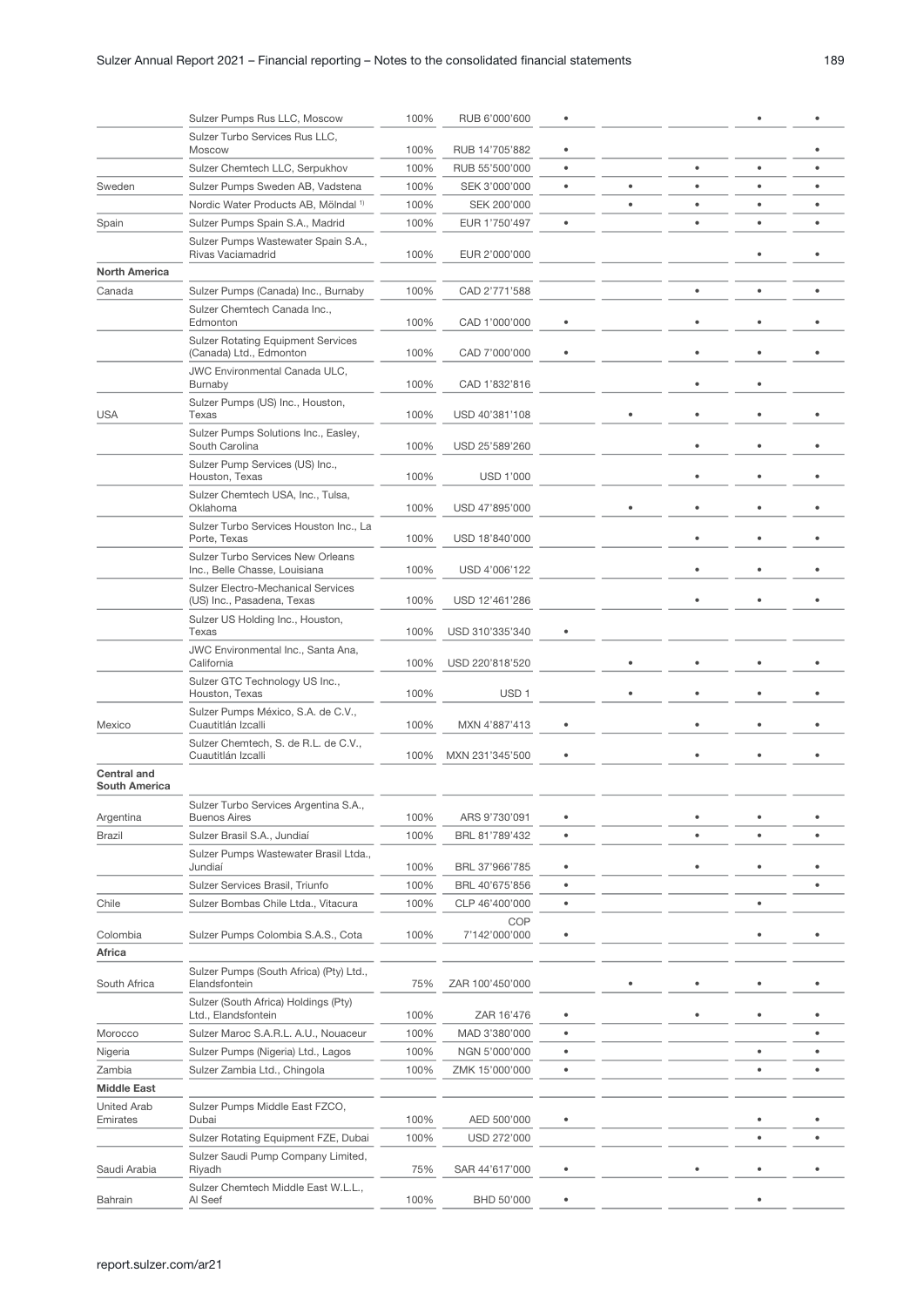| Asia                          |                                                                     |      |                              |           |   |           |  |
|-------------------------------|---------------------------------------------------------------------|------|------------------------------|-----------|---|-----------|--|
| India                         | Sulzer Pumps India Pvt. Ltd., Navi<br>Mumbai                        | 100% | INR 24'893'500               | $\bullet$ |   | ٠         |  |
|                               | Sulzer India Pvt. Ltd., Pune                                        | 100% | INR 34'500'000               | ٠         |   | ٠         |  |
|                               | Sulzer Tech India Pvt. Ltd., Navi<br>Mumbai                         | 100% | INR 100'000                  | ٠         | ٠ |           |  |
| Indonesia                     | PT. Sulzer Indonesia, Purwakarta                                    | 95%  | <b>IDR</b><br>28'234'800'000 | $\bullet$ |   | ٠         |  |
| Japan                         | Sulzer Daiichi K.K., Tokyo                                          | 60%  | JPY 30'000'000               | $\bullet$ |   | ٠         |  |
|                               | Sulzer Japan Ltd., Tokyo                                            | 100% | JPY 30'000'000               | ٠         |   | $\bullet$ |  |
| Malaysia                      | Sulzer Pumps Wastewater Malaysia<br>Sdn. Bhd., Selangor Darul Ehsan | 100% | MYR 1'000'000                | $\bullet$ |   | ٠         |  |
| Singapore                     | Sulzer Singapore Pte. Ltd., Singapore                               | 100% | SGD 1'000'000                | ٠         | ٠ | ٠         |  |
| South Korea                   | Sulzer Korea Ltd., Seoul                                            | 100% | KRW 222'440'000              | $\bullet$ |   | ٠         |  |
|                               | Sulzer GTC Technology Korea Co.<br>Ltd., Seoul                      | 100% | <b>KRW</b><br>4'870'000'000  | $\bullet$ |   | ٠         |  |
| Thailand                      | Sulzer (Thailand) Co., Ltd., Rayong                                 | 100% | THB 25'000'000               | $\bullet$ |   |           |  |
| People's<br>Republic of China | Sulzer Dalian Pumps & Compressors<br>Ltd., Dalian                   | 100% | CHF 21'290'000               | $\bullet$ | ٠ | ٠         |  |
|                               | Sulzer Pumps Suzhou Ltd., Suzhou                                    | 100% | CNY 282'069'324              | ٠         |   | ٠         |  |
|                               | Sulzer Pump Solutions (Kunshan) Co.,<br>Ltd., Kunshan               | 100% | USD 5'760'000                | $\bullet$ |   |           |  |
|                               | Sulzer Shanghai Eng. & Mach. Works<br>Ltd., Shanghai                | 100% | CNY 54'267'608               |           |   |           |  |
|                               | Sulzer Pumps Wastewater Shanghai<br>Co. Ltd., Shanghai              | 100% | USD 1'550'000                | ٠         |   | ٠         |  |
|                               | Sulzer GTC (Beijing) Technology Inc.,<br>Beijing                    | 100% | USD 150'000                  |           |   |           |  |
|                               | Nordic Water Products (Beijing) Co.,<br>Ltd., Beijing <sup>1)</sup> | 100% | USD 800'000                  |           |   | ٠         |  |
| Australia                     |                                                                     |      |                              |           |   |           |  |
|                               | Sulzer Australia Pty Ltd., Brisbane                                 | 100% | AUD 5'308'890                |           |   | ٠         |  |
|                               | Sulzer Australia Holding Pty Ltd.,<br><b>Brendale</b>               | 100% | AUD 34'820'100               |           |   |           |  |
|                               |                                                                     |      |                              |           |   |           |  |

1) Acquired in 2021.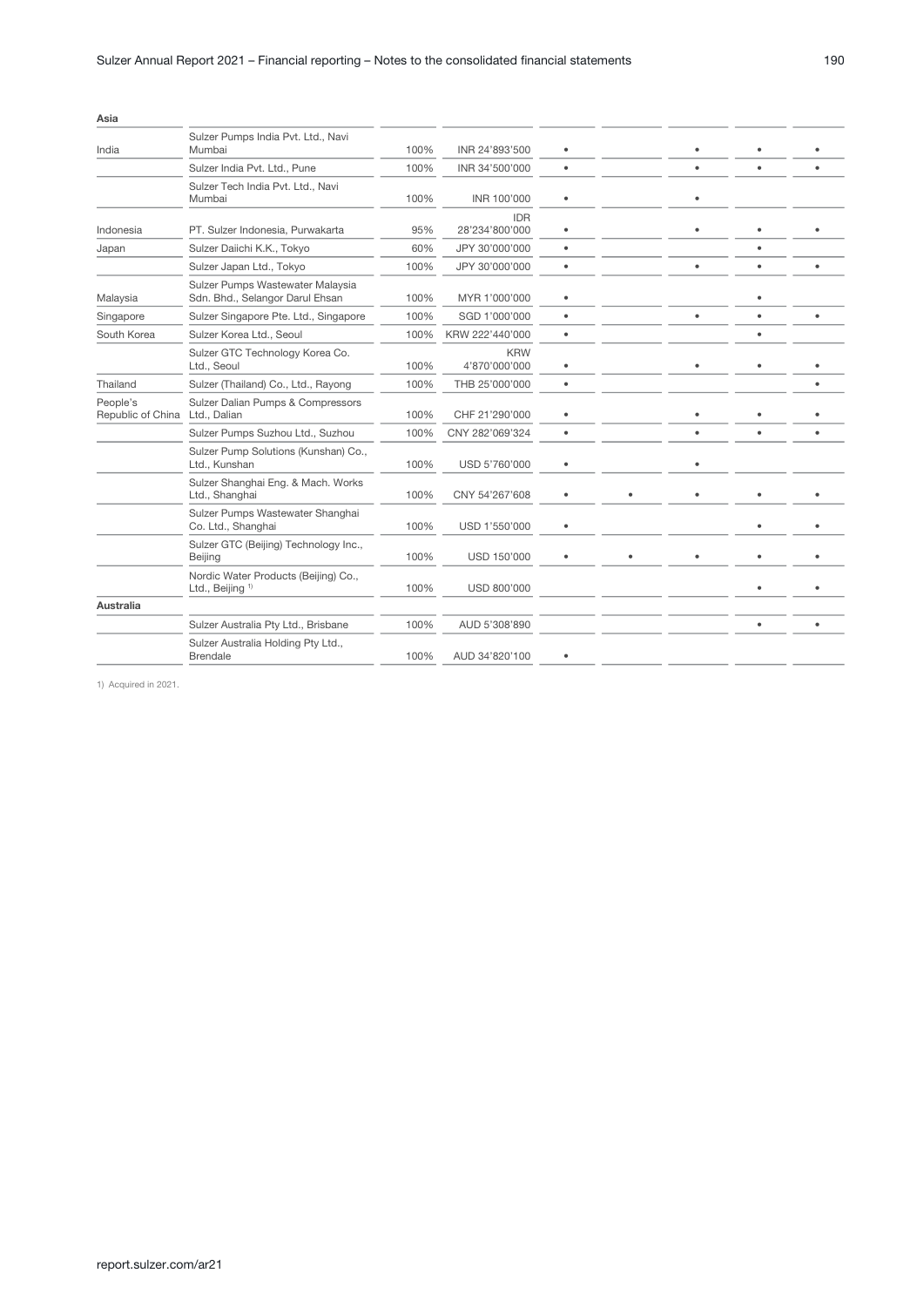# KPMG **Statutory Auditor's Report**

To the General Meeting of Sulzer Ltd, Winterthur

## Report on the Audit of the Consolidated Financial Statmentes

#### Opinion

We have audited the consolidated financial statements of Sulzer Ltd and its subsidiaries (the Group), which comprise the "[Consolidated balance sheet](#page-3-0)" as at December 31, 2021 and the "Consolidated [income statement](#page-1-0)", "Consolidated statement of comprehensive income", "Consolidated statement of [changes in equity](#page-4-0)" and "Consolidated statement of cash flows" for the year then ended, and "Notes to the consolidated financial statements", including a summary of significant accounting policies.

In our opinion the consolidated financial statements give a true and fair view of the consolidated financial position of the Group as at 31 December 2021, and its consolidated financial performance and its consolidated cash flows for the year then ended in accordance with International Financial Reporting Standards (IFRS) and comply with Swiss law.

#### Basis for Opinion

We conducted our audit in accordance with Swiss law, International Standards on Auditing (ISAs) and Swiss Auditing Standards. Our responsibilities under those provisions and standards are further described in the Auditor's Responsibilities for the Audit of the Consolidated Financial Statements section of our report. We are independent of the Group in accordance with the provisions of Swiss law and the requirements of the Swiss audit profession, as well as the International Ethics Standards Board for Accountants' International Code of Ethics for Professional Accountants (including International Independence Standards) (IESBA Code), and we have fulfilled our other ethical responsibilities in accordance with these requirements.

We believe that the audit evidence we have obtained is sufficient and appropriate to provide a basis for our opinion.

#### Key Audit Matters



statements as a whole, and in forming our opinion thereon, and we do not provide a separate opinion on these matters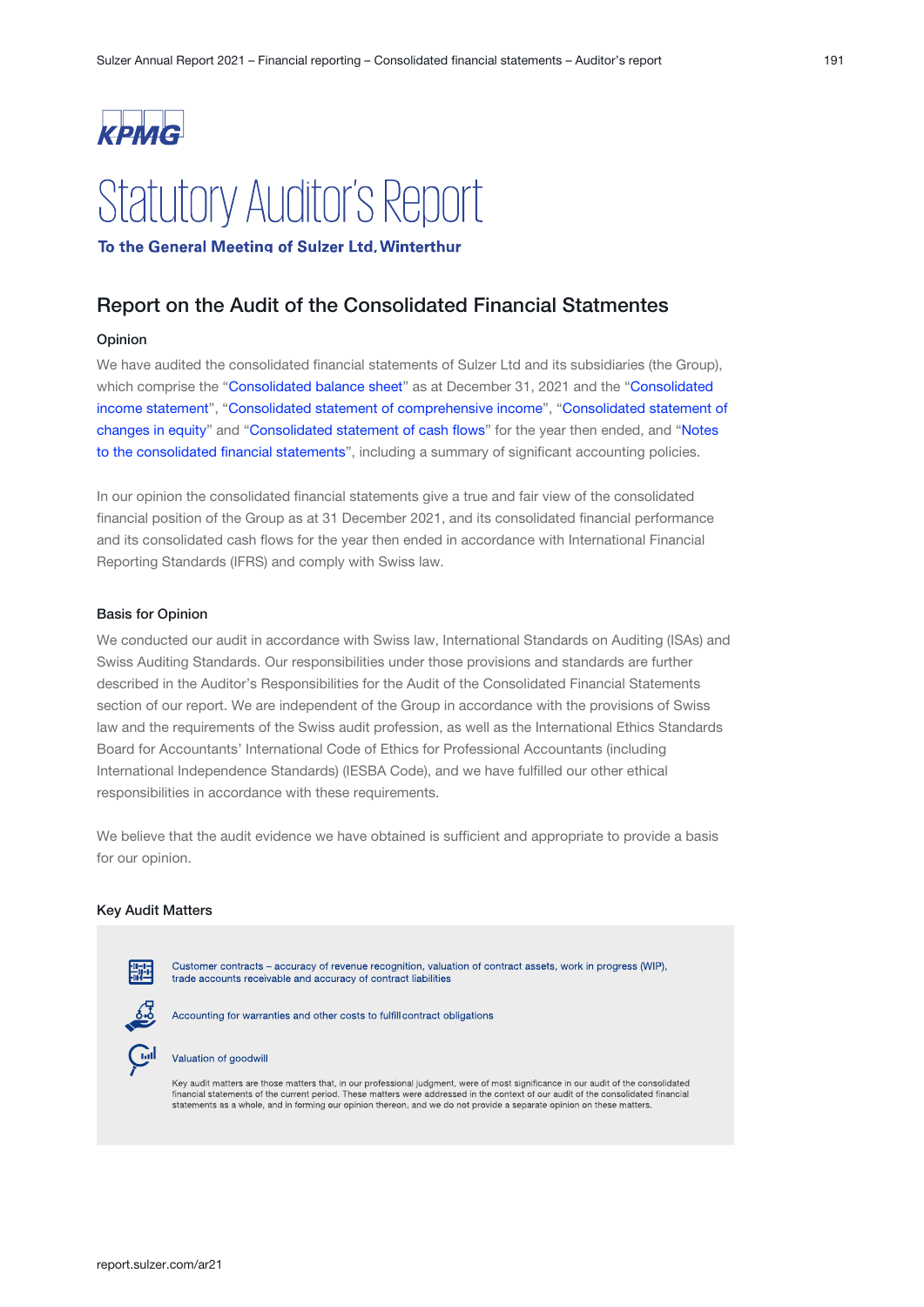# Customer contracts — accuracy of revenue recognition, valuation of contract assets, work in progress (WIP), trade accounts receivable and accuracy of contract liabilities



#### Key Audit Matter

As per December 31, 2021, revenue from customer contracts amounts to CHF 3'155.3 million, contract assets amount to CHF 409.3 million, contract liabilities to CHF 324.5 million, the balance of work in progress (WIP) amounts to CHF 218.3 million and trade accounts receivable amount to CHF 549.2 million.

Under IFRS 15 revenue is recognised when a performance obligation is satisfied by transferring control over a promised good or service.

Revenue and related costs from long-term customer orders (construction and service contracts) are recognized over time (OT), provided they fulfill the criteria of International Financial Reporting Standards, specifically having the right to payment in case of termination for convenience. The OT method allows recognizing revenues by reference to the stage of completion of the contract. The application of the OT method is complex and requires judgments by management when estimating the stage of completion, total project costs and the costs to complete the work. Incorrect assumptions and estimates can lead to revenue being recognized in the wrong reporting period or in amounts inadequate to the actual stage of completion, and therefore to an incorrect result for the period.

During order fulfillment, contractual obligations may need to be reassessed. In addition, change orders or cancelations have to be considered. As a result, total estimated project costs may exceed total contract revenues and therefore require write-offs of contract assets, receivables and the immediate recognition of the expected loss as a provision.

Regarding the projects recognized at a point in time (PIT), the risks include inappropriate revenue recognition from revenue being recorded in the wrong accounting period or at amounts not justified as well as overstated WIP that requires impairment adjustments.

#### Our response

Our procedures included, among others, obtaining an understanding of the project execution processes and relevant controls relating to the accounting for customer contracts.

For the revenue recognized throughout the year, we tested selected key controls, including results reviews by management, for their operating effectiveness and performed procedures to gain sufficient audit evidence on the accuracy of the accounting for customer contracts and related financial statement captions.

These procedures included reading significant new contracts to understand the terms and conditions and their impact on revenue recognition. We performed enquiries with management to understand their project risk assessments and inspected meeting minutes from project reviews performed by management to identify relevant changes in their assessments and estimates. We challenged these assessments and estimates for OT projects including comparing estimated project financials between reporting periods and assessed the historical accuracy of these estimates.

On a sample basis, we reconciled revenue to the supporting documentation, validated estimates of costs to complete, tested the mathematical accuracy of calculations and the adequacy of project accounting. We also examined costs included within contract assets on a sample basis by verifying the amounts back to source documentation and tested their recoverability through comparing the net realizable values as per the agreements with estimated cost to complete.

We further performed testing for PIT projects on a sample basis to confirm the appropriate application of revenue recognition policies and to verify valuation of WIP balances. This included reconciling accounting entries to supporting documentation. When doing this, we specifically put emphasis on those transactions occurring close before or after the balance sheet date to obtain sufficient evidence over the accuracy of cut-off.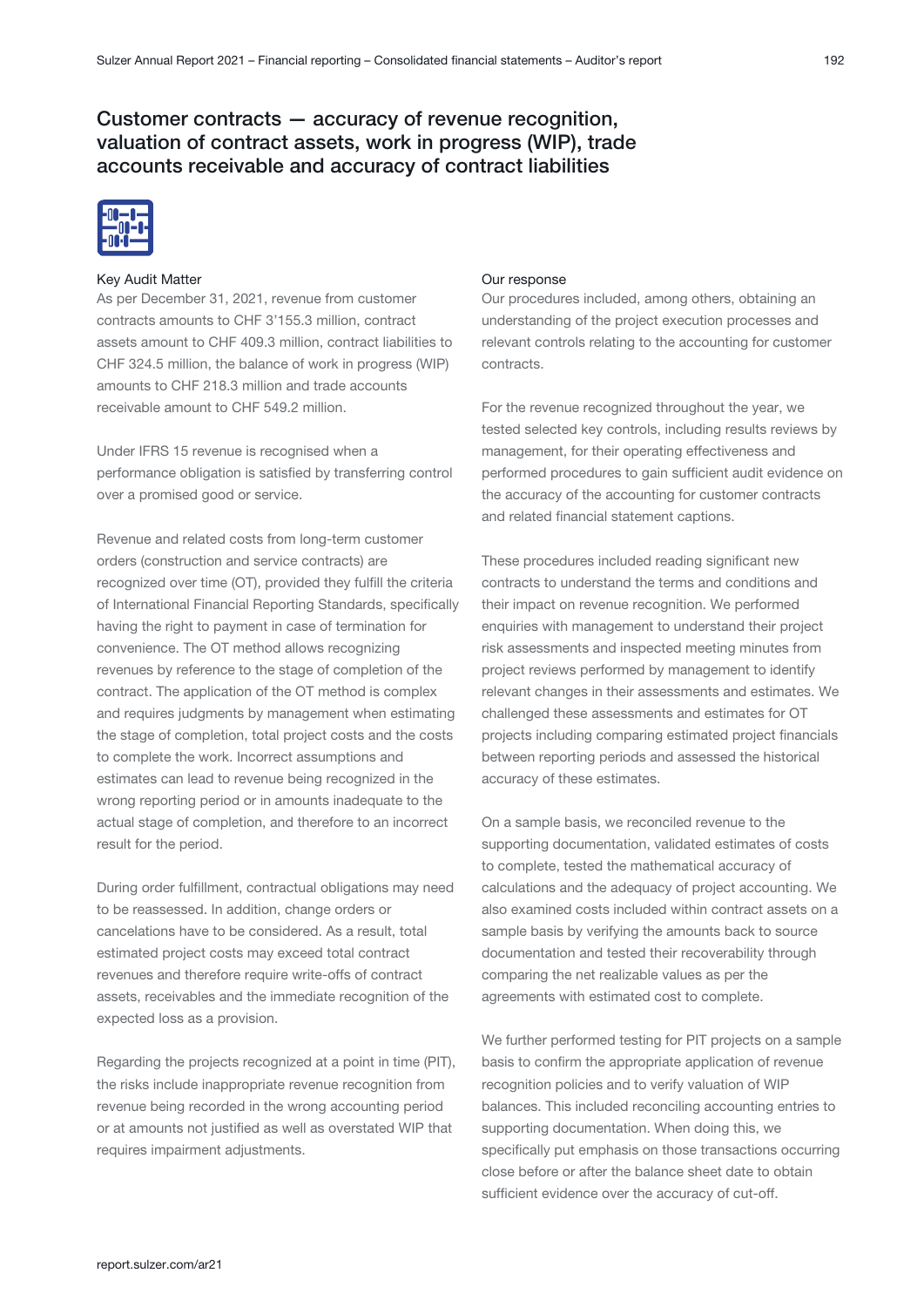For further information on customer contracts — accuracy of revenue recognition, valuation of contract assets, work in progress (WIP), trade accounts receivable and accuracy of contract liabilities refer to the following:

- [Note 19](#page-54-0) to the consolidated financial statements
- [Note 20](#page-55-0) to the consolidated financial statements
- [Note 21](#page-56-0) to the consolidated financial statements

# Accounting for warranties and other costs to fulfill contract obligations



#### Key Audit Matter

As per December 31, 2021, provisions in the amount of CHF 93.8 million are held on the balance sheet to cover expected costs arising from product warranties. Additional expected costs to fulfil contract obligations and for onerous contracts are recorded as other provisions.

Sulzer is exposed to claims from customers for not meeting contractual obligations. Remedying measures, addressing technical shortcomings or settlement negotiations with clients may take several months and cause additional costs. The assessment of these costs to satisfy order related obligations contains management assumptions with a higher risk of material misjudgment.

#### Our response

Based on our knowledge gained through contract and project reviews, we assessed the need for and the accuracy of provisions and deductions in revenue for variable consideration for expected liquidated damages.

We further challenged management's contract risk assessments by enquiries, inspection of meeting minutes and review of correspondence with customers where available.

Where milestones or contract specifications were not met, we challenged the recognition and appropriateness of variable consideration and provisions by recalculating the amounts, obtaining written management statements and evidence from supporting documents such as correspondence with clients or legal assessments of external counsels where available.

We also took into account the historical accuracy of estimates made by management through retrospective reviews. In order to gain a complete and clear understanding of legal matters we further performed enquiry procedures with the office of Sulzer's General Counsel and reviewed relevant documents.

For further information on accounting for warranties and other costs to fulfill contract obligations to the following:

[Note 27](#page-63-0) to the consolidated financial statements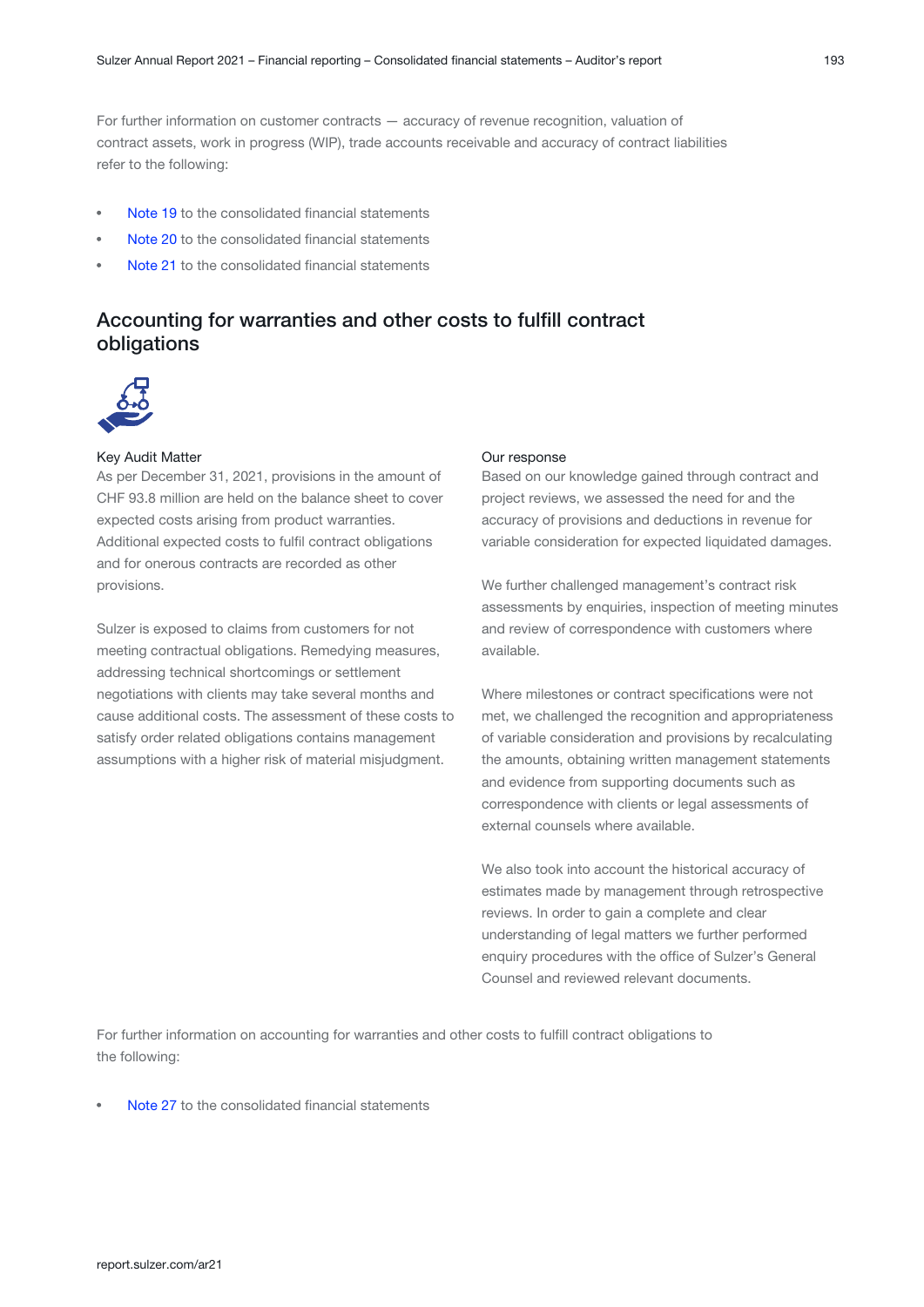## Valuation of goodwill



#### Key Audit Matter

As at December 31, 2021, Sulzer's balance sheet included goodwill amounting to CHF 727.3 million.

Goodwill has to be assessed for impairment on a yearly basis by management using a discounted cash flow model to individually determine the value in use of goodwill balances. This requires the use of a number of key assumptions and judgments, including the estimated future cash flows, long-term growth rates, profitability levels and discount rates applied as well as the determination of the cash generating units (CGUs) for the goodwill impairment testing.

The goodwill balance is significant compared to total assets and there are a number of judgments involved in performing the impairment test. Furthermore, the economic conditions continue to be challenging in some of Sulzer's key markets, specifically the oil and gas sector. With a significant share in this market segment, Sulzer's financial performance is affected by the volatile oil prices, triggered by political tensions, and the resulting subdued demand and price pressure from its oil and gas customers. These effects were accompanied by the COVID-19 pandemic heavily affecting the global economy in 2021.

#### Our response

As a first step, we assessed the appropriateness of the CGUs identified. Our audit procedures then included, amongst others, evaluating the methodical and mathematical accuracy of the model used for the impairment testing, the appropriateness of the assumptions, and the methodology used by management to prepare its cash flow forecasts. We involved our own valuation specialists to support our procedures.

We thereby focused on those CGUs with the most significant goodwill balances or where reasonably possible changes of key assumptions would lead to an impairment and performed the following procedures amongst others:

- gaining an understanding and assessing the reasonableness of business plans by comparing them to prior year's assumptions;
- comparing business plan data against budgets and three-year plans as approved by management and board of directors;
- recalculating the value in use calculations;
- challenging the robustness of the key assumptions used to determine the value in use, including the allocation of goodwill to the adequate CGUs, cash flow forecasts, long-term growth rates and the discount rates based on our understanding of the commercial prospects of the related CGUs and by comparing them with publicly available data, where possible;
- conducting sensitivity analysis, taking into account the historical forecasting accuracy; and
- comparing the sum of calculated values in use to the market capitalization of the Group.

We also considered the appropriateness of disclosures in the consolidated financial statements.

For further information on valuation of goodwill refer to the following:

[Note 14](#page-47-0) to the consolidated financial statements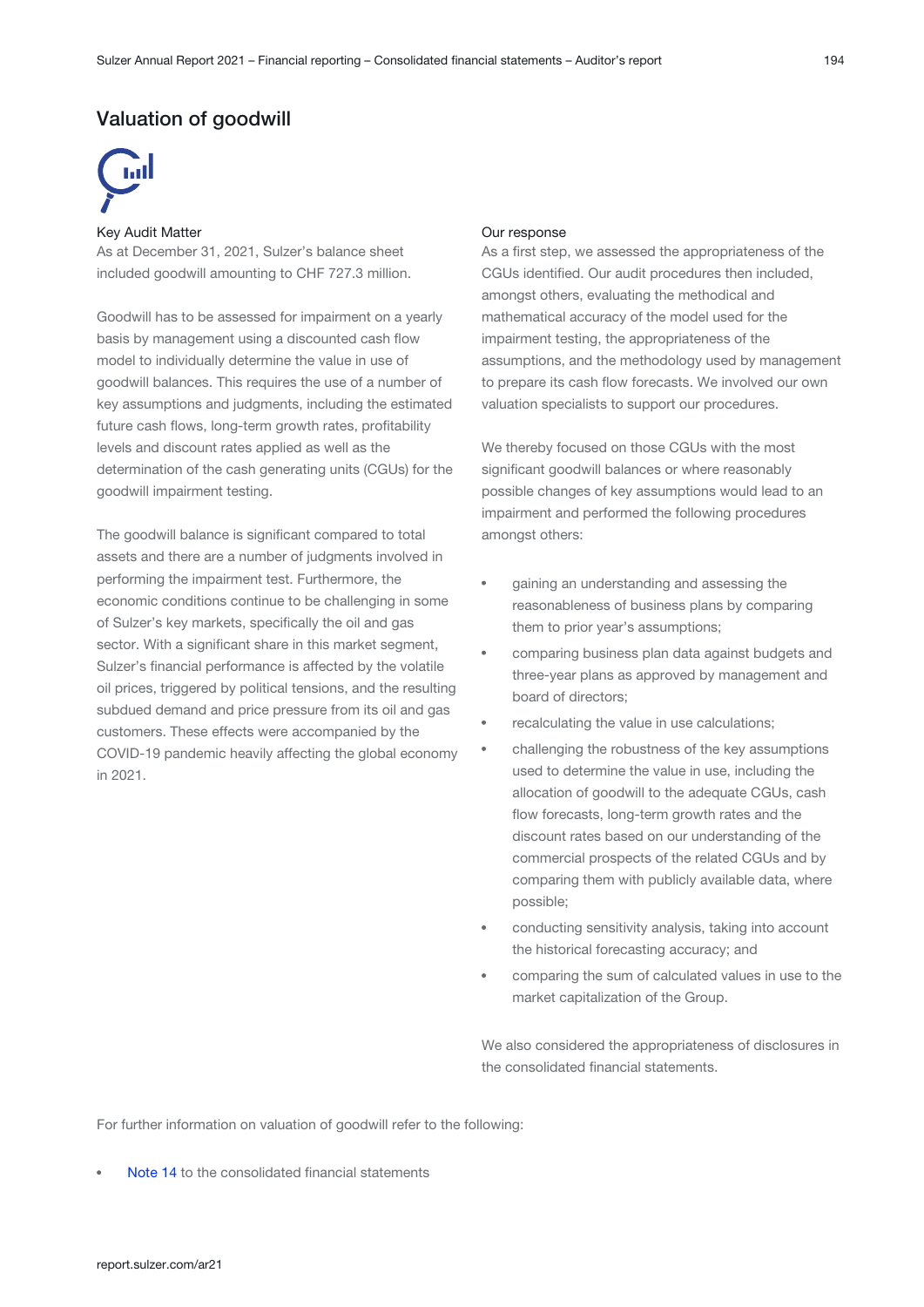#### Other Information in the Annual Report

The Board of Directors is responsible for the other information in the annual report. The other information comprises all information included in the annual report, but does not include the consolidated financial statements, the standalone financial statements of the company, the remuneration report and our auditor's reports thereon.

Our opinion on the consolidated financial statements does not cover the other information in the annual report and we do not express any form of assurance conclusion thereon.

In connection with our audit of the consolidated financial statements, our responsibility is to read the other information in the annual report and, in doing so, consider whether the other information is materially inconsistent with the consolidated financial statements or our knowledge obtained in the audit, or otherwise appears to be materially misstated. If, based on the work we have performed, we conclude that there is a material misstatement of this other information, we are required to report that fact. We have nothing to report in this regard.

#### Responsibility of the Board of Directors for the Consolidated Financial Statements

The Board of Directors is responsible for the preparation of the consolidated financial statements that give a true and fair view in accordance with IFRS and the provisions of Swiss law, and for such internal control as the Board of Directors determines is necessary to enable the preparation of consolidated financial statements that are free from material misstatement, whether due to fraud or error.

In preparing the consolidated financial statements, the Board of Directors is responsible for assessing the Group's ability to continue as a going concern, disclosing, as applicable, matters related to going concern and using the going concern basis of accounting unless the Board of Directors either intends to liquidate the Group or to cease operations, or has no realistic alternative but to do so.

#### Auditor's Responsibilities for the Audit of the Consolidated Financial Statements

Our objectives are to obtain reasonable assurance about whether the consolidated financial statements as a whole are free from material misstatement, whether due to fraud or error, and to issue an auditor's report that includes our opinion. Reasonable assurance is a high level of assurance, but is not a guarantee that an audit conducted in accordance with Swiss law, ISAs and Swiss Auditing Standards will always detect a material misstatement when it exists. Misstatements can arise from fraud or error and are considered material if, individually or in the aggregate, they could reasonably be expected to influence the economic decisions of users taken on the basis of these consolidated financial statements.

As part of an audit in accordance with Swiss law, ISAs and Swiss Auditing Standards, we exercise professional judgment and maintain professional skepticism throughout the audit. We also:

Identify and assess the risks of material misstatement of the consolidated financial statements, whether due to fraud or error, design and perform audit procedures responsive to those risks, and obtain audit evidence that is sufficient and appropriate to provide a basis for our opinion. The risk of not detecting a material misstatement resulting from fraud is higher than for one resulting from error, as fraud may involve collusion, forgery, intentional omissions, misrepresentations, or the override of internal control.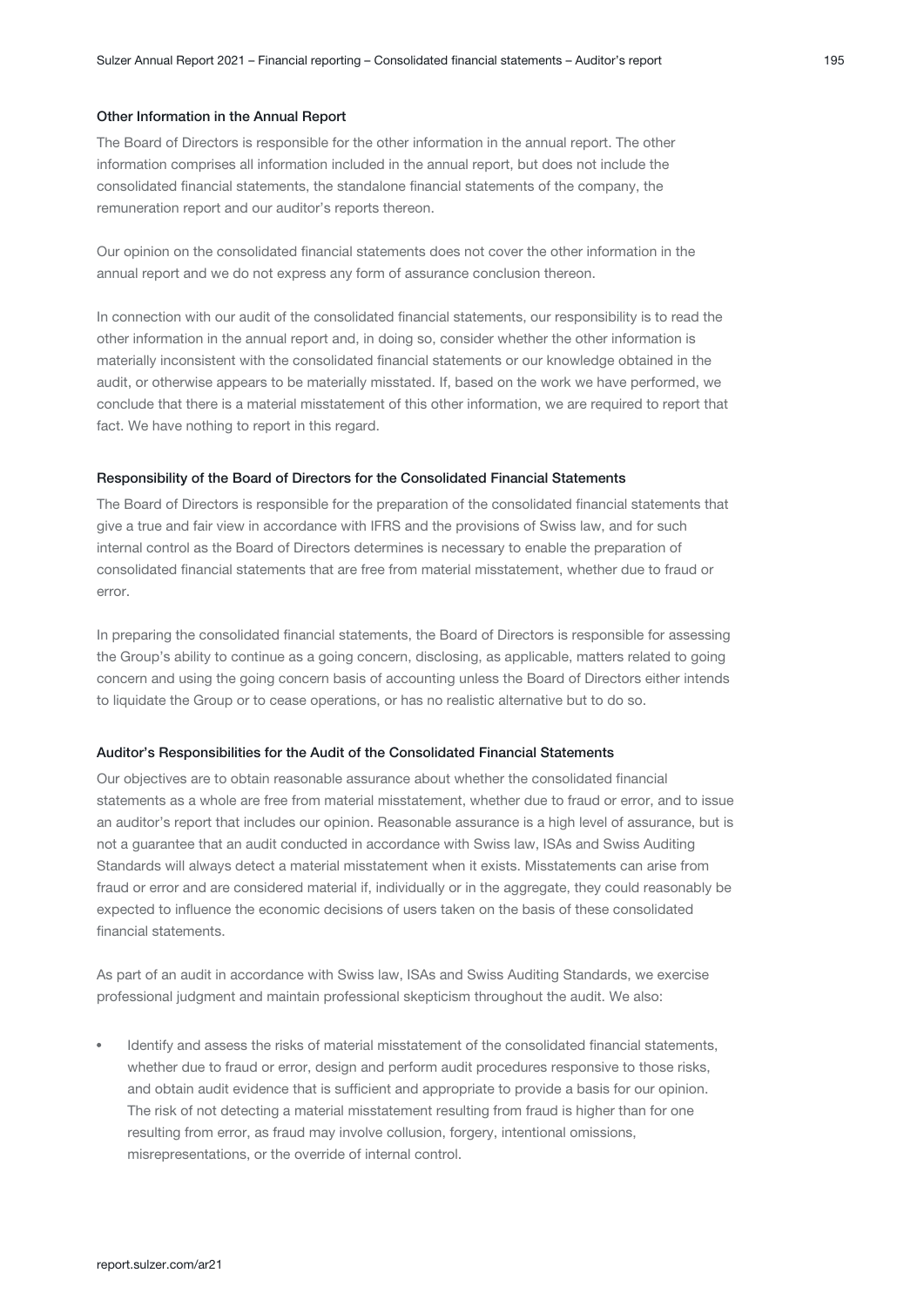- Obtain an understanding of internal control relevant to the audit in order to design audit procedures that are appropriate in the circumstances, but not for the purpose of expressing an opinion on the effectiveness of the Group's internal control.
- Evaluate the appropriateness of accounting policies used and the reasonableness of accounting estimates and related disclosures made.
- Conclude on the appropriateness of the Board of Directors' use of the going concern basis of accounting and, based on the audit evidence obtained, whether a material uncertainty exists related to events or conditions that may cast significant doubt on the Group's ability to continue as a going concern. If we conclude that a material uncertainty exists, we are required to draw attention in our auditor's report to the related disclosures in the consolidated financial statements or, if such disclosures are inadequate, to modify our opinion. Our conclusions are based on the audit evidence obtained up to the date of our auditor's report. However, future events or conditions may cause the Group to cease to continue as a going concern.
- Evaluate the overall presentation, structure and content of the consolidated financial statements, including the disclosures, and whether the consolidated financial statements represent the underlying transactions and events in a manner that achieves fair presentation.
- Obtain sufficient appropriate audit evidence regarding the financial information of the entities or business activities within the Group to express an opinion on the consolidated financial statements. We are responsible for the direction, supervision and performance of the Group audit. We remain solely responsible for our audit opinion.

We communicate with the Board of Directors or its relevant committee regarding, among other matters, the planned scope and timing of the audit and significant audit findings, including any significant deficiencies in internal control that we identify during our audit.

We also provide the Board of Directors or its relevant committee with a statement that we have complied with relevant ethical requirements regarding independence, and communicate with them all relationships and other matters that may reasonably be thought to bear on our independence, and where applicable, actions taken to eliminate threats or safeguards applied.

From the matters communicated with the Board of Directors or its relevant committee, we determine those matters that were of most significance in the audit of the consolidated financial statements of the current period and are therefore the key audit matters. We describe these matters in our auditor's report, unless law or regulation precludes public disclosure about the matter or when, in extremely rare circumstances, we determine that a matter should not be communicated in our report because the adverse consequences of doing so would reasonably be expected to outweigh the public interest benefits of such communication.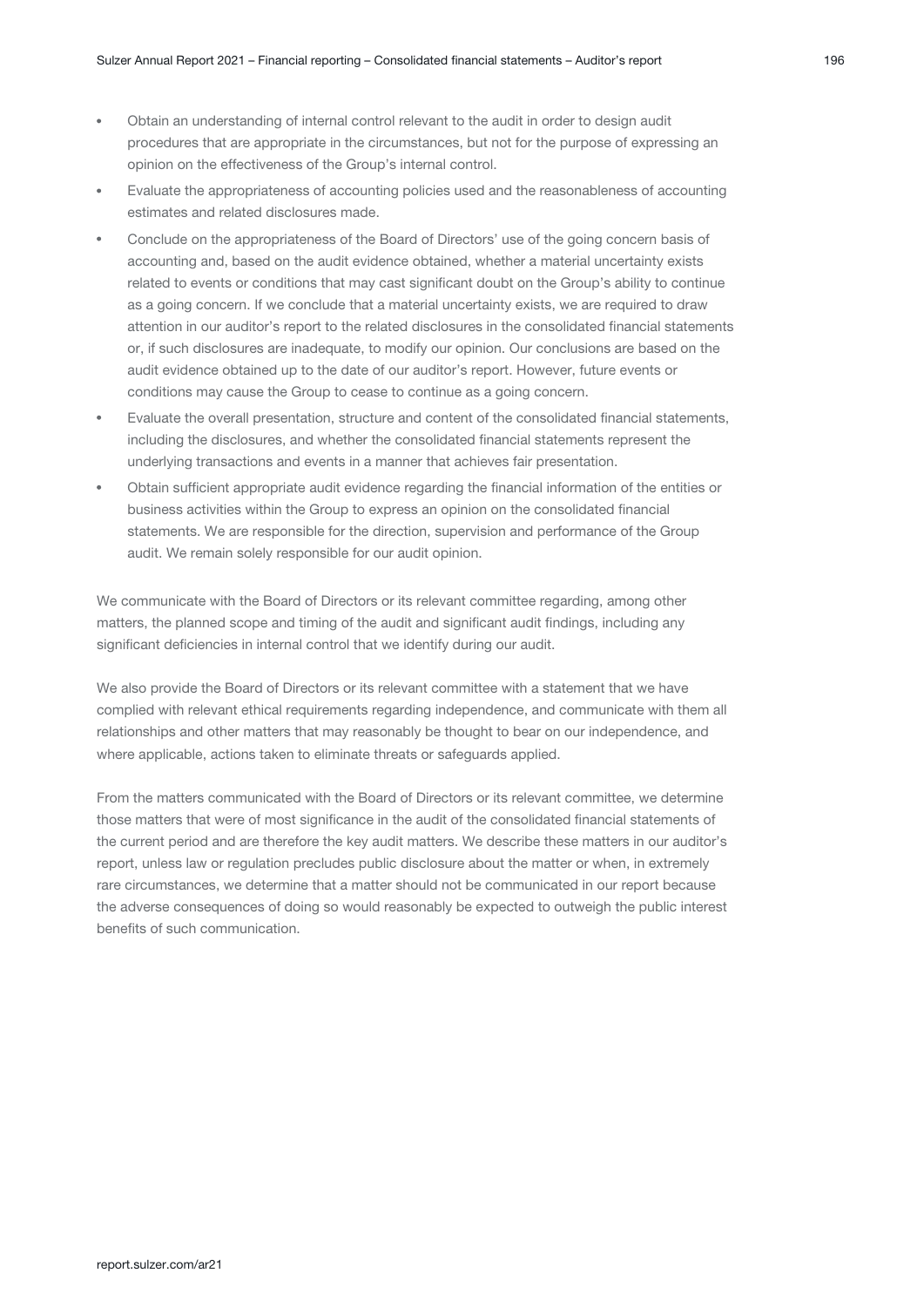#### Report on Other Legal and Regulatory Requirements

In accordance with article 728a para. 1 item 3 CO and the Swiss Auditing Standard 890, we confirm that an internal control system exists, which has been designed for the preparation of consolidated financial statements according to the instructions of the Board of Directors.

We recommend that the consolidated financial statements submitted to you be approved.

KPMG AG

Vantin

Rolf Hauenstein Licensed Audit Expert Auditor in Charge

Zurich, February 17, 2022



Simon Niklaus Licensed Audit Expert

KPMG AG, Badenerstrasse 172, CH-8036 Zurich<br>KPMG AG, a Swiss corporation, is a subsidiary of KPMG Holding AG, which is a member firm of the KPMG global organization of independent member firms<br>affiliated with KPMG Internat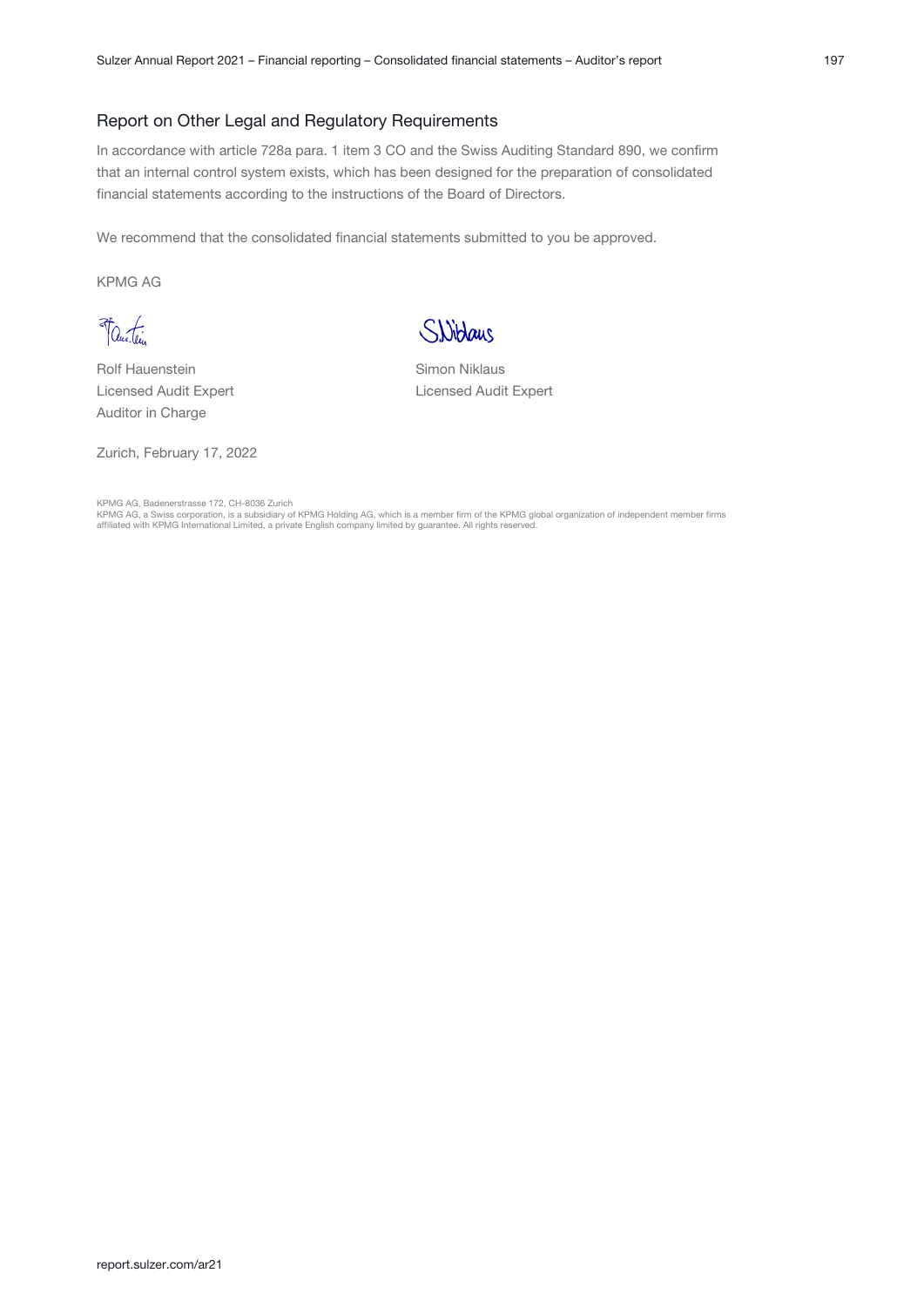# Supplementary information

# Alternative performance measures (APM)

The financial information included in this report includes certain alternative performance measures (APMs), which are not accounting measures as defined by IFRS. These APMs should not be used instead of, or considered as alternatives to, the group's consolidated financial results based on IFRS. These APMs may not be comparable to similarly titled measures disclosed by other companies. All APMs presented relate to the performance of the current reporting period and comparative periods.

# Definition of alternative performance measures (APM)

#### Order intake from continuing operations

Order intake from continuing operations includes all registered orders from continuing operations of the period that will be recorded or have already been recorded as sales. The reported value of an order corresponds to the undiscounted value of sales that the group expects to recognize following delivery of goods or services subject to the order, less any trade discounts and excluding value added or sales tax. Adjustments, corrections and cancellations resulting from updating the order backlog are respectively included in the amount of the order intake.

#### Order intake gross margin from continuing operations

The order intake gross margin from continuing operations is defined as the expected gross profit of order intake from continuing operations divided by order intake from continuing operations.

#### Order backlog from continuing operations

Order backlog from continuing operations represents the undiscounted value of sales the group expects to generate from orders from continuing operations on hand at the end of the reporting period.

#### Return on sales (ROS) from continuing operations

ROS from continuing operations measures the profitability from continuing operations relative to sales. ROS from continuing operations is calculated by dividing EBIT from continuing operations by sales.

#### Operational profit from continuing operations

Operational profit from continuing operations is used to determine the profitability of the business, without considering impairments, restructuring expenses and other non-operational items and before interest, taxes and amortization. Other non-operational items include significant acquisition-related expenses, gains and losses from sale of businesses or real estate, and certain non-operational items that are non-recurring or do not occur in similar magnitude.

#### Operational profitability from continuing operations

Operational profitability from continuing operations measures how the group turns sales from continuing operations into operating profits. Operational profitability is calculated by dividing operational profit from continuing operations by sales from continuing operations.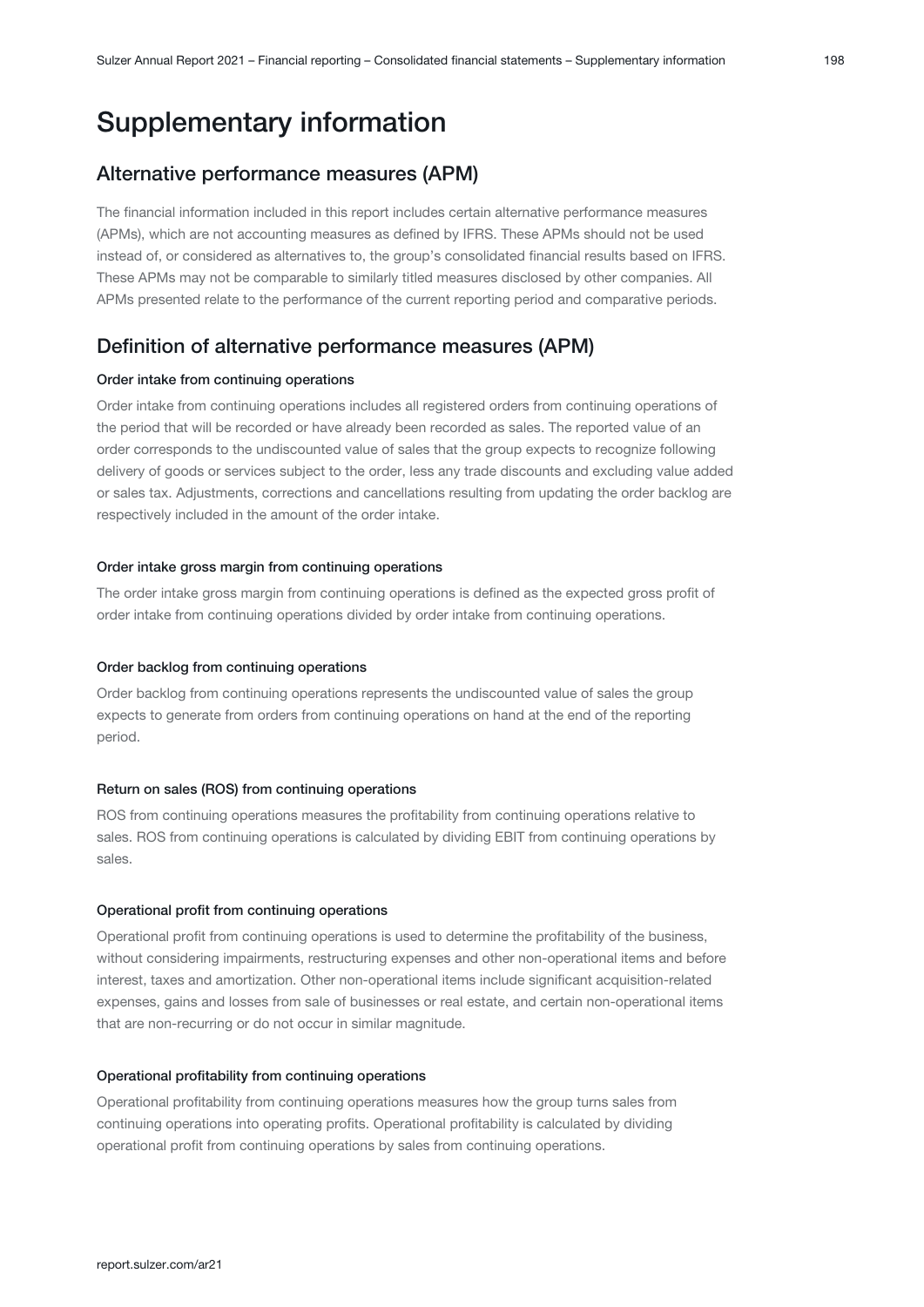#### Operational ROCEA (operational return on capital employed adjusted)

Operational ROCEA measures how the group generates operational profits from its capital employed. Operational ROCEA is calculated by dividing operational profit by average capital employed.

#### Capital employed

Capital employed refers to the amount of capital investment the group uses to operate and provides an indication of how the group is investing its money. For the calculation of the capital employed, please refer to the reconciliation statement below.

#### EBITDA (earnings before interest, taxes, depreciation and amortization)

The group uses EBITDA to determine the net debt/EBITDA ratio. EBITDA is defined as EBIT before depreciation and amortization.

#### Core net income from continuing operations

Core net income from continuing operations is used to determine the dividend proposal. Sulzer's long-term target is to maintain a dividend payout ratio of approximately 40% to 70% of core net income from continuing operations with due consideration to liquidity and funding requirements as well as continuity. Core net income from continuing operations is defined as net income from continuing operations before tax-adjusted effects on restructuring, amortization, impairments and non-operational items.

#### Free cash flow (FCF)

FCF is used to assess the group's ability to generate the cash required to conduct and maintain its operations. It also indicates the group's ability to generate cash to finance dividend payments, repay debt and to undertake merger and acquisition activities. FCF is calculated based on the IFRS cash flow from operating activities and adjusted for capital expenditures (investments in property, plant and equipment and intangible assets).

#### Net debt

Net debt is used to monitor the group's overall short- and long-term liquidity. Net debt is calculated as the sum of total current and non-current borrowings and lease liabilities less cash and cash equivalents and current financial assets.

#### Net debt/EBITDA ratio

Net debt/EBITDA is a ratio measuring the amount of income generated and available to pay down debt before covering interest, taxes, depreciations and amortization expenses. The net debt/EBITDA ratio is used as a measurement of leverage. It is calculated as net debt divided by EBITDA.

#### Gearing ratio (borrowings-to-equity ratio)

The gearing ratio compares the borrowings and lease liabilities relative to the equity. The gearing ratio represents the group's leverage, comparing how much of the business's funding comes from borrowed funds (lenders) versus company owners (shareholders). The gearing ratio is defined as borrowings and lease liabilities divided by equity attributable to shareholders of Sulzer Ltd.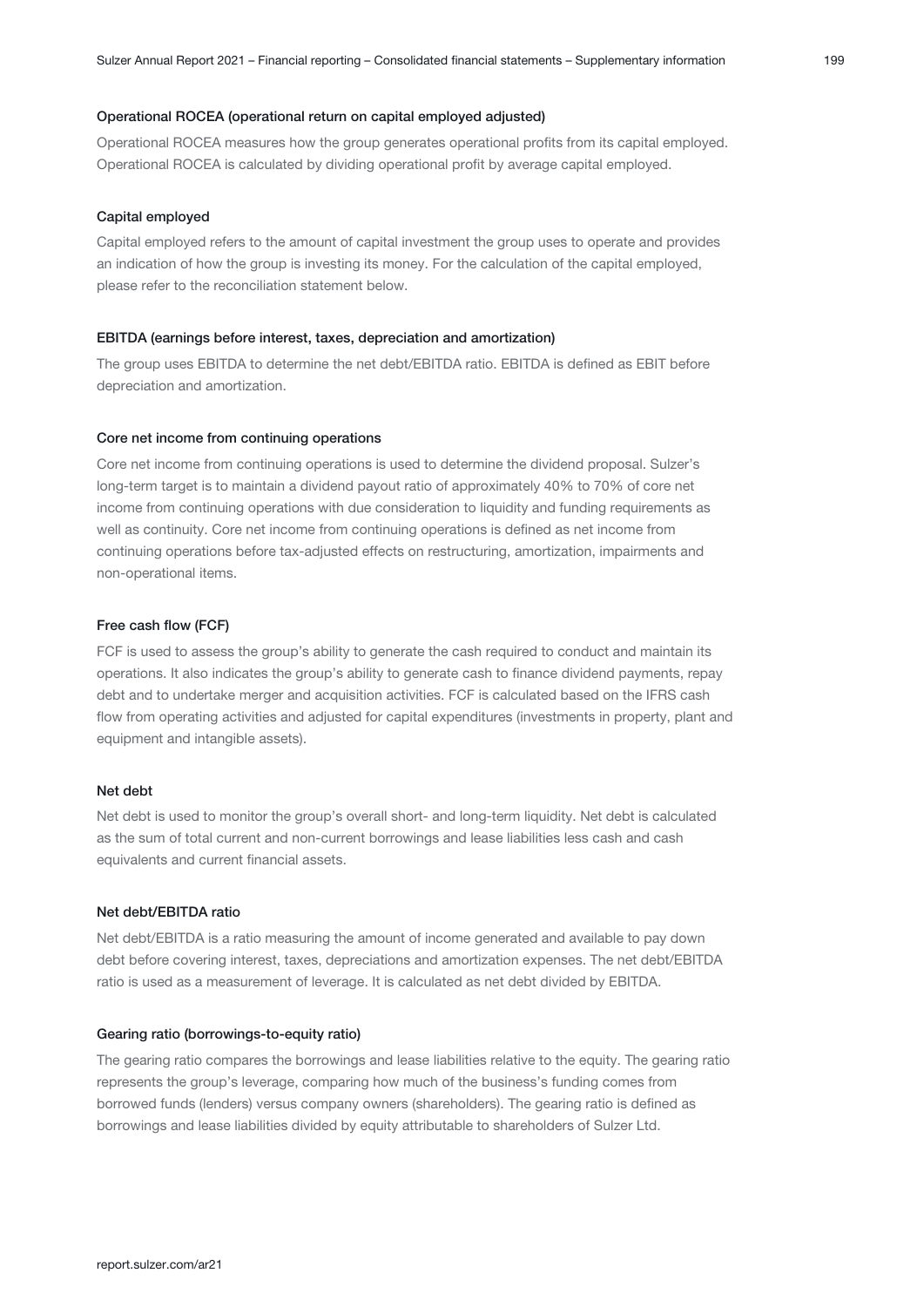#### Currency-adjusted growth

Certain percentage changes in the financial review and the business review divisions have been calculated using constant exchange rates, which allow for an assessment of the group's financial performance with the effects of exchange rate fluctuations eliminated. The currency-adjusted growth is calculated by applying the previous year's exchange rates for the current year and calculating the growth without currency effects.

#### Organic growth

Organic growth measures changes with the same period in the previous year after adjusting for effects arising from acquisitions, divestments and foreign exchange differences.

The impact of the organic growth is determined as follows:

- Currency-adjusted growth as described above
- For the current-year acquisitions, by deducting the currency-adjusted amount generated during the current-year by the acquired entities
- For prior-year acquisitions, by deducting the currency-adjusted amount generated over the months during which the acquired entities were not consolidated in the previous year
- For current-year disposals, by adding the currency-adjusted amount generated by the divested entities in the previous year over the months during which those entities were no longer consolidated in the current year
- For the prior-year disposals, by adding for the current year the currency-adjusted amount generated in the previous year by the divested entities

## Reconciliation statements for alternative performance measures (APM)

For reconciliation statements of operational profit, operational profitability, core net income and free cash flow, please refer to the section "Financial review", for EBITDA, net debt and gearing ratio to [note 6](#page-21-0) and for operational ROCEA to the table below.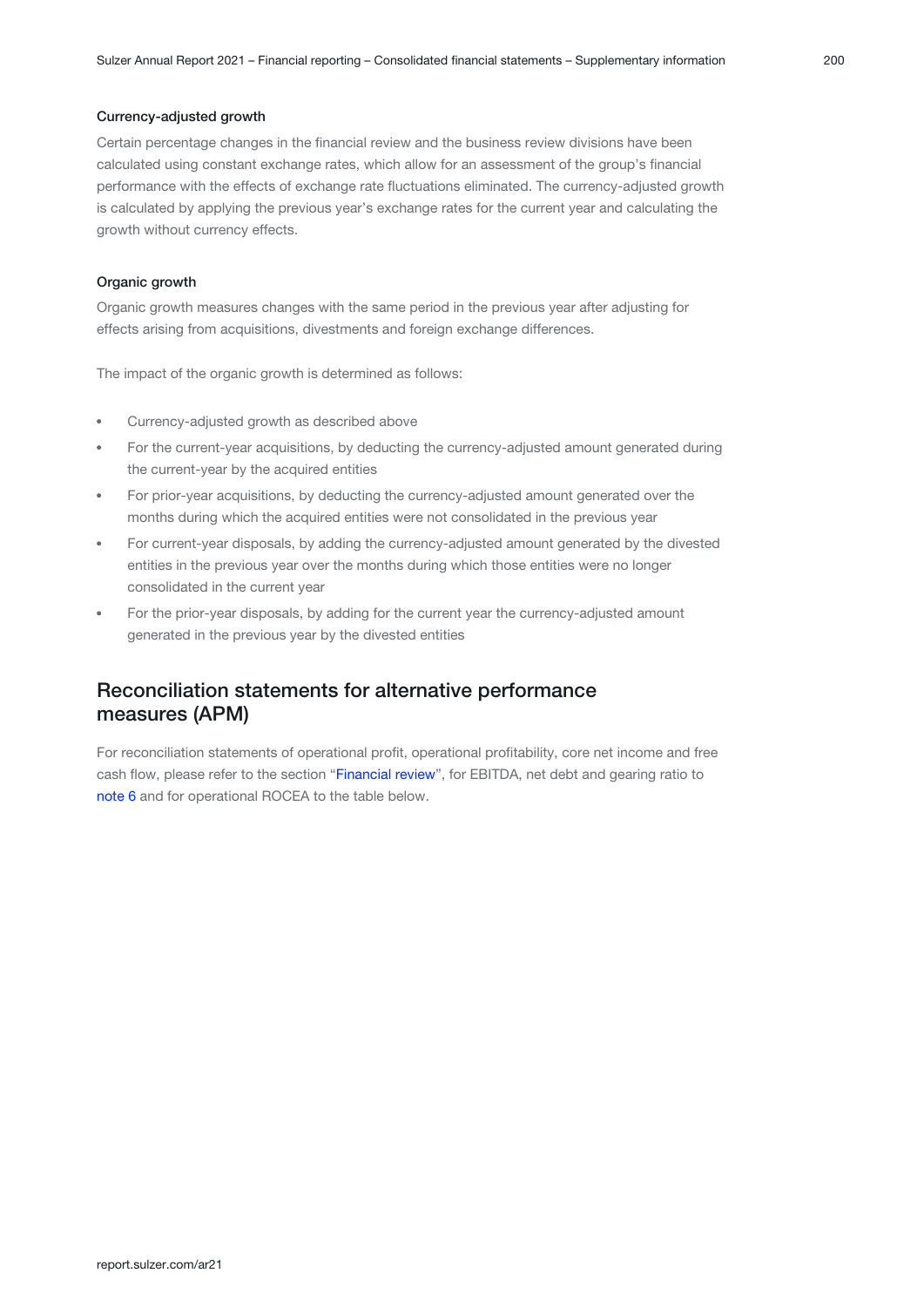## Operational ROCEA reconciliation statement

| millions of CHF                                                              | 2021       | $2020$ <sup>1)</sup> |
|------------------------------------------------------------------------------|------------|----------------------|
| <b>Total assets</b>                                                          | 5'010.4    | 5'367.0              |
| ./. Other intangible assets                                                  | $-276.5$   | $-401.0$             |
| ./. Cash and cash equivalents                                                | $-1'505.4$ | $-1'123.2$           |
| ./. Current financial assets                                                 | $-26.7$    | $-305.1$             |
| Total current and non-current income and deferred tax assets and liabilities | $-64.3$    | $-56.0$              |
| ./. Total non-current liabilities                                            | $-1'568.8$ | $-1'976.0$           |
| ./. Total current liabilities                                                | $-2'162.3$ | $-1'973.8$           |
| Non-current borrowings                                                       | 1'164.6    | 1'491.3              |
| Current borrowings                                                           | 345.5      | 231.8                |
| Liability related to the purchase of treasury shares                         | 98.1       | 103.4                |
| Outstanding dividend payments                                                | 201.1      | 157.6                |
| Adjustment for average calculation and currency translation differences      | 74.4       | $-321.3$             |
| Average capital employed from continuing operations                          | 1'290.1    | 1'194.6              |
|                                                                              |            |                      |
| Operational profit from continuing operations                                | 293.3      | 255.0                |
| Average capital employed                                                     | 1'290.1    | 1'194.6              |
| <b>Operational ROCEA</b>                                                     | 22.7%      | 21.3%                |

1) Comparative information has been re-presented due to discontinued operations (details are described in note 7 to the consolidated financial statements).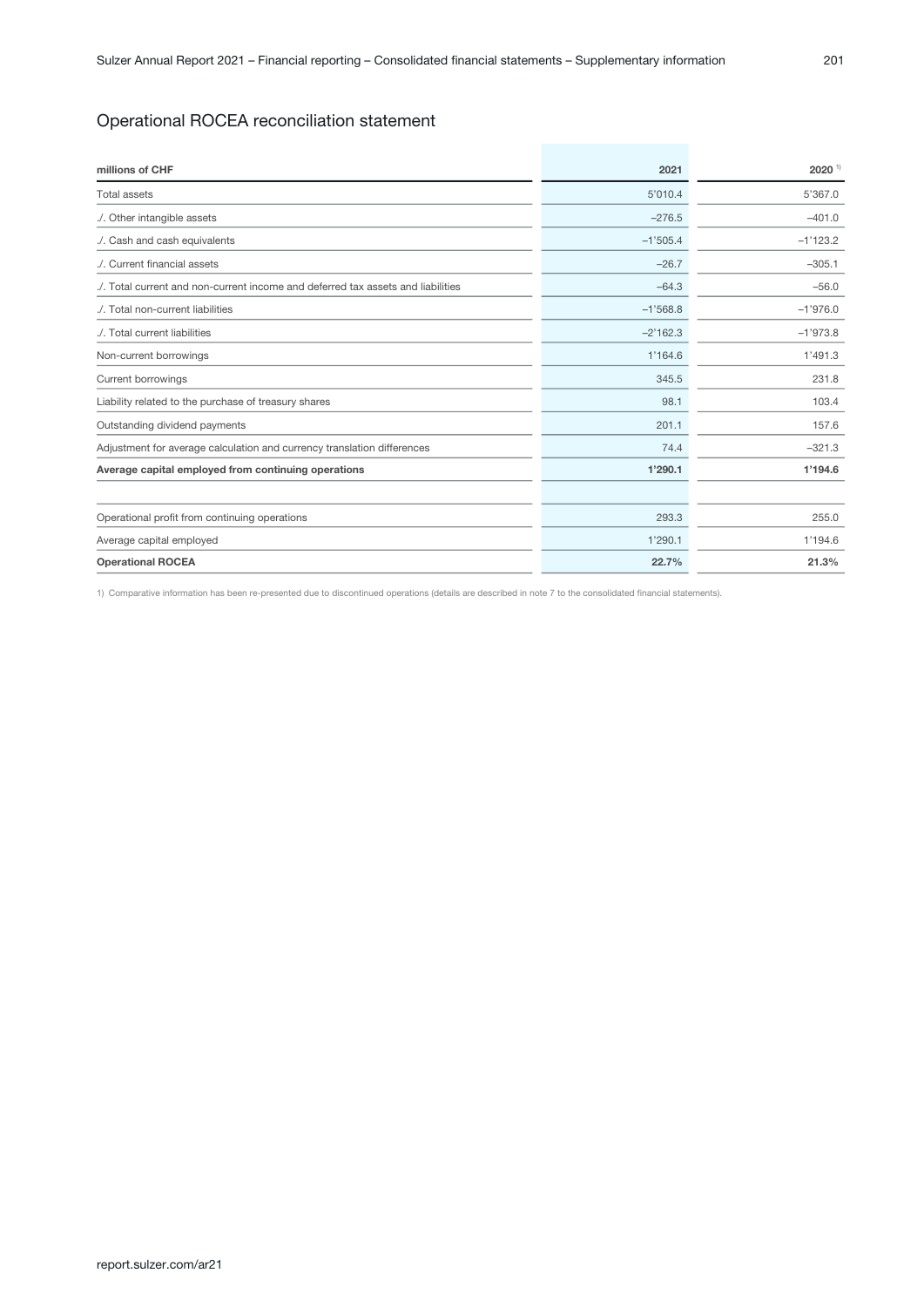# Five-year summaries of key financial data

#### Key figures from consolidated income statement and statement of cash flows

| millions of CHF                                                                             | 2021       | 2020 1)    | $2019$ <sup>1)</sup> | $2018$ <sup>1)</sup> | $2017$ <sup>1)</sup> |
|---------------------------------------------------------------------------------------------|------------|------------|----------------------|----------------------|----------------------|
| Order intake from continuing operations                                                     | 3'167.6    | 3'049.2    | 3'322.1              | 3'081.9              | 2'729.4              |
| Currency-adjusted growth order intake from continuing operations                            | 3.6%       | $-1.1%$    | n/a                  | n/a                  | n/a                  |
| Order intake gross margin from continuing operations                                        | 33.1%      | 32.6%      | 32.0%                | 31.4%                | 32.9%                |
| Order backlog from continuing operations                                                    | 1'724.1    | 1'676.8    | 1'731.8              | 1'721.9              | 1'526.7              |
| Sales from continuing operations                                                            | 3'155.3    | 2'967.8    | 3'307.9              | 2'911.0              | 2'627.5              |
| Operating income (EBIT) from continuing operations                                          | 221.8      | 132.5      | 202.8                | 120.9                | 73.3                 |
| Operational profit from continuing operations                                               | 293.3      | 255.0      | 283.1                | 226.8                | 168.6                |
| Operational profitability from continuing operations                                        | 9.3%       | 8.6%       | 8.6%                 | 7.8%                 | 6.4%                 |
| Net income attributable to shareholders of Sulzer Ltd                                       | 1'416.7    | 83.6       | 154.0                | 113.7                | 83.2                 |
| - in percentage of equity attributable to shareholders of Sulzer Ltd<br>(ROE)               | 111.2%     | 6.0%       | 9.7%                 | 7.0%                 | 5.0%                 |
| Basic earnings per share (in CHF)                                                           | 41.93      | 2.46       | 4.52                 | 3.56                 | 2.44                 |
| Depreciation from continuing operations                                                     | $-81.0$    | $-78.3$    | $-79.7$              | $-52.2$              | $-50.9$              |
| Amortization from continuing operations                                                     | $-50.2$    | $-46.7$    | $-45.5$              | $-49.4$              | $-36.8$              |
| Impairments of tangible and intangible assets from continuing<br>operations                 | $-4.2$     | $-9.4$     | $-3.1$               | $-0.7$               | $-15.4$              |
| Research and development expenses from continuing operations                                | $-64.4$    | $-63.8$    | $-62.7$              | $-63.9$              | $-57.2$              |
| Personnel expenses from continuing operations                                               | $-1'018.1$ | $-1'014.4$ | $-1'078.7$           | $-1'241.9$           | n/a                  |
| Capital expenditure (incl. lease assets) from continuing operations                         | $-119.4$   | $-88.0$    | $-100.8$             | $-64.7$              | $-52.3$              |
| Free cash flow (FCF) from continuing operations                                             | 210.5      | 262.6      | 156.8                | 115.5                | n/a                  |
| FCF conversion (free cash flow/net income) from continuing<br>operations                    | 1.50       | 3.67       | 1.18                 | 1.80                 | n/a                  |
| Employees (number of full-time equivalents) from continuing<br>operations as of December 31 | 13'816     | 13'197     | 14'685               | 13'708               | 13'016               |

1) Comparative information has been re-presented due to discontinued operations (details are described in note 7).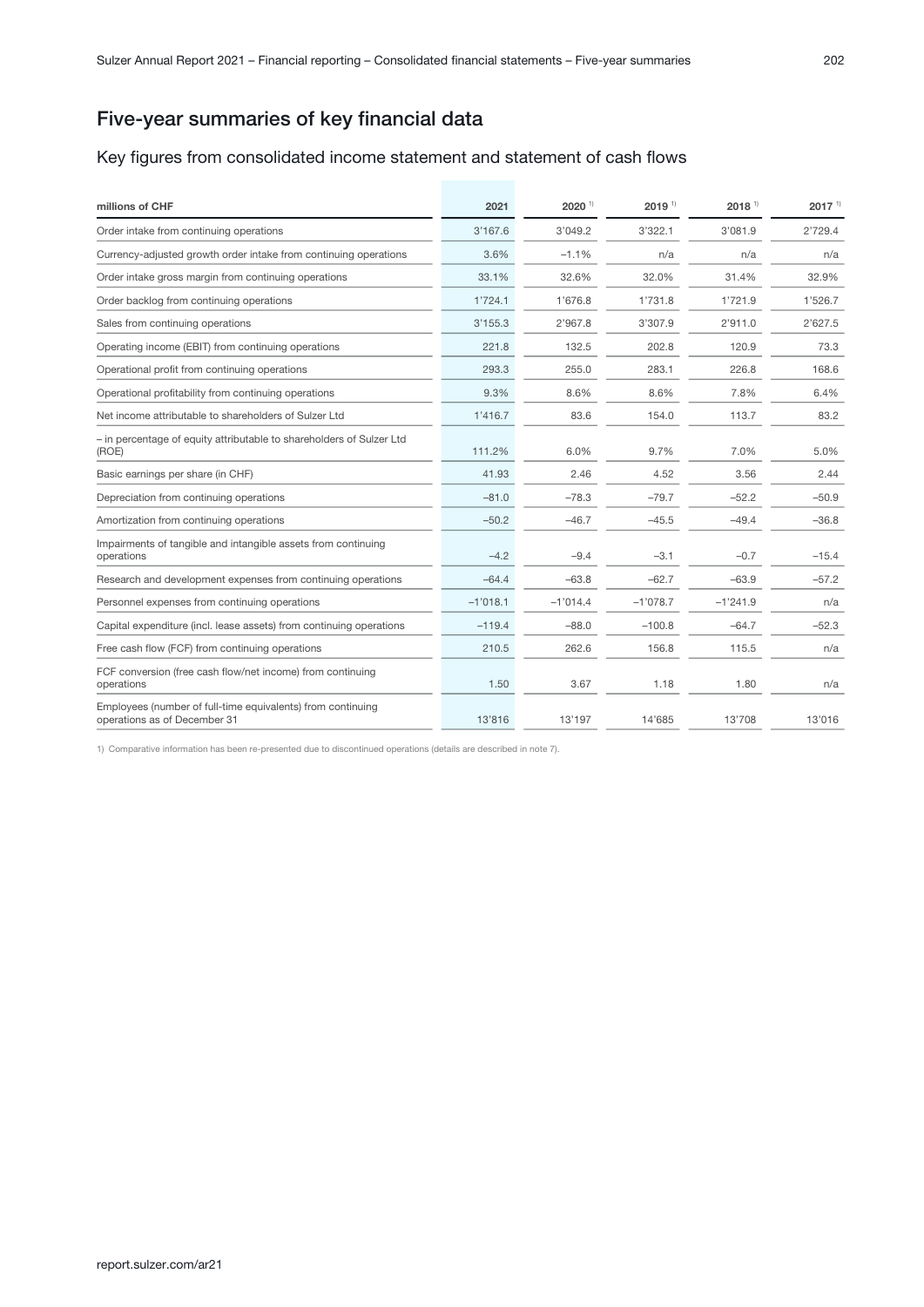## Key figures from consolidated balance sheet

| millions of CHF                                   | 2021    | 2020 1) | 2019    | 2018    | 2017    |
|---------------------------------------------------|---------|---------|---------|---------|---------|
| Non-current assets                                | 1'834.2 | 2'279.9 | 2'172.0 | 2'057.7 | 1'990.5 |
| - thereof property, plant and equipment           | 394.0   | 545.3   | 544.4   | 527.0   | 531.6   |
| <b>Current assets</b>                             | 3'176.2 | 3'087.1 | 2'937.5 | 2'840.6 | 2'126.8 |
| - thereof cash and cash equivalents               | 1'505.4 | 1'123.2 | 1'035.5 | 1'095.2 | 488.8   |
| <b>Total assets</b>                               | 5'010.4 | 5'367.0 | 5'109.5 | 4'898.3 | 4'117.3 |
| Equity attributable to shareholders of Sulzer Ltd | 1'273.8 | 1'404.3 | 1'580.7 | 1'629.9 | 1'680.1 |
| Non-current liabilities                           | 1'568.8 | 1'976.0 | 1'644.1 | 1'646.8 | 900.1   |
| - thereof non-current borrowings                  | 1'164.6 | 1'491.3 | 1'199.2 | 1'316.3 | 458.7   |
| - thereof non-current lease liabilities           | 64.5    | 90.2    | 82.3    |         |         |
| <b>Current liabilities</b>                        | 2'162.3 | 1'973.8 | 1'871.5 | 1'610.4 | 1'514.8 |
| - thereof current borrowings                      | 345.5   | 231.8   | 131.0   | 18.0    | 255.1   |
| - thereof current lease liabilities               | 24.3    | 29.5    | 27.4    |         |         |
|                                                   |         |         |         |         |         |
| Net debt                                          | 66.8    | 414.5   | 346.9   | 239.0   | 225.0   |
| Net debt/EBITDA ratio                             | 0.15    | 1.26    | 0.84    | 0.73    | 0.81    |
| Equity ratio <sup>2)</sup>                        | 25.4%   | 26.1%   | 30.9%   | 33.3%   | 40.8%   |

1) Comparative information has been re-presented due to discontinued operations (details are described in note 7). The balance sheet as of December 31, 2020, has been adjusted following the finalization of the purchase pri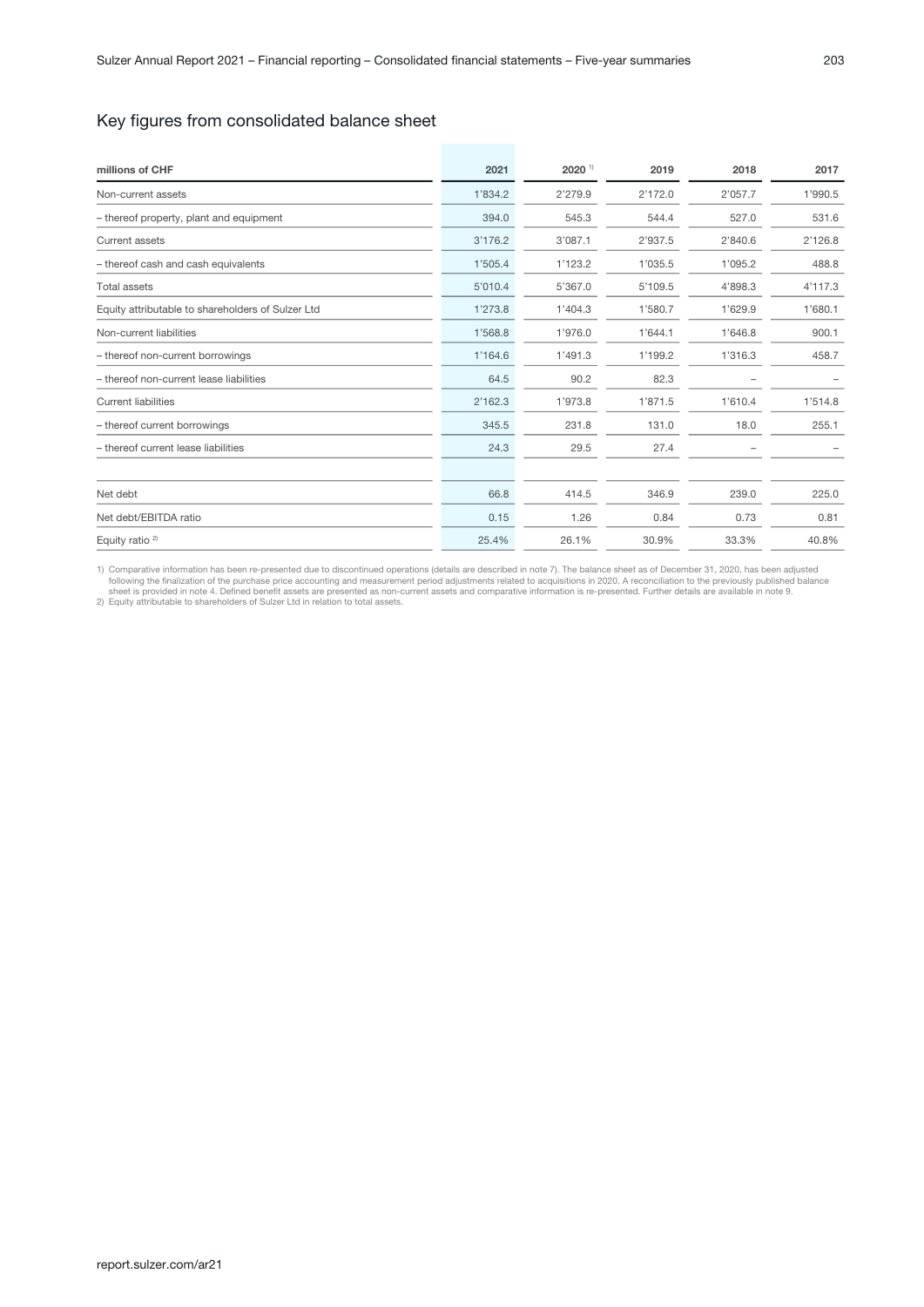# Five-year summaries by division

|                 |         | Order intake from continuing operations |                      |                      | Sales from continuing operations |         |                      |                      |                      |             |
|-----------------|---------|-----------------------------------------|----------------------|----------------------|----------------------------------|---------|----------------------|----------------------|----------------------|-------------|
| millions of CHF | 2021    | $2020$ <sup>1)</sup>                    | $2019$ <sup>1)</sup> | $2018$ <sup>1)</sup> | $2017$ <sup>1)</sup>             | 2021    | $2020$ <sup>1)</sup> | $2019$ <sup>1)</sup> | $2018$ <sup>1)</sup> | $2017^{11}$ |
| Flow Equipment  | 1'324.7 | 1'297.6                                 | 1'458.9              | 1'372.1              | 1'180.2                          | 1'389.0 | 1'296.3              | 1'477.0              | 1'284.2              | 1'120.0     |
| <b>Services</b> | 1'163.4 | 1'130.8                                 | 1'193.2              | 1'109.7              | 1'047.7                          | 1'117.7 | 1'078.3              | 1'167.0              | 1'063.7              | 1'029.5     |
| Chemtech        | 679.5   | 620.8                                   | 670.0                | 600.1                | 501.5                            | 648.5   | 593.1                | 664.0                | 563.2                | 478.0       |
| Total           | 3'167.6 | 3'049.2                                 | 3'322.1              | 3'081.9              | 2'729.4                          | 3'155.3 | 2'967.8              | 3'307.9              | 2'911.0              | 2'627.5     |

|                  | Order backlog from continuing operations |                      |                      |                      |                          |        | Employees from continuing operations <sup>2)</sup> |                      |                      |                   |
|------------------|------------------------------------------|----------------------|----------------------|----------------------|--------------------------|--------|----------------------------------------------------|----------------------|----------------------|-------------------|
| millions of CHF  | 2021                                     | $2020$ <sup>1)</sup> | $2019$ <sup>1)</sup> | $2018$ <sup>1)</sup> | $2017^{11}$              | 2021   | $2020$ <sup>1)</sup>                               | $2019$ <sup>1)</sup> | $2018$ <sup>1)</sup> | 2017 <sup>1</sup> |
| Flow Equipment   | 811.5                                    | 845.0                | 924.3                | 982.9                | 847.0                    | 5'325  | 5'362                                              | 5'759                | 5'713                | 5'453             |
| <b>Services</b>  | 479.5                                    | 435.0                | 422.2                | 393.1                | 364.4                    | 4'571  | 4'449                                              | 4'900                | 4'721                | 4'485             |
| Chemtech         | 433.2                                    | 396.9                | 385.3                | 345.9                | 315.3                    | 3'734  | 3'221                                              | 3'803                | 3'063                | 2'878             |
| <b>Divisions</b> | 1'724.1                                  | 1'676.8              | 1'731.8              | 1'721.9              | 1'526.7                  | 13'631 | 13'032                                             | 14'463               | 13'497               | 12'816            |
| <b>Others</b>    |                                          | 0.0                  | 0.0                  | $-0.0$               | $\overline{\phantom{0}}$ | 185    | 165                                                | 222                  | 211                  | 200               |
| Total            | 1'724.1                                  | 1'676.8              | 1'731.8              | 1'721.9              | 1'526.7                  | 13'816 | 13'197                                             | 14'685               | 13'708               | 13'016            |

|                  |         | Operational profit from continuing operations |                      | Operational profitability from continuing operations |             |       |                      |                      |                      |                      |
|------------------|---------|-----------------------------------------------|----------------------|------------------------------------------------------|-------------|-------|----------------------|----------------------|----------------------|----------------------|
| millions of CHF  | 2021    | $2020$ <sup>1)</sup>                          | $2019$ <sup>1)</sup> | $2018$ <sup>1)</sup>                                 | $2017^{11}$ | 2021  | $2020$ <sup>1)</sup> | $2019$ <sup>1)</sup> | $2018$ <sup>1)</sup> | $2017$ <sup>1)</sup> |
| Flow Equipment   | 81.4    | 55.2                                          | 59.7                 | 41.4                                                 | $-3.7$      | 5.9%  | 4.3%                 | 4.0%                 | 3.2%                 | $-0.3%$              |
| <b>Services</b>  | 158.7   | 150.3                                         | 164.5                | 146.1                                                | 144.0       | 14.2% | 13.9%                | 14.1%                | 13.7%                | 13.9%                |
| Chemtech         | 64.8    | 56.9                                          | 63.8                 | 50.0                                                 | 25.0        | 10.0% | 9.6%                 | 9.6%                 | 8.9%                 | 5.2%                 |
| <b>Divisions</b> | 304.9   | 262.4                                         | 288.0                | 237.5                                                | 165.3       | 9.7%  | 8.8%                 | 8.7%                 | 8.2%                 | 6.3%                 |
| <b>Others</b>    | $-11.6$ | $-7.4$                                        | $-4.9$               | $-10.7$                                              | 3.3         | n/a   | n/a                  | n/a                  | n/a                  | n/a                  |
| Total            | 293.3   | 255.0                                         | 283.0                | 226.8                                                | 168.6       | 9.3%  | 8.6%                 | 8.6%                 | 7.8%                 | 6.4%                 |

1) Comparative information has been re-presented due to discontinued operations (details are described in note 7). 2) Number of full-time equivalents as of December 31.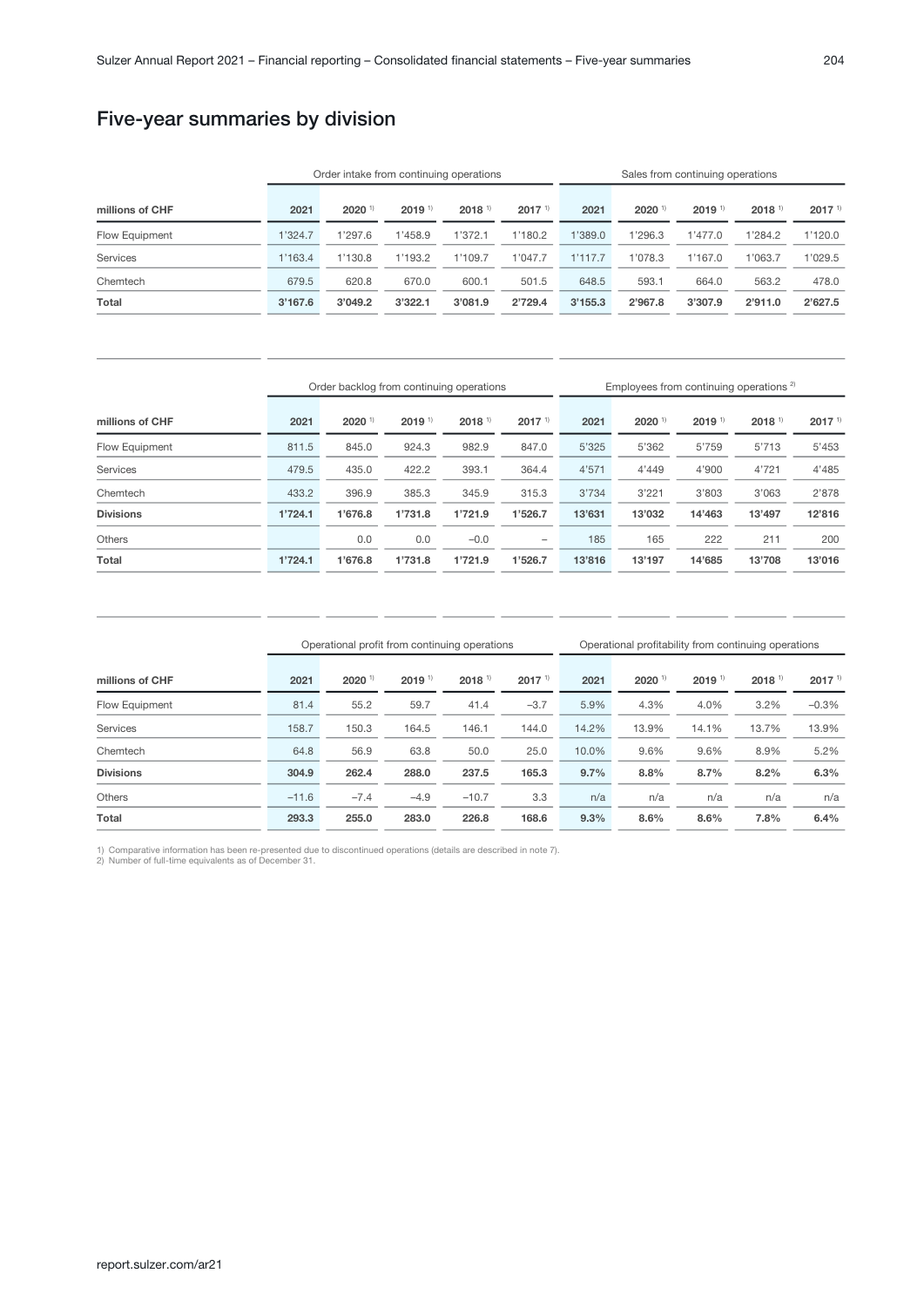# Five-year summaries by region

#### Order intake from continuing operations by region

| millions of CHF                    | 2021    | $2020$ <sup>1)</sup> | $2019$ <sup>1)</sup> | $2018$ <sup>1)</sup> | $2017$ <sup>1)</sup> |
|------------------------------------|---------|----------------------|----------------------|----------------------|----------------------|
| Europe, the Middle East and Africa | 1'281.2 | 1'211.6              | 1'375.8              | 1'275.9              | 1'176.8              |
| Americas                           | 1'051.8 | 1'009.5              | 1'134.6              | 1'144.8              | 902.3                |
| Asia-Pacific                       | 834.6   | 828.2                | 811.7                | 661.2                | 650.2                |
| Total                              | 3'167.6 | 3'049.2              | 3'322.1              | 3'081.9              | 2'729.4              |

1) Comparative information has been re-presented due to discontinued operations (details are described in note 7).

## Sales from continuing operations by region

| millions of CHF                    | 2021    | $2020$ <sup>1)</sup> | $2019$ <sup>1)</sup> | $2018$ <sup>1)</sup> | 2017 <sup>1</sup> |
|------------------------------------|---------|----------------------|----------------------|----------------------|-------------------|
| Europe, the Middle East and Africa | 1'297.5 | 1'198.1              | 1'306.9              | 1'203.5              | 1'172.8           |
| Americas                           | 978.1   | 1'027.1              | 1'165.3              | 964.4                | 865.9             |
| Asia-Pacific                       | 879.7   | 742.6                | 835.8                | 743.1                | 588.7             |
| Total                              | 3'155.3 | 2'967.8              | 3'307.9              | 2'911.0              | 2'627.5           |

1) Comparative information has been re-presented due to discontinued operations (details are described in note 7).

# Employees from continuing operations by company location<sup>1)</sup>

| millions of CHF                    | 2021   | 2020   | 2019   | 2018   | 2017   |
|------------------------------------|--------|--------|--------|--------|--------|
| Europe, the Middle East and Africa | 5'795  | 5'709  | 6'246  | 5'943  | 5'899  |
| Americas                           | 4'207  | 3'960  | 4'429  | 4'211  | 3'748  |
| Asia-Pacific                       | 3'815  | 3'528  | 4'010  | 3'555  | 3'369  |
| Total                              | 13'816 | 13'197 | 14'685 | 13'708 | 13'016 |

1) Number of full-time equivalents as of December 31.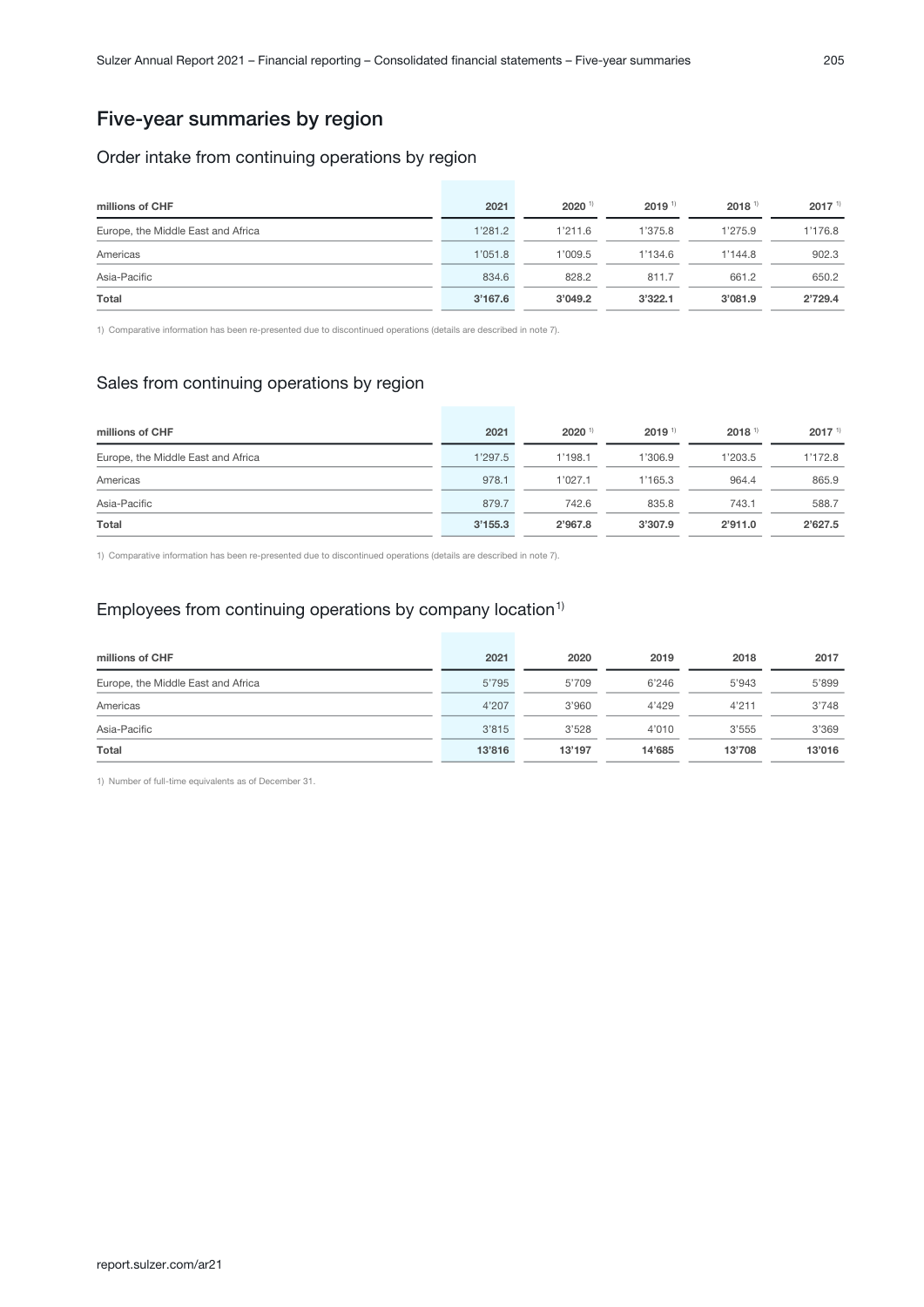# Balance sheet of Sulzer Ltd

#### December 31

| millions of CHF                                        | Notes | 2021    | 2020    |
|--------------------------------------------------------|-------|---------|---------|
| <b>Current assets</b>                                  |       |         |         |
| Cash and cash equivalents                              | 3     | 603.1   | 454.7   |
| Fixed-term deposits                                    |       |         | 80.0    |
| Marketable securities                                  |       | 22.5    |         |
| Accounts receivable from subsidiaries                  |       | 215.8   | 289.6   |
| Prepaid expenses and other current accounts receivable |       | 6.2     | 2.0     |
| <b>Total current assets</b>                            |       | 847.6   | 826.3   |
| Non-current assets                                     |       |         |         |
| Loans to subsidiaries                                  |       | 854.1   | 667.8   |
| <b>Financial assets</b>                                |       | 8.7     | 8.4     |
| Investments in subsidiaries                            | 4     | 1'531.9 | 2'254.6 |
| Investments in associates                              |       | 7.9     | 4.6     |
| <b>Total non-current assets</b>                        |       | 2'402.6 | 2'935.4 |
| <b>Total assets</b>                                    |       | 3'250.2 | 3'761.7 |
| <b>Current liabilities</b>                             |       |         |         |
| Current interest-bearing liabilities                   | 6     | 325.1   | 209.9   |
| Current liabilities with subsidiaries                  |       | 46.7    | 10.2    |
| Current liabilities with shareholders                  |       | 299.5   | 261.0   |
| Accrued liabilities and other current liabilities      |       | 12.2    | 17.7    |
| Current provisions                                     |       | 5.2     | 5.6     |
| <b>Total current liabilities</b>                       |       | 688.7   | 504.4   |
| <b>Non-current liabilities</b>                         |       |         |         |
| Non-current interest-bearing liabilities               | 6     | 1'163.8 | 1'488.5 |
| Non-current provisions                                 |       | 33.2    | 33.2    |
| <b>Total non-current liabilities</b>                   |       | 1'197.0 | 1'521.7 |
| <b>Total liabilities</b>                               |       | 1'885.7 | 2'026.1 |
| Equity                                                 |       |         |         |
| Registered share capital                               | 5     | 0.3     | 0.3     |
| Legal capital reserves                                 | 5     | 155.5   | 205.5   |
| Reserves from capital contribution                     |       | 200.7   | 201.0   |
| Voluntary retained earnings                            |       |         |         |
| - Free reserves                                        | 5     | 891.5   | 1'185.5 |
| - Retained earnings                                    |       | 46.2    | 50.6    |
| - Net profit for the year                              |       | 121.3   | 131.0   |
| Treasury shares                                        | 5     | $-51.0$ | $-38.3$ |
| <b>Total equity</b>                                    |       | 1'364.5 | 1'735.6 |
| <b>Total equity and liabilities</b>                    |       | 3'250.2 | 3'761.7 |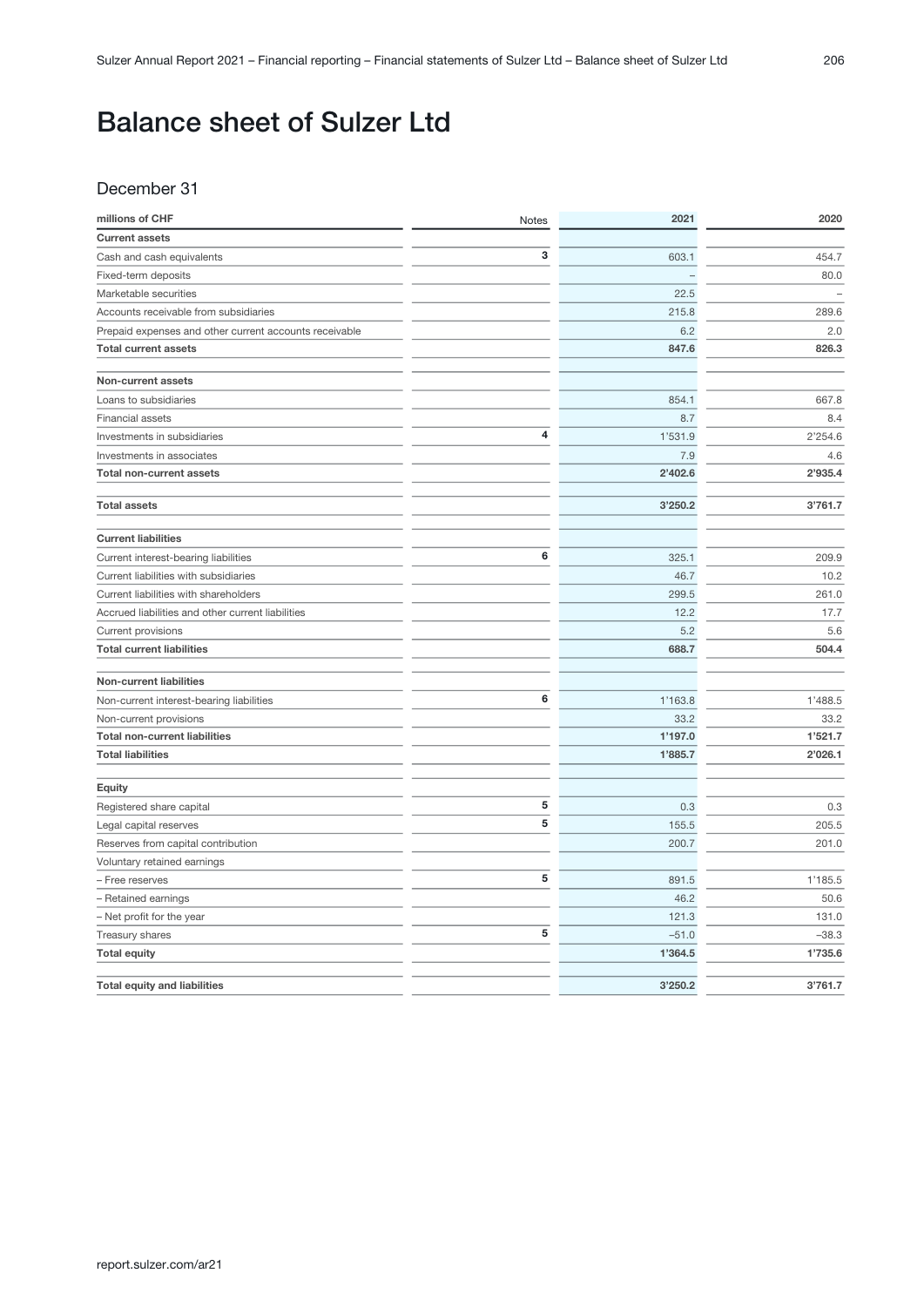# Income statement of Sulzer Ltd

#### January 1 – December 31

| millions of CHF              | Notes | 2021  | 2020  |
|------------------------------|-------|-------|-------|
| Income                       |       |       |       |
| Investment income            | 9     | 183.8 | 189.0 |
| Financial income             | 11    | 67.2  | 35.6  |
| Other income                 | 10    | 43.6  | 43.2  |
| <b>Total income</b>          |       | 294.6 | 267.8 |
|                              |       |       |       |
| <b>Expenses</b>              |       |       |       |
| Administrative expenses      | 8     | 90.0  | 61.7  |
| Financial expenses           | 11    | 17.7  | 65.6  |
| Investment and loan expenses | 9     | 53.3  | 2.7   |
| Other expenses               |       | 11.7  | 5.4   |
| Direct taxes                 |       | 0.6   | 1.4   |
| <b>Total expenses</b>        |       | 173.3 | 136.8 |
|                              |       |       |       |
| Net profit for the year      |       | 121.3 | 131.0 |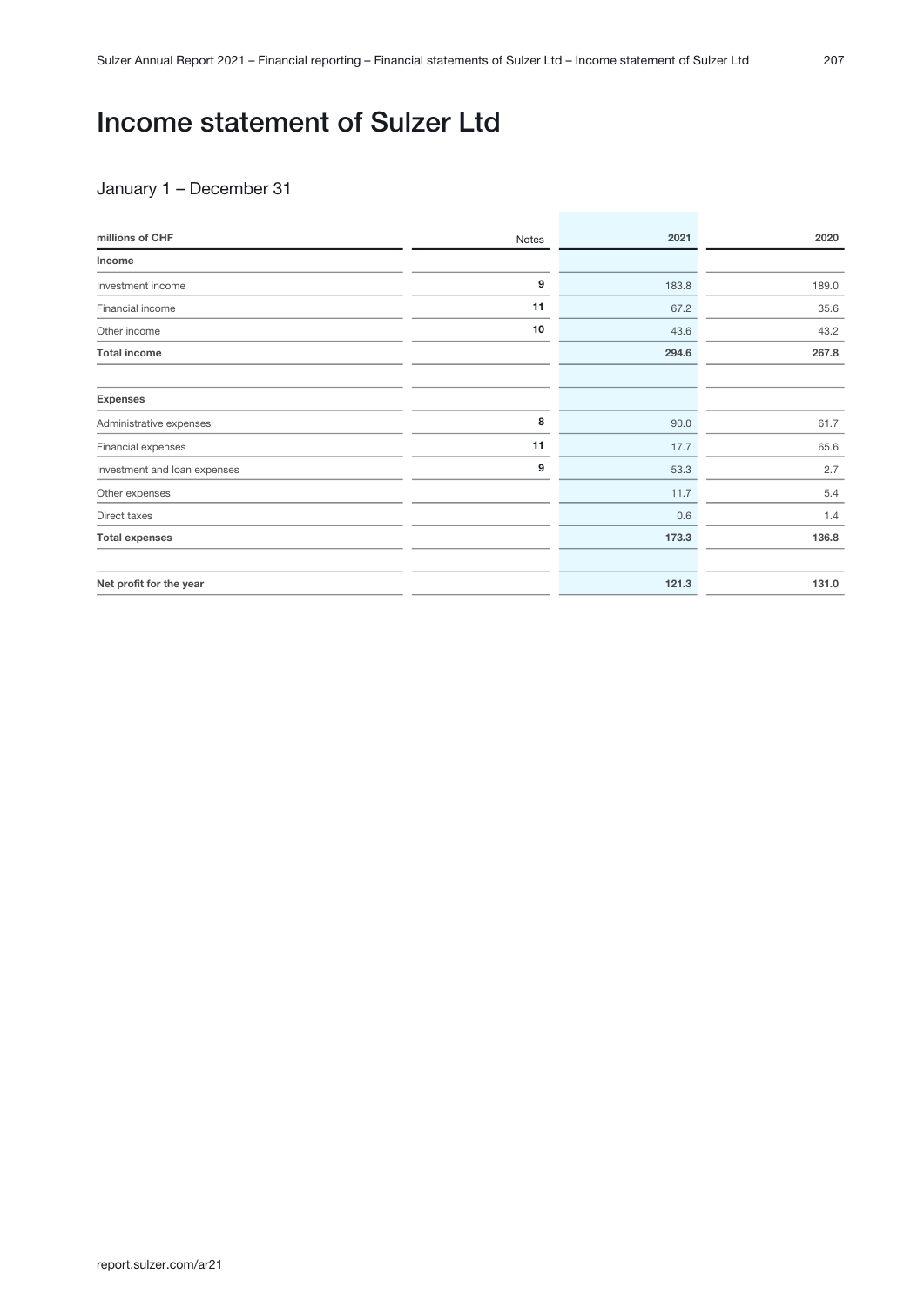# Statement of changes in equity of Sulzer Ltd

#### January 1 – December 31

| millions of CHF                            | Share<br>capital | Legal<br>reserves | Reserves<br>from<br>capital<br>contribution | Free<br>reserves | Retained<br>earnings | Net<br>income | Treasury<br>shares | Total    |
|--------------------------------------------|------------------|-------------------|---------------------------------------------|------------------|----------------------|---------------|--------------------|----------|
| Equity as of January 1, 2020               | 0.3              | 205.5             | 201.0                                       | 1'185.5          | 52.8                 | 133.9         | $-25.6$            | 1'753.4  |
| Dividend                                   |                  |                   |                                             |                  |                      | $-136.1$      |                    | $-136.1$ |
| Allocation of net income                   |                  |                   |                                             |                  | $-2.2$               | 2.2           |                    |          |
| Net profit for the year                    |                  |                   |                                             |                  |                      | 131.0         |                    | 131.0    |
| Change in treasury shares                  |                  |                   |                                             |                  |                      |               | $-12.7$            | $-12.7$  |
| Equity as of December 31, 2020             | 0.3              | 205.5             | 201.0                                       | 1'185.5          | 50.6                 | 131.0         | $-38.3$            | 1'735.6  |
| medmix spin-off according to demerger plan |                  | $-50.0$           | $-0.3$                                      | $-294.0$         |                      |               |                    | $-344.3$ |
| Dividend                                   |                  |                   |                                             |                  |                      | $-135.4$      |                    | $-135.4$ |
| Allocation of net income                   |                  |                   |                                             |                  | $-4.4$               | 4.4           |                    |          |
| Net profit for the year                    |                  |                   |                                             |                  |                      | 121.3         |                    | 121.3    |
| Change in treasury shares                  |                  |                   |                                             |                  |                      |               | $-12.7$            | $-12.7$  |
| Equity as of December 31, 2021             | 0.3              | 155.5             | 200.7                                       | 891.5            | 46.2                 | 121.3         | $-51.0$            | 1'364.5  |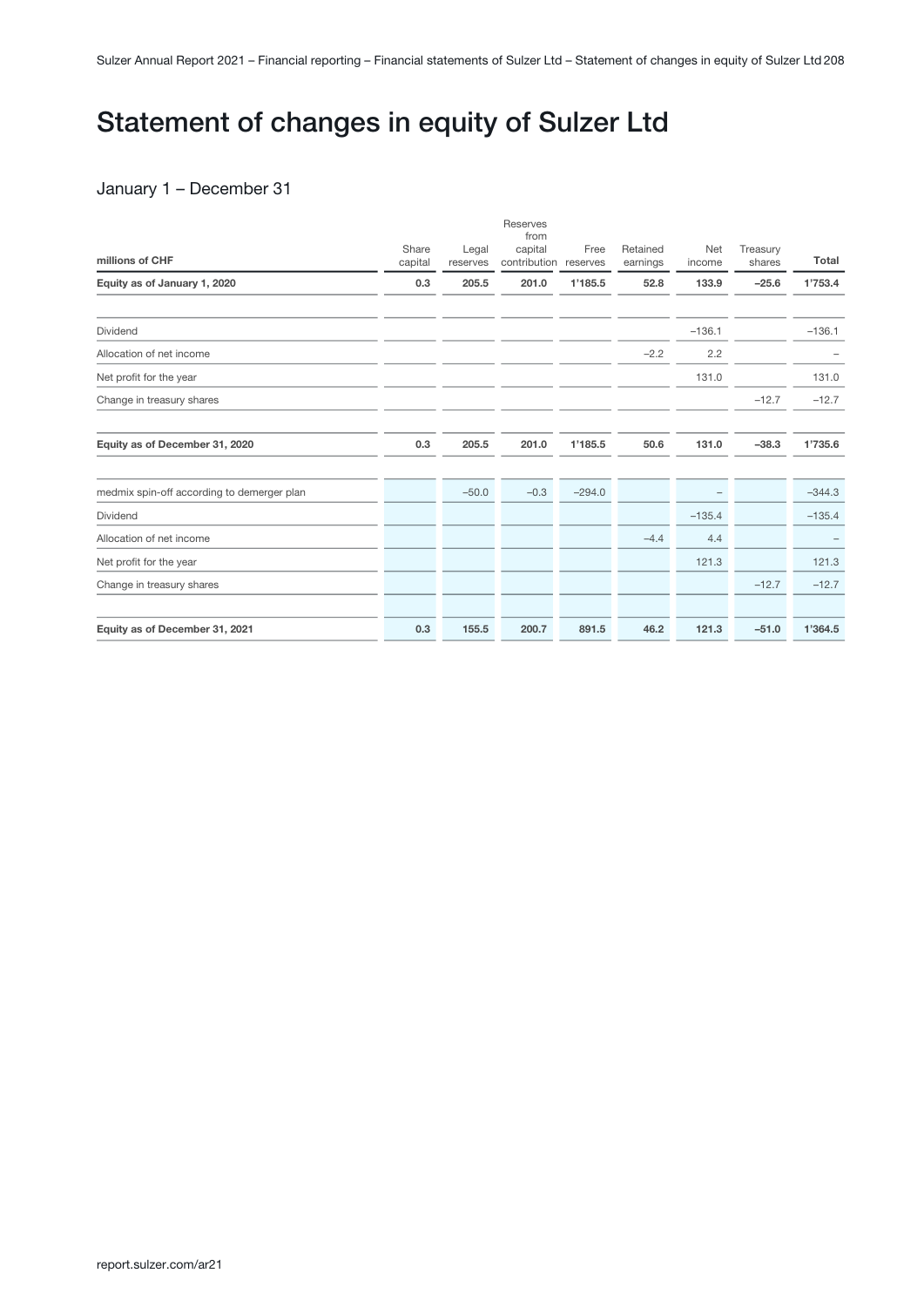## <span id="page-108-0"></span>Notes to the financial statements of Sulzer Ltd

## 1 General information

Sulzer Ltd, Winterthur, Switzerland (the company), is the parent company of the Sulzer group. Its financial statements are prepared in accordance with Swiss law and serve as complementary information to the consolidated financial statements.

These financial statements were prepared according to the provisions of the Swiss Law on Accounting and Financial Reporting (32nd title of the Swiss Code of Obligations). Where not prescribed by law, the significant accounting and valuation principles applied are described below.

## 2 Key accounting policies and principles

#### Treasury shares

Treasury shares are recognized at acquisition cost and deducted from shareholders' equity at the time of acquisition. In case of a resale, the gain or loss is recognized through the income statement as financial income or financial expenses.

#### Investments in subsidiaries and third parties

The participations are valued at acquisition cost or if the value is lower, at value in use, using generally accepted valuation principles.

#### Non-current interest-bearing liabilities

Non-current interest-bearing liabilities are recognized in the balance sheet at amortized cost. Discounts and issue costs for bonds are amortized on a straight-line basis over the bond's maturity period.

#### Share-based payments

Sulzer Ltd operates a share-based payment program that covers the Board of Directors. Restricted share units (RSU) are granted annually. The plan features graded vesting over a three-year period. One RSU award is settled with one Sulzer share at the end of the vesting period. Awards automatically vest with the departure from the Board. The fair value of the Sulzer share at vesting date is recognized as compensation to the Board of Directors.

#### Foregoing a cash flow statement and additional disclosures in the notes

As Sulzer Ltd has prepared its consolidated financial statements in accordance with a recognized accounting standard (IFRS), it has decided to forego presenting additional information on audit fees and interest-bearing liabilities in the notes and a cash flow statement in accordance with the law.

## 3 Cash and cash equivalents

In 2021, the existing syndicated credit facility of CHF 500 million was renewed for a duration of five years until December 31, 2026. The facility includes two one-year extension options and a further option to increase the credit line by CHF 250 million (subject to lenders' approval). The facility is subject to financial covenants based on net financial indebtedness and EBITDA of the Sulzer group,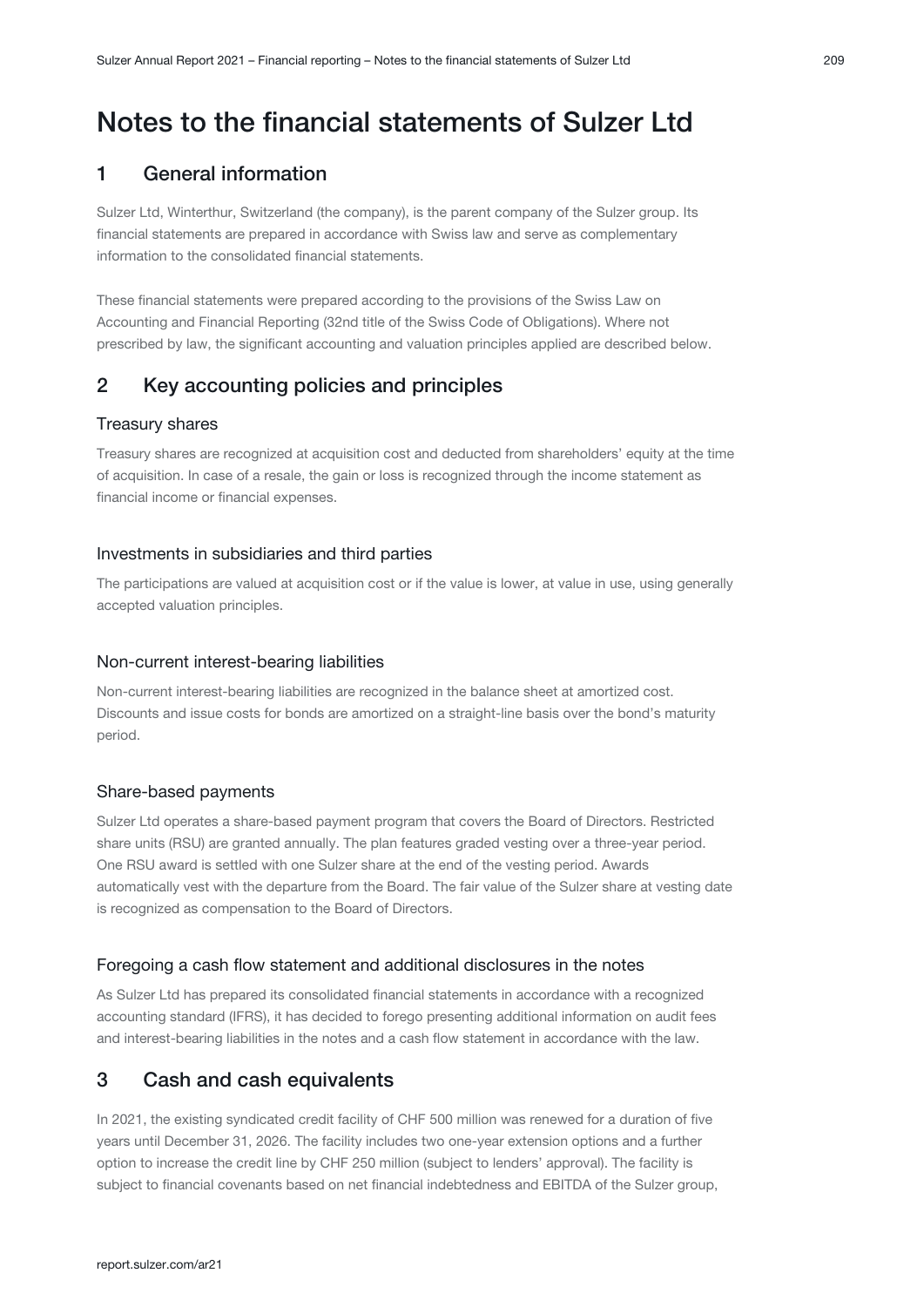which were adhered to throughout the reporting period. As of December 31, 2021, and 2020, the syndicated facility was not used.

## 4 Investments in subsidiaries

Alist of the major subsidiaries held directly or indirectly by Sulzer Ltd is included in note 36 to the consolidated financial statements.

On September 20, 2021, Sulzer Ltd shareholders at their Extraordinary General Meeting approved the proposed 100% spin-off of its Applicator Systems (APS) division (later renamed medmix) through a 1:1 share split, granting Sulzer shareholders one APS share in addition to each Sulzer share held. The spin-off was registered in the commercial registers of the cantons of Zurich and Zug on September 20, 2021, simultaneously with the incorporation of the new company, which was registered with a share capital 34'262'370 shares (registered shares with a nominal value of CHF 0.01 each). The spin-off became legally effective upon registration in the competent commercial registers, whereas the benefits and risks related to the assets and liabilities were economically transferred with retroactive effect as of January 1, 2021.

## 5 Equity

#### Share capital

The share capital amounts to CHF 342'623.70, made up of 34'262'370 shares with dividend entitlement and a par value of CHF 0.01. All shares are fully paid in and registered.

#### Shareholders holding more than 3%

|                                                          | Dec 31, 2021        |        | Dec 31, 2020        |        |
|----------------------------------------------------------|---------------------|--------|---------------------|--------|
|                                                          | Number of<br>shares | in $%$ | Number of<br>shares | in $%$ |
| Viktor Vekselberg (direct shareholder: Tiwel Holding AG) | 16'728'414          | 48.82  | 16'728'414          | 48.82  |
| <b>FIL Limited</b>                                       | 1'114'854           | 3.25   |                     |        |

#### Legal capital reserves and free reserves

As part of the spin-off of medmix from Sulzer Ltd by way of a 1:1 spin-off in accordance with article 29(b) and article 31(2)(a) Swiss Merger Act, Sulzer transferred total net assets amounting to CHF 344.3 million. The amount includes the net assets, as disclosed in the demerger balance sheet as of January 1, 2021, of CHF 423.6 million minus the unfulfilled part of an intercompany loan of CHF 80.2 million plus acquisition-related payments during 2021 of CHF 0.8 million. The intercompany loan represents the repayment and interest payment obligations under the loan agreement, which was transferred to medmix as part of the debt split as disclosed in the demerger plan dated May 27, 2021. The transferred net assets covered the amount of paid-in share capital of CHF 0.3 million, and the remainder was allocated to legal capital reserves (CHF 50.0 million) and free reserves (CHF 294.0 million).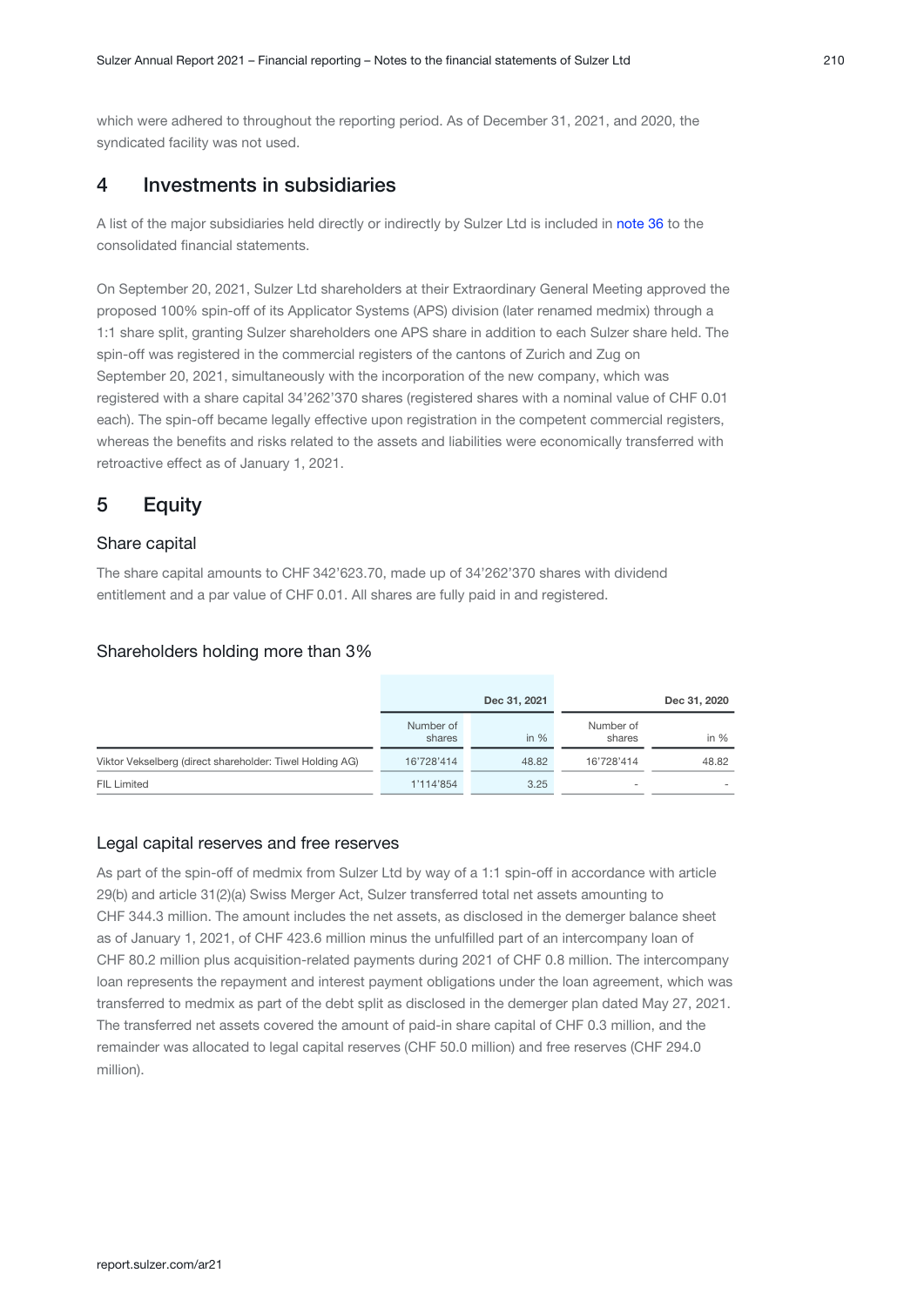## Treasury shares held by Sulzer Ltd

|                           |                     | 2021                           | 2020                |                                |  |
|---------------------------|---------------------|--------------------------------|---------------------|--------------------------------|--|
| millions of CHF           | Number of<br>shares | Total<br>transaction<br>amount | Number of<br>shares | Total<br>transaction<br>amount |  |
| Balance as of January 1   | 426'467             | 38.3                           | 240'924             | 25.6                           |  |
| Purchase                  | 207'690             | 21.8                           | 285'460             | 23.1                           |  |
| Share-based remuneration  | $-99'424$           | $-9.1$                         | $-99'917$           | $-10.4$                        |  |
| Balance as of December 31 | 534'733             | 51.0                           | 426'467             | 38.3                           |  |

The total number of treasury shares held by Sulzer Ltd as of December 31, 2021, amounted to 534'733 (December 31, 2020: 426'467 shares), which are mainly held for the purpose of issuing shares under the management share-based payment programs.

## 6 Interest-bearing liabilities

|                                |            | 2021    | 2020       |         |  |
|--------------------------------|------------|---------|------------|---------|--|
| millions of CHF                | Book value | Nominal | Book value | Nominal |  |
| 0.375% 07/2016-07/2022         | 325.1      | 325.0   | 325.1      | 325.0   |  |
| 0.875% 07/2016-07/2026         | 125.0      | 125.0   | 125.0      | 125.0   |  |
| 1.300% 07/2018-07/2023         | 289.7      | 290.0   | 289.6      | 290.0   |  |
| 0.625% 10/2018-10/2021         |            |         | 209.9      | 210.0   |  |
| 1.600% 10/2018-10/2024         | 249.9      | 250.0   | 249.8      | 250.0   |  |
| 0.800% 09/2020-09/2025         | 299.5      | 300.0   | 299.3      | 300.0   |  |
| 0.875% 11/2020-11/2027         | 199.7      | 200.0   | 199.7      | 200.0   |  |
| <b>Total as of December 31</b> | 1'488.9    | 1'490.0 | 1'698.4    | 1'700.0 |  |
| - thereof non-current          | 1'163.8    | 1'165.0 | 1'488.5    | 1'490.0 |  |
| - thereof current              | 325.1      | 325.0   | 209.9      | 210.0   |  |

All the outstanding bonds are traded on SIX Swiss Exchange.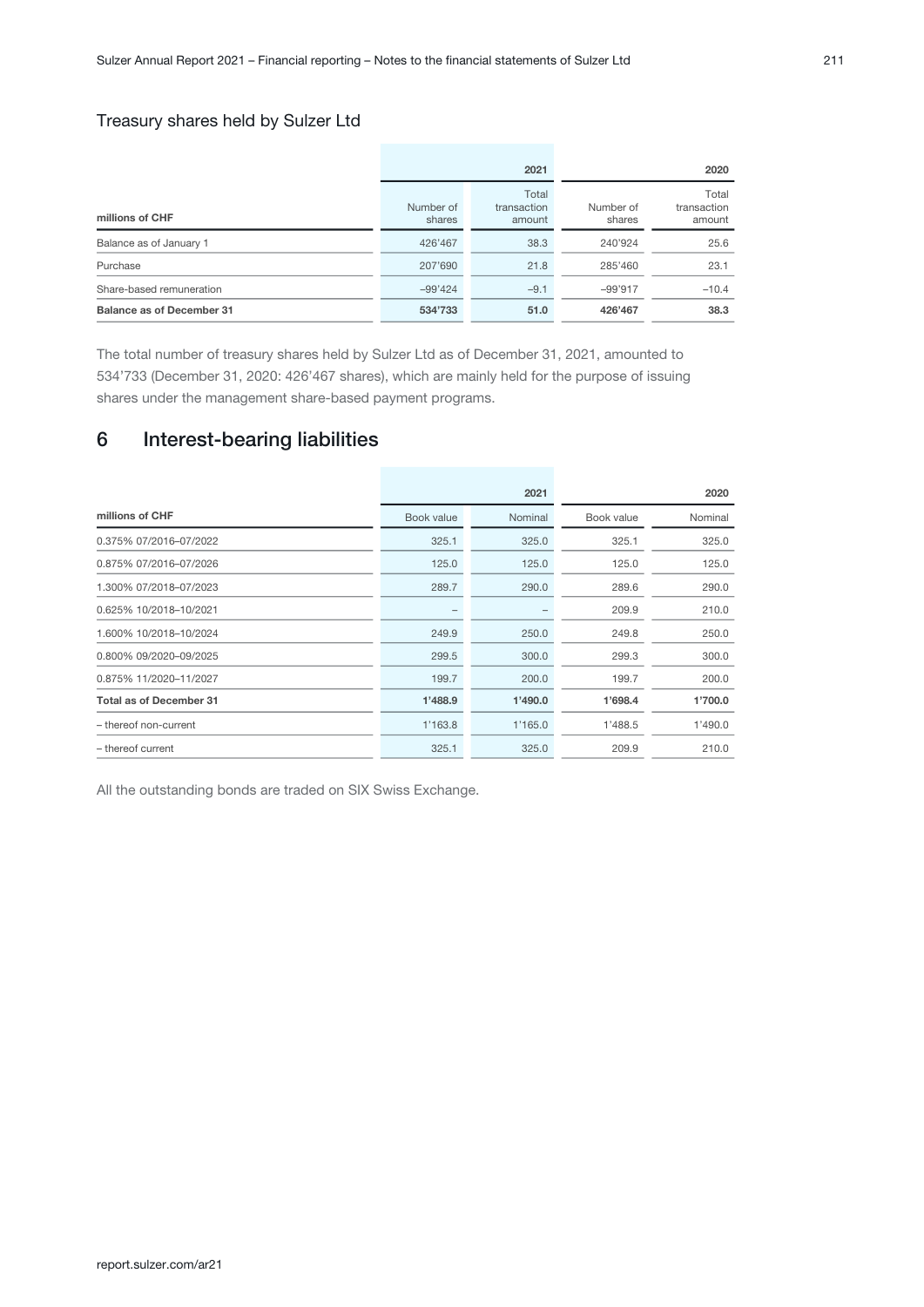## 7 Contingent liabilities

| millions of CHF                                           | 2021    | 2020    |
|-----------------------------------------------------------|---------|---------|
| Guarantees, sureties and comfort letters for subsidiaries |         |         |
| - to banks and insurance companies                        | 918.5   | 1'205.5 |
| - to customers                                            | 198.8   | 214.6   |
| - to others                                               | 483.0   | 436.8   |
| Guarantees for third parties                              | 42.9    | 11.0    |
| Total contingent liabilities as of December 31            | 1'643.2 | 1'867.9 |

As of December 31, 2021, CHF 402.5 million (2020: CHF 295.5 million) in guarantees, sureties and comfort letters for subsidiaries to banks and insurance companies were utilized.

## 8 Administrative expenses

| millions of CHF                    | 2021 | 2020 |
|------------------------------------|------|------|
| Compensation of Board of Directors | 3.4  |      |
| Other administrative expenses      | 86.6 | 59.0 |
| Total administrative expenses      | 90.0 | 61.7 |

Sulzer Ltd does not have any employees. The compensation of the Board of Directors includes sharebased payments and remuneration. Other administrative expenses contain management services and recharges from subsidiaries.

## 9 Investment income and investment and loan expenses

In 2021, the investment income contained ordinary and extraordinary dividend payments from subsidiaries amounting to CHF 162.9 million (2020: CHF 159.0 million).

In 2021, Sulzer Ltd released hidden reserves in the amount of CHF 20.0 million (2020: CHF 30.0 million).

The investment and loan expenses contain allowances on investments amounting to CHF 51.3 million (2020: CHF 2.1 million) and share of loss from associates amounting to CHF 2.0 million (2020: CHF 0.6 million).

## 10 Other income

The income from trademark license amounts to CHF 42.3 million (2020: CHF 41.4 million).

## 11 Financial income and expenses

The financial income contains interests on loans with subsidiaries amounting to CHF 34.1 million (2020: CHF 35.2 million) and foreign currency valuation effects on loans amounting to CHF 9.1 million (2020: loss of CHF 48.5 million). The valuation on marketable securities from the medmix spin-off results in a gain of CHF 21.9 million (2020: CHF 0.0 million). The financial expenses contain mainly interest expenses on interest-bearing liabilities of CHF 15.9 million (2020: CHF 12.9 million).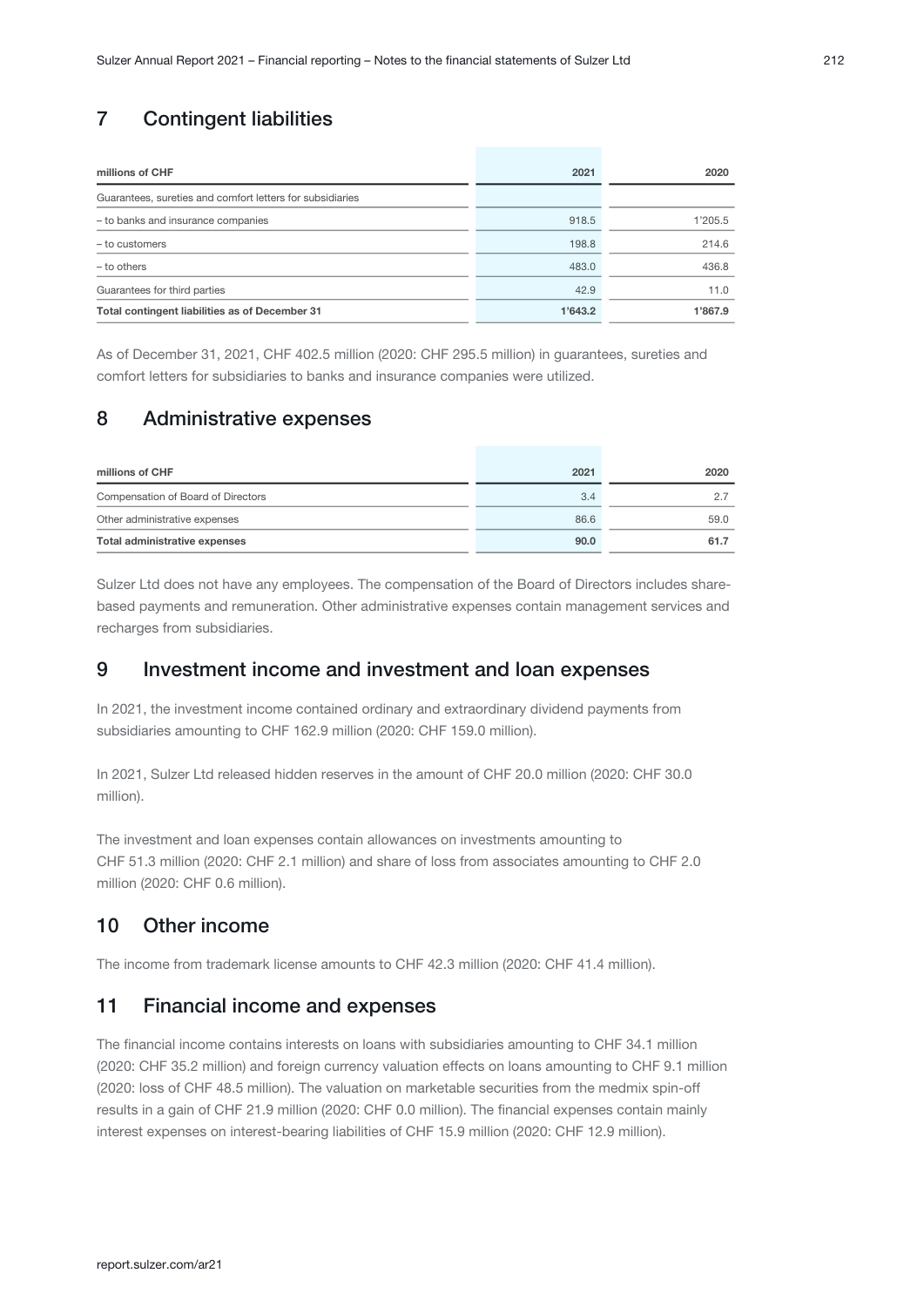## 12 Share participation of the Board of Directors, Executive Committee and related parties

### Restricted share units for members of the Board

The compensation of the Board of Directors consists of a fixed cash component and a restricted share unit (RSU) component with a fixed grant value. The number of RSU is determined by dividing the fixed grant value by the volume-weighted share price of the last ten days prior to the grant date. One-third of the RSU each vest after the first, second and third anniversaries of the grant date, respectively. Upon vesting, one vested RSU is converted into one share in Sulzer Ltd. The vesting period for RSU granted to the members of the Board of Directors ends no later than on the date on which the member steps down from the Board.

|                                    |               |                                                    |                                                        |                                                        | 2021                                        |
|------------------------------------|---------------|----------------------------------------------------|--------------------------------------------------------|--------------------------------------------------------|---------------------------------------------|
|                                    | Sulzer shares | Restricted<br>share units<br>$(RSU)$ <sup>1)</sup> | Performance<br>share units<br>(PSU) 2019 <sup>2)</sup> | Performance<br>share units<br>(PSU) 2020 <sup>3)</sup> | Performance<br>share units<br>(PSU) 2021 4) |
| <b>Board of Directors</b>          | 55'307        | 34'874                                             |                                                        |                                                        |                                             |
| Peter Löscher                      | 22'238        | 8'818                                              |                                                        |                                                        |                                             |
| Suzanne Thoma                      |               | 2'232                                              |                                                        |                                                        |                                             |
| <b>Matthias Bichsel</b>            | 9'976         | 5'038                                              |                                                        |                                                        |                                             |
| Mikhail Lifshitz                   | 6'182         | 4'410                                              |                                                        |                                                        |                                             |
| David Metzger                      |               | 1'800                                              |                                                        |                                                        |                                             |
| Alexey Moskov                      | 639           | 3'756                                              | $\overline{\phantom{0}}$                               |                                                        |                                             |
| <b>Gerhard Roiss</b>               | 14'413        | 4'410                                              | $\overline{\phantom{0}}$                               |                                                        |                                             |
| Hanne Birgitte Breinbjerg Sørensen | 1'859         | 4'410                                              |                                                        |                                                        |                                             |
|                                    |               |                                                    |                                                        |                                                        |                                             |
| <b>Executive Committee</b>         | 77'941        |                                                    | 81'932                                                 | 94'735                                                 | 49'936                                      |
| Greg Poux-Guillaume                | 43'000        |                                                    | 35'746                                                 | 50'900                                                 | 21'789                                      |
| Daniel Bischofberger               | 9'720         |                                                    | 9'932                                                  | 9'427                                                  | 6'053                                       |
| Frederic Lalanne                   | 6'797         | -                                                  | 9'932                                                  | 9'427                                                  | 6'053                                       |
| Jill Lee                           | 5'084         |                                                    | 9'932                                                  | 9'427                                                  | 6'053                                       |
| <b>Armand Sohet</b>                | 2'728         |                                                    | 8'195                                                  | 7'777                                                  | 4'994                                       |
| <b>Torsten Wintergerste</b>        | 10'612        |                                                    | 8'195                                                  | 7'777                                                  | 4'994                                       |

1) Restricted share units assigned by Sulzer.

2) The average fair value of one performance share unit 2019 at grant date amounted to CHF 115.95. 3) The average fair value of one performance share unit 2020 at grant date amounted to CHF 78.18.

4) The average fair value of one performance share unit 2021 at grant date amounted to CHF 124.95.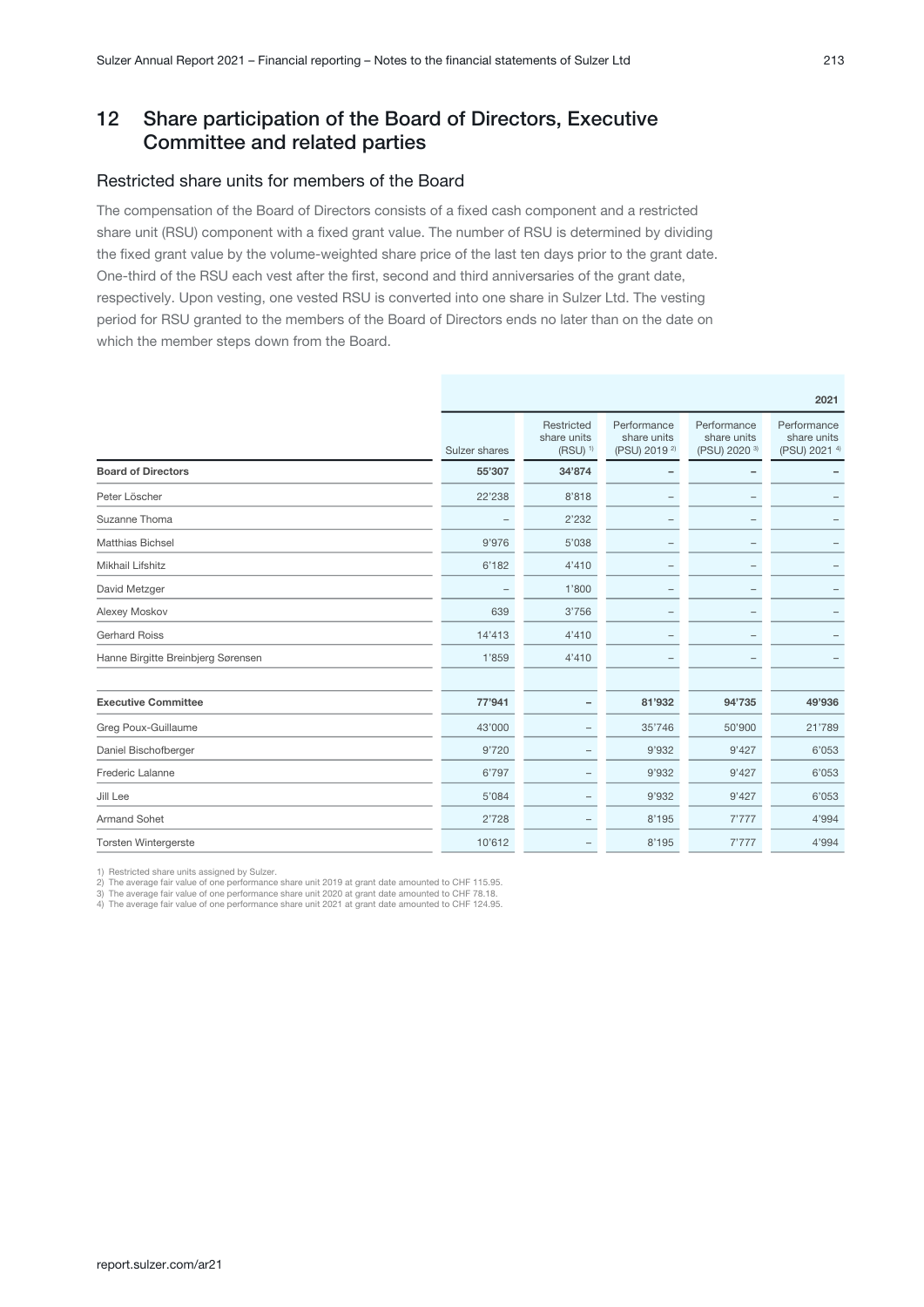|                                    |               |                                                    |                                                        |                                                        | 2020                                                   |
|------------------------------------|---------------|----------------------------------------------------|--------------------------------------------------------|--------------------------------------------------------|--------------------------------------------------------|
|                                    | Sulzer shares | Restricted<br>share units<br>$(RSU)$ <sup>1)</sup> | Performance<br>share units<br>(PSU) 2018 <sup>2)</sup> | Performance<br>share units<br>(PSU) 2019 <sup>3)</sup> | Performance<br>share units<br>(PSU) 2020 <sup>4)</sup> |
| <b>Board of Directors</b>          | 56'020        | 27'510                                             |                                                        |                                                        |                                                        |
| Peter Löscher                      | 19'437        | 6'210                                              |                                                        |                                                        |                                                        |
| <b>Matthias Bichsel</b>            | 8'238         | 3'853                                              |                                                        |                                                        |                                                        |
| Hanne Birgitte Breinbjerg Sørensen | 816           | 3'106                                              |                                                        |                                                        |                                                        |
| Lukas Braunschweiler               | 1'097         | 3'106                                              |                                                        |                                                        |                                                        |
| Mikhail Lifshitz                   | 4'781         | 3'106                                              | -                                                      | -                                                      |                                                        |
| Marco Musetti                      | 8'639         | 3'106                                              |                                                        |                                                        |                                                        |
| <b>Gerhard Roiss</b>               | 13'012        | 3'106                                              |                                                        |                                                        |                                                        |
| Alexey Moskov                      |               | 1'917                                              |                                                        |                                                        |                                                        |
| <b>Executive Committee</b>         | 92'944        |                                                    | 28'133                                                 | 54'251                                                 | 66'999                                                 |
| Greg Poux-Guillaume                | 58'062        | -                                                  | 12'820                                                 | 23'363                                                 | 33'267                                                 |
| Daniel Bischofberger               | 6'233         |                                                    | 2'938                                                  | 6'491                                                  | 6'161                                                  |
| Frederic Lalanne                   | 6'955         |                                                    | 2'938                                                  | 6'491                                                  | 6'161                                                  |
| Jill Lee                           | 7'945         |                                                    | 3'561                                                  | 6'491                                                  | 6'161                                                  |
| <b>Armand Sohet</b>                | 6'624         |                                                    | 2'938                                                  | 5'355                                                  | 5'083                                                  |
| <b>Torsten Wintergerste</b>        | 7'125         | $\overline{\phantom{0}}$                           | 2'938                                                  | 5'355                                                  | 5'083                                                  |
| <b>Girts Cimermans</b>             | -             |                                                    |                                                        | 705                                                    | 5'083                                                  |

1) Restricted share units assigned by Sulzer.<br>2) The average fair value of one performance share unit 2018 at grant date amounted to CHF 143.62.<br>3) The average fair value of one performance share unit 2019 at grant date am

#### Granted Sulzer shares to members of the Board of Directors

|                                                |          | 2021         |          | 2020         |
|------------------------------------------------|----------|--------------|----------|--------------|
|                                                | Quantity | Value in CHF | Quantity | Value in CHF |
| Allocated to members of the Board of Directors | 16'632   | 1'155'000    | 17'715   | 1'155'000    |

## 13 Subsequent events after the balance sheet date

At the time when these financial statements were authorized for issue, the Board of Directors were not aware of any events that would materially affect these financial statements.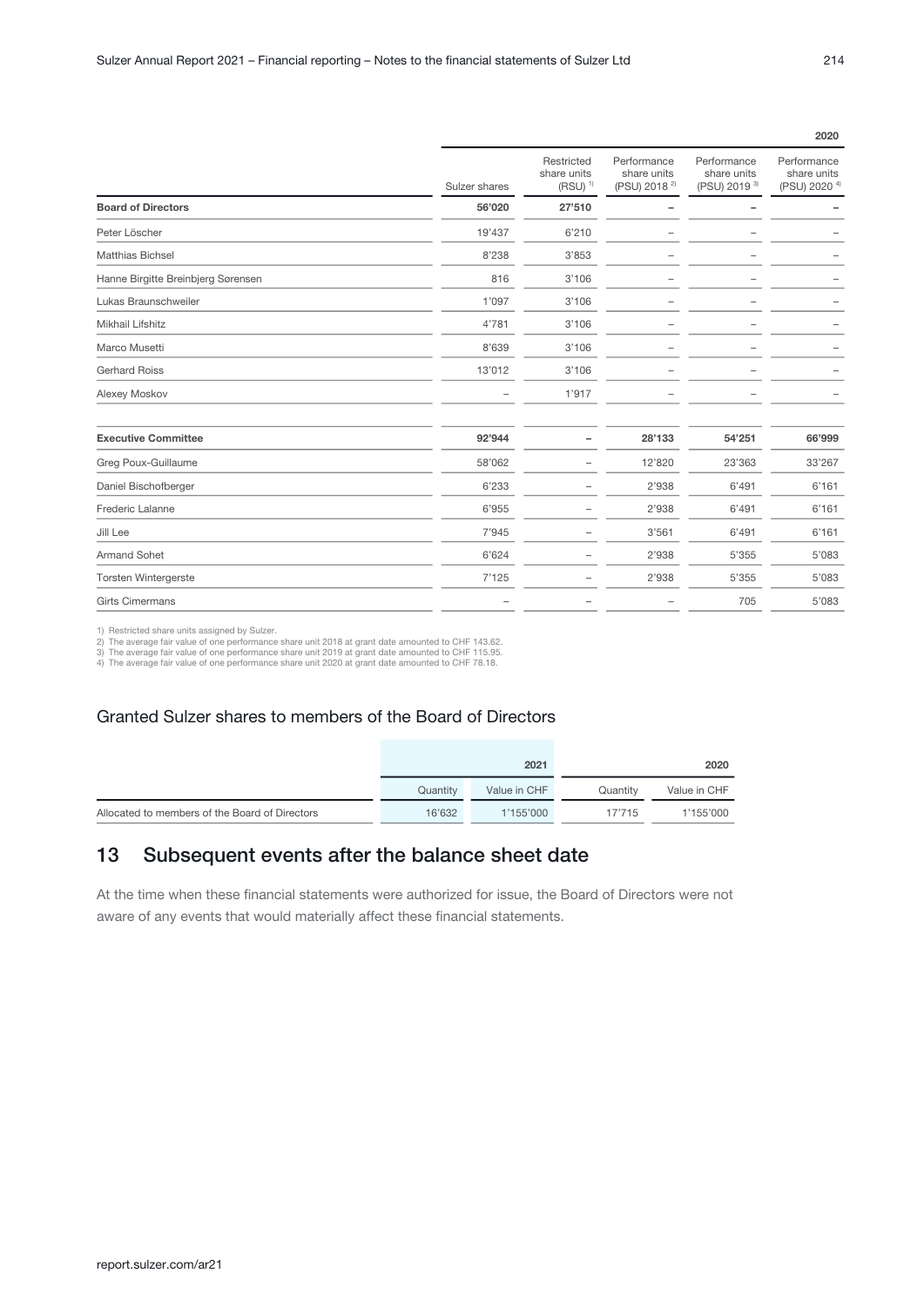# Proposal of the Board of Directors for the appropriation of the available profit

| in CHF                                                | 2021           | 2020         |
|-------------------------------------------------------|----------------|--------------|
| Net profit for the year                               | 121'291'000    | 131'000'000  |
| Unallocated profit carried forward from previous year | 46'229'034     | 50'591'802   |
| Total available profit                                | 167'520'034    | 181'591'802  |
| Ordinary dividend                                     | $-118'046'730$ | -135'362'768 |
| <b>Balance carried forward</b>                        | 49'473'305     | 46'229'034   |
| Dividend distribution per share CHF 0.01              |                |              |
| Gross dividend                                        | 3.50           | 4.00         |
| Withholding tax (35%)                                 | $-1.23$        | $-1.40$      |
| Net dividend                                          | 2.27           | 2.60         |

The Board of Directors proposes the payment of a dividend of CHF 3.50 per share to the Annual General Meeting on April 6, 2022. The company will not pay a dividend on treasury shares held by Sulzer Ltd or one of its subsidiaries.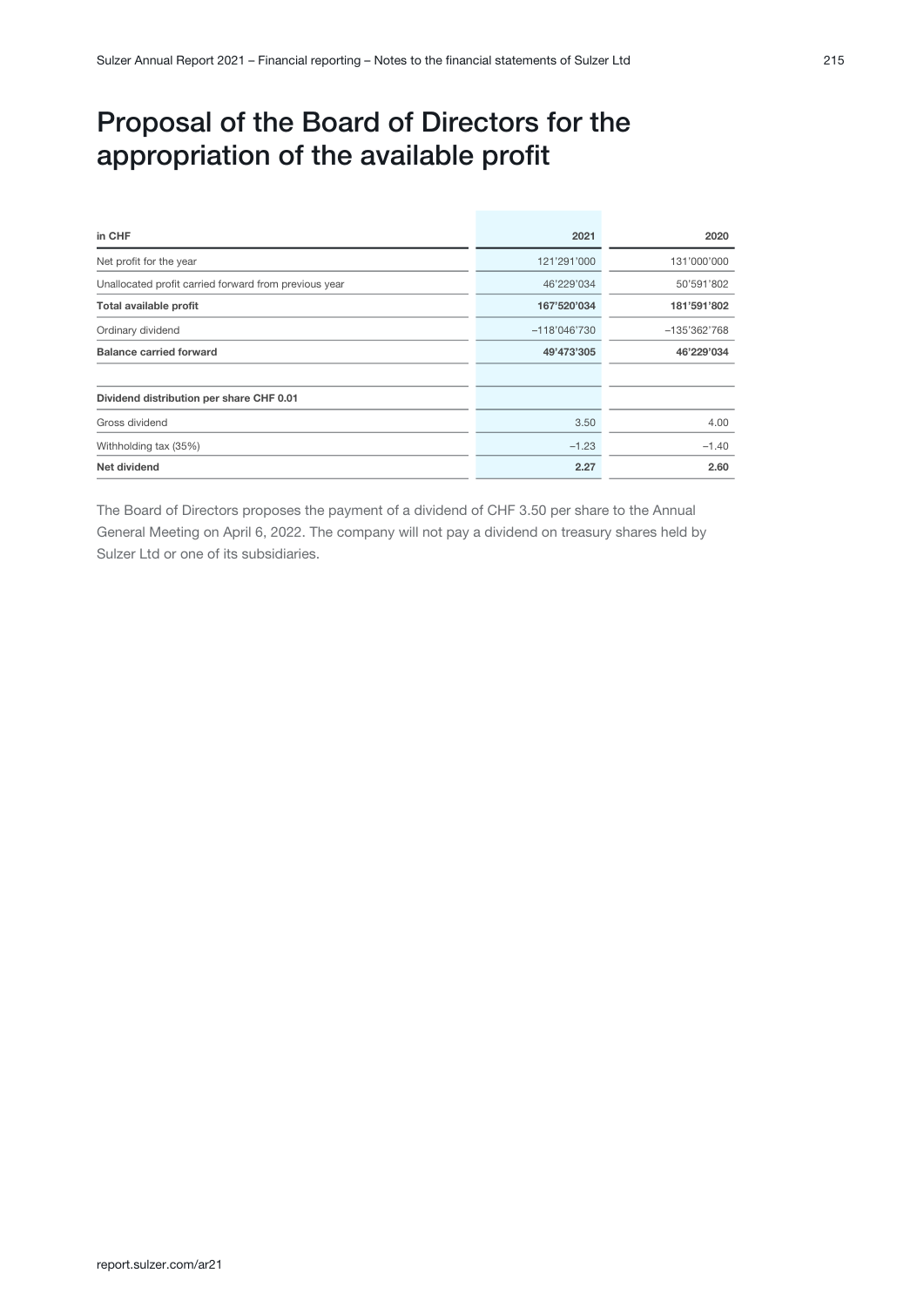

# **Statutory Auditor's Report**

To the General Meeting of Sulzer Ltd. Winterthur

## Report on the Audit of the Financial Statements

#### Opinion

We have audited the financial statements of Sulzer Ltd, which comprise the "Balance sheet of [Sulzer Ltd](#page-105-0)" as at December 31, 2021, the "[Income statement of Sulzer Ltd](#page-106-0)", the "Statement of [changes in equity of Sulzer Ltd](#page-107-0)" for the year then ended, and the "Notes to the financial statements of [Sulzer Ltd](#page-108-0)", including a summary of significant accounting policies.

In our opinion the financial statements for the year ended December 31, 2021 comply with Swiss law and the company's articles of incorporation.

#### Basis for Opinion

We conducted our audit in accordance with Swiss law and Swiss Auditing Standards. Our responsibilities under those provisions and standards are further described in the Auditor's Responsibilities for the Audit of the Financial Statements section of our report. We are independent of the entity in accordance with the provisions of Swiss law and the requirements of the Swiss audit profession and we have fulfilled our other ethical responsibilities in accordance with these requirements.

We believe that the audit evidence we have obtained is sufficient and appropriate to provide a basis for our opinion.

#### Report on Key Audit Matters based on the circular 1/2015 of the Federal Audit Oversight Authority

Key audit matters are those matters that, in our professional judgment, were of most significance in our audit of the financial statements of the current period. We have determined that there are no key audit matters to communicate in our report.

#### Responsibility of the Board of Directors for the Financial Statements

The Board of Directors is responsible for the preparation of the financial statements in accordance with the provisions of Swiss law and the company's articles of incorporation, and for such internal control as the Board of Directors determines is necessary to enable the preparation of financial statements that are free from material misstatement, whether due to fraud or error.

In preparing the financial statements, the Board of Directors is responsible for assessing the entity's ability to continue as a going concern, disclosing, as applicable, matters related to going concern and using the going concern basis of accounting unless the Board of Directors either intends to liquidate the entity or to cease operations, or has no realistic alternative but to do so.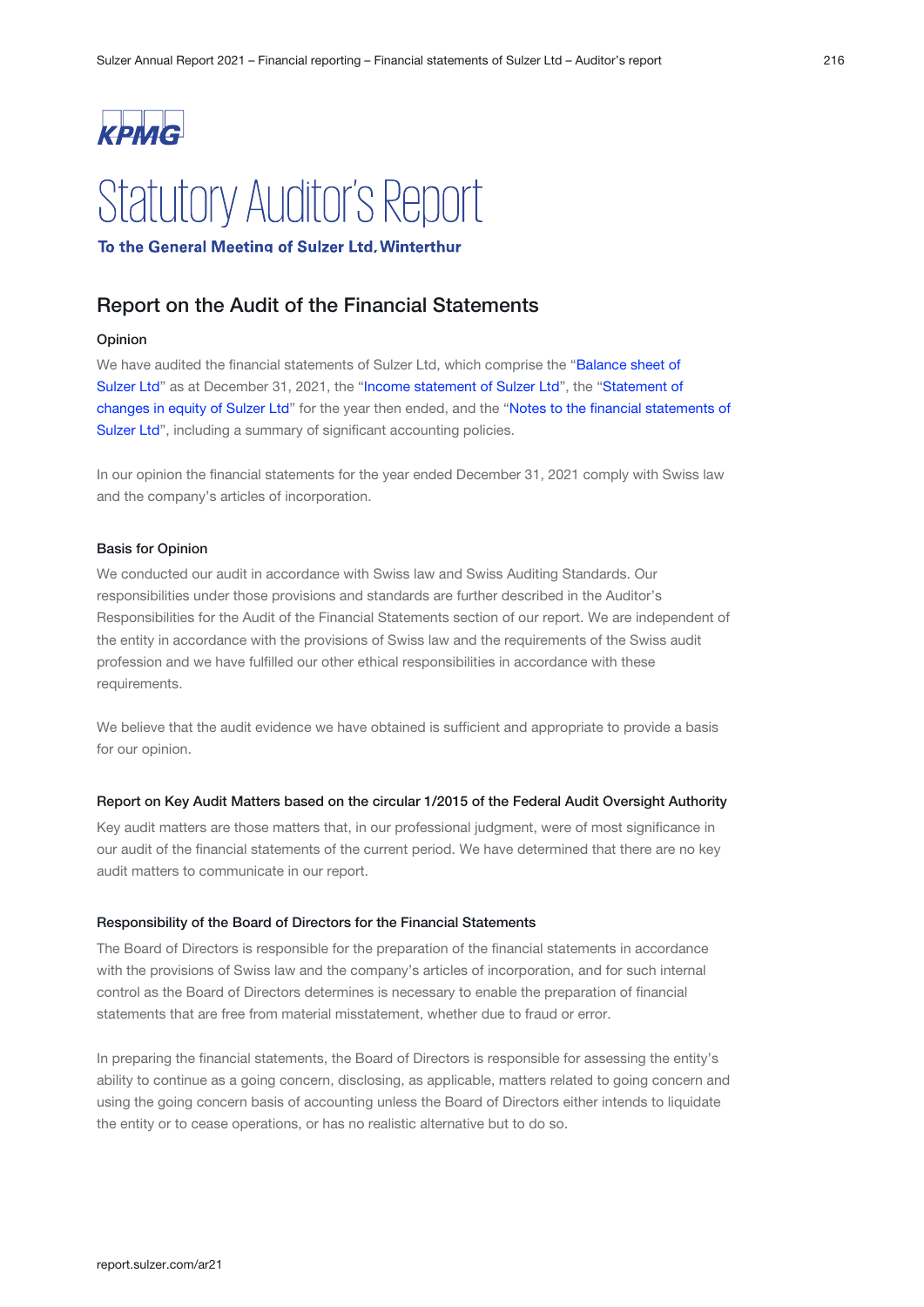#### Auditor's Responsibilities for the Audit of the Financial Statements

Our objectives are to obtain reasonable assurance about whether the financial statements as a whole are free from material misstatement, whether due to fraud or error, and to issue an auditor's report that includes our opinion. Reasonable assurance is a high level of assurance, but is not a guarantee that an audit conducted in accordance with Swiss law and Swiss Auditing Standards will always detect a material misstatement when it exists. Misstatements can arise from fraud or error and are considered material if, individually or in the aggregate, they could reasonably be expected to influence the economic decisions of users taken on the basis of these financial statements.

As part of an audit in accordance with Swiss law and Swiss Auditing Standards, we exercise professional judgment and maintain professional skepticism throughout the audit. We also:

- Identify and assess the risks of material misstatement of the financial statements, whether due to fraud or error, design and perform audit procedures responsive to those risks, and obtain audit evidence that is sufficient and appropriate to provide a basis for our opinion. The risk of not detecting a material misstatement resulting from fraud is higher than for one resulting from error, as fraud may involve collusion, forgery, intentional omissions, misrepresentations, or the override of internal control.
- Obtain an understanding of internal control relevant to the audit in order to design audit procedures that are appropriate in the circumstances, but not for the purpose of expressing an opinion on the effectiveness of internal control.
- Evaluate the appropriateness of accounting policies used and the reasonableness of accounting estimates and related disclosures made.
- Conclude on the appropriateness of the Board of Directors' use of the going concern basis of accounting and, based on the audit evidence obtained, whether a material uncertainty exists related to events or conditions that may cast significant doubt on the entity's ability to continue as a going concern. If we conclude that a material uncertainty exists, we are required to draw attention in our auditor's report to the related disclosures in the financial statements or, if such disclosures are inadequate, to modify our opinion. Our conclusions are based on the audit evidence obtained up to the date of our auditor's report. However, future events or conditions may cause the entity to cease to continue as a going concern.

We communicate with the Board of Directors or its relevant committee regarding, among other matters, the planned scope and timing of the audit and significant audit findings, including any significant deficiencies in internal control that we identify during our audit.

We also provide the Board of Directors or its relevant committee with a statement that we have complied with relevant ethical requirements regarding independence, and communicate with them all relationships and other matters that may reasonably be thought to bear on our independence, and where applicable, related safeguards.

From the matters communicated with the Board of Directors or its relevant committee, we determine those matters that were of most significance in the audit of the financial statements of the current period and are therefore the key audit matters. We describe these matters in our auditor's report, unless law or regulation precludes public disclosure about the matter or when, in extremely rare circumstances, we determine that a matter should not be communicated in our report because the adverse consequences of doing so would reasonably be expected to outweigh the public interest benefits of such communication.